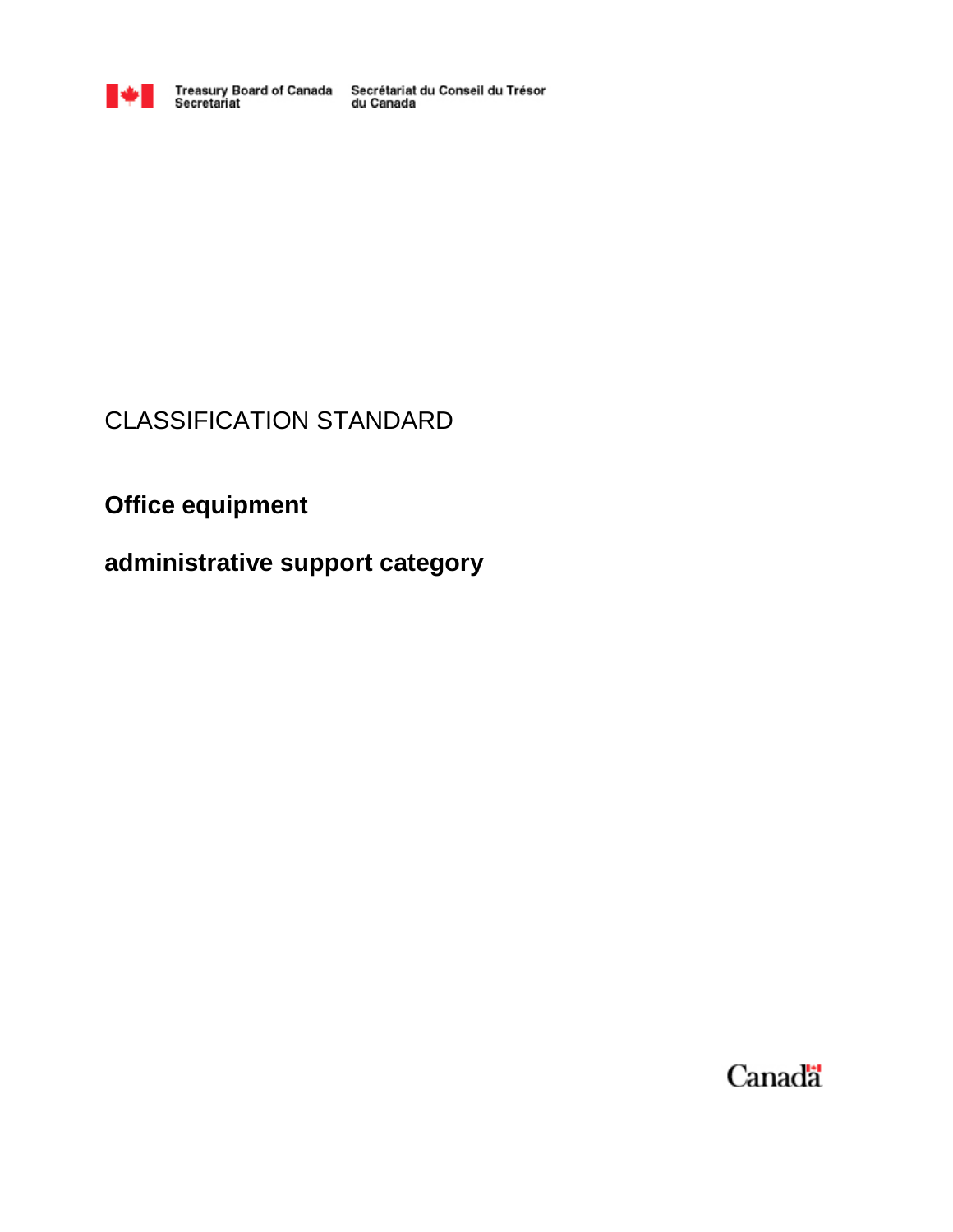®Minister of Supply and Services Canada 1973 Available in Canada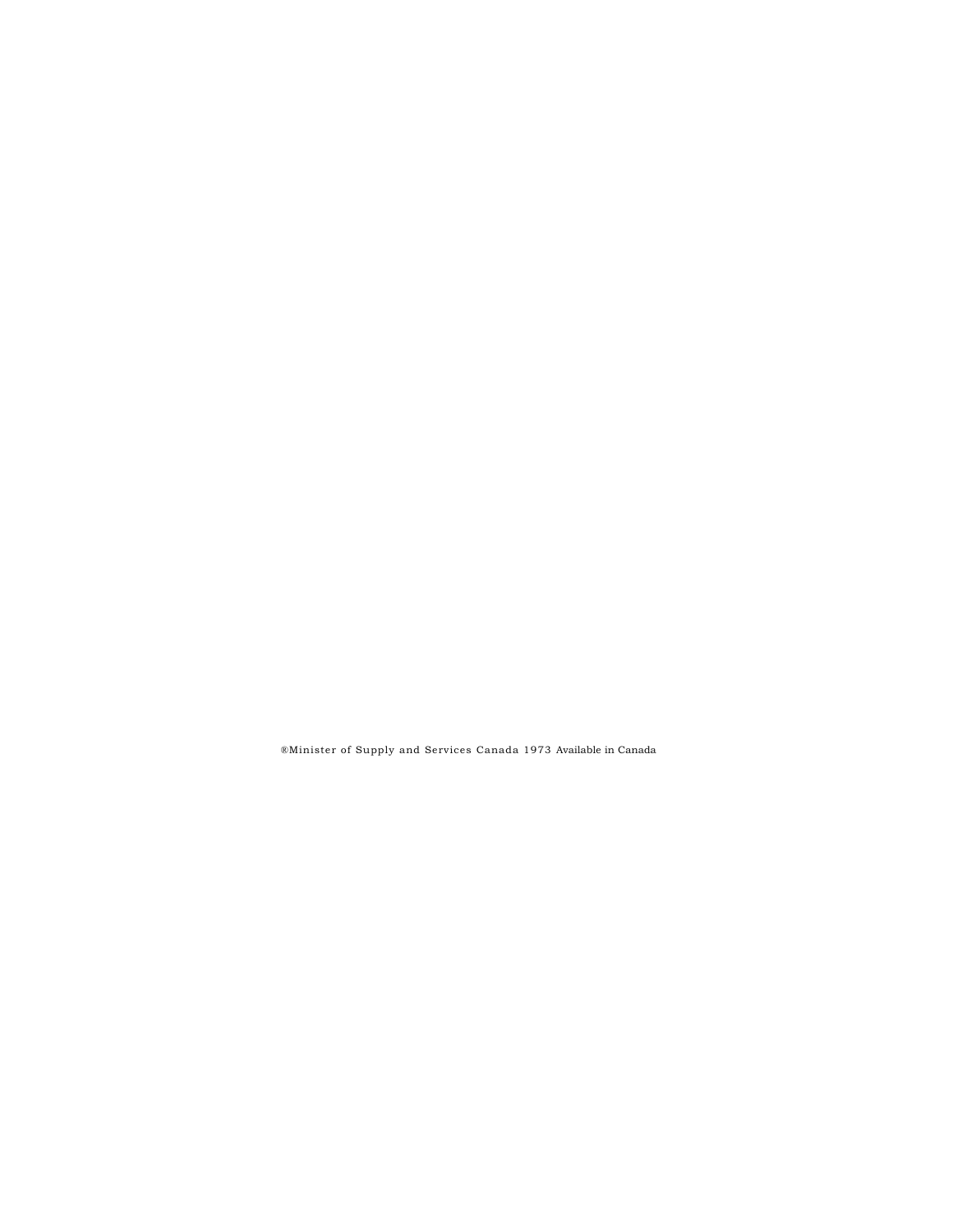PAGE

# CONTENTS

| PREFACE |                                                                                                             | 3        |
|---------|-------------------------------------------------------------------------------------------------------------|----------|
|         | CATEGORY DEFINITION                                                                                         | 5        |
|         | GROUP DEFINITION                                                                                            |          |
|         |                                                                                                             |          |
|         | PART 1 - POSITION EVALUATION AND CLASSIFICATION PLAN                                                        |          |
|         | - Introduction                                                                                              | 9        |
|         | - Sub-Group Definitions and Level Determinants<br>Bookkeeping - equipment Operator                          | 11       |
|         | Calculating - equipment Operator                                                                            | 12       |
|         | Duplicating - equipment Operator                                                                            | 14       |
|         | Mailing - Service - equipment Operator                                                                      | 16       |
|         | Microphotography - equipment Operator                                                                       | 17       |
|         | PART 2 - SELECTION PLAN                                                                                     |          |
|         | - Introduction                                                                                              |          |
|         | - Components of Statements of Qualifications                                                                | 19<br>19 |
|         | - Qualifications - Office Equipment Group                                                                   | 22       |
|         | - Preparation of a Statement of Qualifications                                                              | 25       |
|         | - Rating Guide                                                                                              | 26       |
|         | - Rating Instructions                                                                                       | 29       |
|         | PART 3 - BENCH-MARK POSITION DESCRIPTIONS AND<br>STATEMENTS OF QUALIFICATIONS                               |          |
|         | - Introduction                                                                                              | 30       |
|         | - BMPD Index in Numerical Order                                                                             | 32       |
|         | - Statements of Qualifications Index in Numerical Order                                                     | 34       |
|         | - Glossary of Terms - Microphotography - Equipment Operator                                                 |          |
|         | Sub-Group                                                                                                   | 105      |
|         | This Standard supersedes:                                                                                   |          |
|         | (a) Classification Standard, Office Equipment Group,<br>Administrative Support Category, dated March, 1967; |          |

(b) Selection Standards, Administrative Support Category, Office Equipment Group, Public Service Commission of Canada, dated September 1970.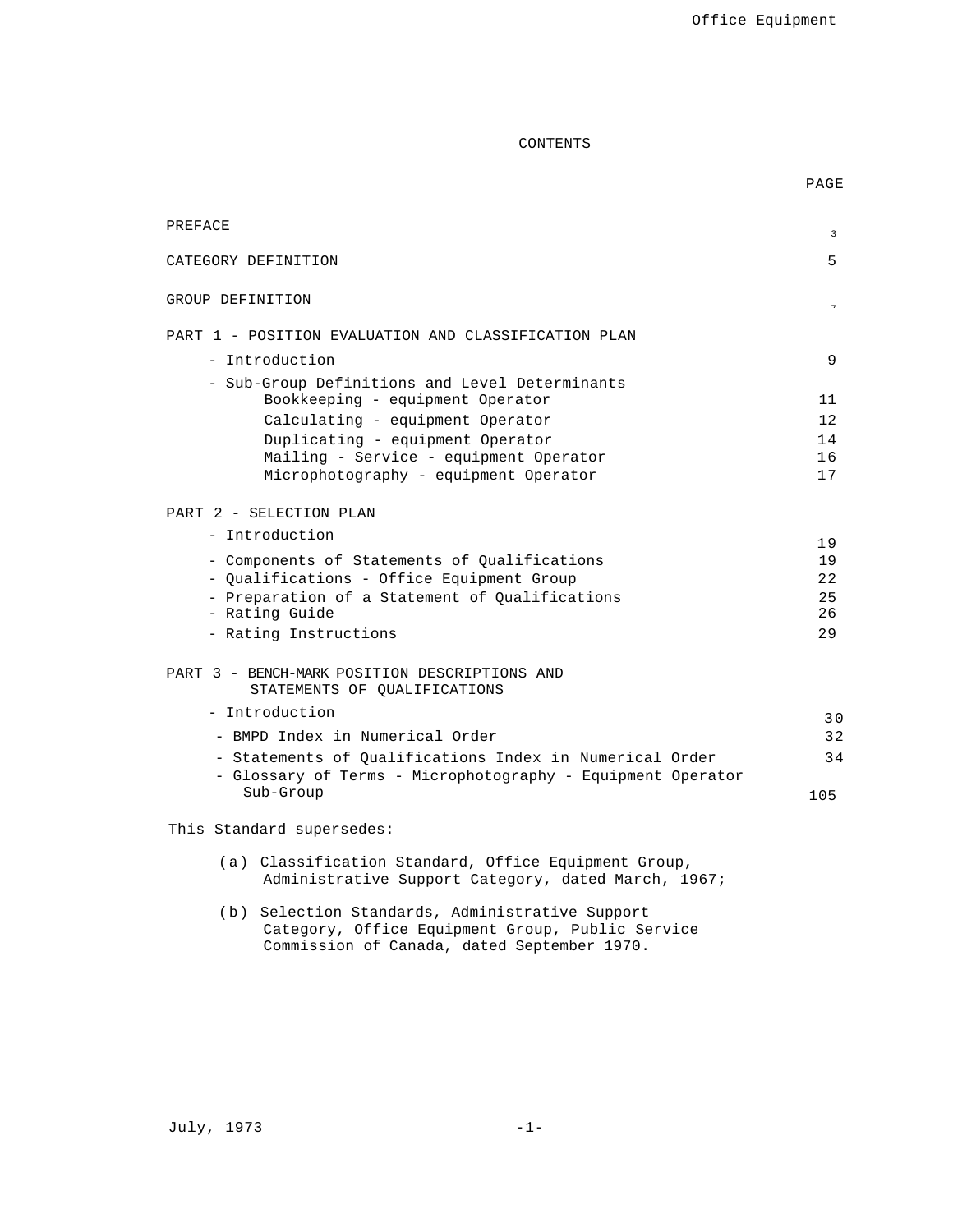#### PREFACE

This standard describes the plans to be used in evaluating and classifying positions in the Office Equipment Group, and in selecting personnel for appointment to them.

The evaluation and classification plan provides a level determinant method for establishing the relative value of positions in the five sub-groups of the Office Equipment Group. The Selection Plan describes the methods to be used for determining the qualifications required of candidates and assessing the extent to which they possess them. Bench-mark position descriptions are provided which serve both as a reference for position evaluation and for selection.

This standard is designed for use by classification officers, staffing officers and line managers who are involved in the classification and staffing of Office Equipment Group positions.

It is the responsibility of the line manager to determine and describe the duties and responsibilities of a position and the qualifications required of its incumbent. During the process the personnel officer will provide advice and assistance to the line manager as required.

Subsequent to the development of a position description it will be the responsibility of the personnel officers to effectively discharge legislative and delegated authority in classifying or staffing the position. Wherever feasible the line manager should actively participate in the classification and staffing process.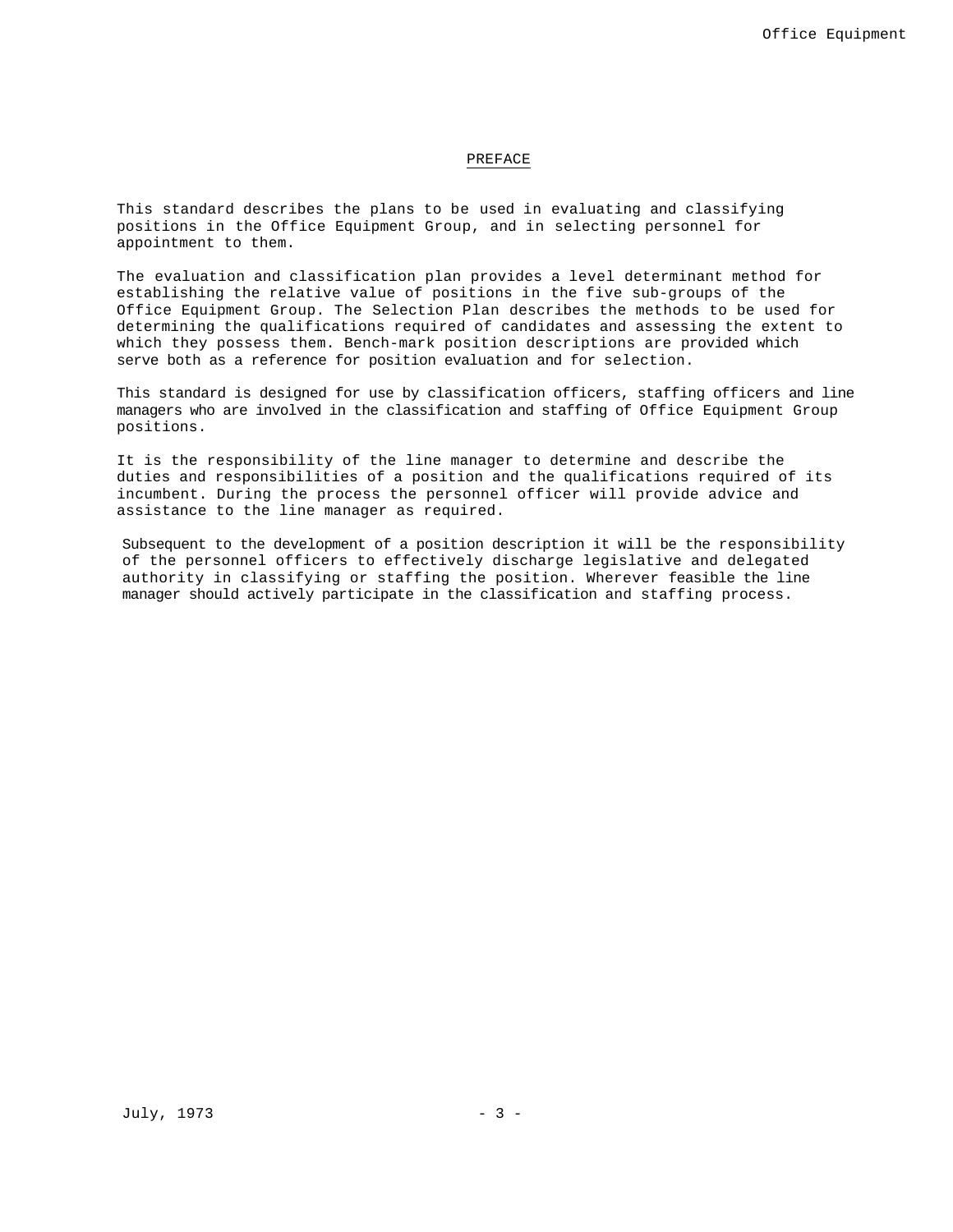# CATEGORY DEFINITION

Occupational categories were repealed by the Public Service Reform Act (PSRA), effective April 1, 1993. Therefore, the occupational category definitions have been deleted from the classification standards.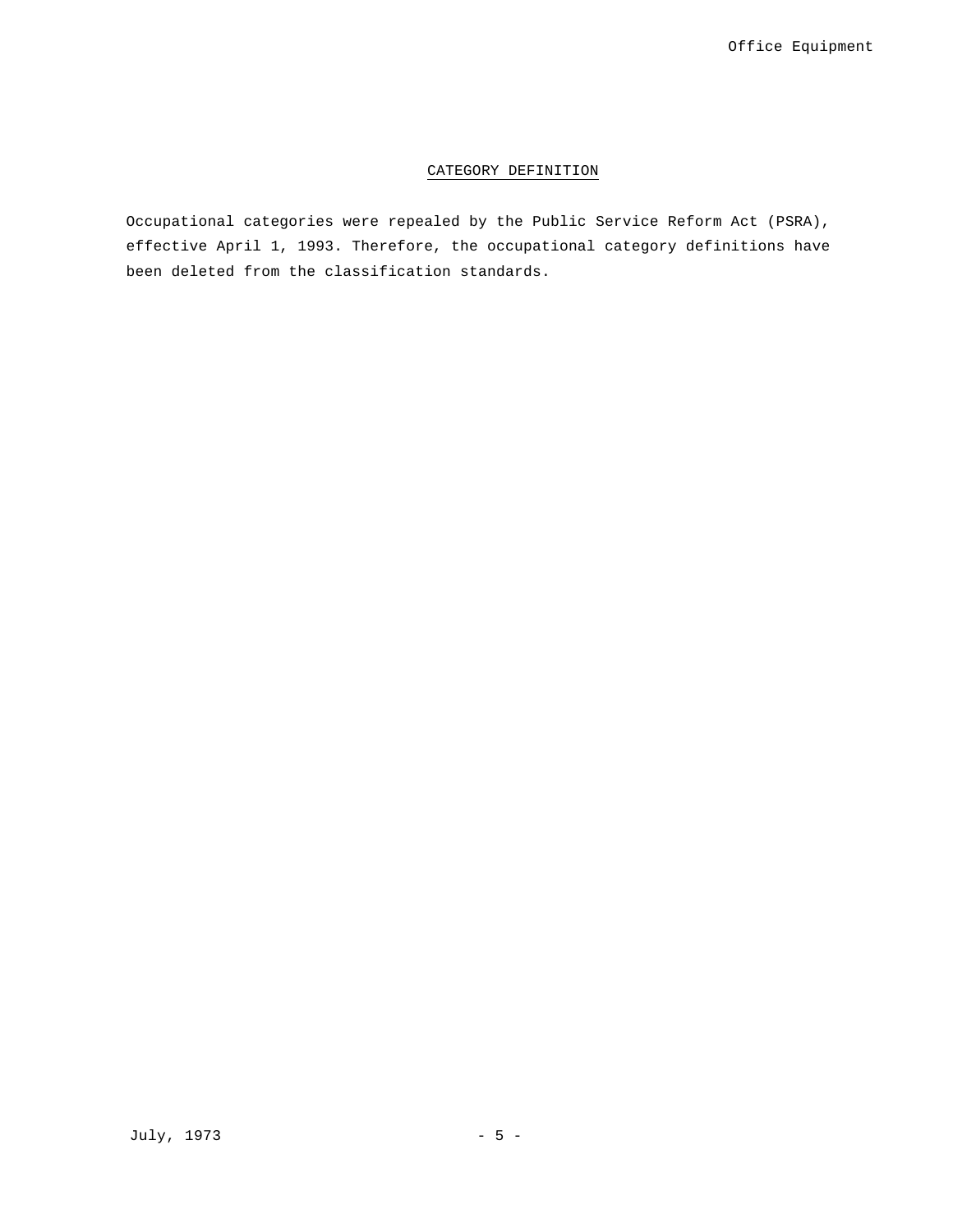# GROUP DEFINITION

For occupational group allocation, it is recommended that you use the Occupational Group Definition Maps, which provide the 1999 group definition and their corresponding inclusion and exclusion statements. The maps explicitly link the relevant parts of the overall 1999 occupational group definition to each classification standard.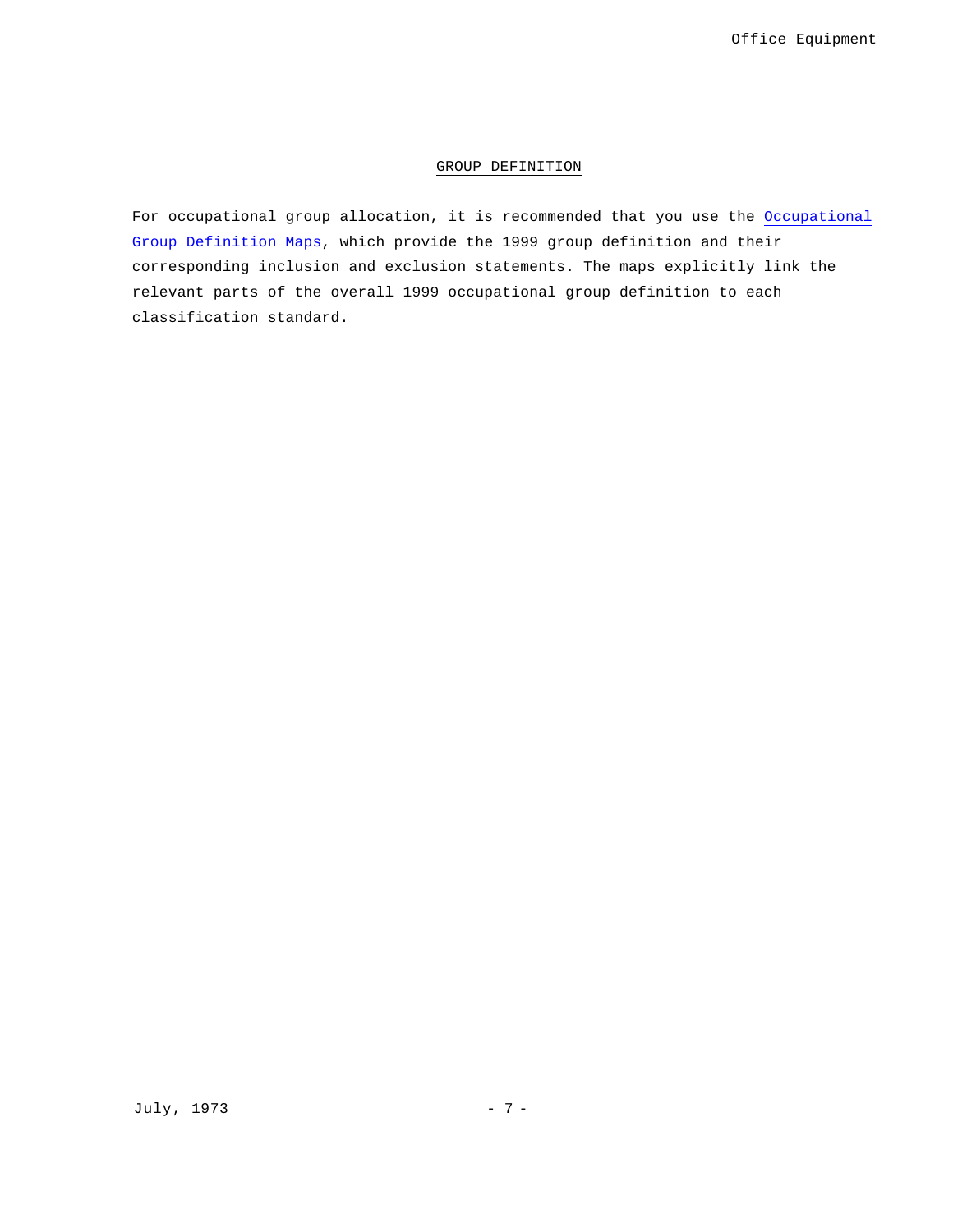# PART I

## Position Evaluation & Classification Plan INTRODUCTION

The Office Equipment Group is comprised of five sub-groups, Bookkeeping-Equipment Operator, Calculating-Equipment Operator, Duplicating-Equipment Operator, Mailing-Service-Equipment Operator and Microphotography-Equipment Operator.

All methods of job evaluation require the exercise of judgment and the orderly collection and analysis of information in order that consistent judgments can be made. Rational discussion and resolution of differences in the judgments made in determining the relative worth of jobs requires that the rater have a thorough knowledge of the jobs being evaluated. This standard provides the criteria by which judgments are to be made in allocating positions to the Office Equipment Group and to Sub-groups and in assigning positions to levels.

# Occupational Sub-groups

The occupational group includes positions requiring the performance of significantly different duties and different qualifications. In recognition of these differences five sub-groups have been established and classification criteria provided for determining the levels of positions within each of these subgroups.

#### Use of the Standard

The following steps are to be taken in applying this classification standard:

- 1. The position description is studied to ensure understanding of the duties and responsibilities of the position. The relation of the position being evaluated to other positions above and below it in the organization is also studied.
- 2. Allocation of the position to the Category, Group and sub-group is confirmed by reference to the definitions and descriptions of inclusions and exclusions.
- 3. Criteria, in the form of level determinants, are provided to distinguish the nature and complexity of work performed at each level within the sub-groups. Each determinant includes an introductory statement. Unless otherwise specified by the introductory statement the level assigned to a position should be the one with determinants which best correspond on the whole with the duties and responsibilities of the position.
- 4. The descriptions of bench-mark positions illustrating the level selected are compared with the description of the position being evaluated as a check on the validity of the level selected.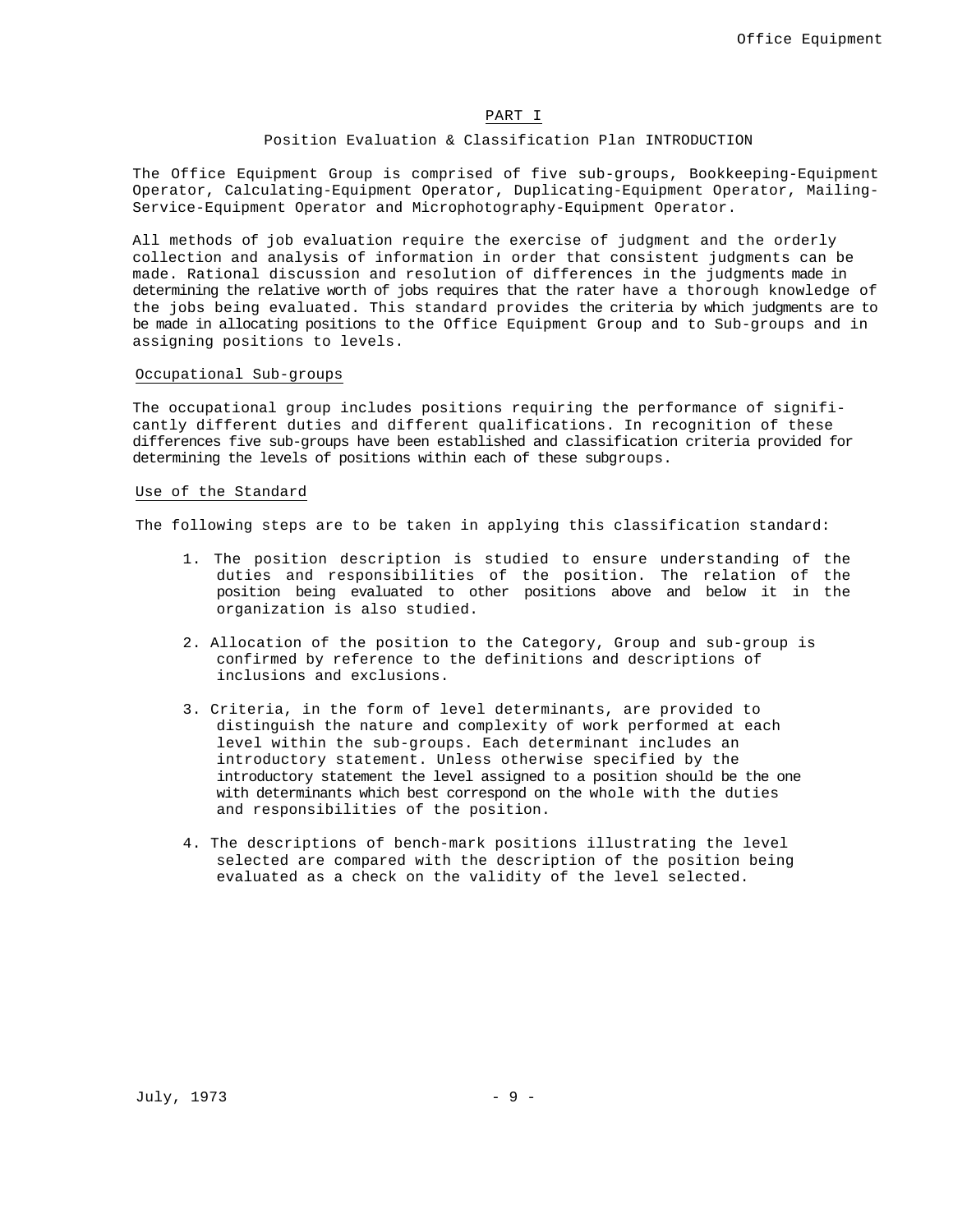# Bench-mark Positions

The bench-mark position descriptions included in this classification standard for each sub-group are an integral part of the evaluation plan and are to be used to confirm evaluations of positions and to ensure consistency in applying the classification standard.

A statement titled, Distinguishing Features, is included with each benchmark description to identify the duties and responsibilities which correspond to the determinants for the level to which the position has been assigned.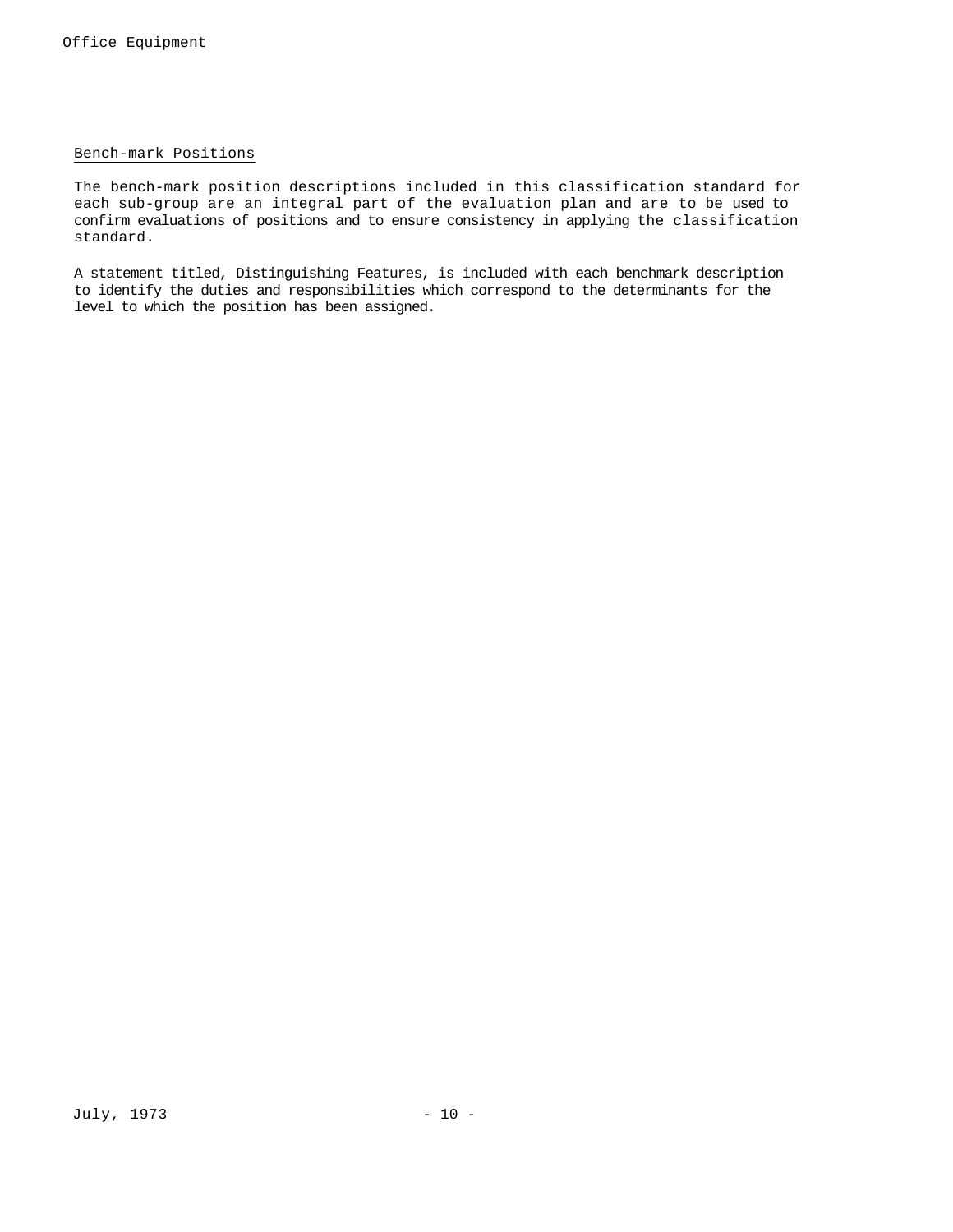#### SUB-GROUP DEFINITION AND LEVEL DETERMINANTS

Sub-group Definition: BOOKKEEPING-EQUIPMENT OPERATOR (BEO)

The primary duties of positions in this sub-group are to operate one or more types of keyboard bookkeeping machines. A number of clerical duties, such as sorting and filing documents, or typing headings on ledger cards, may be performed as minor functions.

Level Determinants - 1

Under supervision work requires:

- the operation of a bookkeeping machine and a knowledge of office methods and procedures,
- posting from source documents that are normally of one type or closely similar types and which in most instances are previously checked and coded, such documents may include a variety of accounts or items,
- 

- familiarity with the subject matter in order to recognize inconsistencies, - the use of a small number of machine registers, - correction of posting errors by checking entries against items in the

- source documents, and may require
- showing other employees how to perform specific tasks.

# Level Determinants - 2

Under general supervision work requires:

- the operation of a bookkeeping machine, a good knowledge of office methods and procedures, and familiarity with the operations of the work group,
- posting from source documents that are numerous and varied, and require the selection of the appropriate data for entry; the source documents are usually unchecked and encoded, and normally include a large number and variety of accounts; understanding the subject matter is required in order to recognize and reconcile apparent inconsistencies,
- the use of a relatively large number of machine registers,
- correction of posting errors by the use of methods, such as trial balance or balancing to a central figure, and may require
- instructing other operators on machine operations, and assigning and checking work.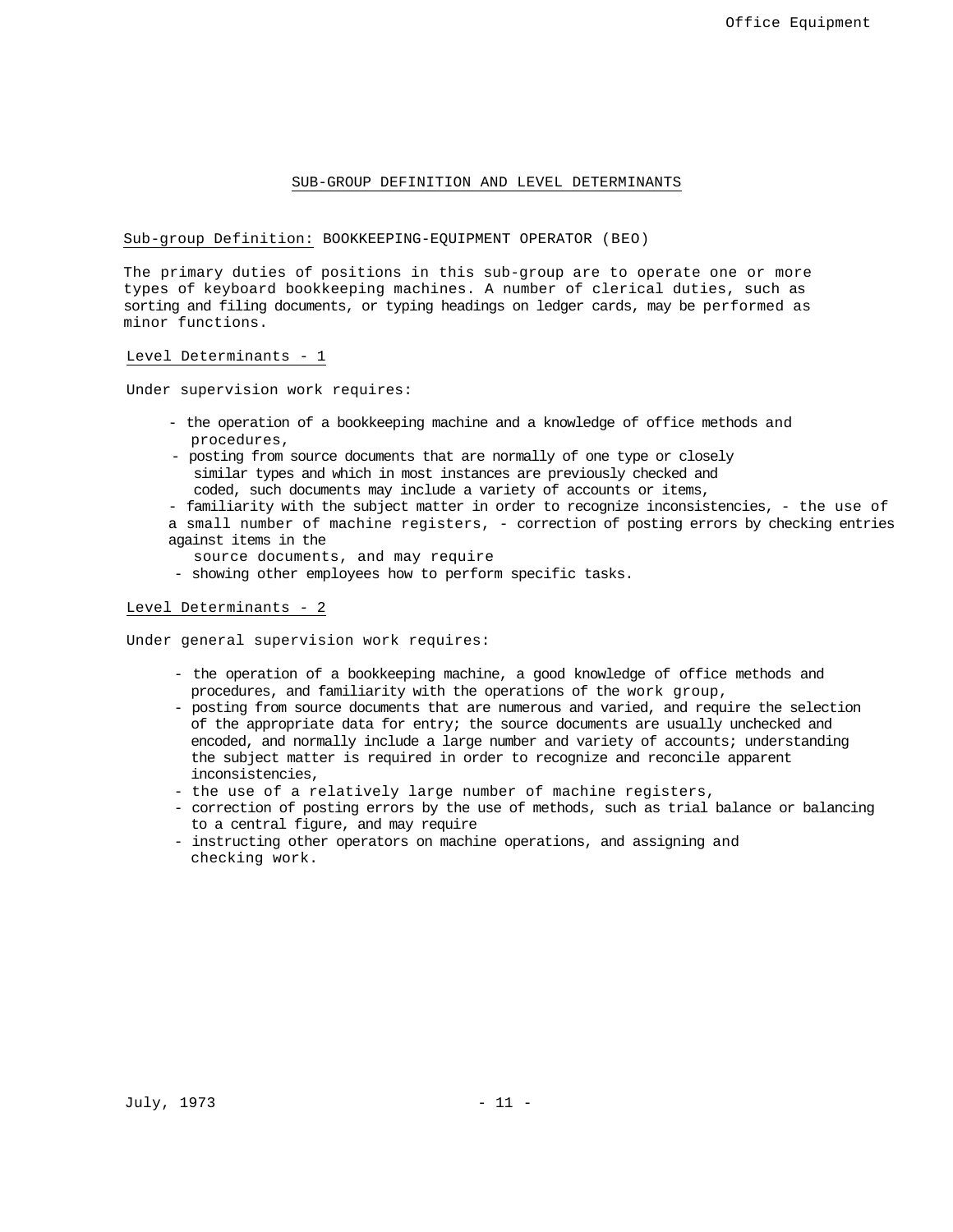## SUB-GROUP DEFINITION AND LEVEL DETERMINANTS

Sub-group Definition: CALCULATING-EQUIPMENT OPERATOR (CEO)

The primary duties of positions in this sub-group are to make computations by use of keyboard calculating machines. A number of clerical duties, such as sorting and checking documents, may be performed.

# Level Determinants - 1

Under supervision, work requires:

- the operation of calculating machines, such as comptometer, electronic and other calculators and a knowledge of office methods and procedures;
- the computation or verification of numerical quantities that normally consist of single accumulations or series of two-.or three- step calculations, and involves two. or three arithmetical processes performed according to established procedures, and may require
- showing other employees how to perform specific tasks.

Level Determinants - 2

Under general supervision, work requires:

- the operation of calculating machines, such as comptometer, electronic and other calculators, a good knowledge of office methods and procedures, and familiarity with the operations of the work group;
- the computation or verification of numerical quantities that normally consist of complex multiple-step calculations, and extensive use of short-cut methods and techniques such as reciprocals;
- the calculation of averages, ratios, interest, percentages involving the use of algebraic, statistical or other formulae; and may require
- instructing other operators on machine operations and assigning and checking work.

#### Level Determinants - 3

Under general supervision, work requires:

- the operation of multistep, electronic, programmable calculating machines,
- the appraisal of data on a wide variety of source documents and secondary or intermediate compilation sheets or computer tabulations, through arithmetic calculations and examination of cell inter-relationships, to identify unacceptable or questionable data, to recognize inconsistencies and anomalies, and to make corrections based on agreed guidelines or procedures,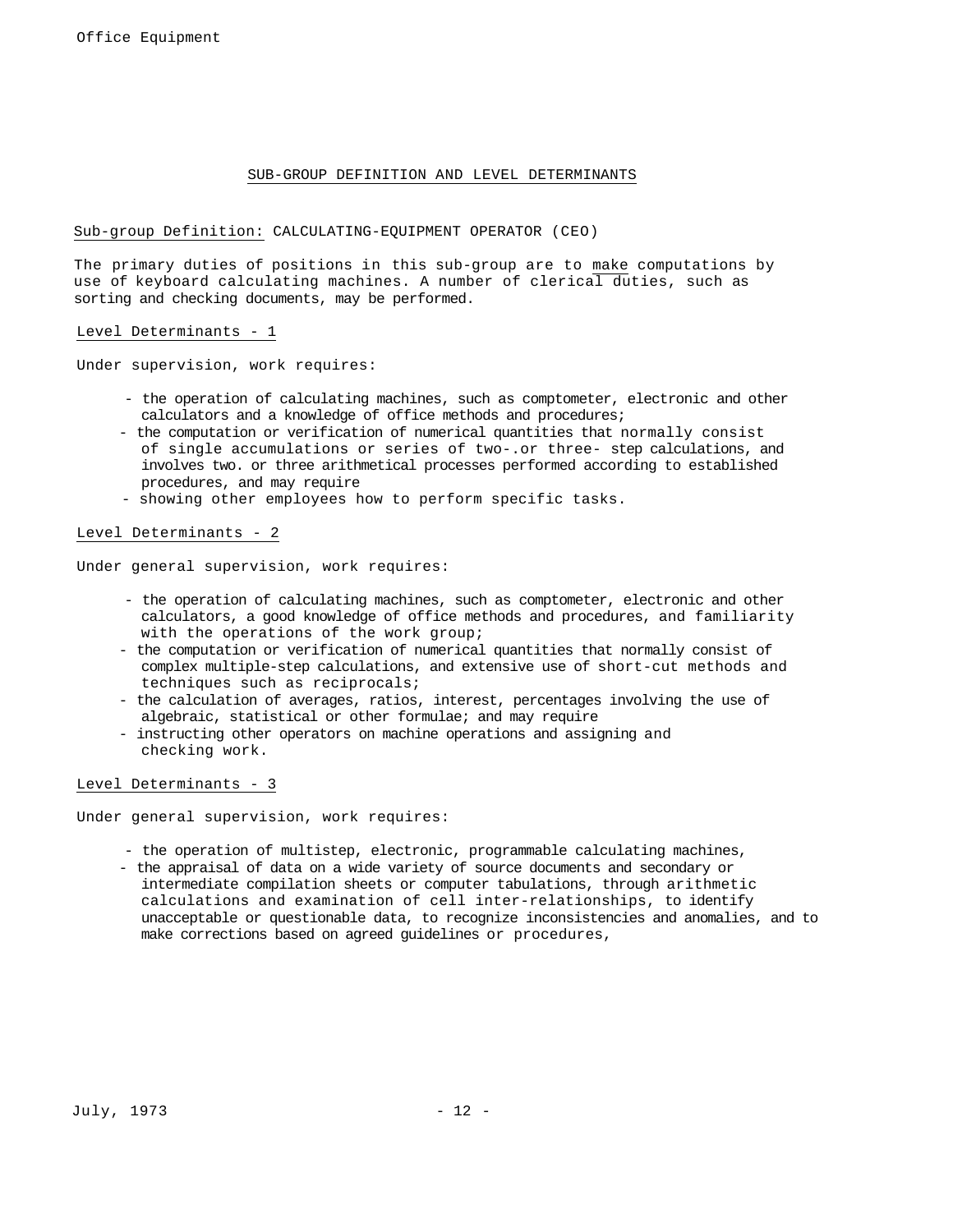- the development of programs for use in programmable electronic-desk calculators to maximize operator productivity in complex computational applications, and may require
- instructing other operators on machine operations and assigning and checking work.

# Notes to Raters

A 'Programmable Calculator' is one that has the facility to record, store and utilize programs of arithmetical sequence.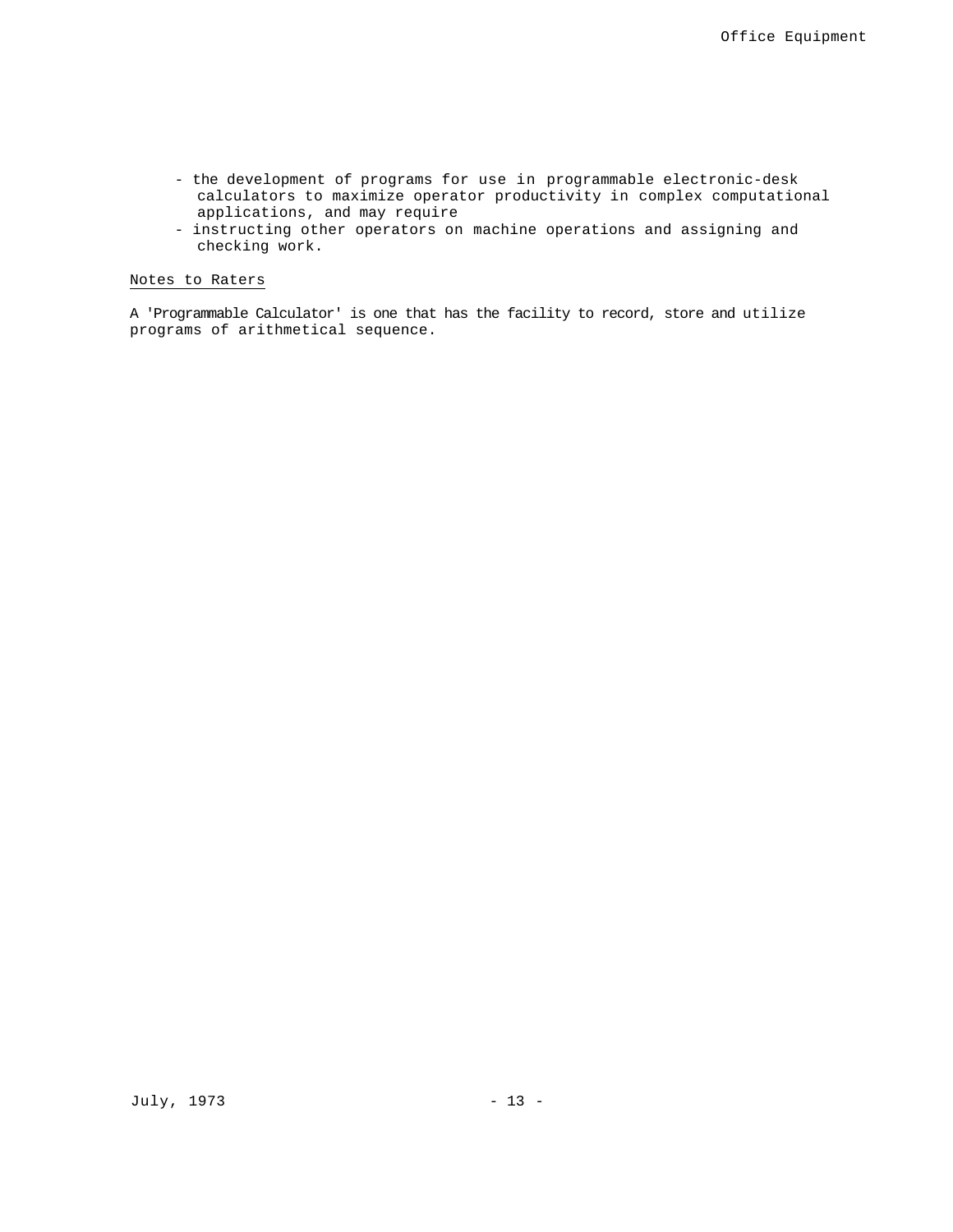# SUB-GROUP DEFINITION AND LEVEL DETERMINANTS

# Sub-group Definition: DUPLICATING-EQUIPMENT OPERATOR (DEO)

The primary duties of positions in this sub-group are to operate one or more types of direct, offset, photographic-process and other copying machines for reproduction of copy, keep record of paper usage and other supplies, and to carry out maintenance as required. A number of clerical duties, such as sorting and filing documents or preparing mail, may be performed as minor functions.

#### Level Determinants - 1

Under supervision work requires:

- the operation of copying and duplicating equipment and knowledge of office methods and procedures,
- some adjustments and maintenance to equipment that are usually straightforward and require little judgment,
- conformance with detailed work instructions and established priorities and deadlines,
- recording usage of paper and other materials and the requisitioning of supplies, and
- showing other employees how to perform specific tasks.

# Level Determinants - 2

Under general supervision work requires:

- the operation of copying and duplicating equipment and a good knowledge of office methods and procedures,
- the operation of reader printers to reproduce copy from microfilm,
- adjustment and maintenance of equipment requiring care and precision to suit varying conditions such as the size and clarity of source material, - adaptation
- of procedures for varying conditions such as light and sensitivity of paper, and condition and type of original documents, -

judgment in organizing priorities and work schedules to meet deadlines,

- recording usage of paper and other materials and the requisitioning of supplies, and
- the occasional supervision of other employees.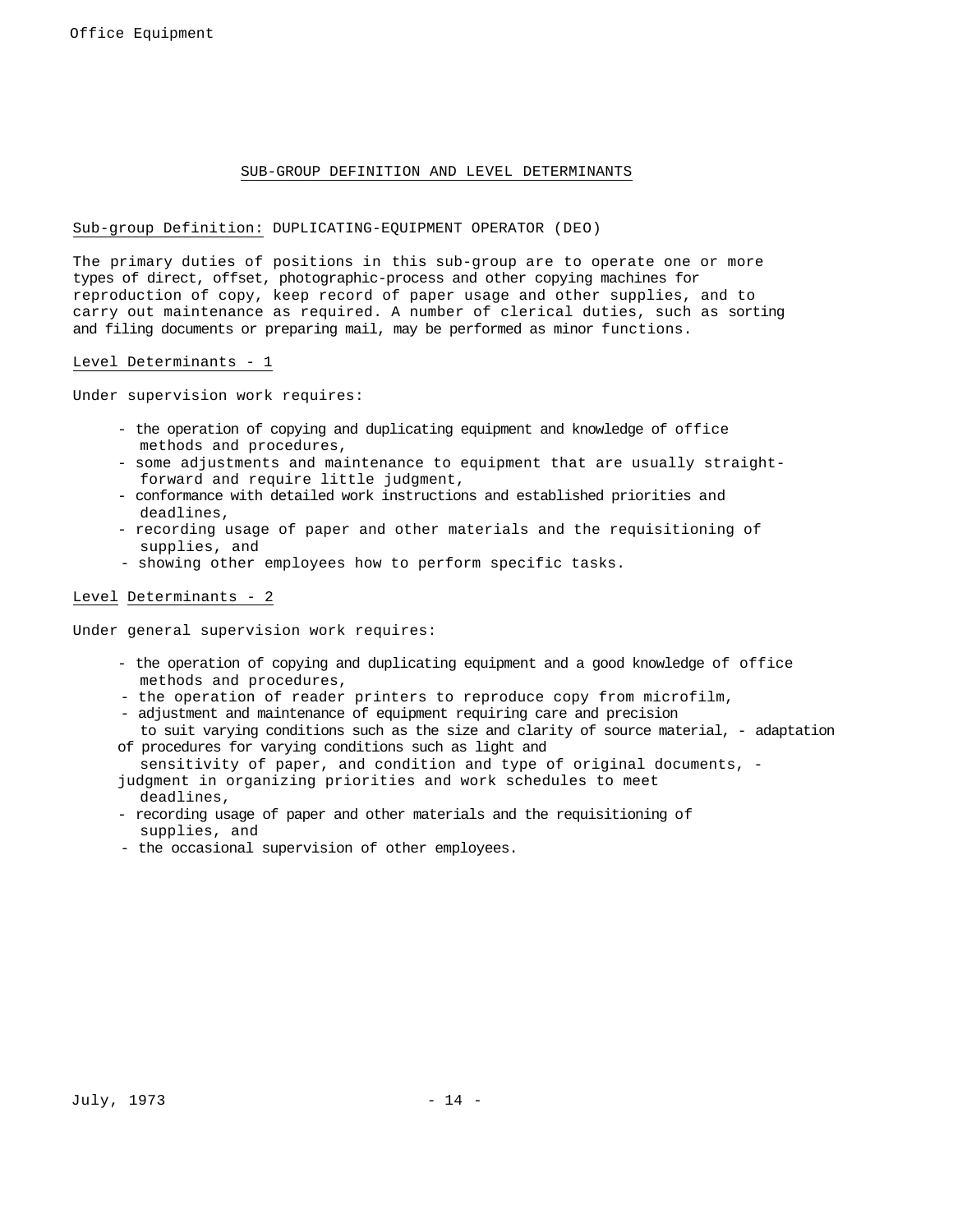# Level Determinants - 3

Under general supervision work requires one Of more of the following duties:

- the operation of a multilith offset press and associated equipment, in a non-printing shop environment, that does not require formal apprenticeship training,
- the operation of Photostat copy cameras and processing equipment.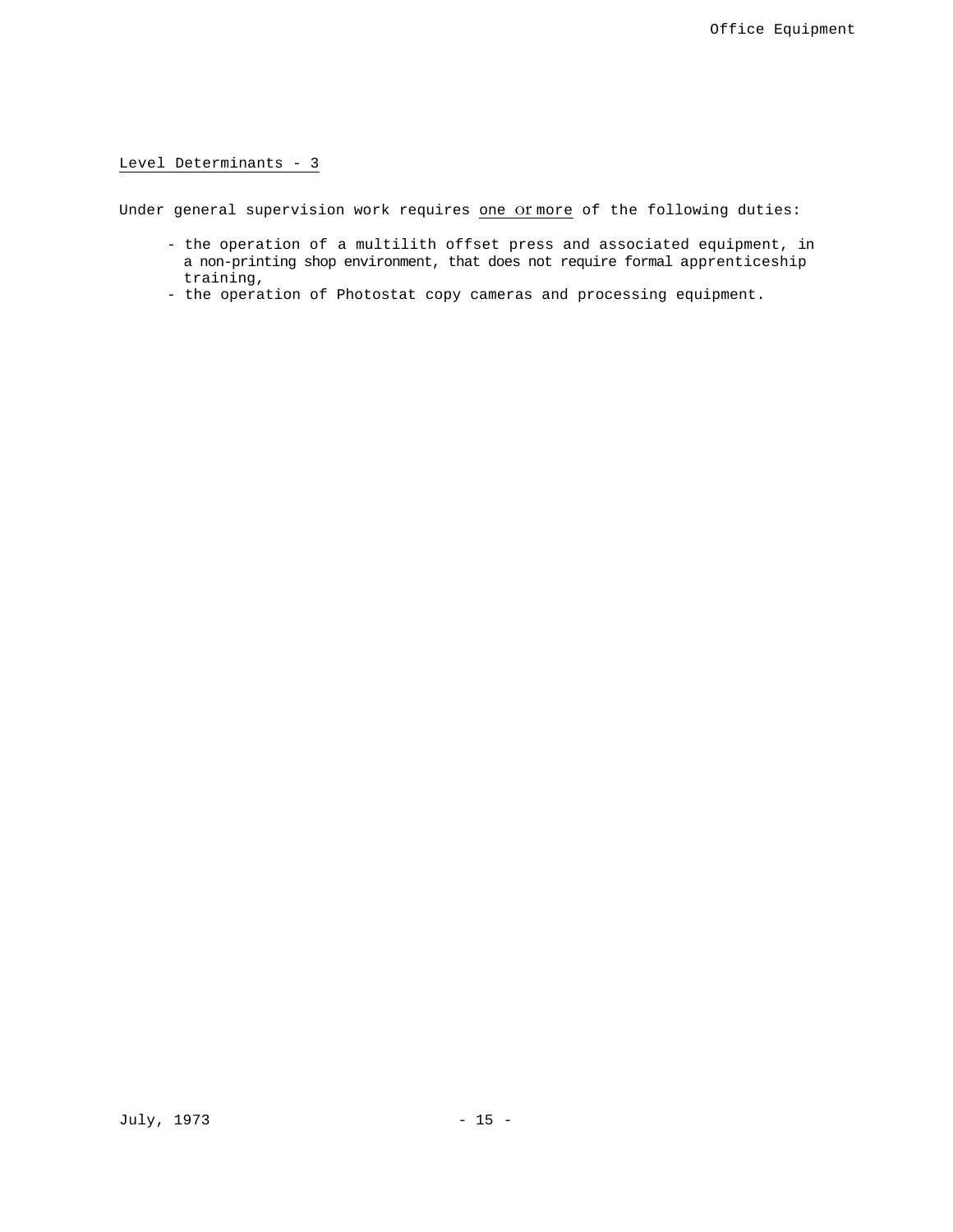# SUB-GROUP DEFINITION AND LEVEL DETERMINANTS Sub-

# group Definition: MAILING-SERVICE-EQUIPMENT OPERATOR (MSE)

The primary duties of positions in this sub-group are to operate OT set up and operate one or more types of machines used in the processing of printed material received for internal distribution or prepared for onward transmission.

Mailing Service equipment includes machines required for, plate embossing, heat transfer, addressing, inserting, folding, collating, cheque writing and addressing, counting, bursting, slitting, trimming and such other machines that are used in a volume mailing service operation.

A number of secondary duties such as sorting mail, registering documents, tabbing, filing and checking addressograph plates may also be assigned to positions in this sub-group.

NOTE: The term Mailing-Service is applied to this sub-group because it is descriptive of the functions performed and of the departmental units that provide them. It is not meant to apply exclusively to the processing of printed material received from or transmitted by the postal service.

# Level Determinant - 1

Under supervision the work requires:

- operating and making minor adjustments to one or more machines employed in a mailing service unit, and
- occasionally showing other employees how to perform specific tasks.

# Level Determinant - 2

Under general supervision work requires:

- the operation of plate embossing, addressing and other equipment related to the issue of cheques,
- the set up and adjustment of equipment to ensure the proper transfer of data to cheque forms,
- the monitoring of equipment by scanning and controlling the flow of cheques to ensure security of issue and balance with accounting control. OR
- the setting up, operation and adjustment of a multi-station machine or a variety of machines that operate sequentially or simultaneously,
- the monitoring of equipment in operation to ensure that material is processed in accordance with standards of quality and production,
- a good knowledge of office methods and procedures, and understanding of the operation conducted by associated work groups and may require the supervision of lower level employees assisting in the operation of the equipment.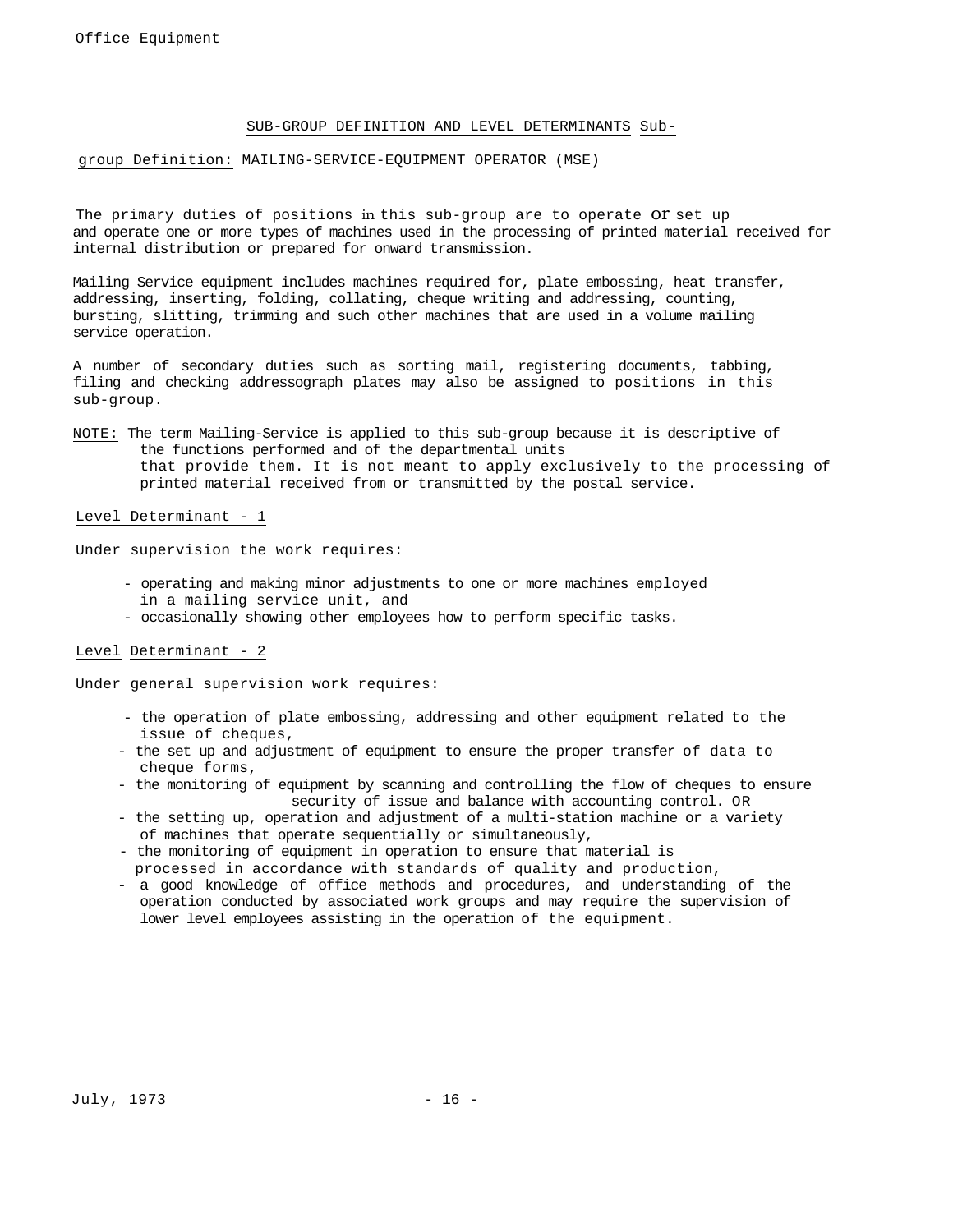#### SUB-GROUP DEFINITION AND LEVEL DETERMINANTS Sub-

#### group Definition: MICROPHOTOGRAPHY-EQUIPMENT OPERATOR (MEO)

The primary duties of positions in this sub-group are to operate or. supervise the operation of micro photographic equipment used to reproduce and process information to microfilm. Such duties include the operation of micro photographic cameras, film processors, reproducers, precision enlargers and film inspection equipment as well as the splicing, cutting, indexing, mounting and recording of microfilm.

#### Level Determinant - 1

Under supervision the work requires:

- the hand-mounting of aperture cards and microfiche to specified formats and accepted standards,
- reproduction of aperture cards and microfiche to specified standards,
- the inspection of microfilm to ensure conformity with quality standards through the operation of reader printers, other equipment or instruments required for this purpose,
- the handling and splicing of microfilm and the loading and removal of film from microform carriers,
- the operation of a semi-automatic and/or hand fed rotary or other type desk camera with fixed density control, and
- making tests as required to determine optimum exposure of film and mechanical fitness of the camera.

#### Level Determinant - 2

Under supervision the work requires the performance of one of the following duties:

- the operation of a flat bed camera for the production of micro photographic copy to various reduction ratios in accordance with oral or written instructions, and may, as a secondary duty operate a semiautomatic film processor,
- the operation of a light sensitive dye (DIAZO), or a vesicular process (XIDEX) microfilm roll reproducer to reproduce film ensuring standard density, resolution and contrast are achieved and maintained over an entire reel of microfilm.

#### Level Determinant - 3

Positions are to be assigned to this level where the primary duty is described in one or more of the following statements:

- the operation of a precision microfilm camera in the reduction and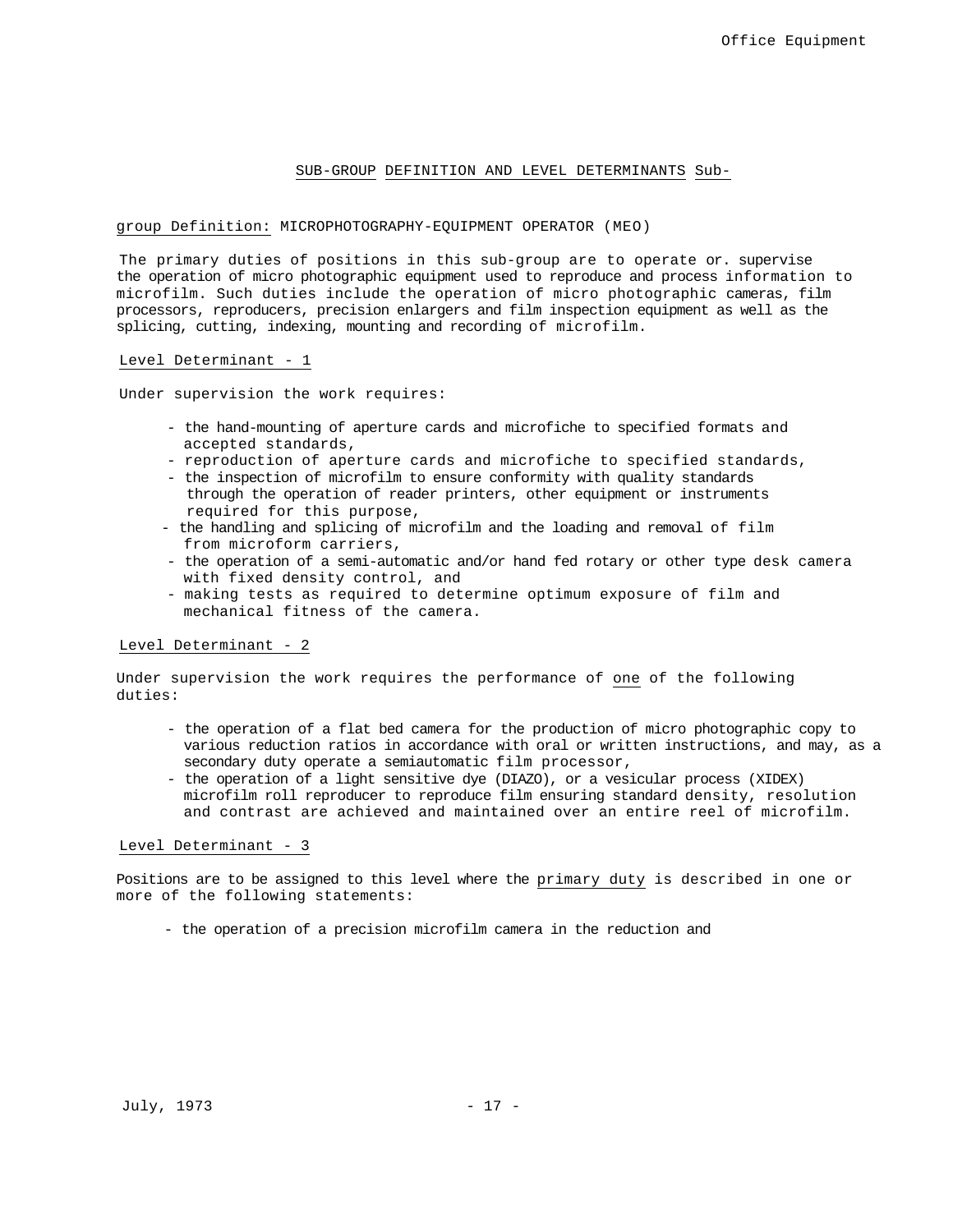photographing of engineering drawings and maps onto microfilm to Canadian Government Specification Board (CGSB) specifications,

- the operation of silver halide microfilm reproducer to reproduce film in a darkroom environment to ensure standard density, resolution and contrast are achieved and maintained over an entire reel of microfilm even though variances occur on original rolls of microfilm,
- the operation of a semi-automatic or other silver halide microfilm processor including. testing for film quality and chemical life,
- the supervision of positions classified at levels MEO 1 or MEO 2.

# Level Determinant - 4

Positions are to be assigned to this level where the primary duties are those described in one or both of the following statements:

- the operation of a precision microfilm enlarger preparing chemical formula and developing Mylar film enlargements near the original drawing size, --
- I<sup>-</sup> the supervision of a microphotography unit which ; includes one or more positions

classified at level MEO 3. Level Determinant - 5

Positions are to be assigned to this level where the primary duties and responsibilities are those described in the following statements:

- the work requires the supervision of a microfilm unit that includes one or more positions classified at level MEO 4,
- the work requires a comprehensive knowledge of microphotography and of technical developments within this field in order to organize and conduct micro photographic programs, resolve operational problems and to improve or update methods and techniques, and
- the work includes the training and appraisal of micro photographers, requisitioning and accounting for materials and supplies and advising customers on the nature and costs of services provided by the microfilm unit.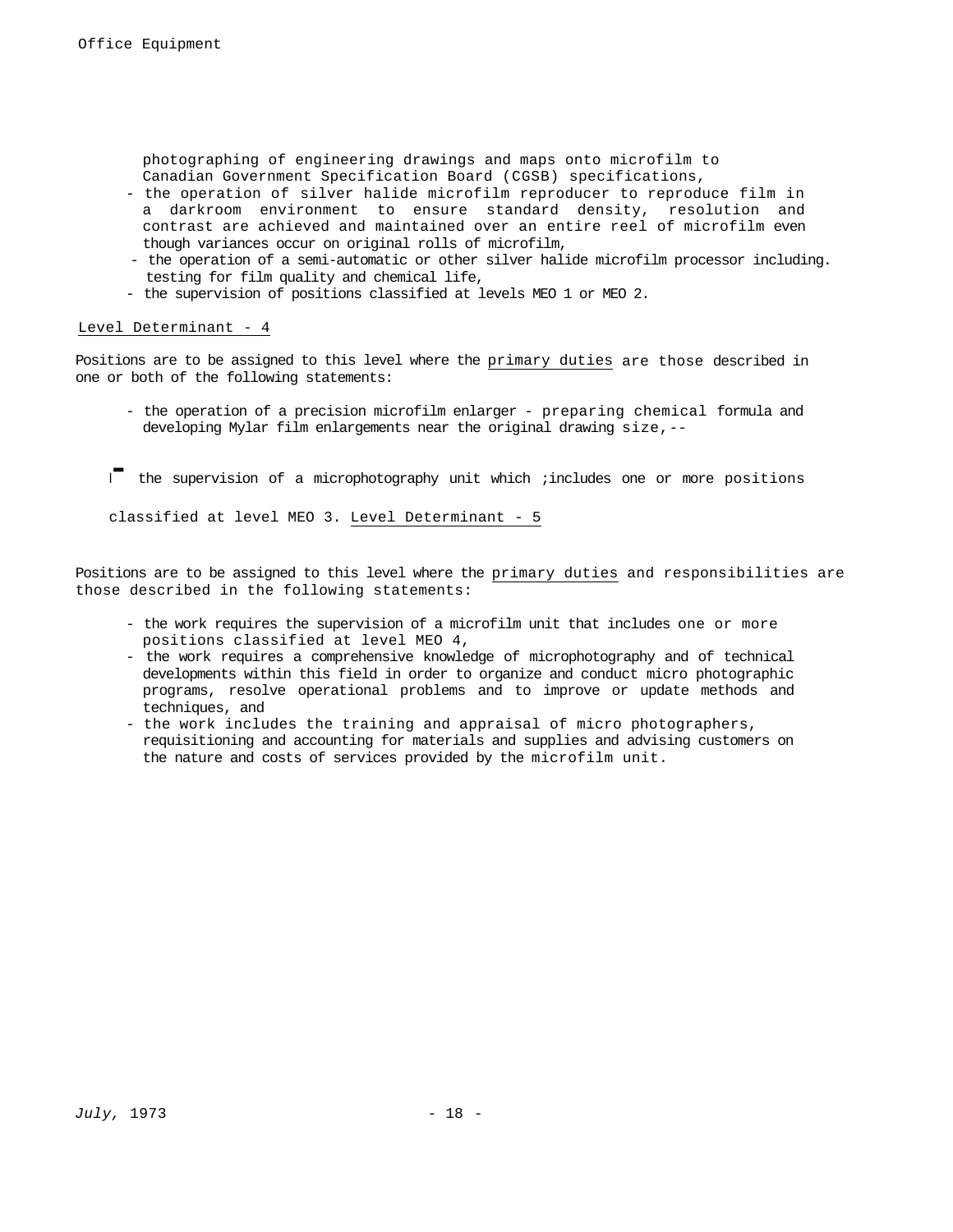#### PART 2

#### SELECTION PLAN

#### INTRODUCTION

This part of the combined standard describes the plan to be used in determining the qualifications required of persons to perform the duties and responsibilities of positions in this Group.

The Public Service Employment Regulations require that a Statement of Qualifications be prepared for each position to which an appointment is to be made. Each Statement of Qualifications is to specify and differentiate between the qualifications that are essential and the qualifications that are desirable, if any, for the performance of the duties and responsibilities of a position.

Qualifications refer to any training, ability, knowledge, accomplishment or personal attribute that is essential or desirable for performance of the duties and responsibilities of a position.

As qualifications vary with the job content requirements of individual positions they must be identified for each position for which staffing action is intended. They are to be based on the duties and responsibilities of the position concerned and expressed in the form of a Statement of Qualifications. These qualifications then become the criteria against which selections are made for that staffing action.

The following pages contain an explanation of the component parts of Statements of Qualifications, a description of qualifications for positions in this Group, and a description of the methods to be used in assessing the qualifications of candidates for these positions. Examples of Statements of Qualifications for positions in this Group based on Bench Mark Position Descriptions are presented in Part 3 of this Standard.

#### COMPONENTS OF STATEMENTS OF QUALIFICATIONS

Statements of Qualifications consist of three components:

BASIC REQUIREMENTS - This component provides for the inclusion of those essential qualifications that are used for initial screening purposes. Applicants must meet the Basic Requirements before consideration can be given to their other qualifications. Since Basic Requirements are minimum criteria they are not rated as part of the assessment and ranking process. Basic Requirements include the following Selection Factors:

July, 1973 - 19 -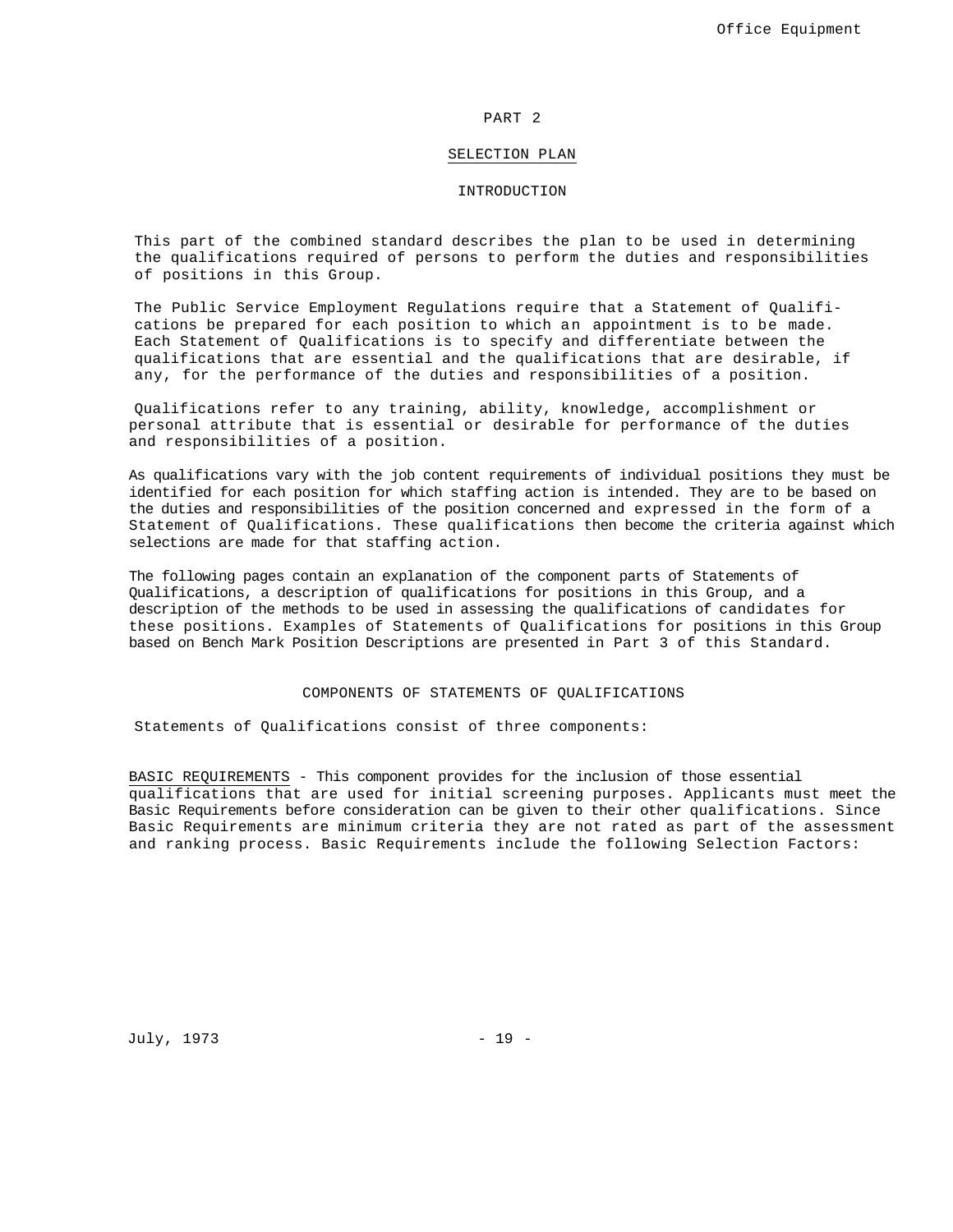- Education;
- Occupational Certification;
- Achievement, Skills or Aptitudes;
- Language Requirement; and
- Experience.

ESSENTIAL QUALIFICATIONS - This component provides for the inclusion of those qualifications which are used for the secondary screening, assessment, and ranking of candidates who have met the Basic Requirements. Essential Qualifications include the following Selection Factors:

- Knowledge;
- Abilities; and
- Personal Suitability.

DESIRABLE QUALIFICATIONS - This component provides for the inclusion of qualifications which, although not essential, may further contribute to or enhance a candidate's performance of the duties and responsibilities of a position. These qualifications are rated as part of the assessment and ranking of individuals who have met all the essential qualifications for a position.

Two of the components, Basic Requirements and Essential Qualifications, consist of eight Selection Factors which provide the structure for organizing individual qualifications. The Selection Factors are defined as follows:

#### BASIC REQUIREMENTS

Education - (a) Refers to a background in academic, vocational or technical studies and training which is recognized through the actual or imminent conferring of a degree, diploma, certificate or other official document by an approved educational institution or agency.

(b) An alternative, when specified, may be acceptable performance on tests prescribed by the Public Service Commission.

Occupational Certification - Refers to the possession of or eligibility for occupational credentials in the form of a license, certificate, registration, letter, papers or other documents which constitute official recognition of occupational competence.

July, 1973 - 20 -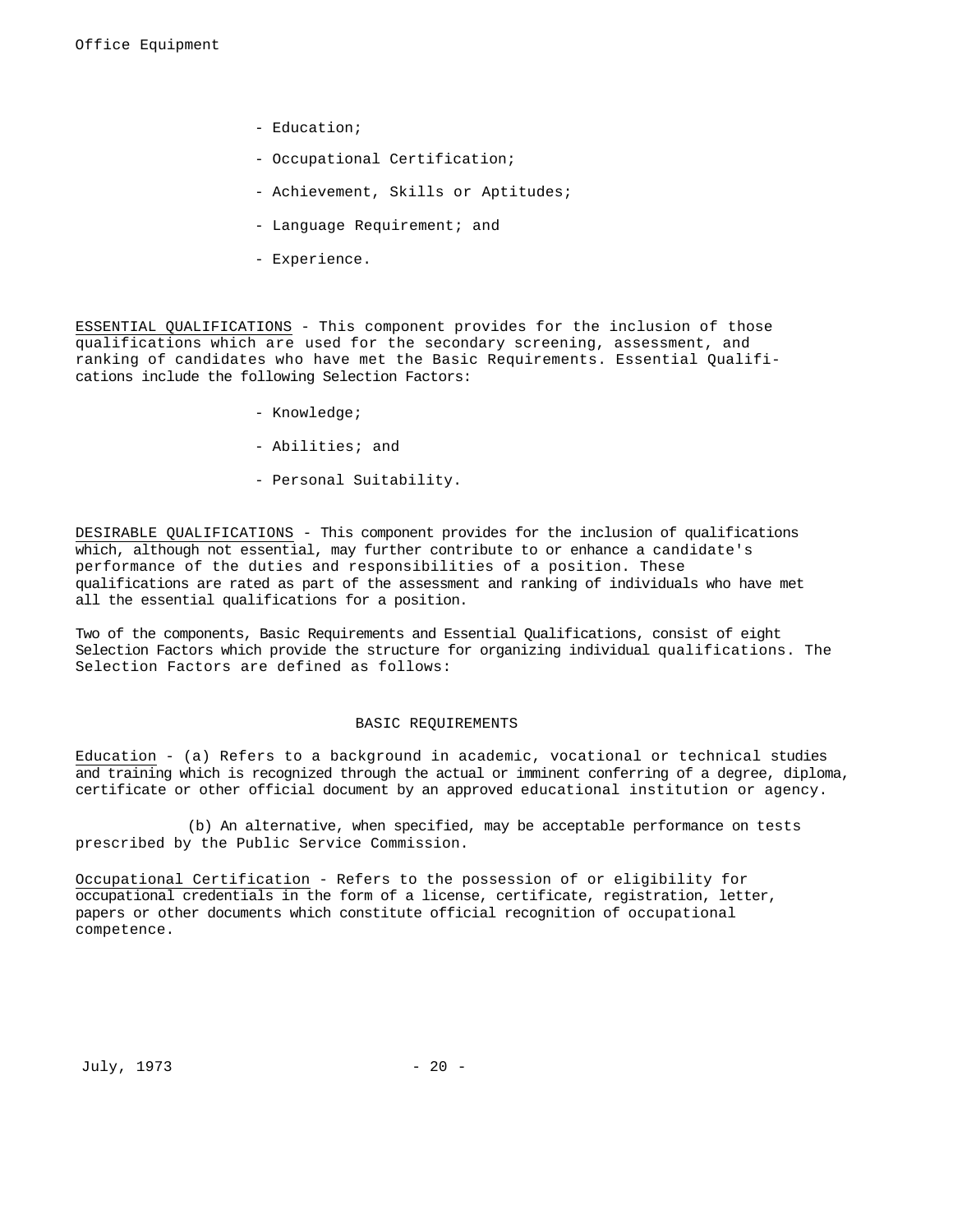Achievement, Skills or Aptitudes - Refers to achievement, skills or aptitudes which are basic to performance of the duties and responsibilities of a position.

Language Requirement - Refers to the need for a knowledge of either the English language, or the French language, or both in relation to performance of the duties and responsibilities of a position.

Experience - Refers to actual participation or practice in activities related to the duties and responsibilities of a position. It means the acquisition or exercise of knowledge or abilities in vocational or a vocational circumstances, including voluntary work; and it is conditioned by the achievement realized during its acquisition and by the environment in which it is gained.

NOTE: Pre-employment medical examination requirements are to be in accordance with Appendix 13 of the Staffing Manual, and are not to be included in the Statement of Qualifications.

# ESSENTIAL QUALIFICATIONS

Knowledge - Refers to information concerning facts, theories, systems, practices, regulations and other subject-matter relevant to the performance of the duties and responsibilities of a position.

Abilities - Refers to competence in the use of tools, materials, and equipment, or the application of methods, systems, techniques, practices, policies, regulations and other subject-matter relevant to the performance of the duties and responsibilities of a position.

Personal Suitability - Refers to personal traits or characteristics which condition the utilization of knowledge and abilities in performance of the duties and responsibilities of a position.

#### DESIRABLE QUALIFICATIONS

The third component, Desirable Qualifications, provides for the inclusion of non-essential qualifications. Desirables should be used sparingly, if at all. When they are used, they are expressed as individual qualifications independent of Selection Factor headings as shown in the examples of Statements of Qualifications contained in this Standard. Any qualifications may be used as desirables except official language qualifications, which are treated as Basic Requirements only.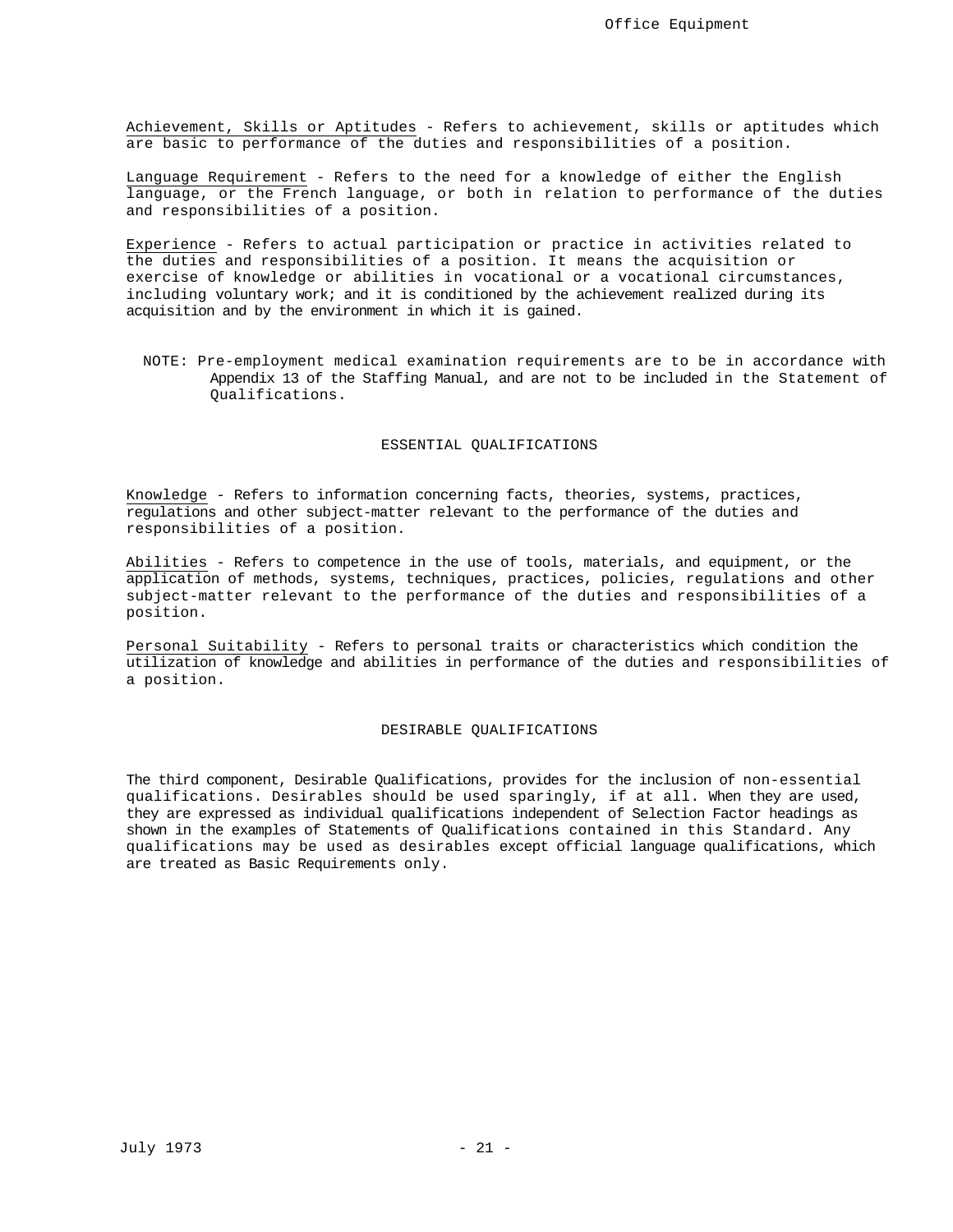# QUALIFICATIONS - OFFICE EQUIPMENT GROUP

Qualifications applicable to positions in the Office Equipment Group are as

follows:

# BASIC REQUIREMENTS

Education

This Factor is applicable to all positions in this Group.

Based on the duties and responsibilities of the position, include in the Statement of Qualifications a description of the Education considered necessary.

The minimum educational qualification for the Office Equipment Group is:

- Completion of grade ten or achievement of a satisfactory score on PSC Examination 1.
- NOTE: Possession of the "completion of grade ten" qualification is normally to be determined on the basis of information provided on applications or in personal inventories. Further evidence, if required, may be found in documents such as a school leaving certificate or an official school report card.

#### Language Requirement

This Factor is applicable to all positions in this Group.

From the qualifications listed below, determine which one is applicable to the position to be staffed.

- A knowledge of the English language is essential for this position.
- A knowledge of the French language is essential for this position.
- A knowledge of either the English language or the French language is essential for this position.
- A knowledge of both the English language and the French language is essential for this position.

# Achievement, Skills or Aptitudes

This Factor is applicable to all positions in this Group.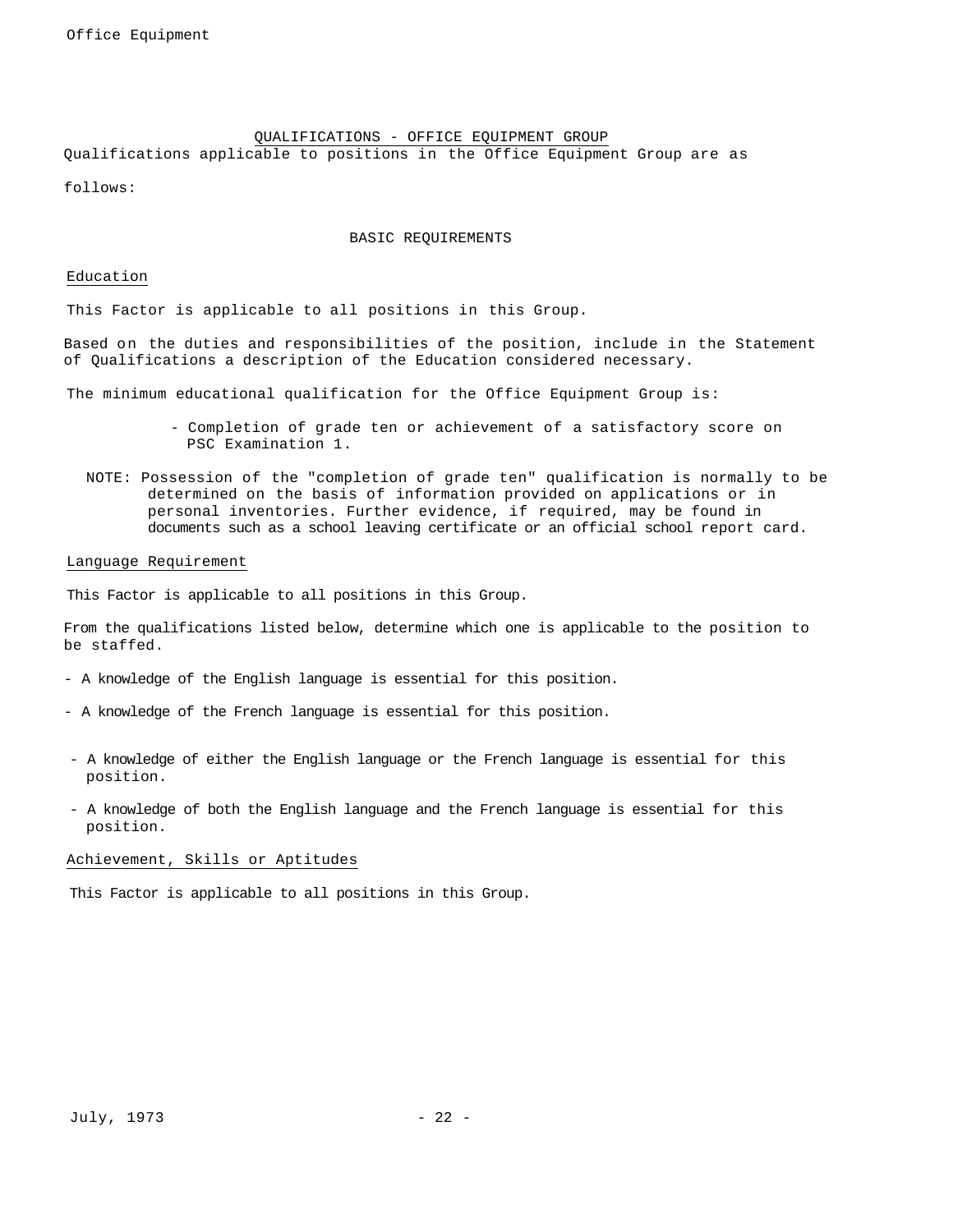Based on the duties and responsibilities of the position, include in the Statement of Qualifications a description of the Achievement, Skills or Aptitudes considered necessary.

#### OPERATORS:

For positions requiring experienced office equipment operators, there is a basic equipment operation skill requirement. Following are examples of experienced operator qualifications:

- eg. "Skill in operating manual and electronic multi-step calculating machines."
- eg. "Skill in operating a precision microfilm camera and semiautomatic film processor."
- NOTE: Possession of such qualifications is normally determined on the basis of appropriate tests on relevant office equipment.

# TRAINEES:

For positions used for trainees, there is no basic equipment operation skill requirement. Trainees require the capacity to develop operating skill during on-job training. Following are examples of trainee qualifications:

- eg. "Capacity to learn to operate a calculating machine."
- eg. "Capacity to learn to operate a microfilm mounted and a rotary camera."
- NOTE: Possession of such trainee qualifications may be determined on the basis of appropriate tests including the PSC Typing Test at a speed of at least 25 wpm with not more than a 3 per cent error rate.

#### Experience

This Factor is normally restricted to positions in this Group in which supervisory experience is a requirement for satisfactory performance of the duties and responsibilities concerned; not all positions involving supervisory duties will require it. For those positions where there is a requirement for experience in the operation of office equipment, it is to be expressed as a skill requirement. under Achievement, Skills or Aptitudes.

Based on the duties and responsibilities of the position, include in the Statement of Qualifications a description of the Experience considered necessary. Following is an example description of an Experience qualification:

"Experience - Experience in the supervision of a microfilm unit."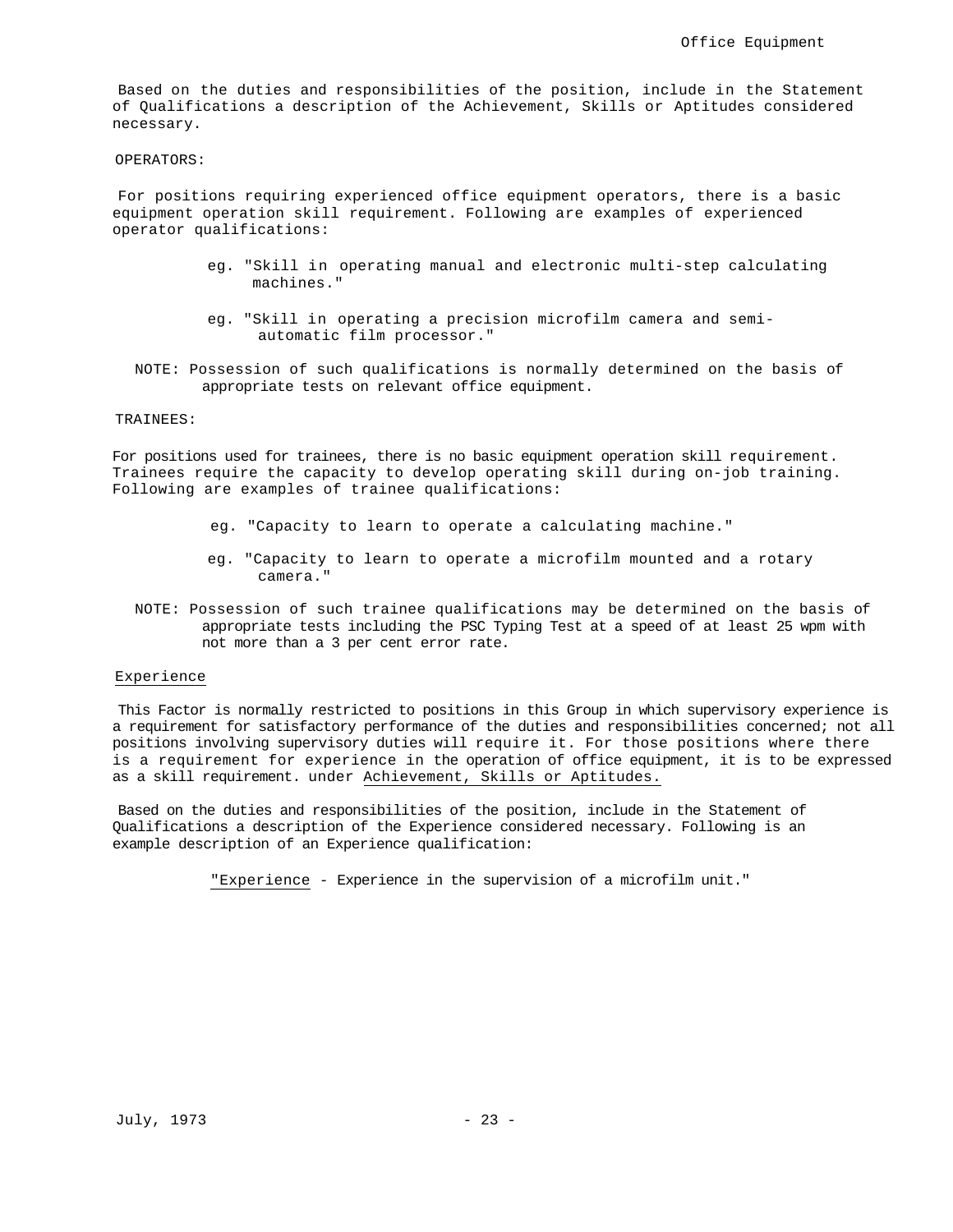#### ESSENTIAL QUALIFICATIONS

#### Knowledge

This Factor is applicable to most positions in this Group. It may not be applicable in staffing positions for trainees.

Based on the duties and responsibilities of the position, include in the Statement of Qualifications a description of the Knowledge considered necessary. Following is an example of a Knowledge qualification:

"Knowledge - Knowledge of types of sensitized copy paper."

#### Abilities

This Factor is applicable to most positions in this Group. It may not be applicable in staffing positions for trainees.

Based on the duties and responsibilities of the position, include in the Statement of Qualifications a description of the Abilities considered necessary. Following is an example of an Abilities qualification:

"Abilities - Ability to compile statistics from surveys and a variety

of schedules." Personal Suitability

This Factor is applicable to all positions in this Group.

Based on the duties and responsibilities of the position, include in the Statement of Qualifications a description of the Personal Suitability considered necessary. Following is an example description of a Personal Suitability qualification:

"Personal Suitability - Alertness, perseverance and thoroughness."

#### DESIRABLE QUALIFICATIONS

Based on the duties and responsibilities of the position, include in the State

ment of Qualifications a description of those qualifications considered desirable, if any. Following is an example description of a Desirable Qualification:

- "Experience in developing operating programs."

NOTE: Any qualification other than official language requirements, could be used as a Desirable Qualification. However, it is emphasized that Desirable Qualifications should be used sparingly, if at all.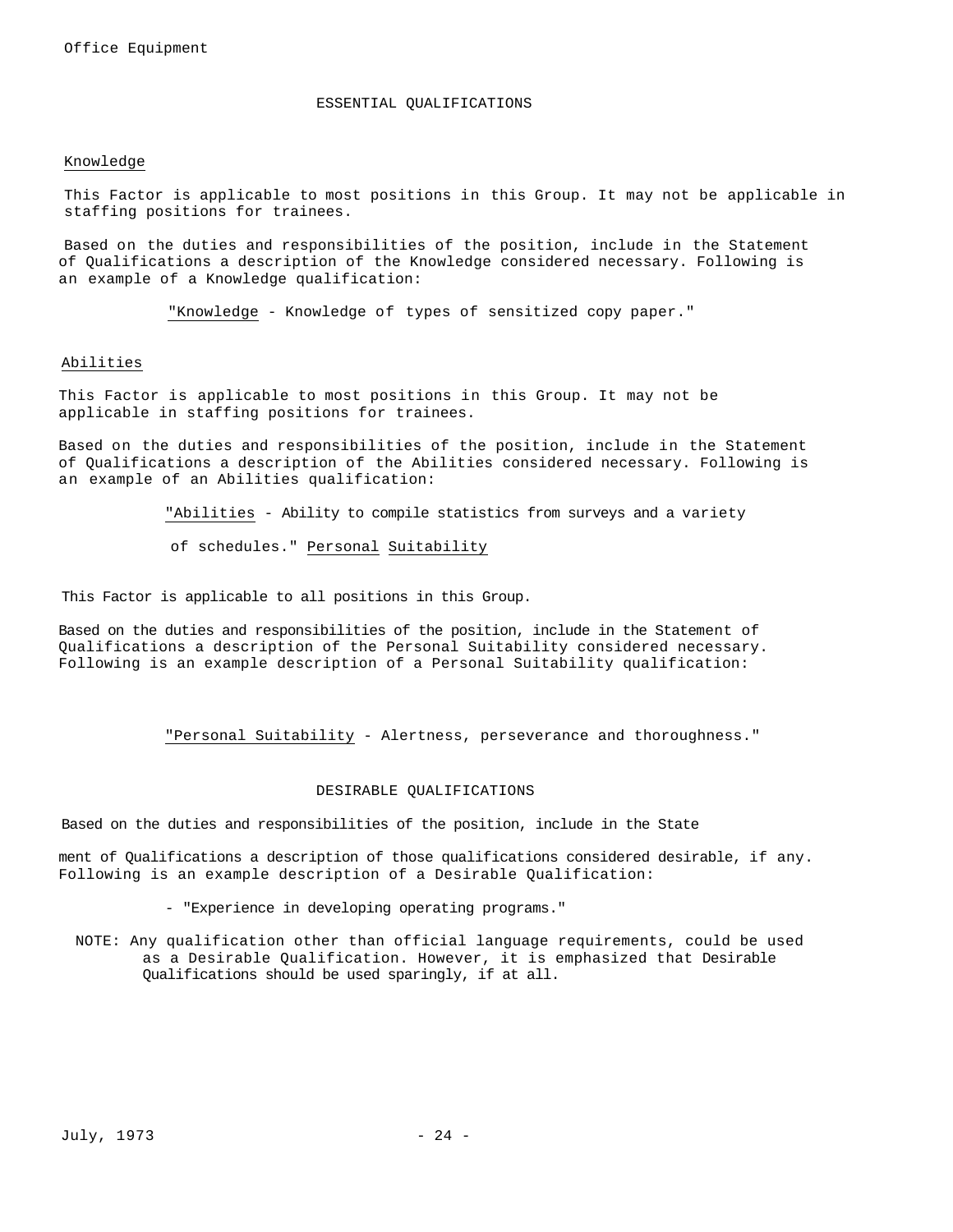# PREPARATION OF A STATEMENT OF QUALIFICATIONS

The steps involved in preparing a Statement of Qualifications are as follows:

- 1. Gain a thorough understanding of the duties and responsibilities for the position to be staffed.
- 2. Review the Selection Plan carefully.
- 3. Examine the examples of Statements of Qualifications presented in Part 3 of this Standard in order to become familiar with the format and sorts of qualifications required for positions in this Group.
- 4. Based on the duties and responsibilities of the position, describe the qualifications required for the position under the appropriate Component and Selection Factor headings.
- NOTE: The examples of Statements of Qualifications provided in this Standard are for illustrative purposes only. It is not necessary, therefore, to adhere to the qualifications specified in the examples when staffing the bench mark positions or positions of a similar nature.

In determining which qualifications are to be included in the Statement of Qualifications, the prime considerations are:

- (a) their relevancy to the duties and responsibilities of the position;
- (b) their assess ability for selection purposes; and (c) their value in

differentiating between candidates.

In arranging qualifications within each Selection Factor, they should be laid out in a style and in patterns that:

- (a) combine closely-related qualifications;
- (b) obviate unnecessary duplication and verbiage;
- (c) emphasize salient features; and
- (d) facilitate assessment and selection.

The completed Statement of Qualifications specifies the qualifications for staffing the position, and the contents may be used as a basis for: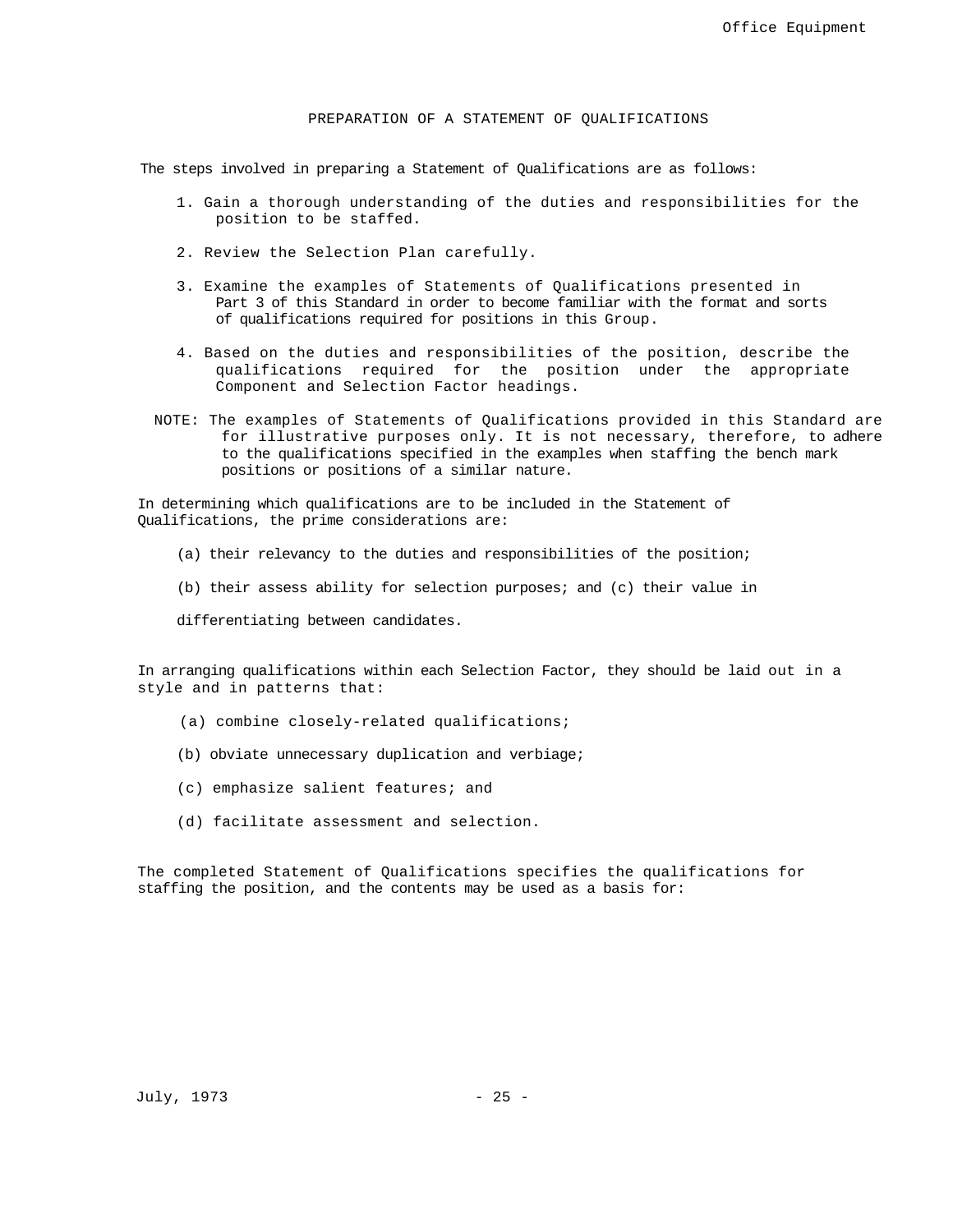- (a) advertising notices;
- (b) initial screening of applicants;
- (c) developing a selection rating guide; and
- (d) secondary screening, assessing, and ranking of candidates. RATING

# GUIDE

In assessing the qualifications of candidates for a position, a narrative or numerical rating plan may be used.

Following is an illustration of a format for a selection rating guide using qualifications contained in the Example of a Statement of Qualifications for BMPD No. 9. Basic Requirements are not included in the rating guide since, as minimum criteria, they will have been taken into account during the initial screening to determine which applicants were qualified for further consideration. The secondary screening, assessment, and ranking of the remaining candidates is accomplished through rating them on the Essential Qualifications, and the Desirable Qualifications, if any, that are specified in the Statement of Qualifications for the position being staffed.

Suggested Format

A. ESSENTIAL OUALIFICATIONS

RATING RATING RATING ALLOTTEDPASS MAXIMUM

Knowledge Factor

Knowledge of

1. Departmental source documents, schedules and compilation sheets.

Total Knowledge Factor Rating

Abilities Factor

Ability to:

1. Conduct parallel testing to crosscheck program effectiveness.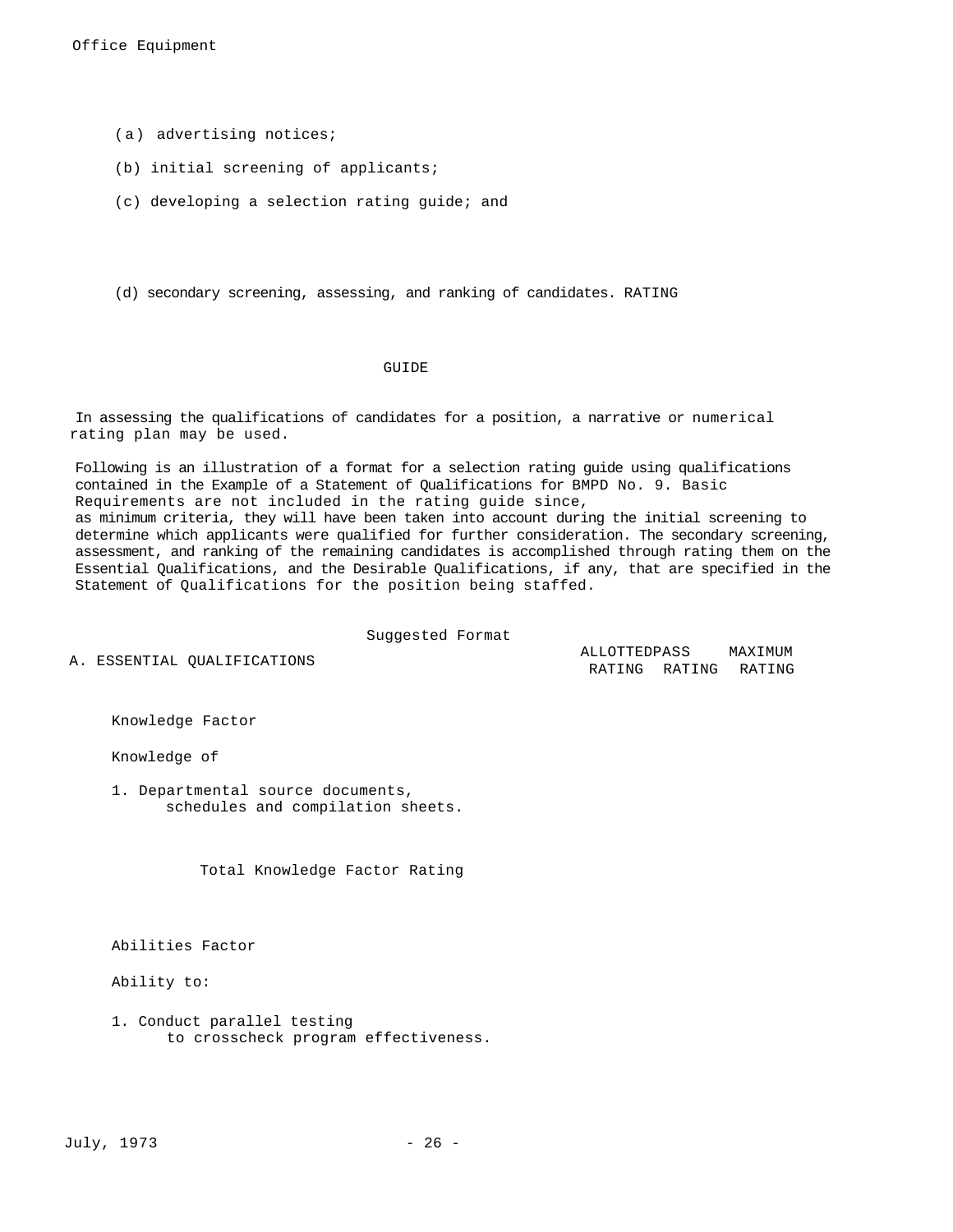ALLOTTED PASS RATING RATING RATING MAXIMUM

2. Interpret mathematical formulae and to identify anomalies or inconsistencies in the data.

Total Abilities Factor Rating

Personal Suitability Factor

- 1. Alertness, persistence and thoroughness.
- 2. Tact in discussing inconsistencies and unacceptable or questionable data with subject matter officers.

Total Personal Suitability Factor Rating

Total Essential Qualifications Rating

#### B. DESIRABLE QUALIFICATIONS

Experience in:

1. Developing operating programs.<br>
N/A

Total Desirable Qualifications Rating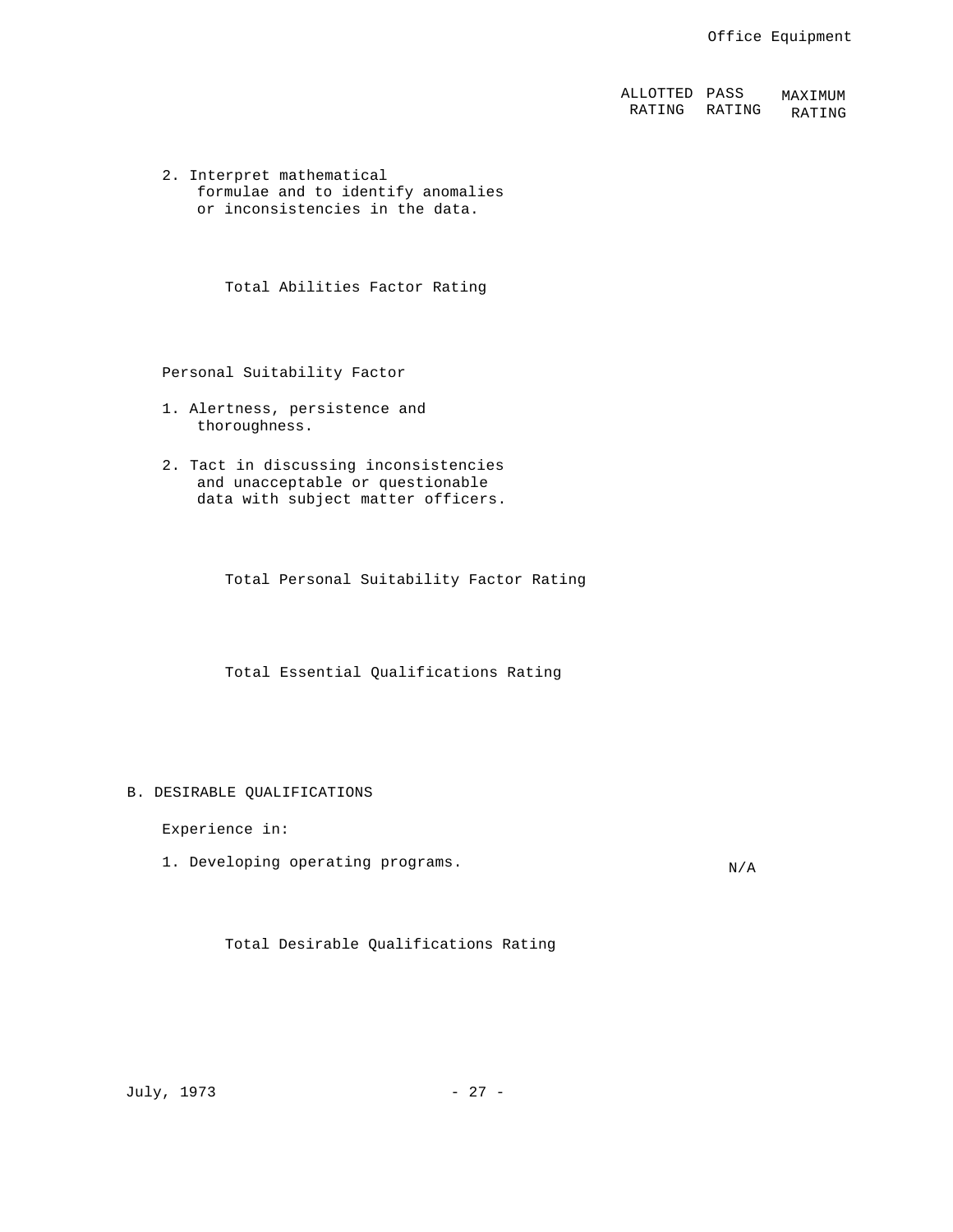Rating for:

Essential Qualifications

Desirable Qualifications

COMBINED RATING

COMMENTS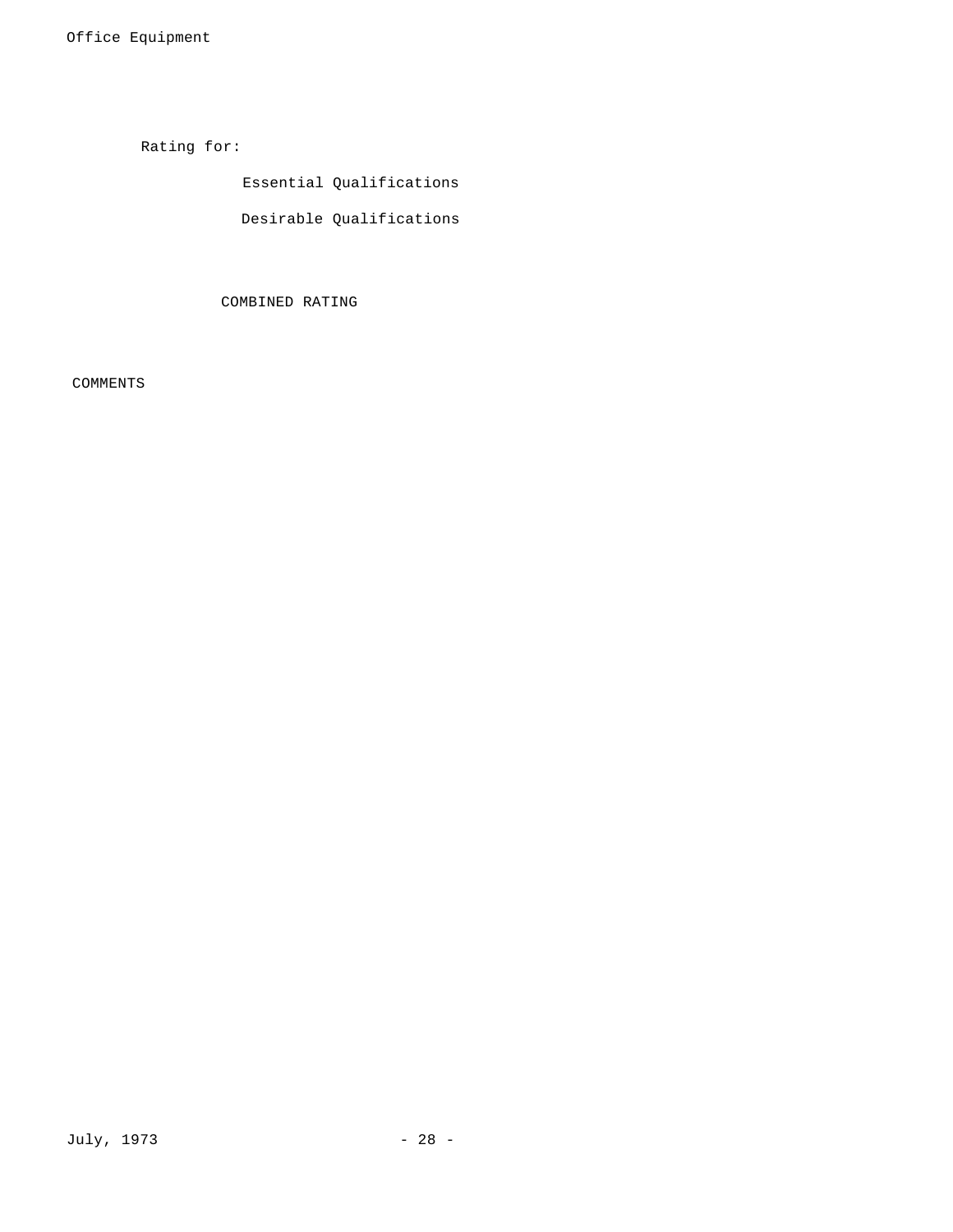# RATING INSTRUCTIONS - ESSENTIAL AND DESIRABLE QUALIFICATIONS

The relative importance of Selection Factors and Qualifications related to the duties and responsibilities of the position being staffed is determined by those administering the selection process. The weightings which may be applied to Selection Factors and Qualifications in the case of a numerical rating plan, and the differences in emphasis which may be assigned to Selection Factors and Qualifications when a narrative rating plan is used must be applied consistently throughout the assessment process.

In assessing Essential Qualifications candidates must achieve an overall pass rating on the aggregate of Qualifications contained within each Selection Factor. Where a numerical rating plan is used candidates must achieve a pass mark. of at least sixty per cent on each applicable Selection Factor. In the case of a narrative rating plan candidates must meet at least the minimum degree of Qualifications required for each applicable Selection Factor. Candidates who fail to gain an overall pass rating on each applicable Selection Factor are eliminated from further consideration.

Once candidates have met the requirements for Essential Qualifications, any credit given for Desirable Qualifications specified in the Statement of Qualifications is to be added to the ratings for Essential Qualifications to reach a composite assessment. As credit given for Desirable Qualifications has an effect on the ranking of individuals, Desirable Qualifications must be assessed, therefore, with the same care and consistency as that given to Essential Qualifications. The total maximum marks allowed for Desirable Qualifications must not exceed ten per cent of the total maximum marks allowed for Essential Qualifications. This percentage may also serve as a guide in establishing the degree of emphasis that may be given to Desirable Qualifications when a narrative rating plan is used.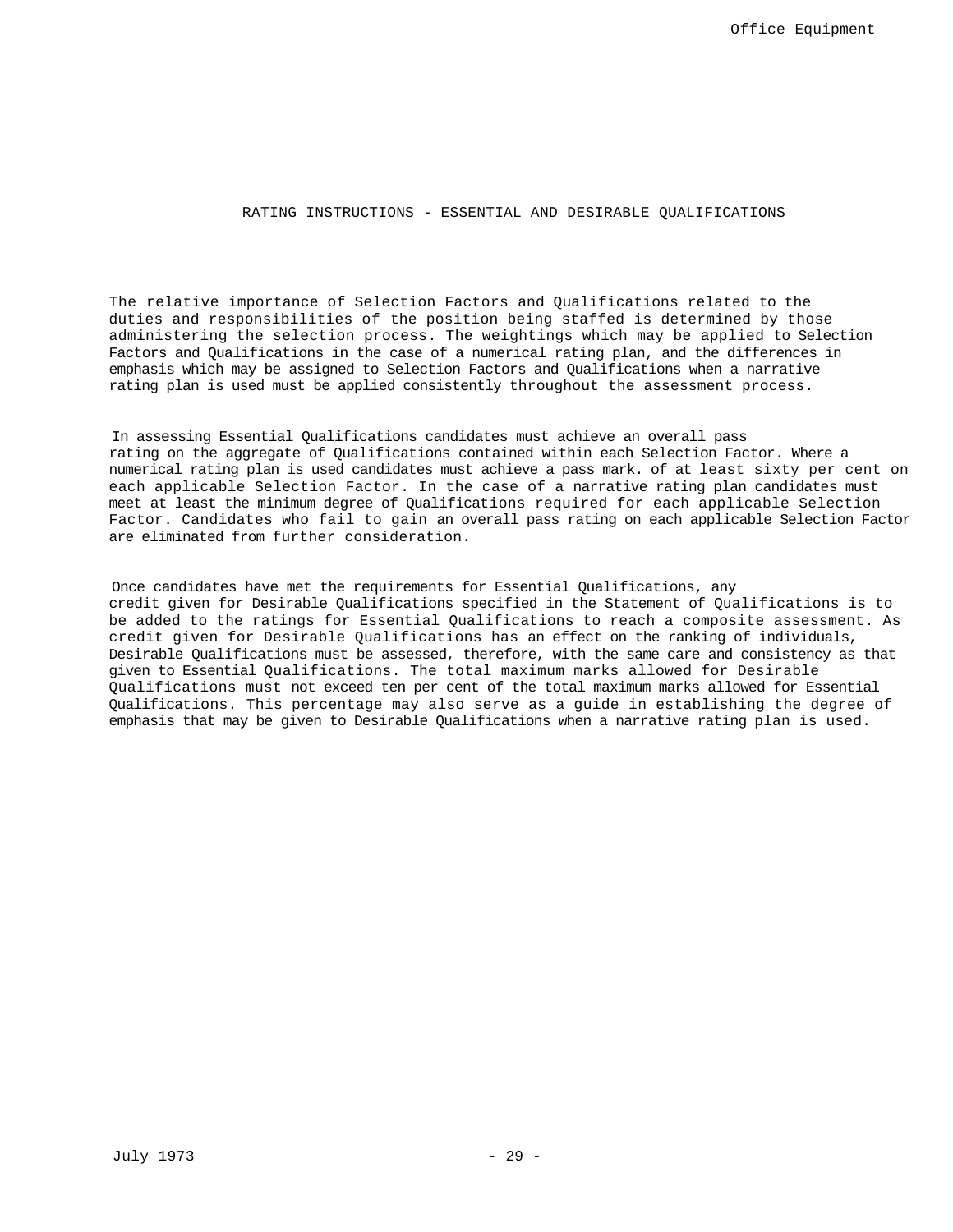# PART 3

# BENCH-MARK POSITION DESCRIPTIONS

AND

# STATEMENTS OF QUALIFICATIONS

## INTRODUCTION

Bench-Mark Position Descriptions describe actual positions allocated to the Office Equipment Group, but because they serve to confirm evaluations of positions and to ensure consistency in the application of the Classification Standards their value for that purpose continues even when the described positions undergo changes.

The contents of Bench-Mark Position Descriptions incorporate the "Distinguishing Features" by which classification levels are assigned within the five sub-groups as well as the information used as a basis for the development of Statements of Qualifications for the selection of people to fill those positions.

Examples of Statements of Qualifications are intended to illustrate the selection factors and qualifications provided for in the selection plan, which are relevant to staffing Bench-Mark Positions. When a Bench-Mark Position is to be staffed, the example of a Statement of Qualifications provided for that Bench-Mark Position may be used as shown, or modified to reflect current requirements. For other positions, a suitable Statement of Qualifications must be prepared.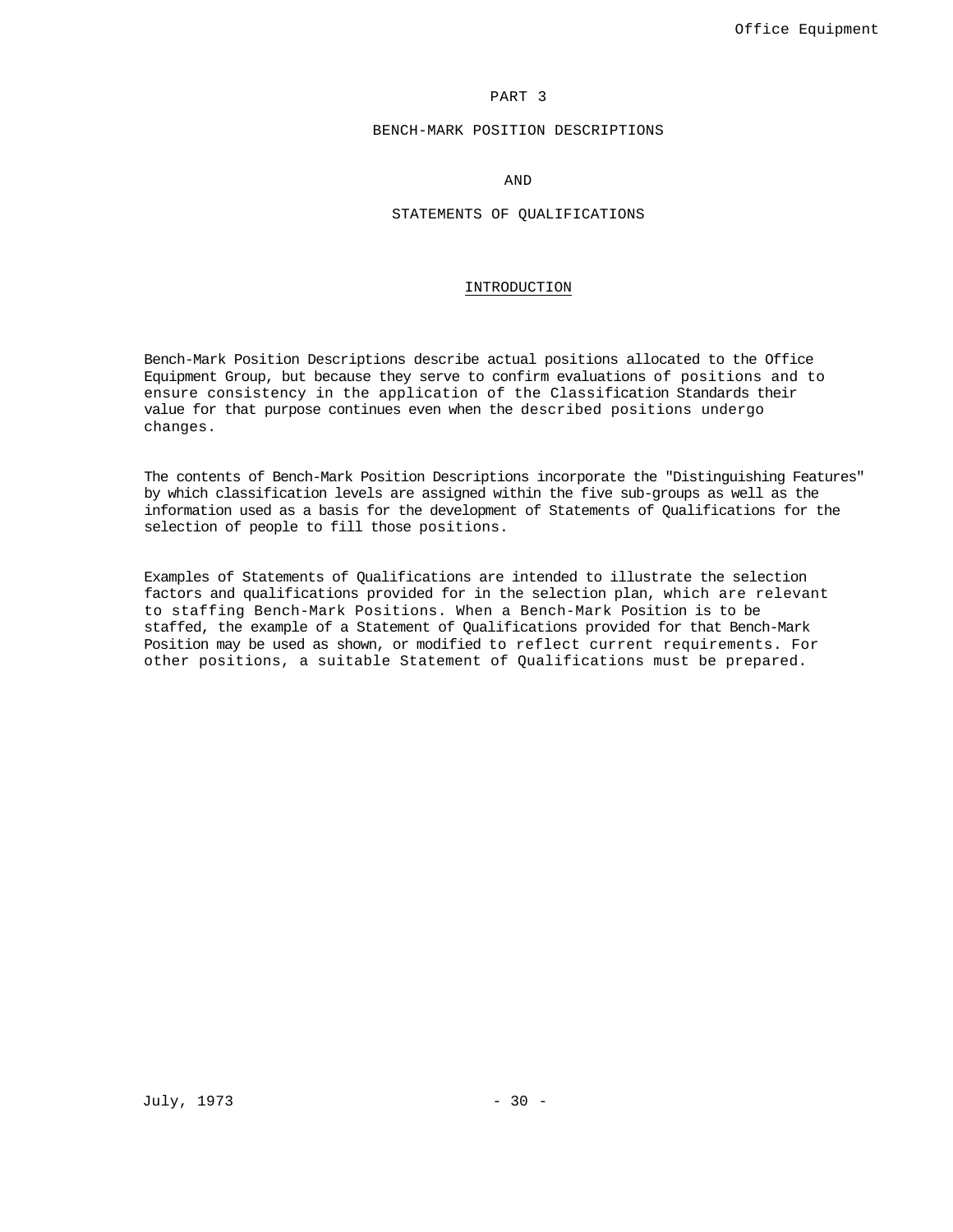# BENCH-MARK POSITION DESCRIPTION INDEX

|                                        |                                                   | Bench-mark   |                |          |
|----------------------------------------|---------------------------------------------------|--------------|----------------|----------|
| Sub-group                              | Descriptive Title                                 | Position No. | Level          | Page     |
| Bookkeeping-equipment<br>Operator      | Financial Encumbrance<br>Posting-machine Operator | 1            | 1              |          |
|                                        | Payroll-machine Operator                          | 2            | $\mathbf{1}$   | 37<br>39 |
|                                        | Bookkeeping-machine                               |              |                |          |
|                                        | Operator, Warehouse                               | 3            | 2              | 43       |
|                                        | Posting-machine Operator                          | 4            | $\overline{2}$ | 45       |
| Calculating-equipment                  | Calculating-machine                               |              |                |          |
| Operator                               | Operator, Audit Unit                              | 5            | 1              | 49       |
|                                        | Calculating-machine<br>Operator, Statistical Unit | 6            | 1              | 53       |
|                                        | Calculating machine<br>Operator, Computations     | 7            | 2              | 55       |
|                                        | Calculating-machine                               |              |                |          |
|                                        | Operator, Statistical Unit                        | 8            | 2              | 57       |
|                                        | Programmable Calculating<br>Machine Operator      | 9            | 3              | 59       |
| Duplicating-equipment                  | Xerox Operator                                    | 10           | 1              | 65       |
| Operator                               | Blueprinting-machine                              |              |                |          |
|                                        | Operator                                          | 11           | 2              | 67       |
|                                        | Whiteprint-machine Operator                       | 12           | $\overline{2}$ | 71       |
|                                        | Multilith Operator                                | 13           | 3              | 75       |
|                                        | Photostat Operator                                | 14           | 3              | 77       |
| Mailing-Service-<br>Equipment Operator | Continuous Form Preparation<br>Operator           | 15           | 1              | 81       |
|                                        | Graphotype and                                    |              |                |          |
|                                        | Addressograph                                     | 16           | 1              | 83       |
|                                        | Heat Transfer and Label<br>Process Operator       | 17           | 1              | 87       |
|                                        | Material Inserting Machine<br>Tender              | 18           | 1              | 89       |
|                                        | Continuous Form Preparation<br>Set-Up Operator    | 19           | $\overline{a}$ | 91       |
|                                        | Multi Purpose Heat<br>Transfer,                   |              |                |          |
|                                        | Labeling and Addressing                           | 20           | 2              | 95       |
|                                        | Material Inserting Machine                        |              |                |          |
|                                        | Set-Up Operator                                   | 21           | 2              | 97       |
|                                        | Plate-Embossing and                               |              |                |          |
|                                        | Addressing-Equipment<br>Operator                  |              |                |          |
|                                        |                                                   | 22           | 2              | 101      |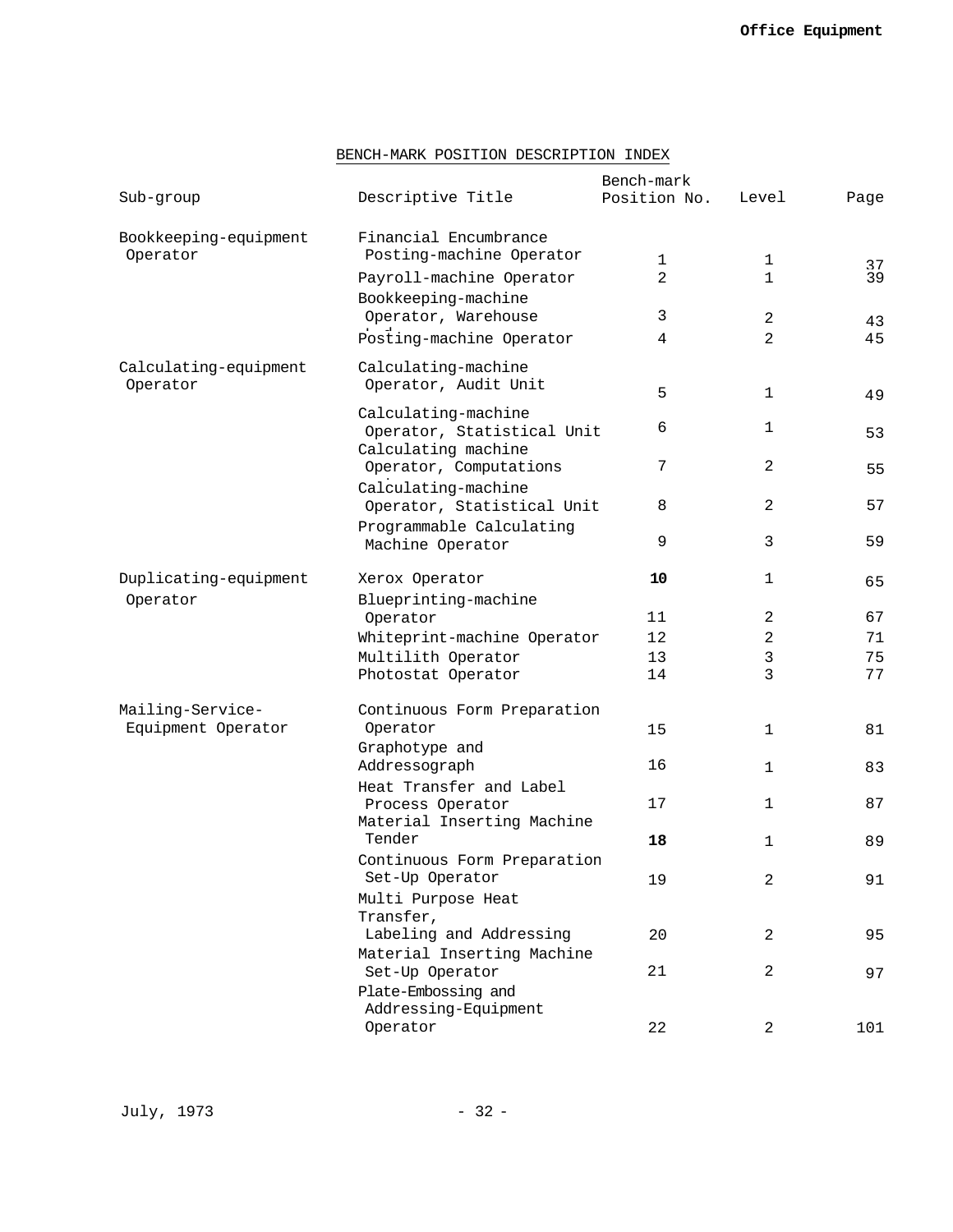|                    | BENCH-MARK POSITION DESCRIPTION INDEX(cont'd)                      |              |                |      |
|--------------------|--------------------------------------------------------------------|--------------|----------------|------|
|                    |                                                                    | Bench-mark   |                |      |
| Sub-group          | Descriptive Title                                                  | Position No. | Level          | Page |
| Microphotography-  | Microfilm Mounter and                                              |              |                |      |
| Equipment Operator | Rotary<br>Camera Operator<br>Light Sensitive Dye                   | 23           | $\mathbf{1}$   | 107  |
|                    | Microfiche Copy Operator                                           | 24           | 2              | 113  |
|                    | Flat Bed Camera Operator                                           | 25           | 2              | 115  |
|                    | Light Sensitive Dye<br>Microfilm Copy Operator                     | 26           | $\overline{2}$ | 117  |
|                    | Vesicular Microfilm Copy<br>Operator<br>Precision Microfilm Camera | 27           | $\overline{2}$ | 119  |
|                    | Operator                                                           | 28           | 3              | 121  |
|                    | Silver Halide Film Copier<br>Silver Halide Microfilm               | 29           | 3              | 125  |
|                    | Processor                                                          | 30           | 3              | 129  |
|                    | Supervisor, Silver Halide<br>Film Processing                       | 31           | 4              | 133  |
|                    | Microfilm Enlarger                                                 | 32           | 4              | 135  |
|                    | Supervisor Microfilm Unit                                          | 33           | 5              | 137  |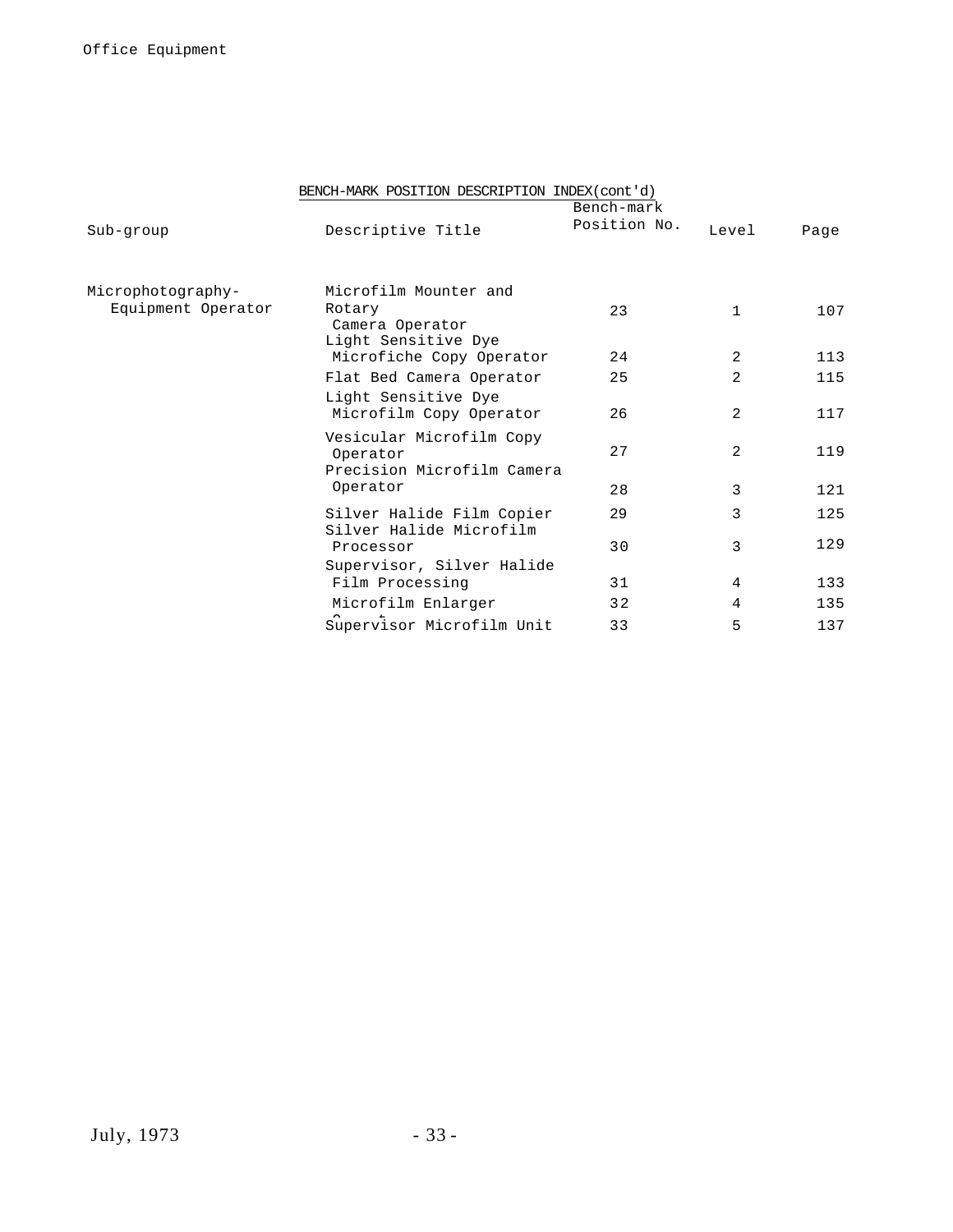## STATEMENT OF QUALIFICATIONS INDEX IN NUMERICAL ORDER

| BMPD Descriptive Title                             | S of Q No.  | Page |
|----------------------------------------------------|-------------|------|
| Financial Encumrance Posting<br>Machine Operator   | $\mathbf 1$ | 38   |
| Payroll-Machine Operator<br>Skilled Operator       | 2           | 40   |
| Trainee                                            | 2           | 42   |
| Bookkeeping-Machine Operator,<br>Warehouse Ledgers | 3           | 44   |
| Posting-Machine Operator                           | 4           | 46   |
| Calculating-Machine Operator,<br>Audit Unit        | 5           | 50   |
| Skilled Operator<br>Trainee                        | 5           | 52   |
| Calculating-Machine Operator,<br>Statistical Unit  | 6           | 54   |
| Calculating-Machine Operator,<br>Computations Unit | 7           | 56   |
| Calculating-Machine Operator,<br>Statistical Unit  | 8           | 58   |
| Programmable Calculating-Machine Operator          | 9           | 62   |
| Xerox Operator                                     | 10          | 66   |
| Blueprinting Machine Operator                      | 11          | 70   |
| Whiteprint-Machine Operator                        | 12          | 74   |
| Multilith Operator                                 | 13          | 76   |
| Photostat Operator                                 | 14          | 78   |
| Continuous Form Preparation Operator               | 15          | 82   |
| Graphotype and Addressograph Operator              | 16          | 84   |
| Skilled Operator<br>Trainee                        | 16          | 86   |
| Heat Transfer and Label Process Operator           | 17          | 88   |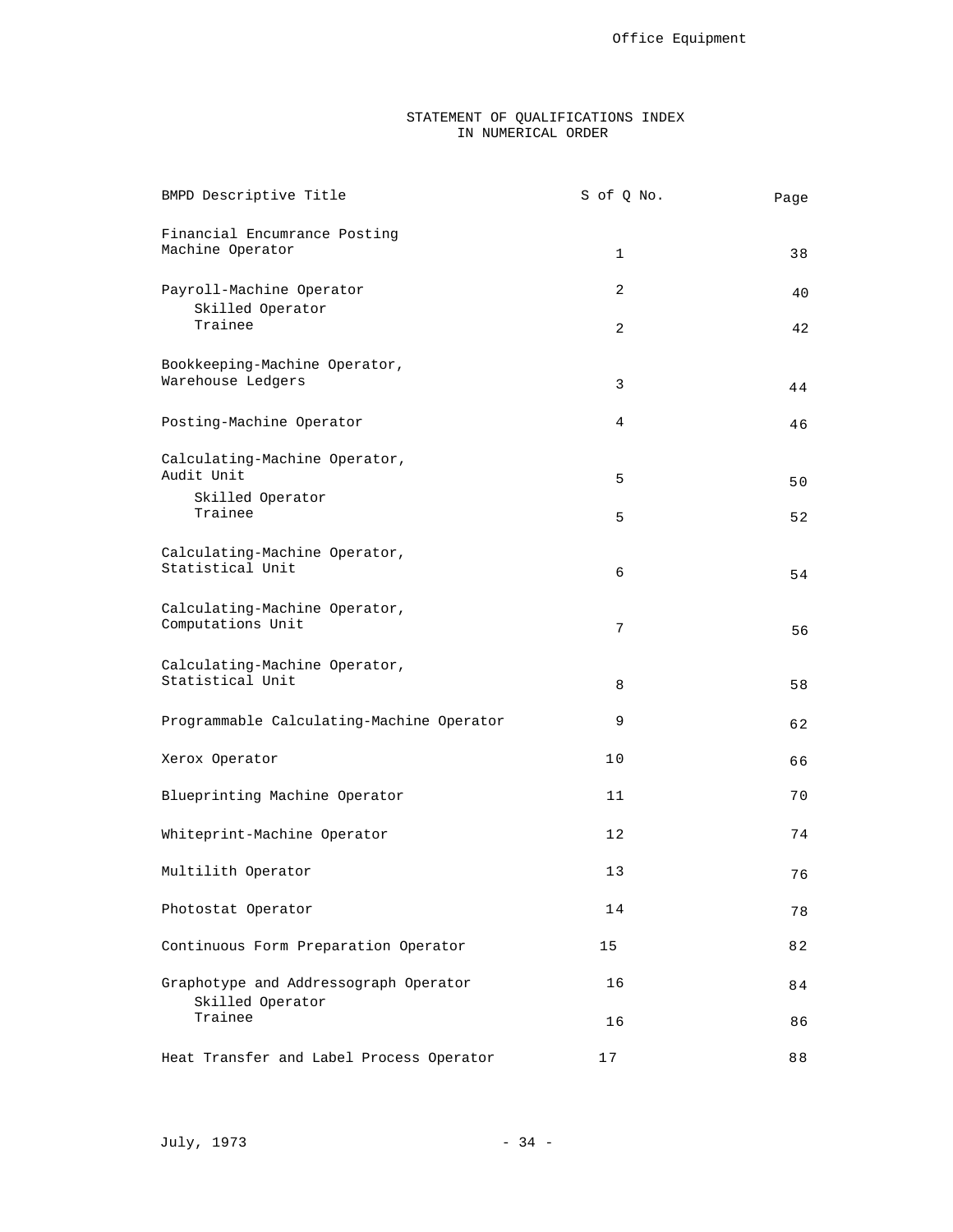| BMPD Descriptive Title                                                          | S of Q No. | Page       |
|---------------------------------------------------------------------------------|------------|------------|
| Material Inserting Machine Tender                                               | 18         | 90         |
| Continuous Form Preparation<br>Set-Up Operator                                  | 19         | 94         |
| Multi Purpose Heat Transfer, Labeling<br>and Addressing Machine Set-Up Operator | 20         | 96         |
| Material Inserting Machine<br>Set-Up Operator                                   | 21         | 100        |
| Plate-Embossing and Addressing<br>Equipment Operator                            | 22         | 104        |
| Microfilm Mounter and Rotary Camera<br>Operator<br>Skilled Operator<br>Trainee  | 23<br>23   | 110<br>112 |
| Light Sensitive Dye Microfiche<br>Copy Operator                                 | 24         | 114        |
| Flat Bed Camera Operator                                                        | 25         | 116        |
| Light Sensitive Dye Microfilm<br>Copy Operator                                  | 26         | 118        |
| Vesicular Microfilm Copy<br>Operator                                            | 27         | 120        |
| Precision Microfilm Camera<br>Operator                                          | 28         | 124        |
| Silver Halide Film Copier                                                       | 29         | 128        |
| Silver Halide Microfilm Processor                                               | 30         | 132        |
| Supervisor, Silver Halide Film<br>Processing                                    | 31         | 134        |
| Microfilm Enlarger Operator                                                     | 32         | 136        |
| Supervisor Microfilm Unit                                                       | 33         | 140        |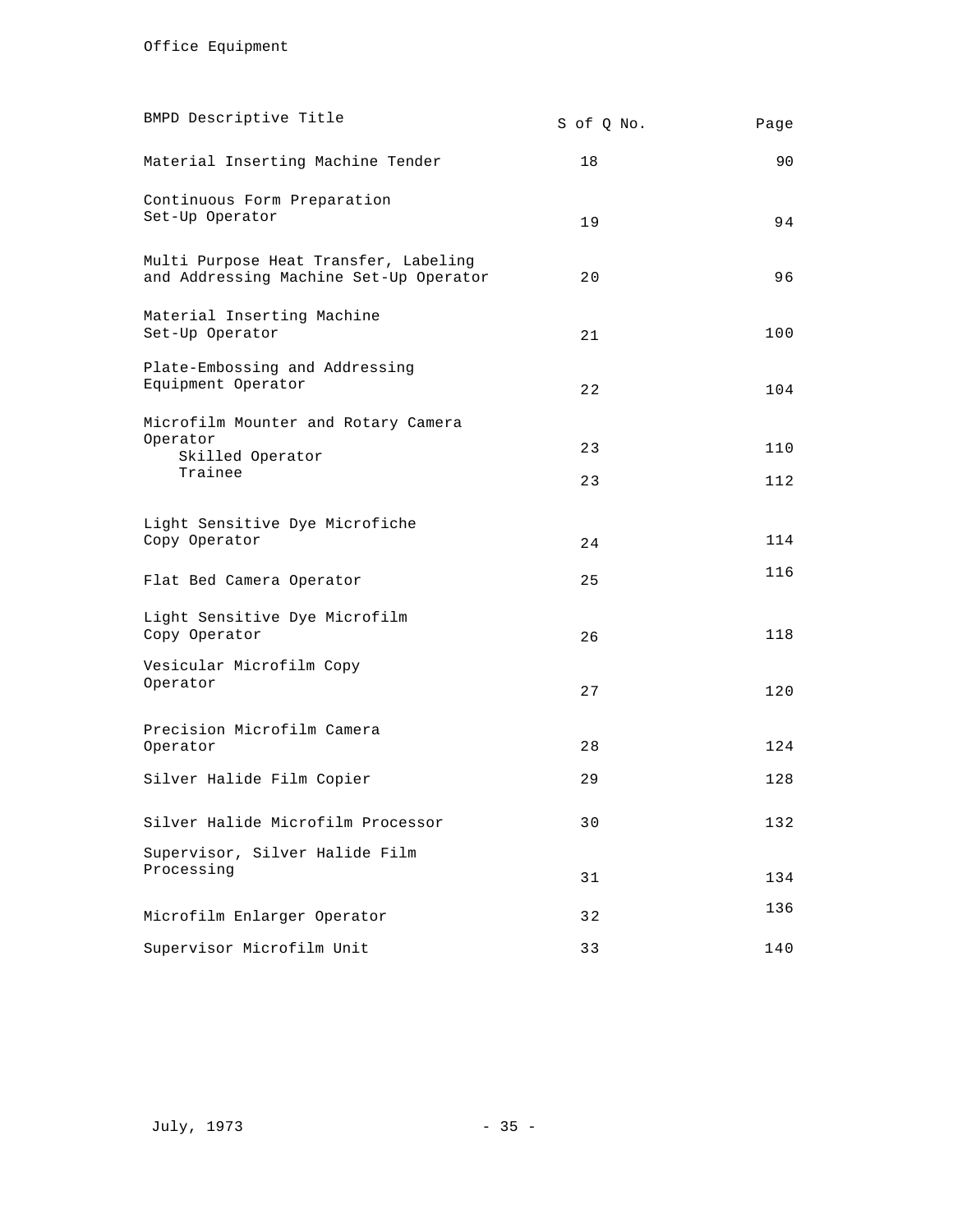# SUB-GROUP: BOOKKEEPING EQUIPMENT OPERATOR

| Bench-Mark Position Description                 | Level | Page |
|-------------------------------------------------|-------|------|
| Financial Encumbrance Posting-machine Operator  |       | 37   |
| Payroll-machine Operator                        |       | 39   |
| Bookkeeping-machine Operator, Warehouse Ledgers | 2     | 43   |
| Posting-machine Operator                        | 2     | 45   |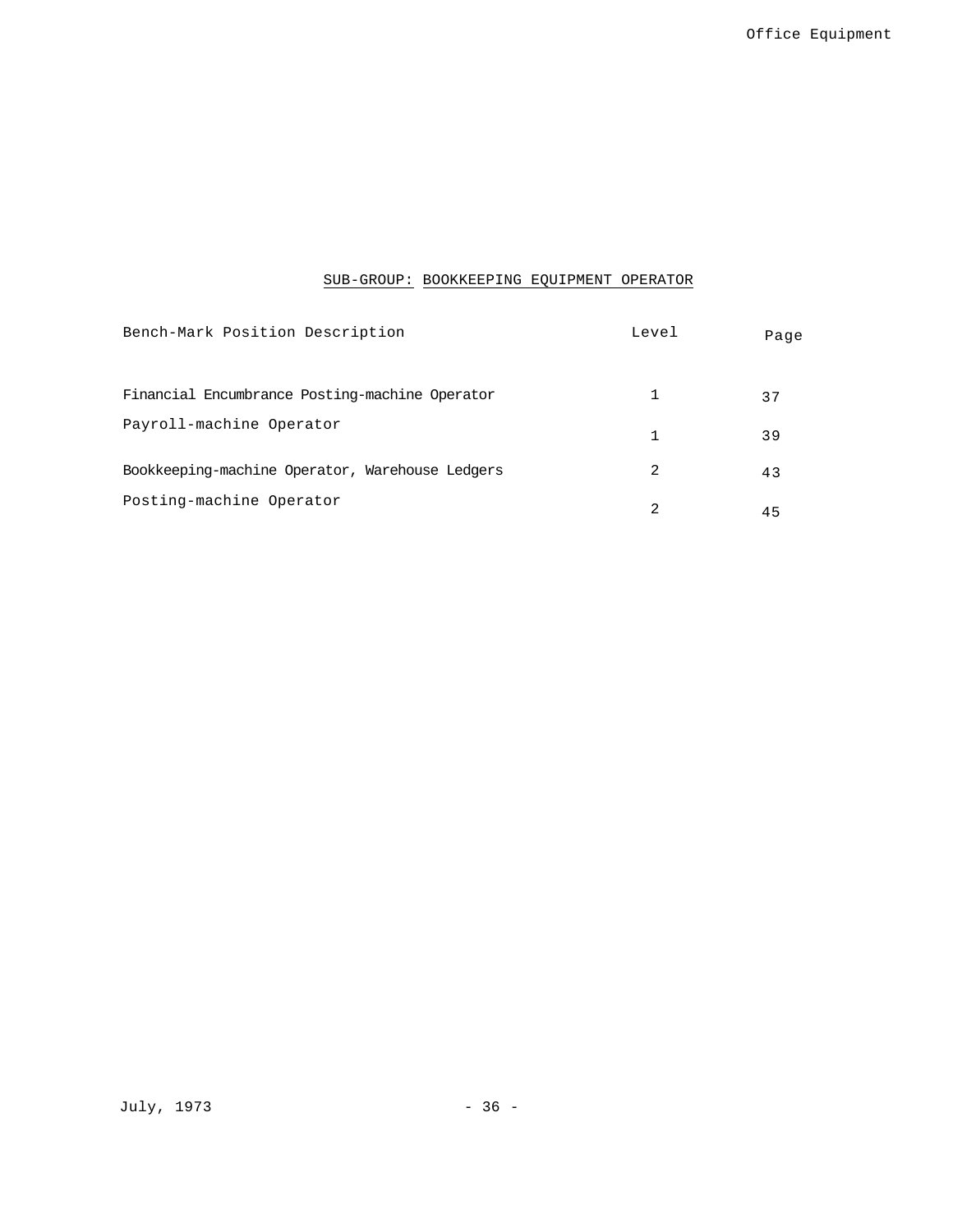# BENCH-MARK POSITION DESCRIPTION

| Sub-group: BOOKKEEPING-EOUIPMENT OPERATOR                                                                                                                                                   | Level: $1$                    |           |
|---------------------------------------------------------------------------------------------------------------------------------------------------------------------------------------------|-------------------------------|-----------|
| Descriptive Title: FINANCIAL ENCUMBRANCE<br>POSTING-MACHINE OPERATOR                                                                                                                        | Bench-mark Position Number: 1 |           |
| Summary                                                                                                                                                                                     |                               |           |
| Under the supervision of the machine-room supervisor, operates a bookkeeping machine<br>equipped with an alpha-numerical keyboard.                                                          |                               |           |
| Duties                                                                                                                                                                                      |                               | % of Time |
| Posts on financial encumbrance ledger cards by means of a<br>bookkeeping machine various coded expenditure documents or<br>machine listings, and proves debit and credit postings.          |                               | 60        |
| Enters on ledger cards information obtained from documents<br>received from the Department of Supply and Services, such<br>as contract serial number, firm names, and amounts<br>committed. |                               | 25        |
| Types ledger cards, stamps posted documents, enters<br>operator number to indicate posting action and availability<br>of funds, posts amendments to financial encumbrance<br>ledger cards.  |                               | 10        |
| Brings to attention of the clerk responsible for obtaining<br>additional funds any ledger cards indicating over<br>expenditure of funds, so that corrective action may be<br>taken.         |                               | 5         |

# Distinguishing Features

The work requires the operation of a bookkeeping machine equipped with an alpha-numerical keyboard to post debits, credits and amendments on financial encumbrance ledger cards from coded expenditure documents or machine listings. The work also requires the entering of such additional information as contract serial numbers and firm names. Subject matter knowledge is required to recognize inconsistencies and to report over expenditures.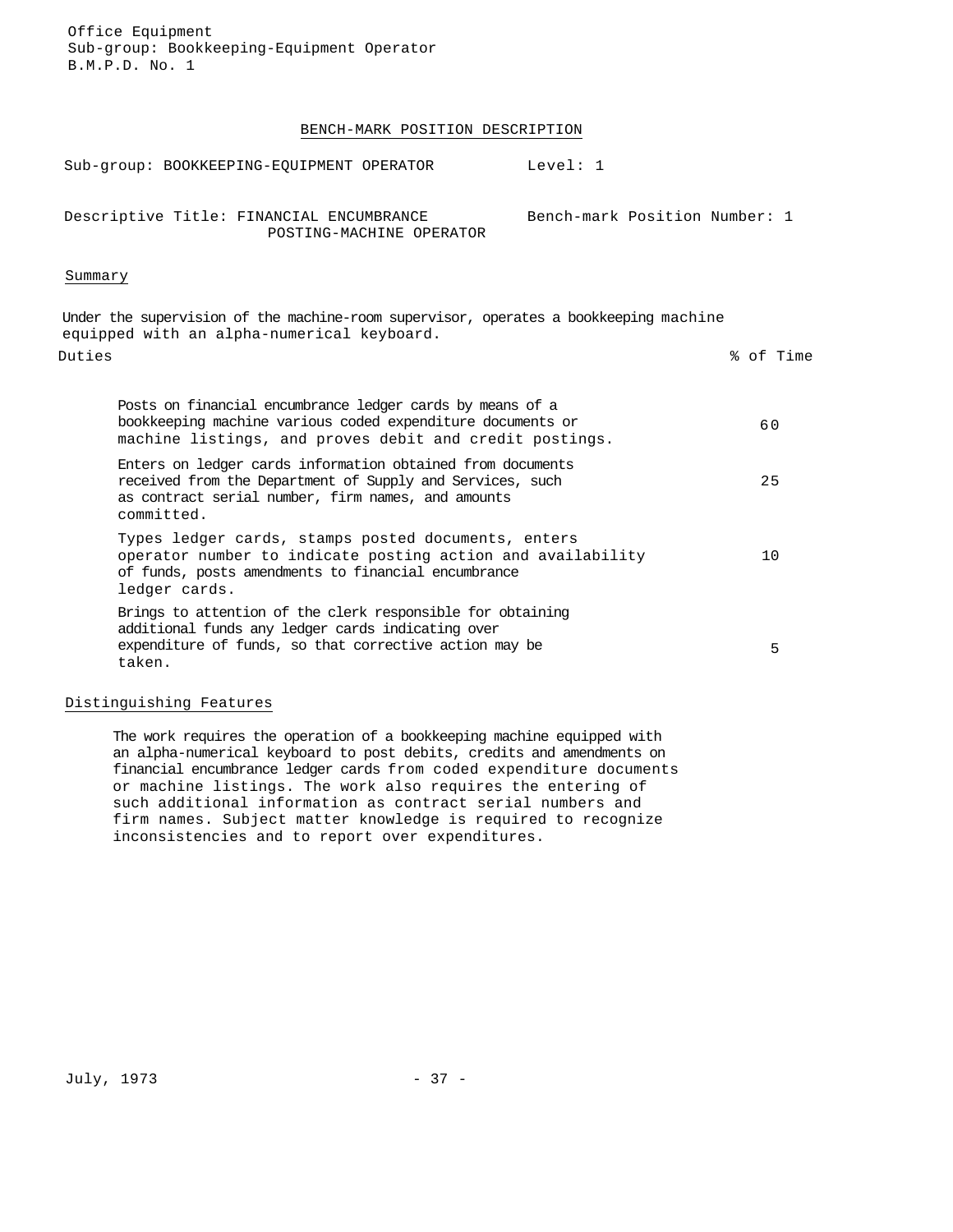# EXAMPLE OF A

# STATEMENT OF QUALIFICATIONS FOR

# B.M.P.D. No. 1: FINANCIAL ENCUMBRANCE POSTING-MACHINE OPERATOR (BEO-1)

BASIC REQUIREMENTS

- Education Completion of grade ten or achievement of a satisfactory score on PSC Examination 1.
- Language Requirement A knowledge of the English language is essential for this position.
- Achievement, Skills or Aptitudes - Skill in operating a bookkeeping machine equipped with an alpha-numerical key-board.

ESSENTIAL QUALIFICATIONS

- Abilities  $-$  Ability to post debits, credits and amendments to ledger cards.
	- Ability to extract specific information from coded documents and enter on ledger cards.
	- Ability to recognize and report errors.

Personal Suitability - Alertness, persistence and dependability.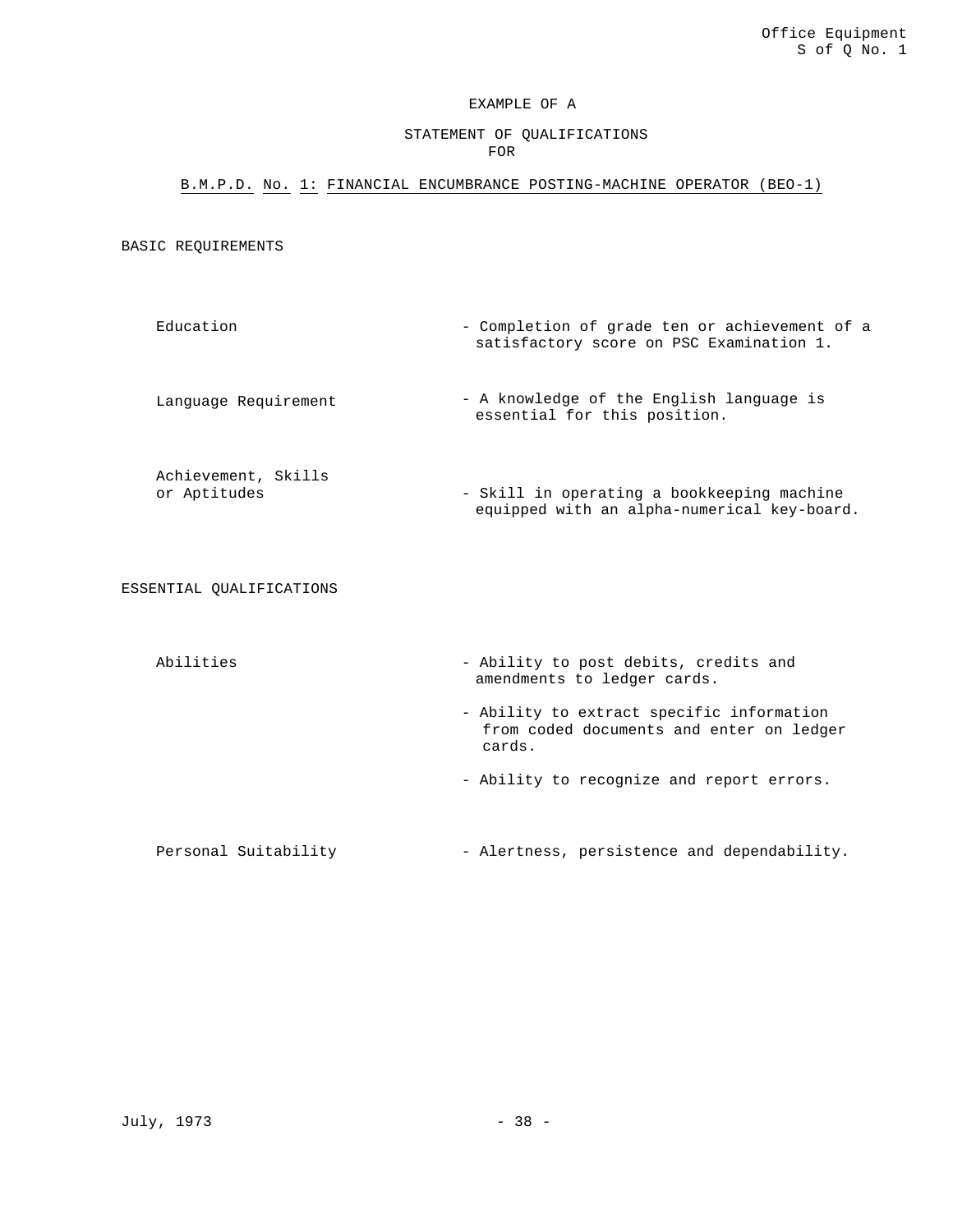Office Equipment

Sub-group: Bookkeeping-Equipment Operator B.M.P.D. No. 2

# BENCH-MARK POSITION DESCRIPTION

Sub-group: BOOKKEEPING-EQUIPMENT OPERATOR

Level: 1

Descriptive Title: PAYROLL-MACHINE OPERATOR Bench-mark Position Number: 2

#### Summary

Under the supervision of the machine room supervisor, operates a payroll machine to process pay-lists; prepares metal plates for employees on payroll, using an addressograph machine, and keeps plates updated; prepares nominal rolls of superannuation and retirement fund contributors; prepares time summaries, work cards, earnings cards and unemployment insurance cards.

# Duties % of Time

| Operates a payroll machine to process payroll summaries,<br>calculates earning and deductions, and prints cheques for<br>each employee.                                                                                                                                                         | 60  |
|-------------------------------------------------------------------------------------------------------------------------------------------------------------------------------------------------------------------------------------------------------------------------------------------------|-----|
| Embosses metal plates by means of an electrical graphotype<br>machine for use in an addressing machine, indicating<br>employee's superannuation number, pay-list number, name,<br>tax code, salary, social insurance number, and classification and<br>accounting coding; keeps plates updated. | 2.0 |
| Prints time summary for prevailing rates employees for<br>each payroll, using an addressograph machine, and forwards<br>time summaries to the unit for insertion of the number of<br>regular hours and overtime hours worked.                                                                   | 15  |
| Prints annually a nominal roll of all superannuation and<br>retirement fund contributors; prepares work cards, earnings<br>cards and unemployment insurance cards.                                                                                                                              | 5   |

#### Distinguishing Features

The work requires the operation of a bookkeeping machine to calculate earnings and deductions such as income tax, unemployment insurance and union dues, and to record net earnings on cheques, cheque stubs and payroll sheets. Secondary functions include the operation of graphotype and addressograph machines to emboss metal plates and to print time summaries, nominal rolls and other forms.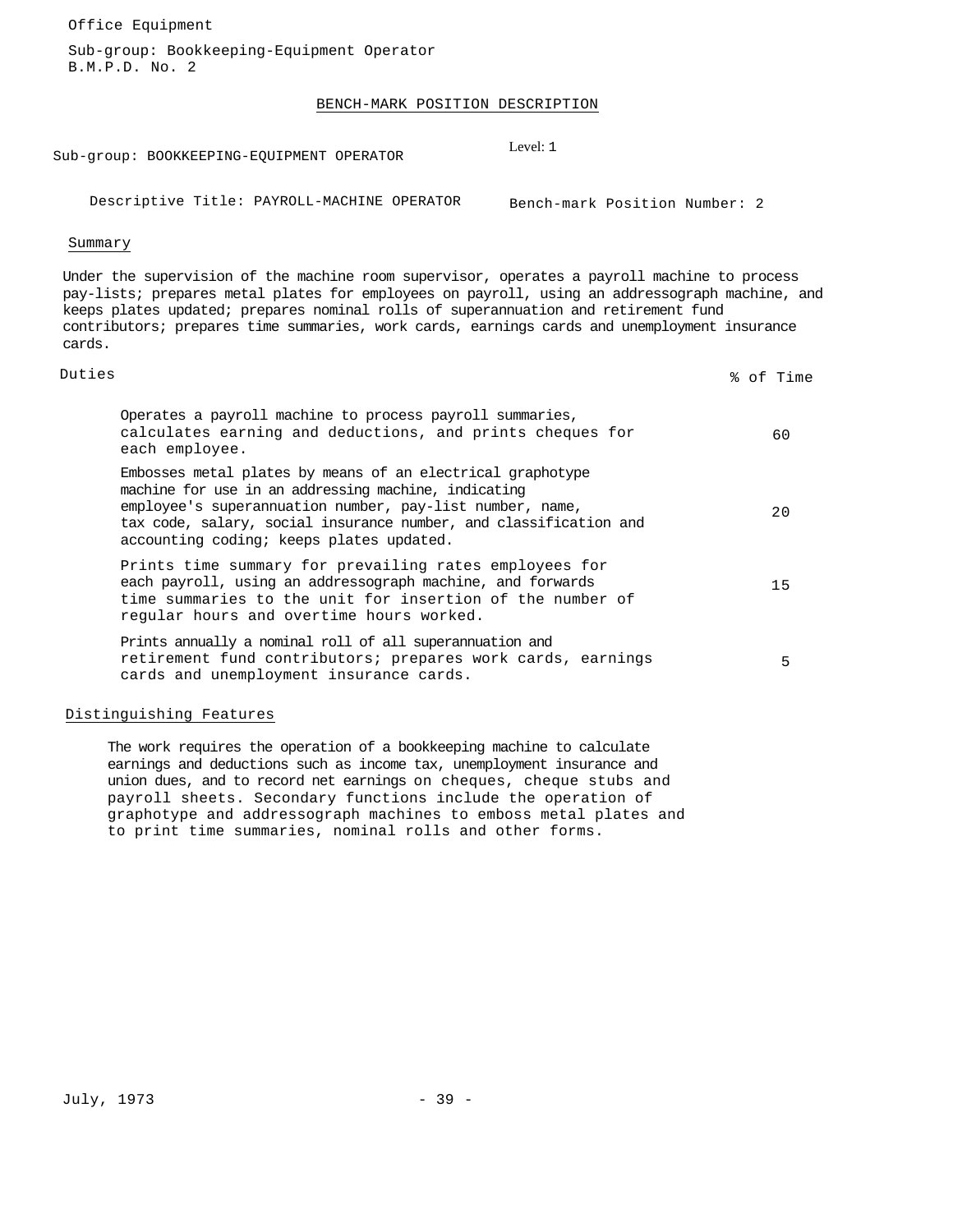## STATEMENT OF QUALIFICATIONS FOR

#### B.M.P.D. No. 2: PAYROLL-MACHINE OPERATOR (BEO-1)

BASIC REQUIREMENTS

Education - Completion of grade ten or achievement of a satisfactory score on PSC Examination 1.

Language Requirement - A knowledge of the French language is

Achievement, Skills or Aptitudes

#### ESSENTIAL QUALIFICATIONS

Abilities **- Ability to calculate earnings and** deductions, print cheques and process pay lists.

essential for this position.

and addressograph machines.

- Skill in operating payroll, graphotype

- Ability to prepare and up-date metal plates.
- Ability to prepare work cards, earnings cards and unemployment insurance cards.

Personal Suitability - Alertness, persistence and dependability.

NOTE: The above example requires a skilled operator; see next page for trainee requirements.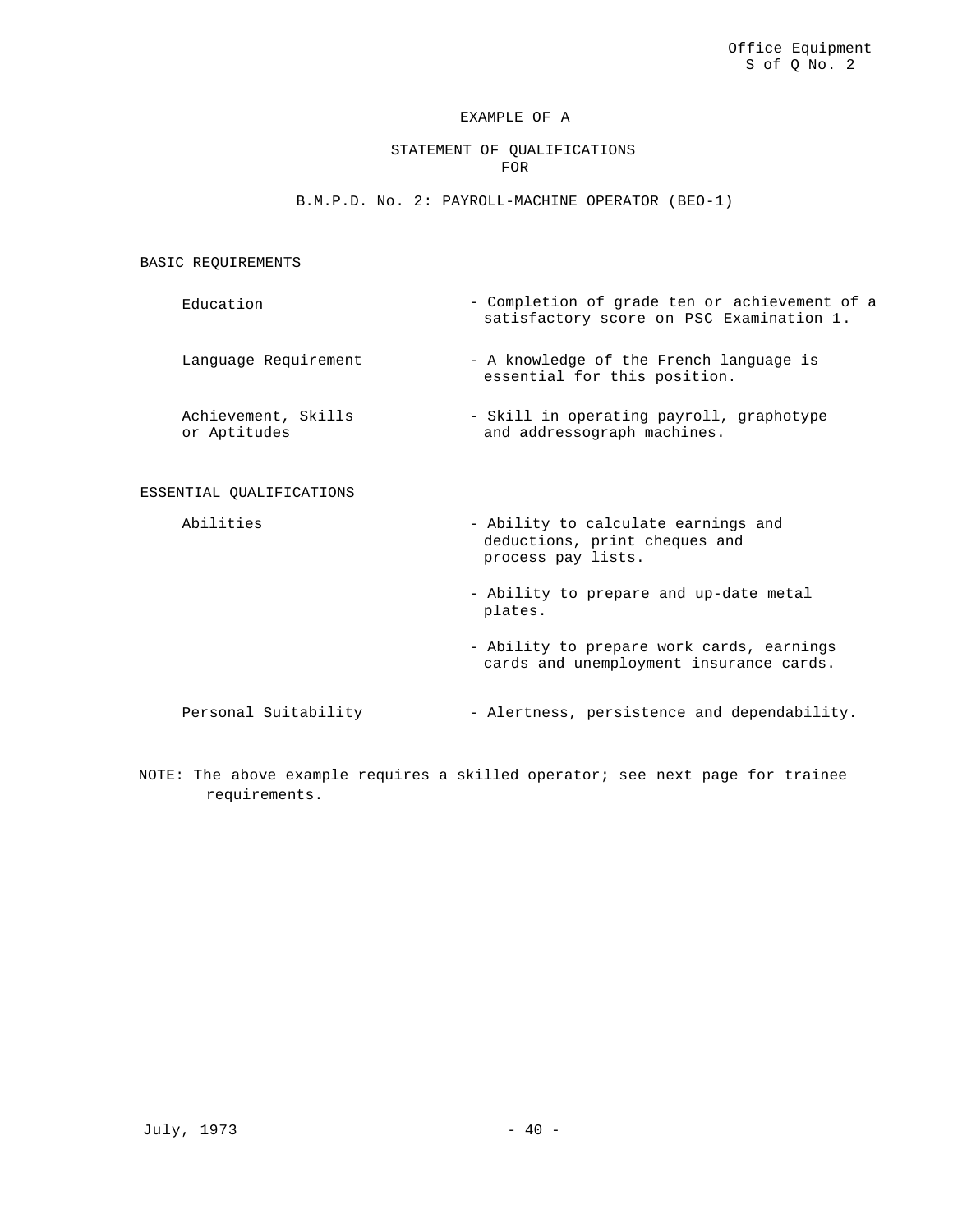# EXAMPLE OF A STATEMENT OF QUALIFICATIONS

FOR

# B.M.P.1). No. 2: PAYROLL-MACHINE OPERATOR (BGO-1) (For Selection of Trainees)

BASIC REQUIREMENTS

- Education Completion of grade ten or achievement of a satisfactory score on PSC Examination 1.
- Language Requirement A knowledge of the English language is essential for this position.
- Achievement, Skills or Aptitudes - Capacity to learn to operate payroll, graphotype and addressograph machines.

# ESSENTIAL QUALIFICATIONS

- Abilities Ability to make simple arithmetic calculations.
- Personal Suitability Alertness, persistence and dependability.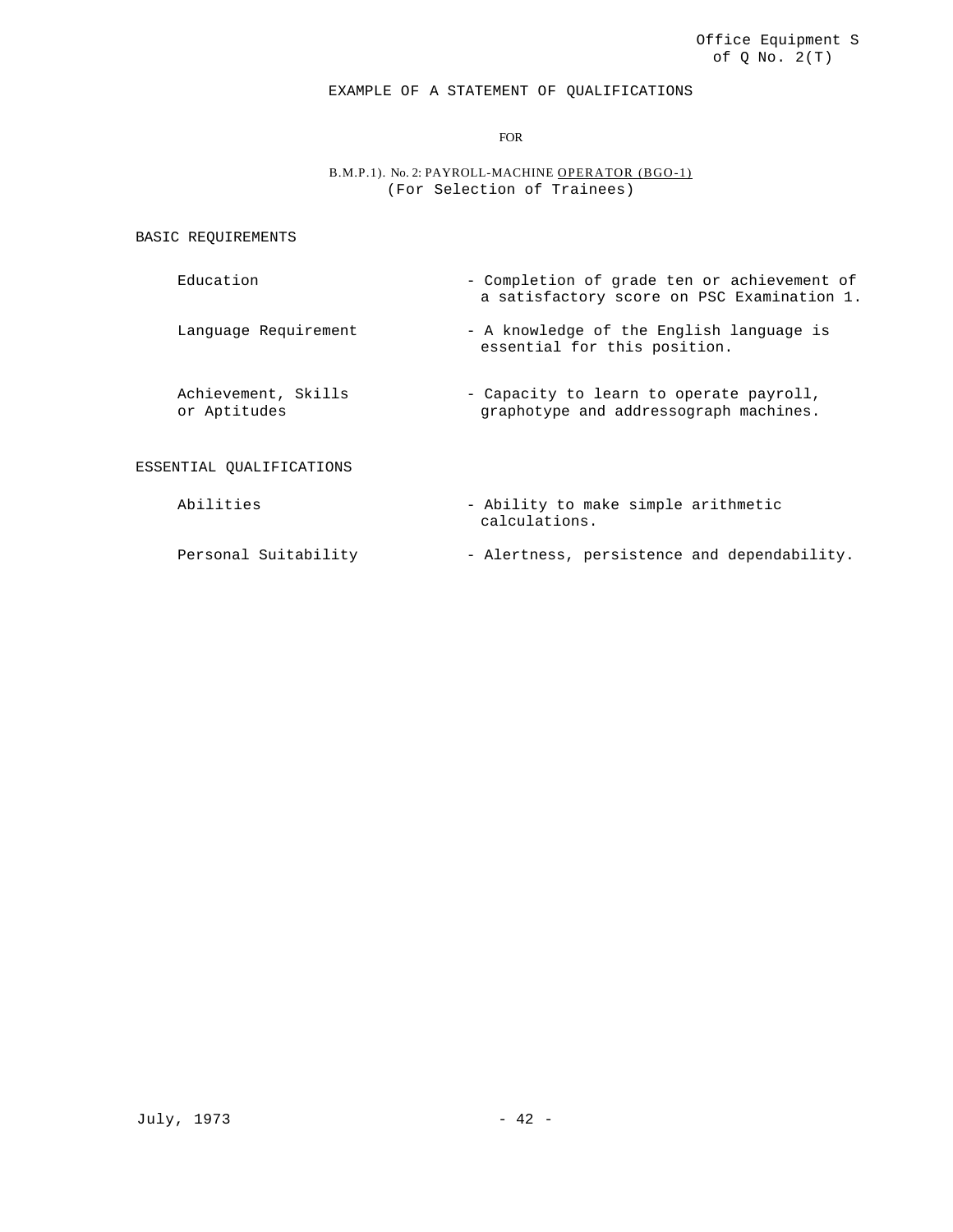Office Equipment Sub-group: Bookkeeping-Equipment Operator B.M.P.D. No. 3

#### BENCH-MARK POSITION DESCRIPTION

Sub-group: BOOKKEEPING-EQUIPMENT OPERATOR Level: 2

Descriptive Title: BOOKKEEPING-MACHINE OPERATOR, WAREHOUSE LEDGERS Bench-mark Position Number: 3

#### Summary

Under the general supervision of an accountant, operates a bookkeeping machine to record on ledger cards information obtained from customs documents covering goods stored and withdrawn from bonded warehouse.

| Duties                                                                                                                                                                                                                                                                                                                  | % of Time |
|-------------------------------------------------------------------------------------------------------------------------------------------------------------------------------------------------------------------------------------------------------------------------------------------------------------------------|-----------|
| Operates a bookkeeping machine to post to ledger cards, for<br>goods placed in storage in a bonded warehouse,, information<br>such as descriptive identification, owner's name, number<br>of pieces involved, quantity, weight, country of origin,<br>and customs information, to assist in identification of<br>goods. | 10        |
| Posts entries covering the removal of goods from storage<br>when duty and taxes are paid or when goods are transferred,<br>exported or for ships' stores.                                                                                                                                                               | 15        |
| Posts adjusting entries to record changes in tariff status,<br>values or contents of packages to ensure proper customs<br>evaluation.                                                                                                                                                                                   | 10        |
| Checks customs entries to ensure that all postings have<br>been recorded and to flag goods in storage approaching the<br>end of the statutory period of time allowed for retention<br>in the warehouse, and                                                                                                             | 10        |
| Instructs other employees on machine operations, and assigns<br>and checks work.                                                                                                                                                                                                                                        | 5.        |

#### Distinguishing Features

The work requires the operation of a bookkeeping machine to post information, selected from various entry documents such as ships' manifests, weigh bills, copies of invoices, departmental directives and other source documents, to warehouse ledger cards to facilitate the identification of goods entering bonded storage; to record removal or transfer of goods; and record changes in tariff status, merchandise values or contents of packages. The posting of pertinent data requires a general knowledge of customs requirements, procedures and regulations and of the functions of other groups in the division. Judgment is required to determine what information is significant to post.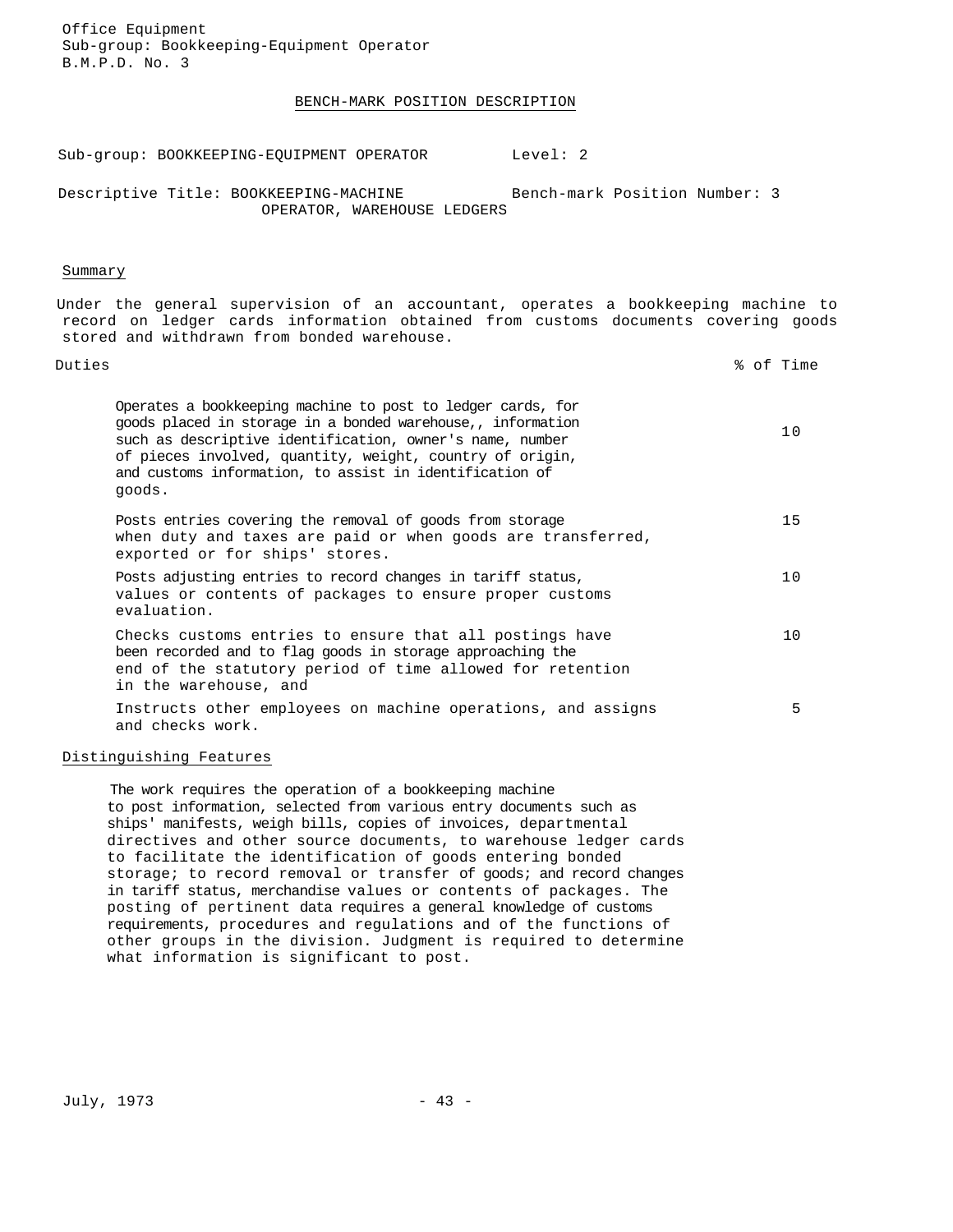Office Equipment S of Q No. 3

#### EXAMPLE OF A

#### STATEMENT OF QUALIFICATIONS

FOR

# B.M.P.D. No. 3: BOOKKEEPING-MACHINE OPERATOR WAREHOUSE LEDGERS (BEO-2)

#### BASIC REQUIREMENTS

Education - Completion of grade ten or achievement of a satisfactory score on PSC Examination 1.

Language Requirement - A Knowledge of both the English language and the French language is essential for this position.

Achievement, Skills - Skill in operating a bookkeeping machine. or Aptitudes

ESSENTIAL QUALIFICATIONS

- Knowledge Knowledge of basic bookkeeping principles and relevant methods and procedures.
	- Knowledge of customs requirements, procedures and regulations.
	- Knowledge of specialized terminology common to bookkeeping.
	- Knowledge of the functions of other groups in the division.
- Abilities Ability to interpret a variety of codes and to utilize them in accordance with precise methods and procedures.
	- Ability to read and post financial data accurately.
- Personal Suitability Alertness, thoroughness and dependability.
	- Capable of working under pressure of deadlines.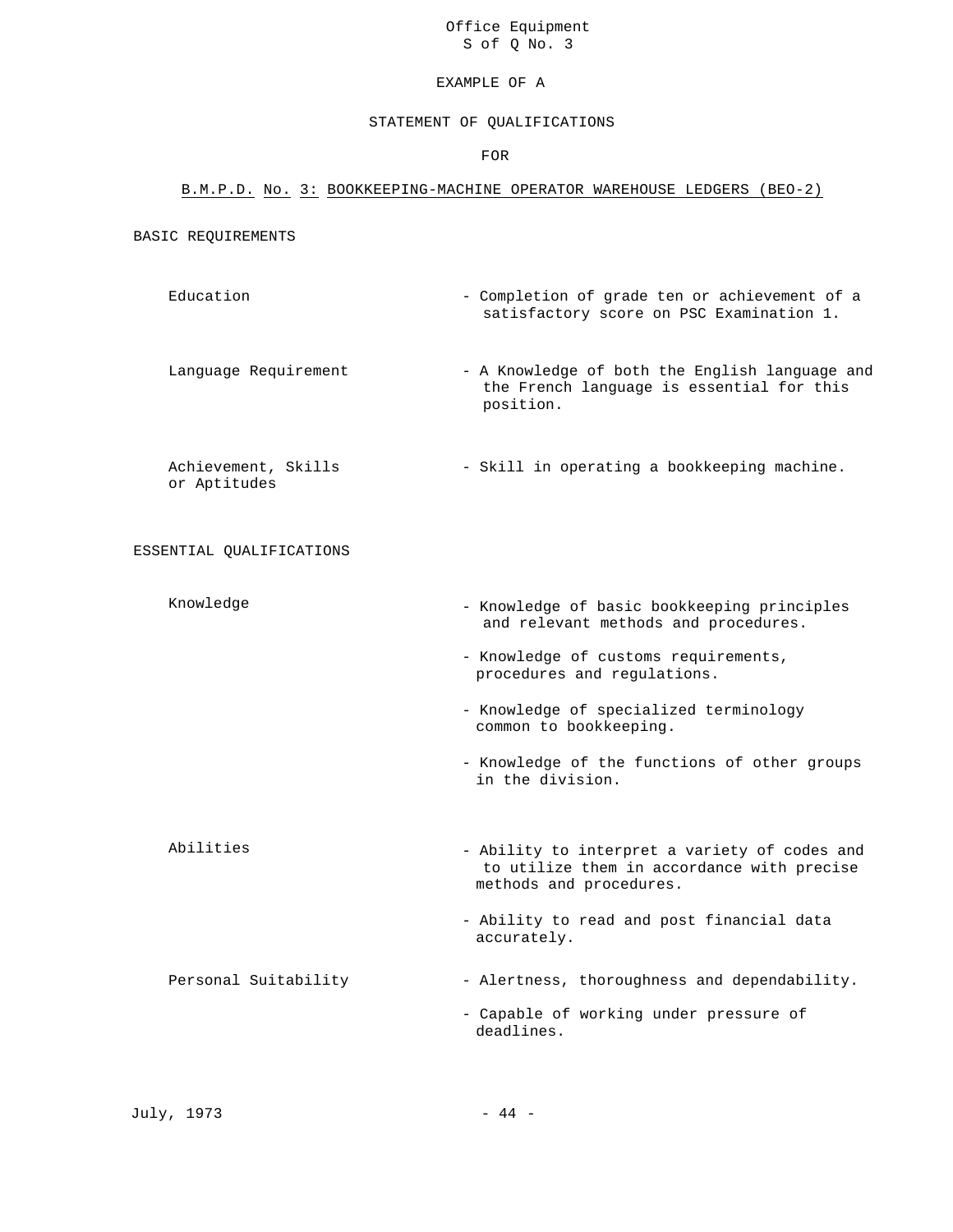Office Equipment Sub-group: Bookkeeping-Equipment Operator B.M.P.D. No. 4

### BENCH-MARK POSITION DESCRIPTION

| Level: 2                                                                                                                                                                                                                                                                                                            |                               |
|---------------------------------------------------------------------------------------------------------------------------------------------------------------------------------------------------------------------------------------------------------------------------------------------------------------------|-------------------------------|
|                                                                                                                                                                                                                                                                                                                     |                               |
|                                                                                                                                                                                                                                                                                                                     |                               |
| Under the general supervision of the accountant, operates an alphabetical and numerical keyboard<br>posting machine; posts issues and receipts; produces transaction punch cards for line items<br>posted; types headings on ledger cards; sorts documents, and records daily the total number of line              |                               |
|                                                                                                                                                                                                                                                                                                                     | % of Time                     |
| Operates a posting machine capable of performing arithmetical<br>calculations involving nineteen vertical registers and two<br>cross registers; produces transaction punch cards for line<br>items posted; posts issues and receipts from documents and<br>reproduces the information on punch cards for use of the | 60                            |
| Scrutinizes daily transaction records for errors in posting,<br>such as issues posted as receipts; verifies balance columns,<br>checks transaction cards for omissions of information, such<br>as date, operator's number, journal sheet number; and                                                                | 15                            |
| Types headings on ledger cards with the applicable information, such as<br>part number, nomenclature, balances, provisioning levels and mission                                                                                                                                                                     | 10                            |
| Sorts and counts documents on completion of machine posting<br>and records the total number of transactions posted; removes<br>cards for which replenishment action and typing is required,                                                                                                                         | 10                            |
| Checks visually ledger cards against documents to verify<br>miscellaneous postings, such as recording or canceling<br>dues in or dues out, and occasionally instructs other<br>employees on machine operations and assigns and checks work_                                                                         | 5                             |
|                                                                                                                                                                                                                                                                                                                     | Bench-mark Position Number: 4 |

# Distinguishing Features

The work requires the operation of a bookkeeping machine with a large number of vertical and cross registers to post issues and receipts to ledger cards and simultaneously produce punch cards for use by other depots. The scrutinizing of transaction records for posting errors and missing data, the verifying of trial balances, and the typing of headings on ledger cards showing part numbers, nomenclature, balances, provisioning levels or other information is also required.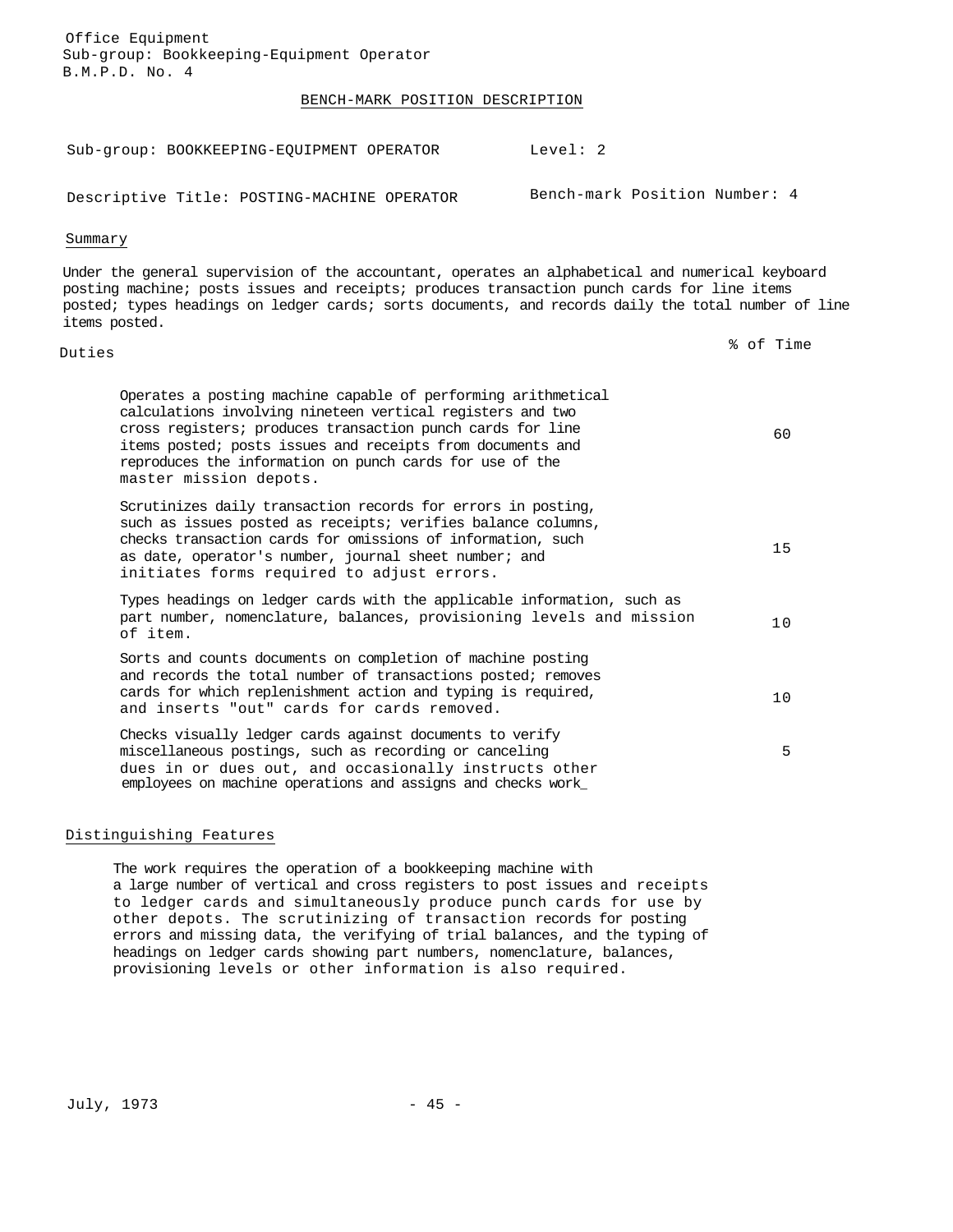### STATEMENT OF QUALIFICATIONS FOR

### B.M.P.D. No. 4: POSTING-MACHINE OPERATOR (BEO-2)

# Education - Completion of grade ten or achievement of a satisfactory score on PSC Examination 1. Language Requirement - A knowledge of the English language is essential for this position. Achievement, Skills or Aptitudes - Skill in operating a posting machine. ESSENTIAL QUALIFICATIONS Knowledge  $-$  Knowledge of basic bookkeeping principles and relevant methods and procedures. - Knowledge of specialized terminology common to bookkeeping. Abilities - Ability to do arithmetical calculations involving vertical and cross registers. - Ability to interpret a variety of codes and to utilize them in accordance with precise methods and procedures. - Ability to sort, count and record postings. - Ability to verify and balance daily trans action records. Personal Suitability - Alertness, thoroughness and dependability. - Capable of working under pressure of deadlines.

BASIC REQUIREMENTS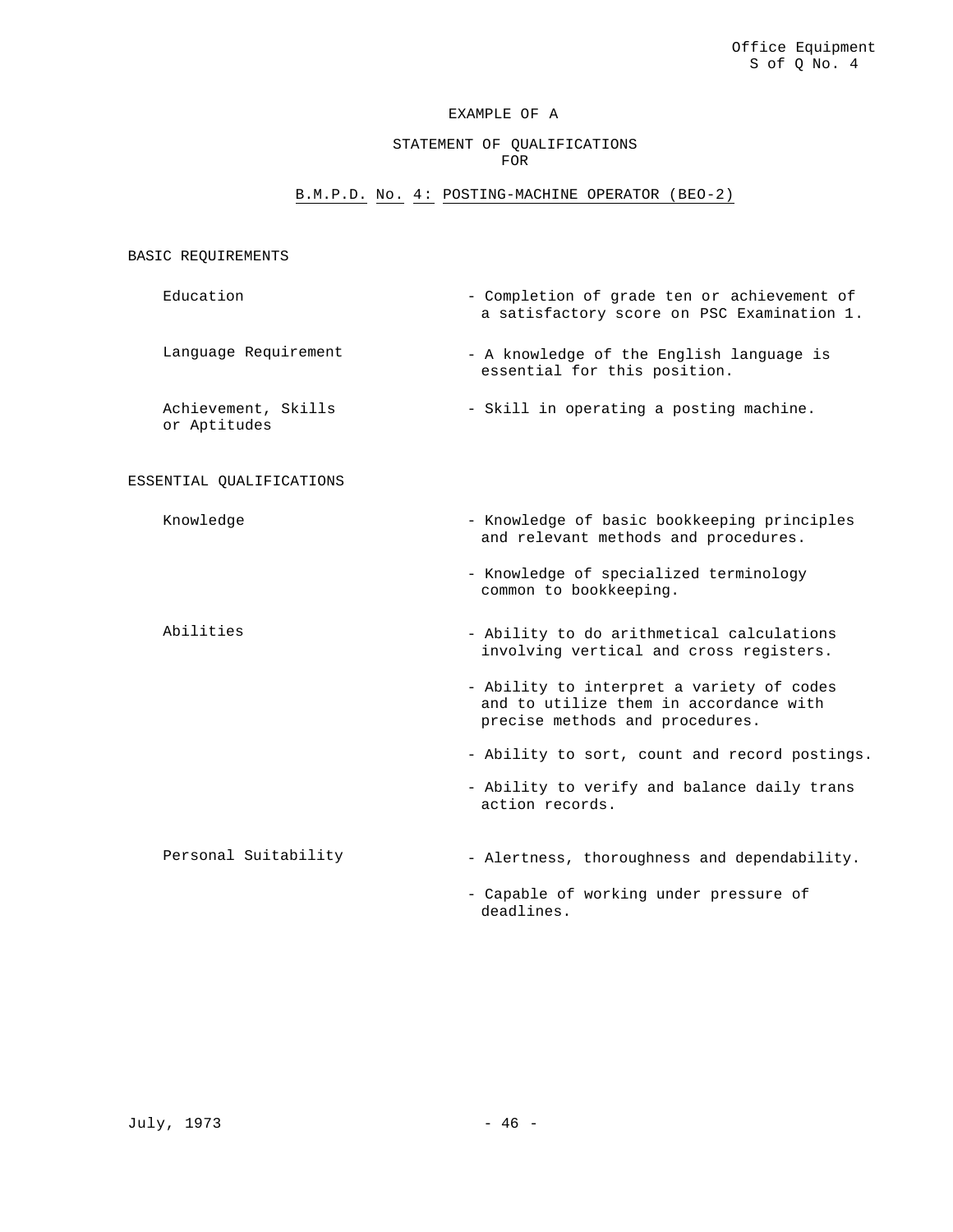# SUB-GROUP: CALCULATING EQUIPMENT OPERATOR

| Bench-mark Position Description                 | Level          | Page |
|-------------------------------------------------|----------------|------|
| Calculating-machine Operator, Audit Unit        |                | 49   |
| Calculating-machine Operator, Statistical Unit  | 1              | 53   |
| Calculating-machine Operator, Computations Unit | $\mathfrak{D}$ | 55   |
| Calculating-machine Operator, Statistical Unit  | $\mathcal{L}$  | 57   |
| Programmable Calculating-machine Operator       | 3              | 59   |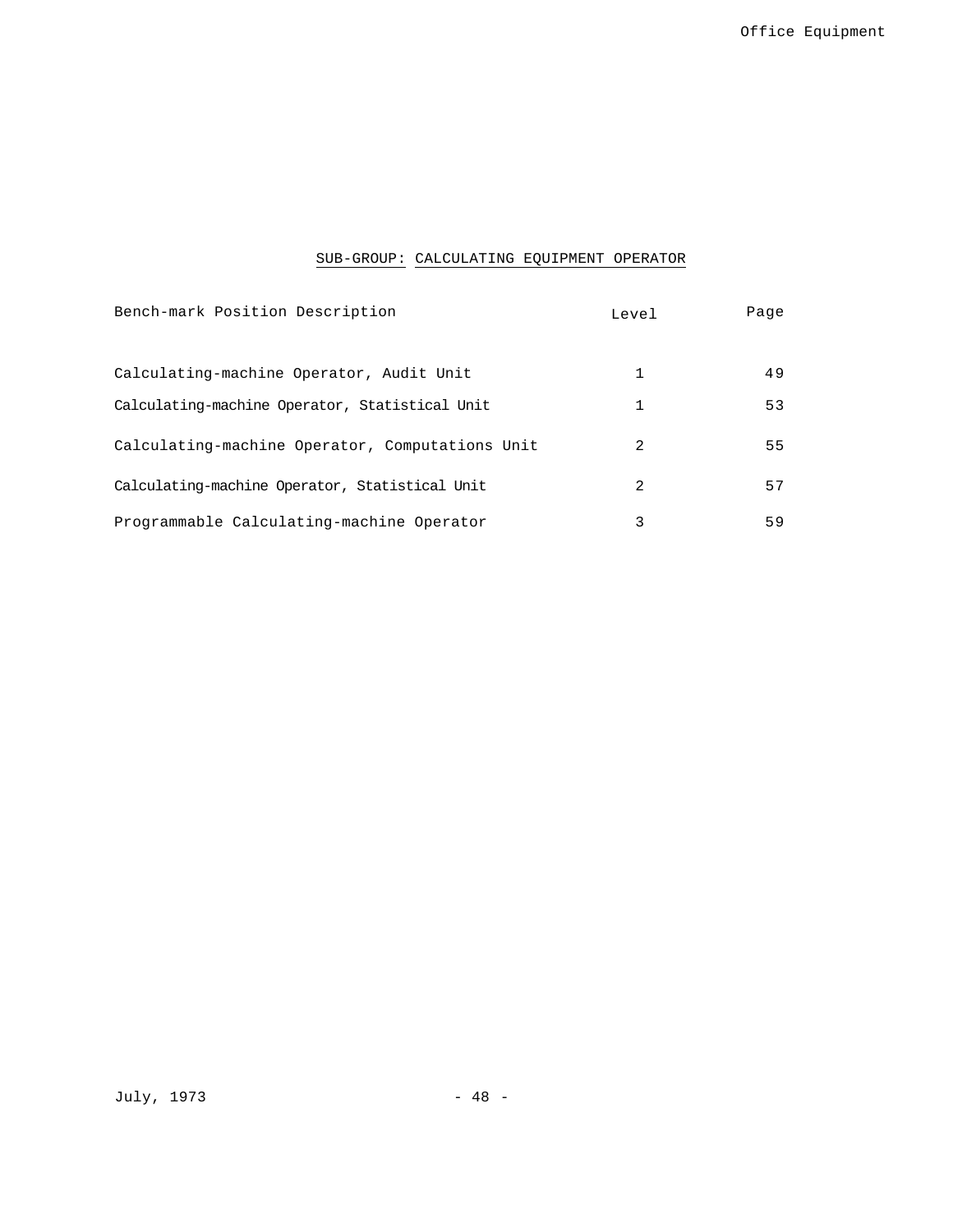Office Equipment Sub-group: Calculating-Equipment Operator B.M.P.D. No. 5

### BENCH-MARK POSITION DESCRIPTION

| Sub-group: CALCULATING-EOUIPMENT OPERATOR                                                                                                                                                                                                                           | Level: 1                      |
|---------------------------------------------------------------------------------------------------------------------------------------------------------------------------------------------------------------------------------------------------------------------|-------------------------------|
| Descriptive Title: CALCULATING-MACHINE<br>OPERATOR, AUDIT UNIT                                                                                                                                                                                                      | Bench-mark Position Number: 5 |
| Summary                                                                                                                                                                                                                                                             |                               |
| Under the supervision of the audit unit supervisor, operates a calculating machine and computes<br>or verifies the arithmetical accuracy of various vouchers, forms, reports, statements and<br>summaries; notes errors found and returns documents for correction. |                               |
| Duties                                                                                                                                                                                                                                                              | % of Time                     |
| Operates a calculating machine to determine the sum of<br>redeemed or cashed items, such as cheques, warrants, money<br>orders, and supporting statements submitted, to verify<br>their accuracy.                                                                   | 90                            |
| Computes or verifies the arithmetical accuracy of vouchers,<br>forms, reports, statements and summaries, and<br>Notes errors found and returns documents for correction.                                                                                            | 5<br>5                        |
|                                                                                                                                                                                                                                                                     |                               |

# Distinguishing Features

The work requires the operation of an electronic calculating machine to perform simple arithmetical computations in accordance with specific instructions. Knowledge is required of office methods and procedures.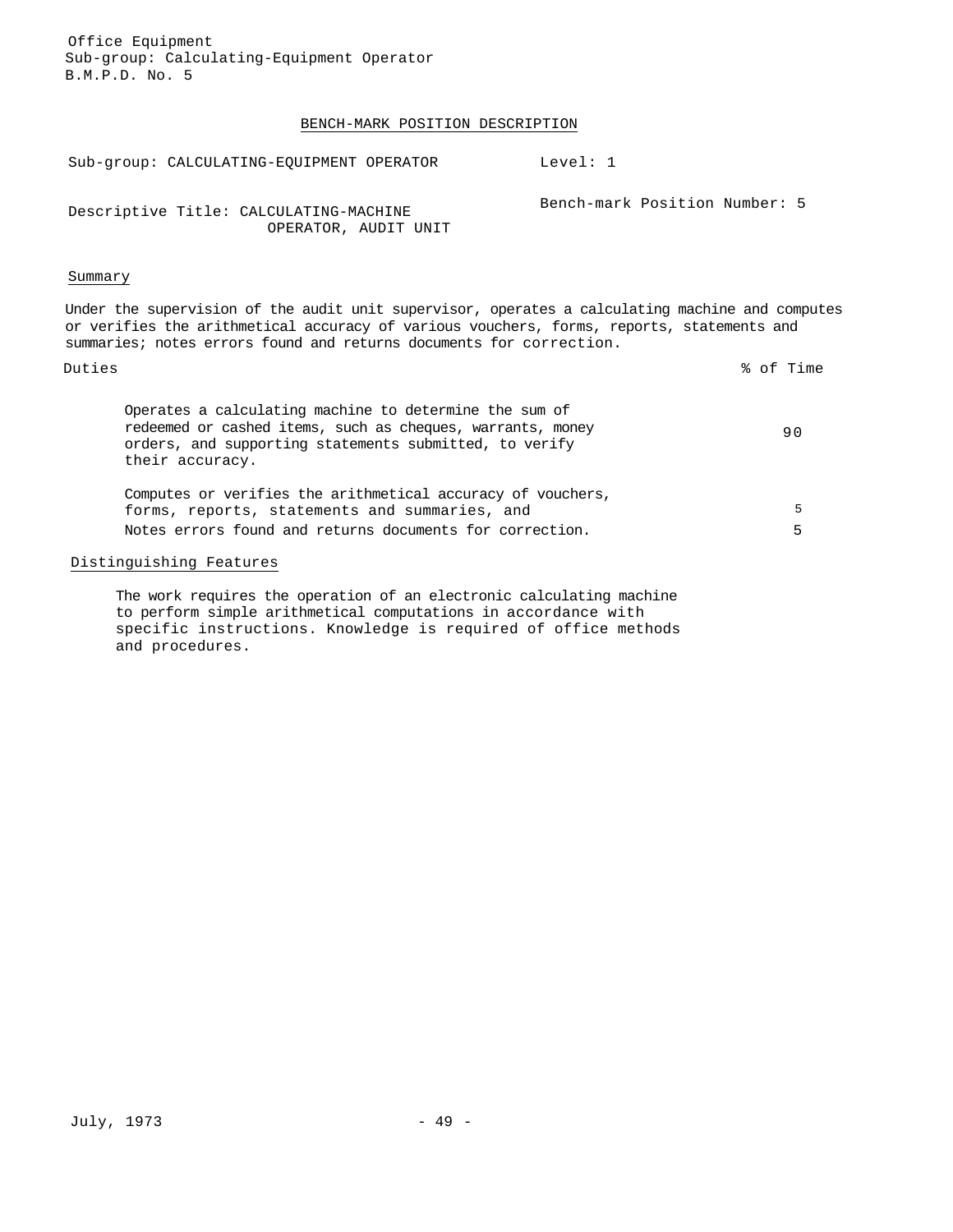STATEMENT OF QUALIFICATIONS FOR B.M.P.D. No. 5: CALCULATING MACHINE OPERATOR, AUDIT UNIT (CEO-1)

BASIC REQUIREMENTS

- Education Completion of grade ten or achievement of a satisfactory score on PSC Examination 1.
- Language Requirement A knowledge of the English language is essential for this position.
- Achievement, Skills or Aptitudes - Skill in operating an electronic calculating machine.

#### ESSENTIAL QUALIFICATIONS

- Abilities  $-$  Ability to perform simple arithmetical computations in accordance with specific instructions.
	- Ability to verify source documents and detect errors.

- Personal Suitability Alertness, persistence and dependability.
- NOTE: The above example requires a skilled operator; see next page for trainee requirements.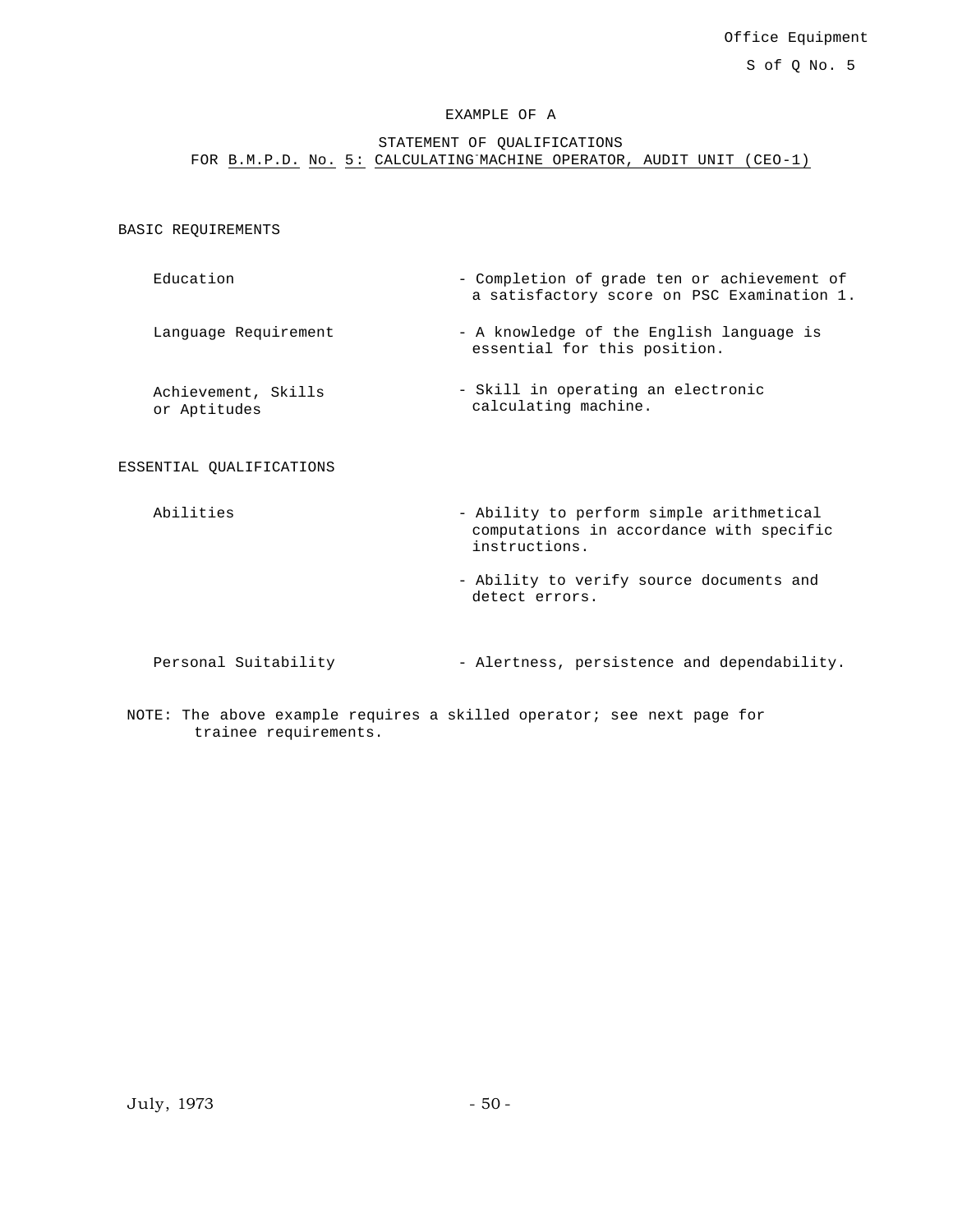#### STATEMENT OF QUALIFICATIONS FOR

# B.M.P.D. No. 5: CALCULATING-MACHINE OPERATOR, AUDIT UNIT (CEO-1) (For Selection of Trainees)

#### BASIC REQUIREMENTS

Education - Completion of grade ten or achievement of

Language Requirement - A knowledge of the English language is

Achievement, Skills or Aptitudes - Capacity to learn to operate an electronic calculating machine.

ESSENTIAL QUALIFICATIONS

Abilities  $-$  Ability to make simple arithmetical computations.

essential for this position.

a satisfactory score on PSC Examination 1.

Personal Suitability - Alertness, persistence and dependability.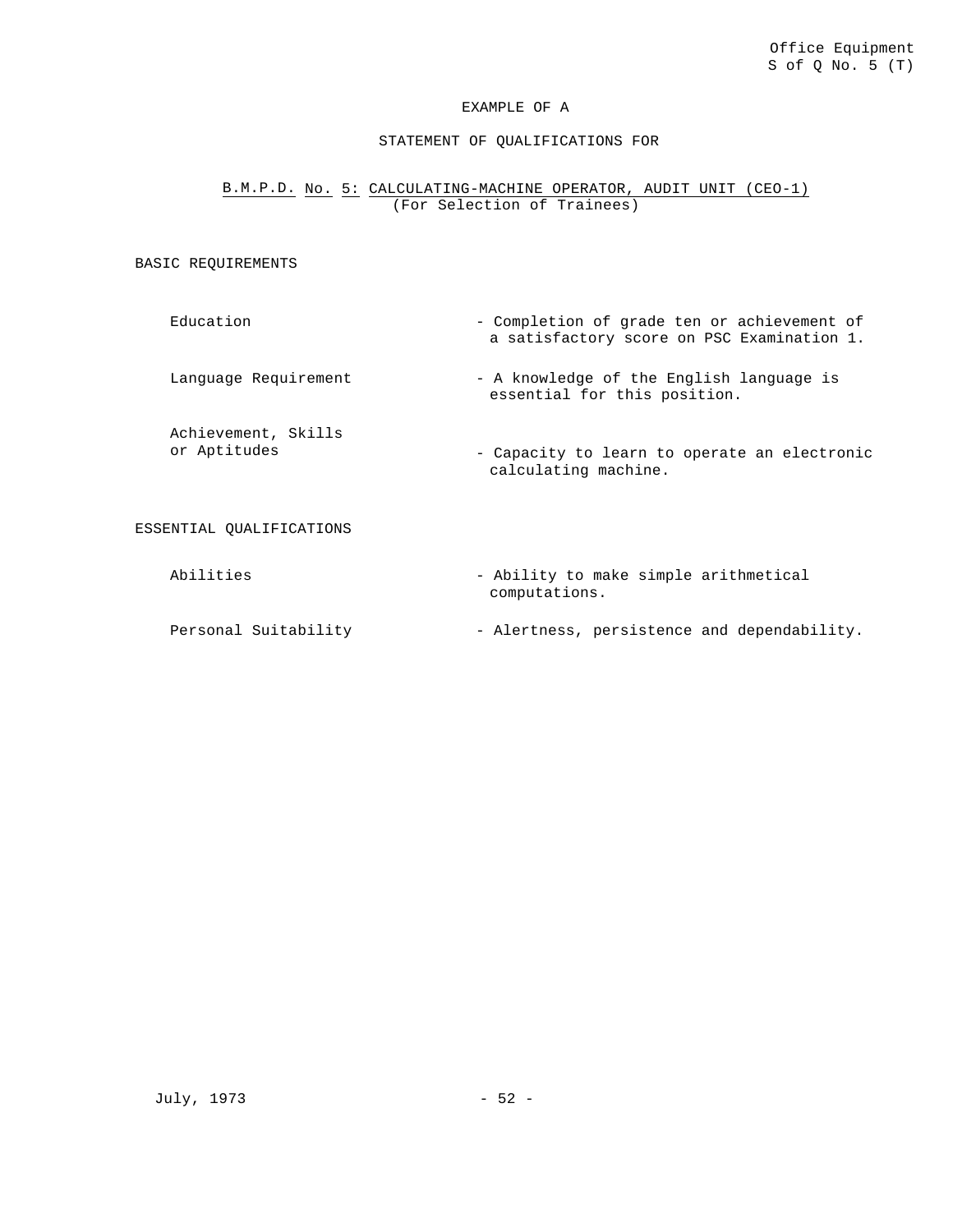Office Equipment Sub-group: Calculating-Equipment Operator B.M.P.D. No. 6

#### BENCH-MARK POSITION DESCRIPTION

| Sub-group: CALCULATING-EQUIPMENT OPERATOR                            | Level: 1                      |
|----------------------------------------------------------------------|-------------------------------|
| Descriptive Title: CALCULATING-MACHINE<br>OPERATOR, STATISTICAL UNIT | Bench-mark Position Number: 6 |
| Summary                                                              |                               |

Under the supervision of the calculating unit supervisor, operates a calculating machine to make or verify additions on material submitted, including making cross-total verifications; enters figures from a variety of schedules to summaries and checks arithmetical accuracy of summaries.

Duties % of Time

| Operates a calculating machine to make or verify additions,<br>including cross-total verifications, to check accuracy of<br>material submitted on questionnaires and summaries, | 65 |
|---------------------------------------------------------------------------------------------------------------------------------------------------------------------------------|----|
| Enters figures from a variety of schedules to summaries and<br>checks arithmetical accuracy of summaries, and                                                                   | 20 |
| Performs a variety of calculations such as, multiplication,<br>division, percentages and rates.                                                                                 | 15 |

### Distinguishing Features

The work requires the operation of calculating machines in the performance of simple arithmetical computations according to specific instructions. Knowledge is. required of office methods and procedures and of the documents processed.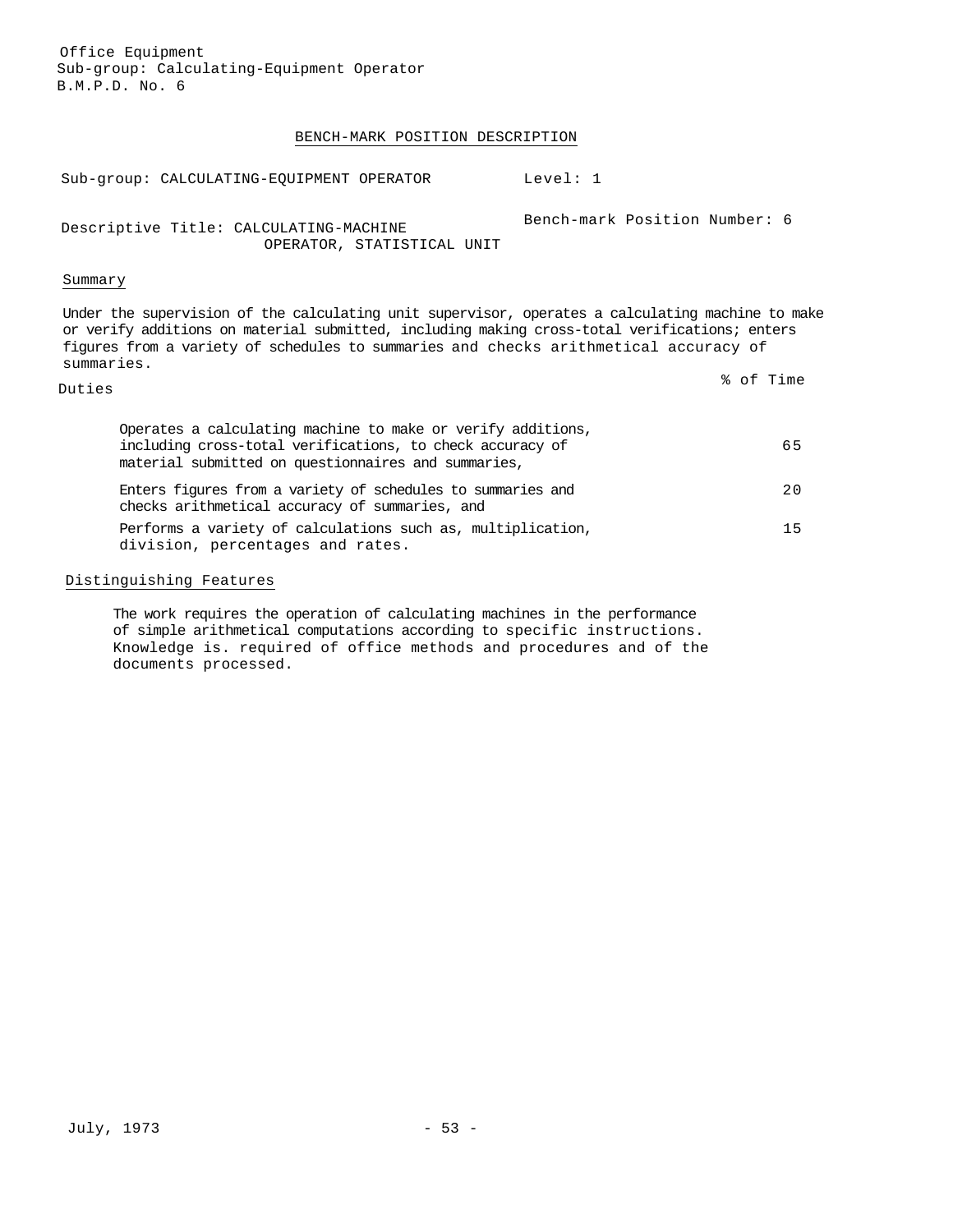#### STATEMENT OF QUALIFICATIONS FOR

#### B.M.P.D. No. 6: CALCULATING-MACHINE OPERATOR, STATISTICAL UNIT (CEO-1)

#### BASIC REQUIREMENTS

- Education Completion of grade ten or achievement of a satisfactory score on PSC Examination 1. Language Requirement - A knowledge of the French language is essential for this position. Achievement, Skills or Aptitudes - Skill in operating a calculating machine. ESSENTIAL QUALIFICATIONS Abilities  $-$  Ability to make arithmetical computations such as multiplication, division, percentages and
	- Ability to compile and enter data from a variety of schedules to summaries.
	- Ability to verify arithmetical accuracy of summaries.
	- Personal Suitability Alertness, persistence and dependability.

rates.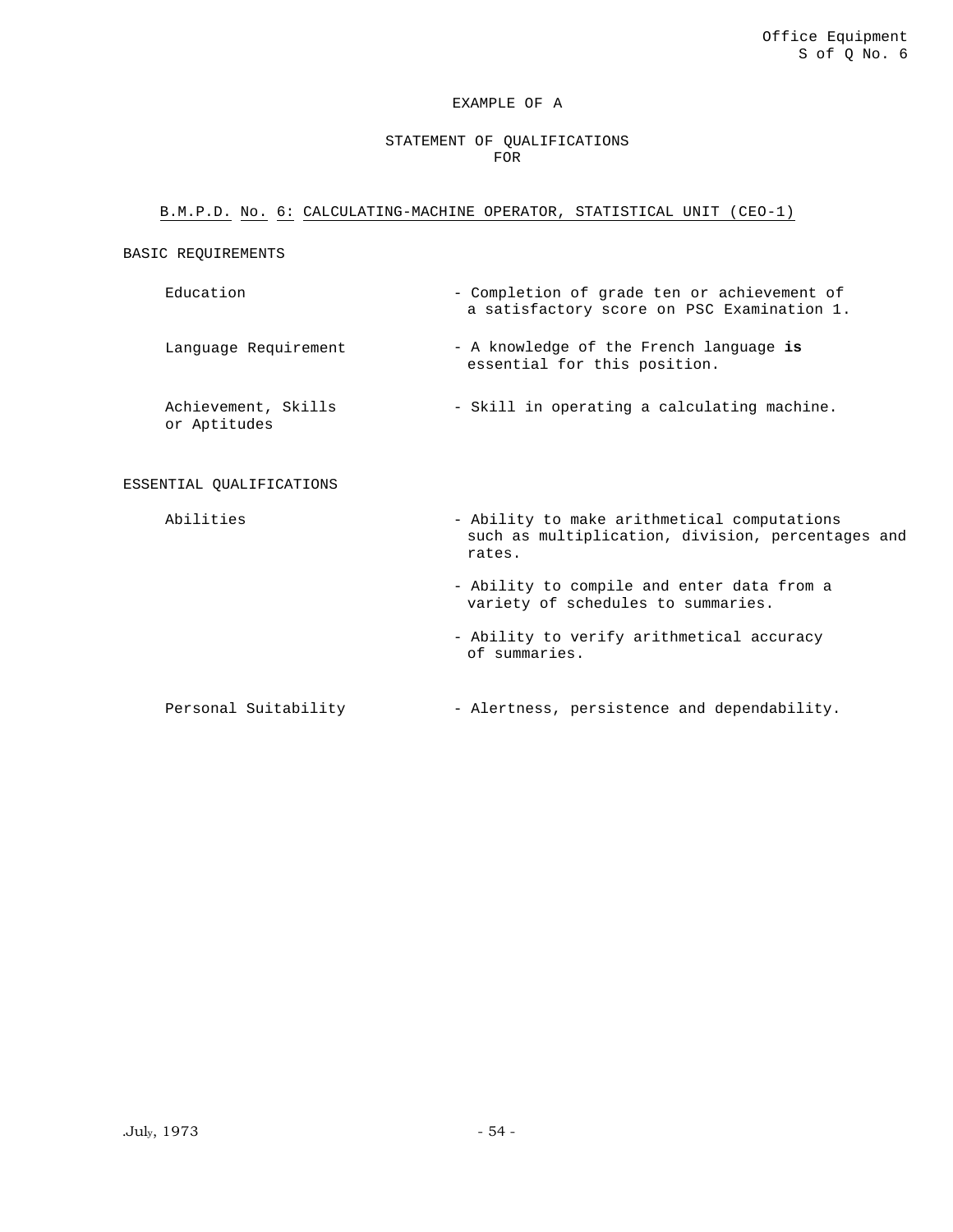Sub-group: Calculating-Equipment Operator B.M.P.D. No. 7 BENCH-MARK POSITION DESCRIPTION Sub-group: CALCULATING-EQUIPMENT OPERATOR Level: 2 Descriptive Title: CALCULATING-MACHINE OPERATOR, COMPUTATIONS UNIT Bench-mark Position Number: 7 Summary Under the general supervision of the computations unit supervisor, operates calculating machines to compute annuities, refunds, service credits, accumulated deductions, unexpended balances, and interest or refunds on annuities. Duties % of Time Operates a calculating machine to compute annuities, refunds, service credits, accumulated deductions, unexpended balances, and interest or refunds on annuities by making multiple-step calculations, using short-cut methods and techniques such as reciprocals, in accordance with prescribed methods. 90 Instructs other operators on machine operations and assigns and checks work. 10

#### Distinguishing Features

Office Equipment

The work requires the operation of an electronic calculating machine. A good knowledge of arithmetic and of the subject matter, regulations and rules is required so that questionable items can be flagged as an aid to auditors. The. work also requires the application of complex multiplestep calculations, performed in accordance with detailed regulations.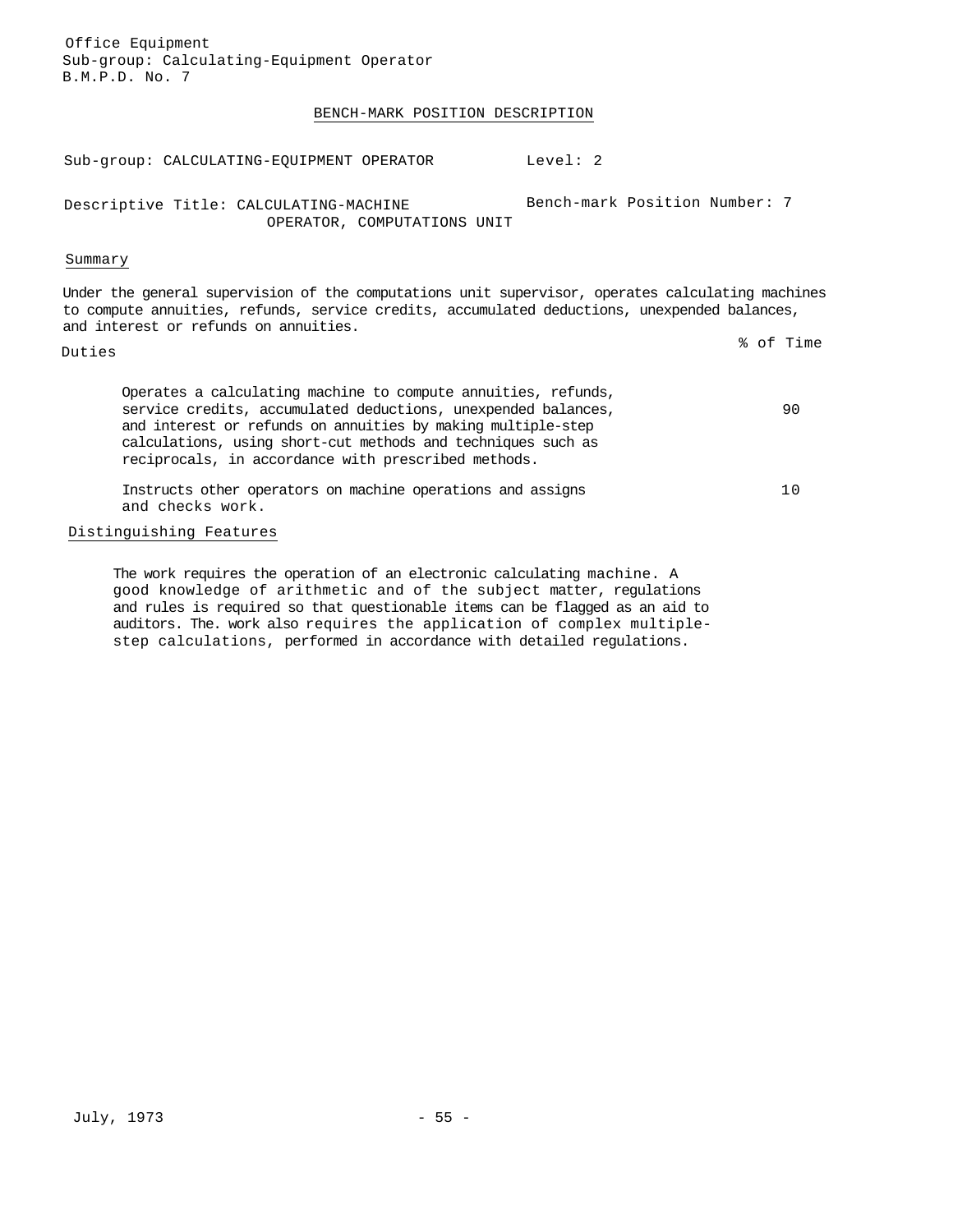### STATEMENT OF QUALIFICATIONS

FOR

#### B.M.P.D. No. 7: CALCULATING-MACHINE OPERATOR, COMPUTATIONS UNIT (CEO-2)

#### BASIC REQUIREMENTS

Education\_ The Completion of grade ten or achievement of a satisfactory score on PSC Examination 1. Language Requirement - A knowledge of the English language is essential for this position.

Achievement, Skills or Aptitudes - Skill in operating an electronic calculating machine.

#### ESSENTIAL QUALIFICATIONS

Knowledge - Knowledge - Knowledge of short-cut methods and techniques for multi-step calculations.

Abilities - Ability to compute annuities, refunds, service credits, accumulated deductions, unexpended balances and interest on refunds or annuities. - Ability to detect questionable items as an aid to auditors.

Personal Suitability  $-$  Alertness, thoroughness and dependability.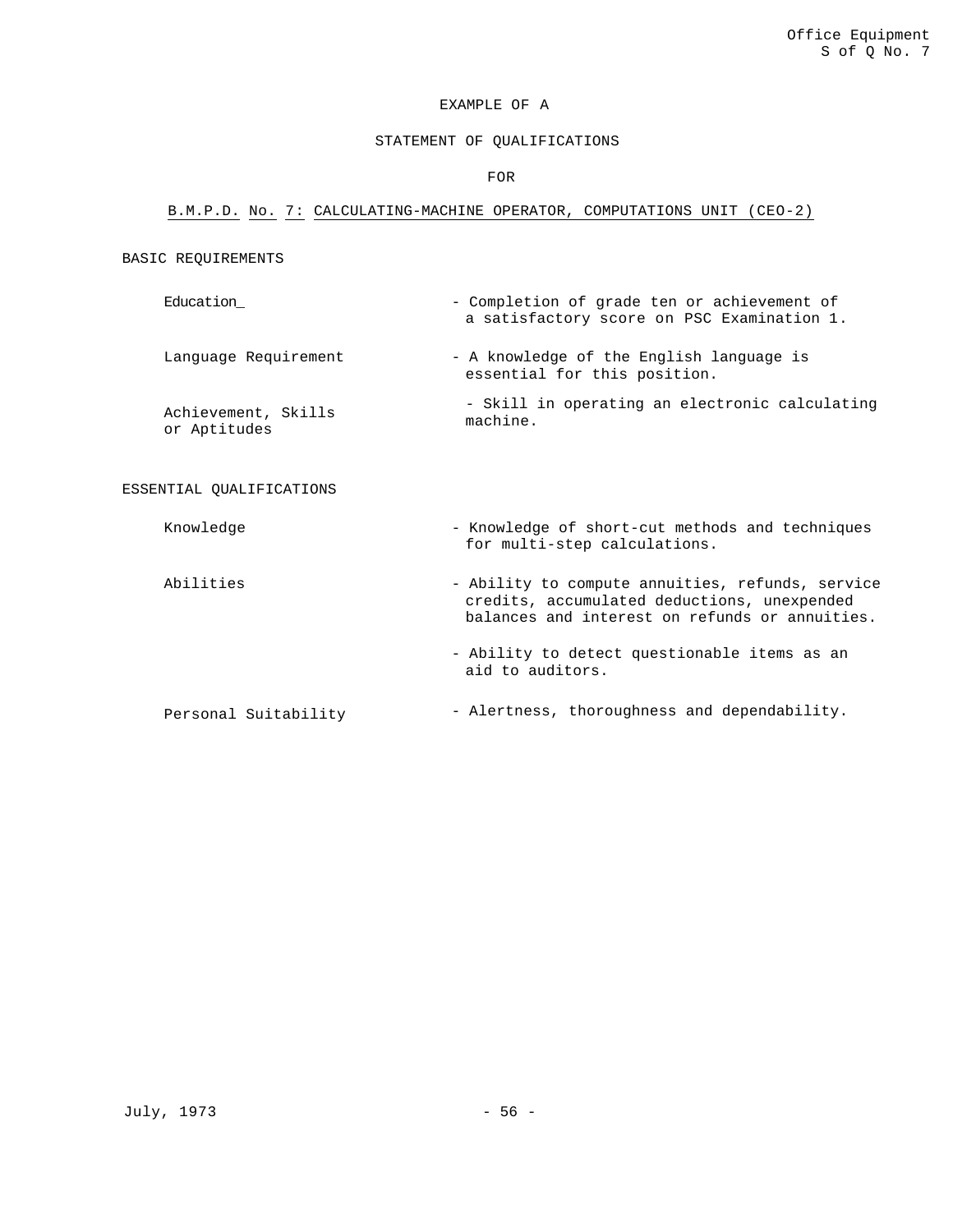Office Equipment Sub-group: Calculating-Equipment Operator B.M.P.D. No. 8

#### BENCH-MARK POSITION DESCRIPTION

Sub-group: CALCULATING-EQUIPMENT OPERATOR Level: 2

Descriptive Title: CALCULATING-MACHINE OPERATOR, STATISTICAL UNIT

#### Summary

Under the general supervision of the statistical unit supervisor, operates calculating machines to compute averages, ratios and percentages from survey schedules; enters and balances monthly figures from a variety of schedules; checks edited schedules for accuracy and reasonableness of data.

Duties % of Time

Bench-mark Position Number: 8

| Operates a calculating machine to compile various statistics<br>from surveys received by calculating averages, ratios and<br>percentages, and by adding and balancing columns, | 60  |
|--------------------------------------------------------------------------------------------------------------------------------------------------------------------------------|-----|
| Enters and balances figures from a variety of schedules in<br>the compilation of statistical tables for reproduction and<br>study by statisticians and others.                 | 2 Q |
| Checks edited schedules for accuracy and reasonableness of<br>data against previous reports and other survey data, and                                                         |     |
| Instructs other employees on machine operations and assigns<br>and checks work.                                                                                                | 1 N |

#### Distinguishing Features

The work requires the operation of electronic calculating machines to compute averages, ratios and percentages, enter and balance figures and edit schedules for accuracy. A good knowledge is required of the content of schedules and methods to be followed for the extraction of data. The work consists of complex multiple-step calculations and requires a good knowledge of arithmetic and of subject matter material. Judgment is exercised in checking edited schedules to ensure accuracy and reasonableness of data.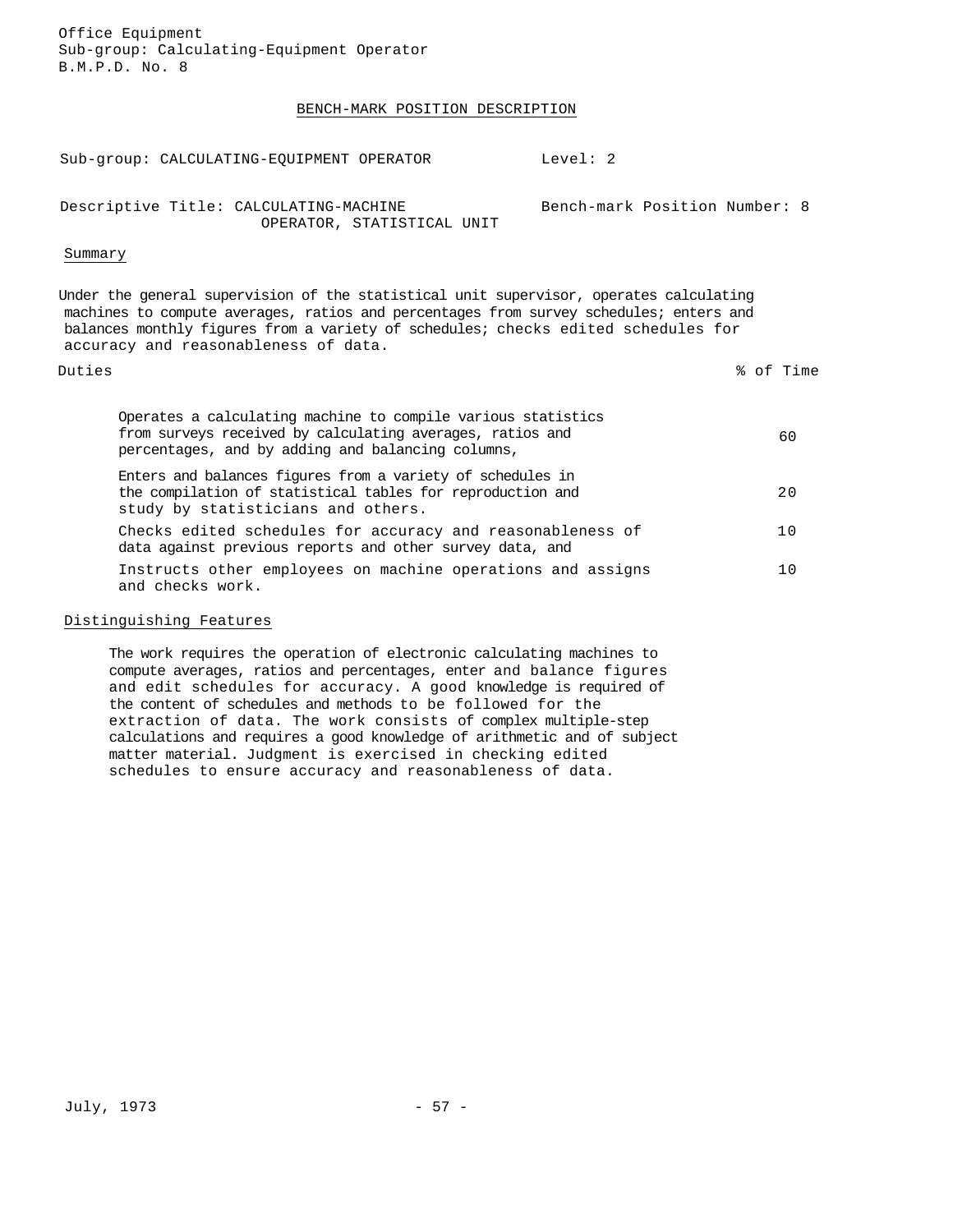#### STATEMENT OF QUALIFICATIONS

#### FOR

#### B.M.P.D. No. 8: CALCULATING-MACHINE OPERATOR, STATISTICAL UNIT (CEO-2)

#### BASIC REQUIREMENTS

- Education  $\blacksquare$  Completion of grade ten or achievement of a satisfactory score on PSC Examination 1.
- Language Requirement A knowledge of either the English language or the French language is essential for this position.

Achievement, Skills<br>or Aptitudes - Skill in operating a calculating machine.

#### ESSENTIAL QUALIFICATIONS

Knowledge - Knowledge of the methods used for extracting<br>  $\frac{1}{2}$  at from schedules data from schedules.

- Abilities Ability to compile statistics from surveys and a variety of schedules.
	- Ability to check edited schedules for accuracy and reasonableness of data.

Personal Suitability - Alertness, thoroughness and dependability.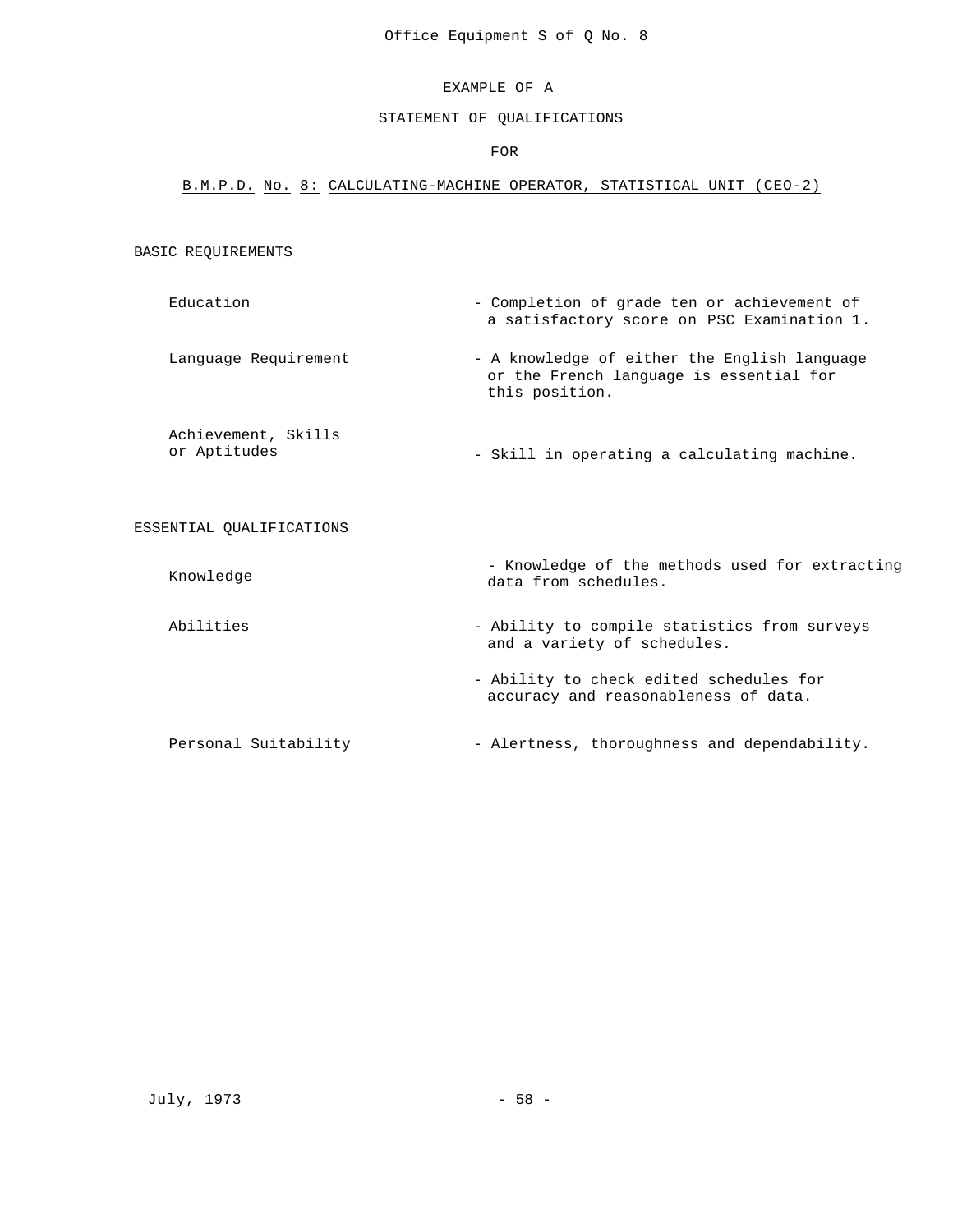Office Equipment Sub-group: Calculating-Equipment Operator B.M.P.D. No. 9

#### BENCH-MARK POSITION DESCRIPTION

Sub-group: CALCULATING-EQUIPMENT OPERATOR Level: 3

Descriptive Title: PROGRAMMABLE CALCULATING-Bench-mark Position Number: 9 MACHINE OPERATOR

### Summary

Under general supervision operates a variety of multi-step calculating and programmable electronic-calculating machines;. reviews source documents, compilation sheets or computer tabulations; determines operating sequence to perform a series of mathematical operations; develops programs of mathematical computations to attain statistical or analytical results.

Duties % of Time

| Appraises source documents, survey questionnaires and/or<br>secondary or intermediate compilation work sheets or computer<br>tabulations, as well as output requirements of the subject<br>matter area in order to determine the most efficient operating<br>sequence |     |
|-----------------------------------------------------------------------------------------------------------------------------------------------------------------------------------------------------------------------------------------------------------------------|-----|
| - by discussing inconsistencies and unacceptable or<br>questionable data with the appropriate subject<br>matter officer, and flagging and/or correcting the<br>data or changing the operating sequence based on<br>agreed quidelines and procedures.                  | 40  |
| Operates a number of multi-step calculating and programmable<br>electronic machines involving<br>- reviewing the formula in the job,<br>- determining which machines are to be used,                                                                                  |     |
| - determining the logical sequence of operations for<br>these machines, and<br>- designing an operational program for these machines.                                                                                                                                 | 4 Q |
| Conducts parallel testing of the program on another<br>calculating machine to crosscheck the effectiveness of this<br>program.                                                                                                                                        | 10  |
| Carries out calculations, such as percentage ratios, quartiles,<br>prorating, indexes and regressions identifying unacceptable<br>or questionable data and recognizing inconsistencies and<br>anomalies.                                                              | 10  |

### Distinguishing Features

The work requires the operation of a number of different types of multi-step calculating machines, both manual and electronic including programmable machines.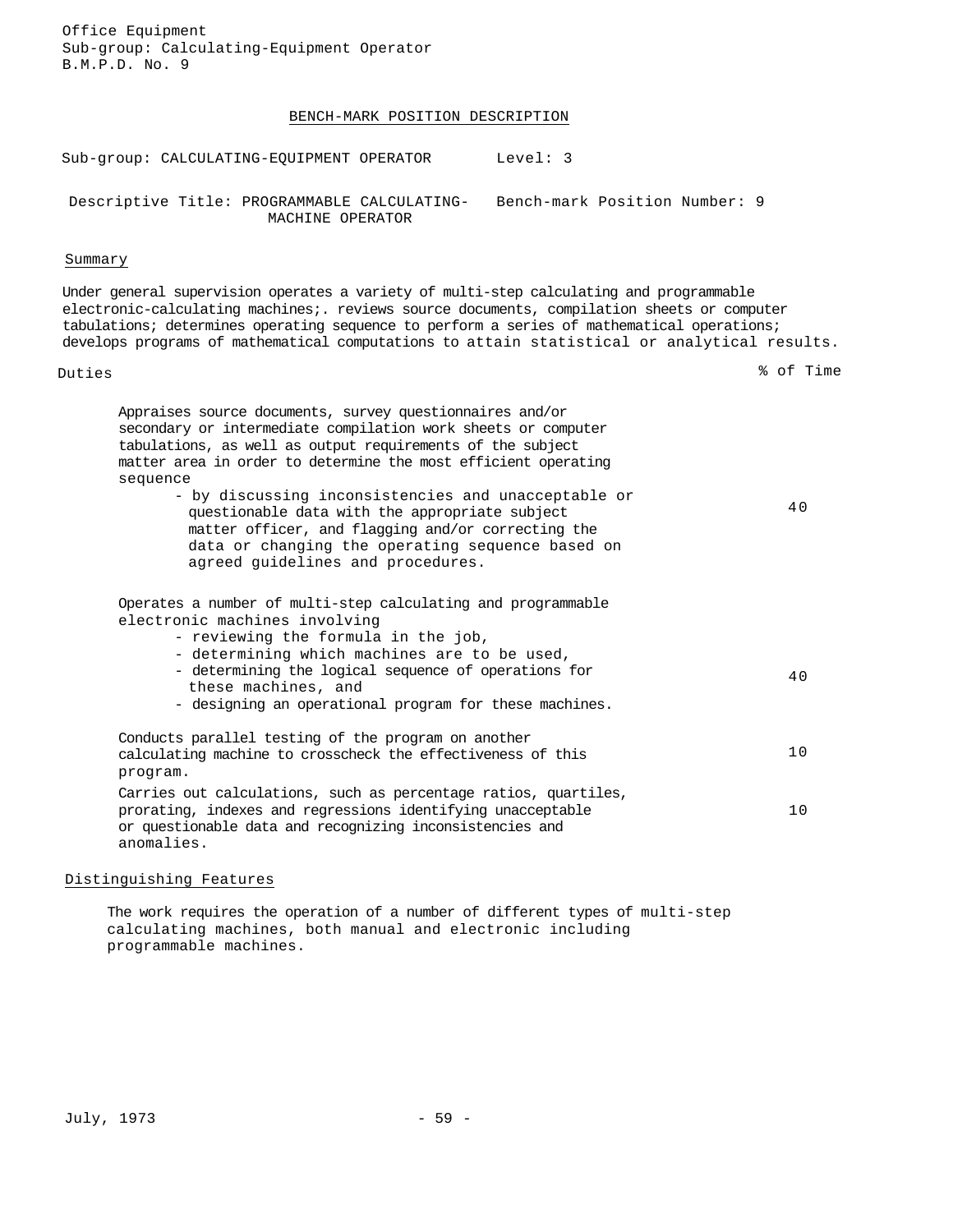It also requires a knowledge of many types of source documents, schedules and compilation sheets and the ability to understand subject matter output requirements. The ability to originate and write operating sequences, interpret mathematical formulae and identify anomalies or inconsistencies in the data is also necessary.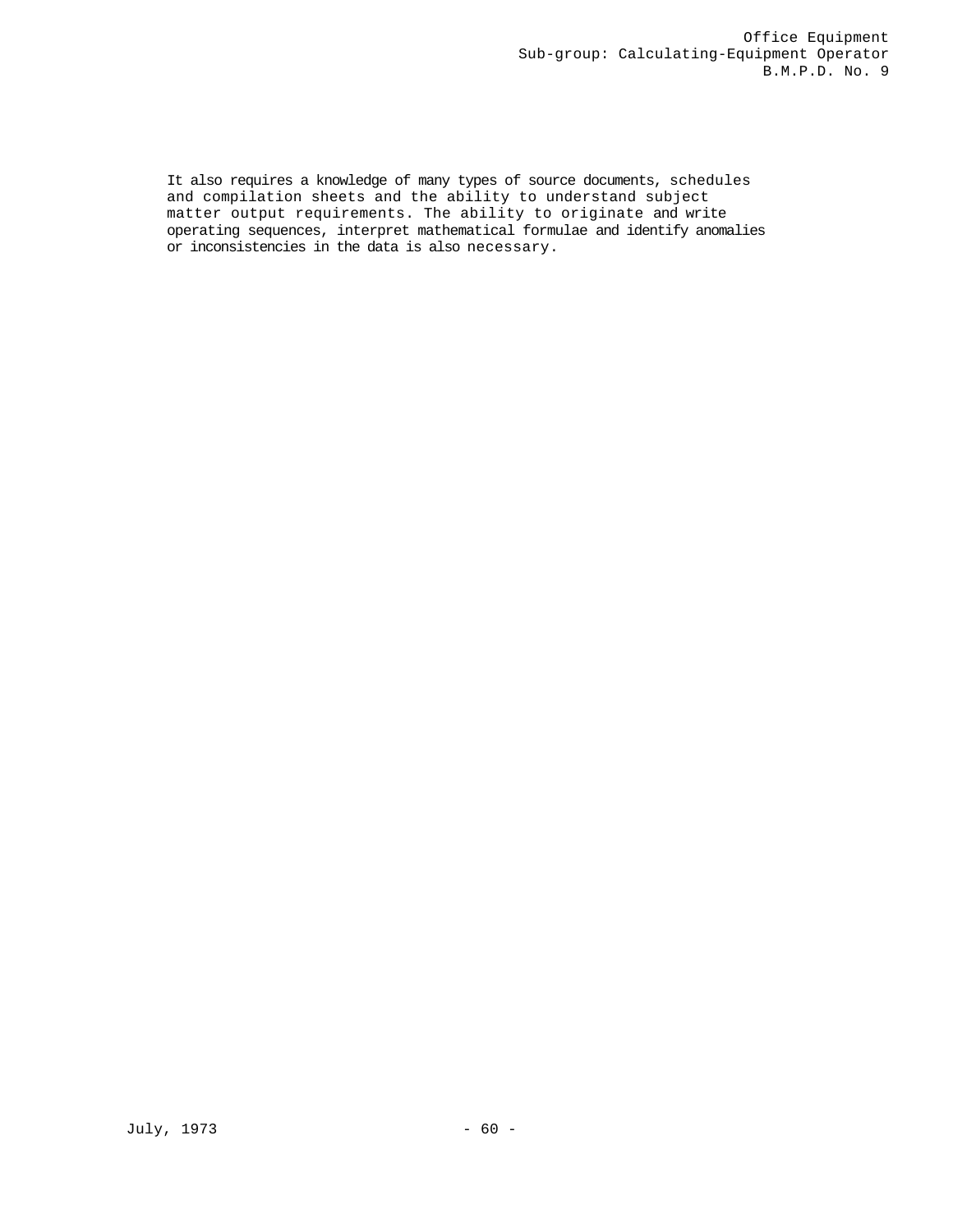## STATEMENT OF QUALIFICATIONS

#### FOR

# B.M.P.D. No. 9: PROGRAMMABLE CALCULATING-MACHINE OPERATOR (CEO-3)

#### BASIC REQUIREMENTS

| Education                            | - Completion of grade ten or achievement of<br>a satisfactory score on PSC Examination 1. |
|--------------------------------------|-------------------------------------------------------------------------------------------|
| Language Requirement                 | - A knowledge of the English language is<br>essential for this position.                  |
| Achievement, Skills<br>o r Aptitudes | - Skill in operating manual and electronic<br>multi-step calculating machines.            |

#### ESSENTIAL QUALIFICATIONS

Knowledge - Knowledge of departmental source documents, schedules and compilation sheets.

- Abilities  $\qquad \qquad -$  Ability to conduct parallel testing to crosscheck program effectiveness.
	- Ability to interpret mathematical formulae and to identify anomalies or inconsistencies in the data.

Personal Suitability - Alertness, persistence, thoroughness and dependability.

> - Tact in discussing inconsistencies and un acceptable or questionable data with subject matter officers.

DESIRABLE QUALIFICATIONS

- Experience in developing operating programs.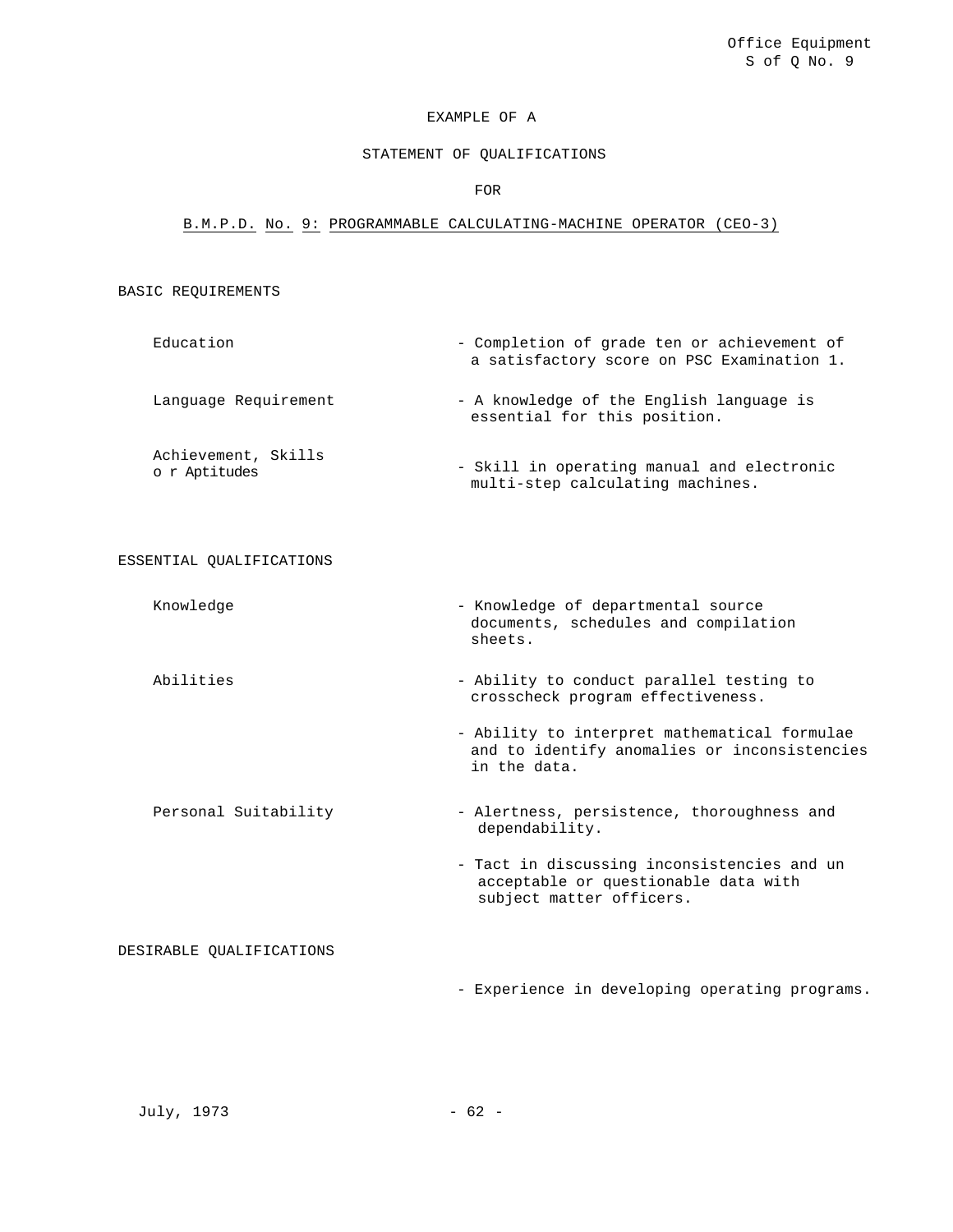# SUB-GROUP: DUPLICATING EQUIPMENT OPERATOR

| Bench-mark Position Description | Level | Page |
|---------------------------------|-------|------|
|                                 |       |      |
| Xerox Operator                  | 1     | 65   |
| Blueprinting-machine Operator   | 2     | 67   |
| Whiteprint-machine Operator     | 2     | 71   |
| Multilith Operator              | 3     | 75   |
| Photostat Operator              | 3     | 77   |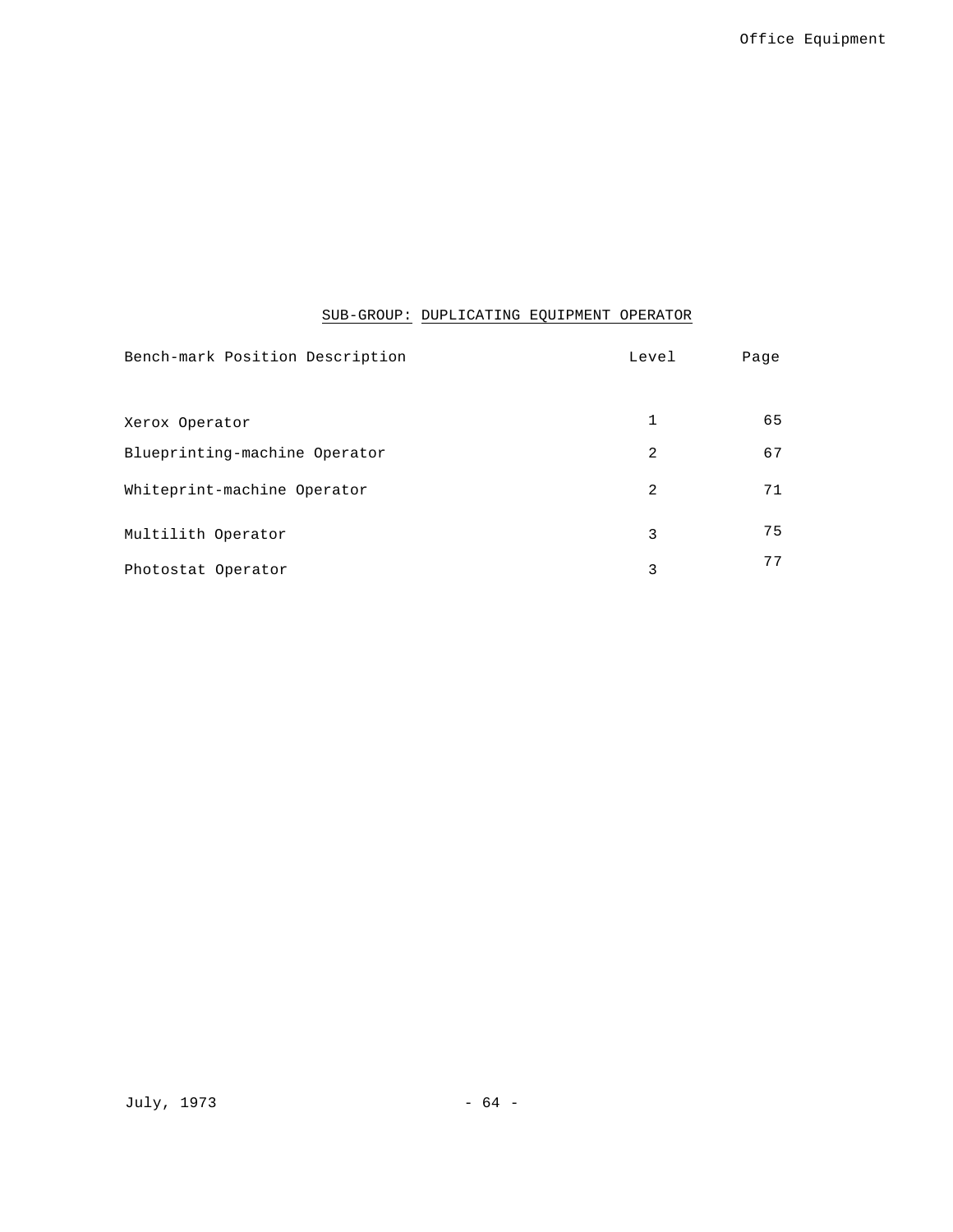### BENCH-MARK POSITION DESCRIPTION

| Sub-group: DUPLICATING-EQUIPMENT OPERATOR                                                                                                                                                                                                                                                                                                                                                                                                                                                                                                                                                                                                                                                                                                                                             | Level:                         |
|---------------------------------------------------------------------------------------------------------------------------------------------------------------------------------------------------------------------------------------------------------------------------------------------------------------------------------------------------------------------------------------------------------------------------------------------------------------------------------------------------------------------------------------------------------------------------------------------------------------------------------------------------------------------------------------------------------------------------------------------------------------------------------------|--------------------------------|
| Descriptive Title: XEROX OPERATOR                                                                                                                                                                                                                                                                                                                                                                                                                                                                                                                                                                                                                                                                                                                                                     | Bench-mark Position Number: 10 |
| Summary                                                                                                                                                                                                                                                                                                                                                                                                                                                                                                                                                                                                                                                                                                                                                                               |                                |
| Under supervision, operates a Xerox copier to produce copies of reports, letters, charts,<br>drawings and master diplomats; and maintains related records.                                                                                                                                                                                                                                                                                                                                                                                                                                                                                                                                                                                                                            |                                |
| Duties                                                                                                                                                                                                                                                                                                                                                                                                                                                                                                                                                                                                                                                                                                                                                                                | % of Time                      |
| Operates a Xerox copier to produce copies of reports, letters,<br>charts, drawings and master duplimats<br>- by separating and positioning blank paper in the<br>loading tray, pressing the "on" button, checking<br>the "reload" signal, and centering the original<br>copy face down on the glass plate of the machine,<br>- by setting the paper feed, paper registration and<br>fuser controls to adjust for different thickness<br>of paper,<br>- by setting the print selector knob for the number of<br>copies required and pressing the print button to<br>begin making copies,<br>- by adjusting the print lever, if necessary, to<br>correct the tone quality, and<br>- by removing copies and checking that the "reload"<br>light signals readiness for the next original. | 80                             |
| Maintains related records and supplies<br>- by recording the number of requisitions received,<br>quantity of stationery used, and type of document<br>photocopied, and<br>- by requisitioning stationery and other materials.                                                                                                                                                                                                                                                                                                                                                                                                                                                                                                                                                         | 10                             |
| Performs other duties such as removing and cleaning the drum<br>and washing glass and rubber of the machine; collating finished<br>work from copying machines; parceling packages; and operating<br>a mimeograph machine.                                                                                                                                                                                                                                                                                                                                                                                                                                                                                                                                                             | 10                             |

### Distinguishing Features

The work requires the operation of a Xerox copier and familiarity with office methods and procedures. The operation includes adjusting the machine, performing minor maintenance tasks and maintaining records and supplies. The work is performed in accordance with detailed instructions and established priorities.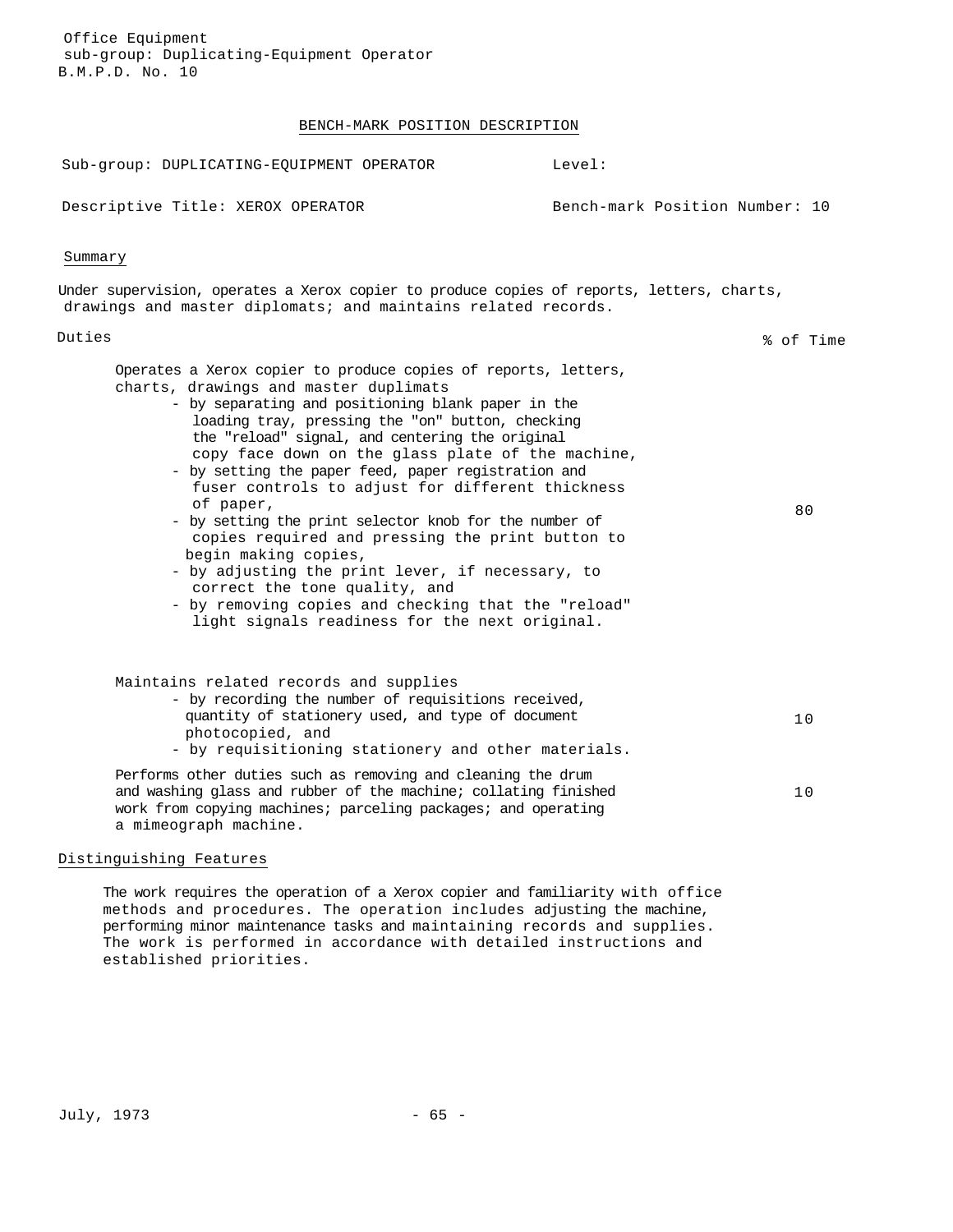### EXAMPLE OF A STATEMENT OF QUALIFICATIONS FOR

B.M.P.D. No. 10: XEROX OPERATOR (DEO-1) (for selection of Trainees)

BASIC REQUIREMENTS

Education - Completion of grade ten or achievement of a satisfactory score on PSC Examination 1.

Language Requirement - A knowledge of the French language is essential for this position.

Achievement, Skills

or Aptitudes  $\overline{\phantom{a}}$  - Capacity to learn to operate a xerox copier.

Essentiels QUALIFICATIONS

Abilities - Ability to maintain records and prepare stationery requisitions.

Personal Suitability - Persistence and thoroughness.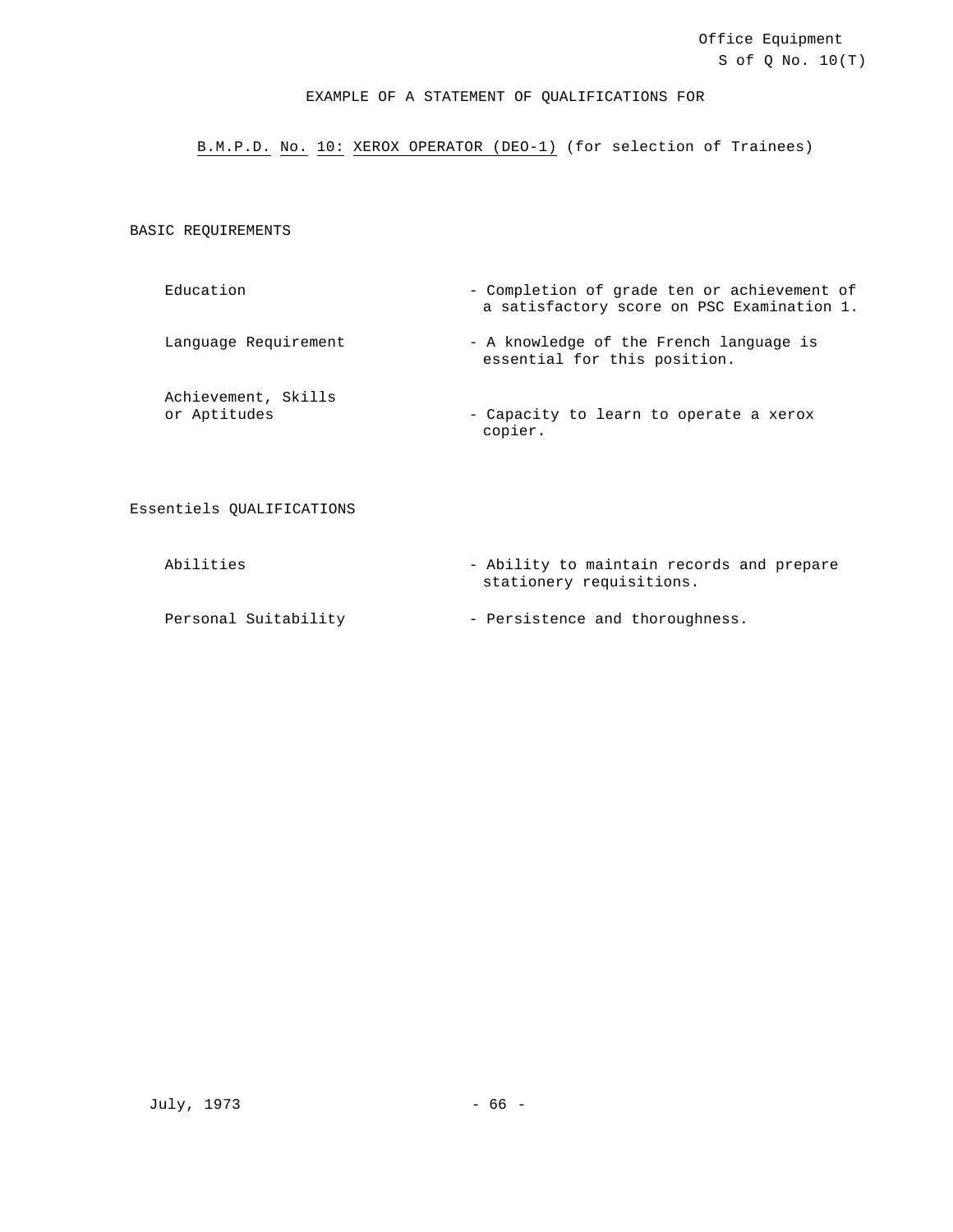Office Equipment Sub-group: Duplicating-Equipment Operator B.M.P.D. No. 11

#### BENCH-MARK POSITION DESCRIPTION

Sub-group: DUPLICATING-EQUIPMENT OPERATOR<br>Level: 2

Descriptive Title: BLUEPRINTING MACHINE OPERATOR

Bench-mark Position Number: 11

#### Summary

Under general supervision, operates a blueprinting machine; mixes solutions for use in the machine; groups workload for priorities and economy; and performs related duties.

Duties % of Time

80

Operates a blueprinting machine to make copies of material such as blueprints, Van Dyke prints and sepia prints

- by examining the original master tracing for degree of translucency,
- by selecting sensitized paper according to requirement,
- by mixing dye solution in proper proportion and adding it to the machine,
- by cleaning and adjusting heaters, rollers and belt tension,
- by adjusting controls to regulate light intensity and exposure time according to translucency of the original and the type of sensitized paper,
- by inserting the master tracing and sensitized paper into the machine to expose and develop printed copy,
- by checking the printed copy for color, intensity and sharpness of line, and
- by trimming the printed copy to the required size with shears and paper cutter, and wrapping copies for delivery.

Sorts material to be copied according to priority and requirement for similar treatment. 10 Performs related duties such as wrapping printed copy for mailing; unloading and storing paper stock; assigning back logs of trimming and sorting to junior employees; and 10

cleaning machine rollers with detergent and mild abrasive materials.

Supervises other employees assisting in machine operation.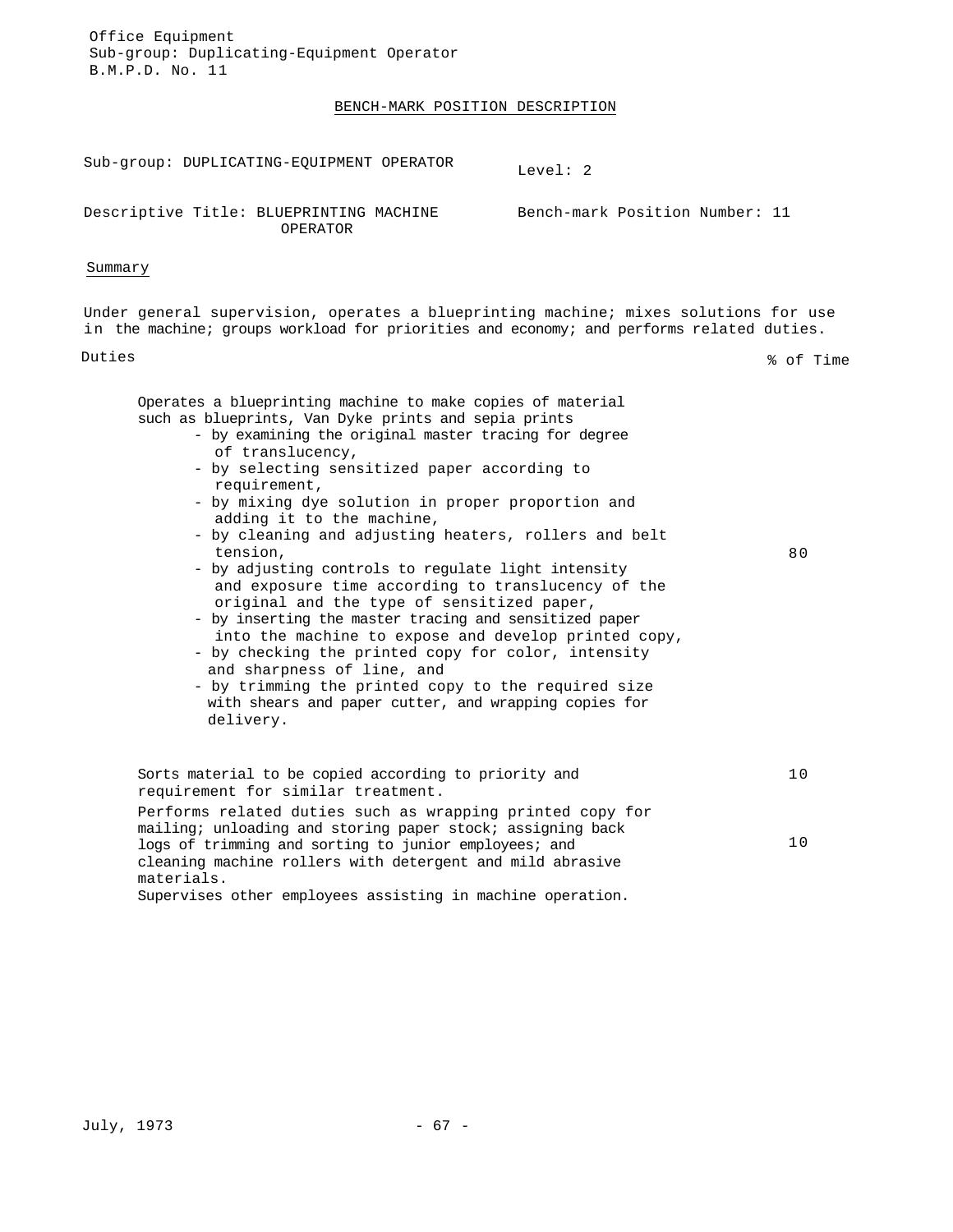# Distinguishing Features

The work requires the operation of a blueprinting machine and a knowledge of mailing requirements, paper stock receipt and storage procedures. The work requires precise adjustments to machine controls to regulate light intensity and exposure time as required by several types of original copy and sensitized copy paper. Judgment is required in grouping work to meet established priorities and work schedules.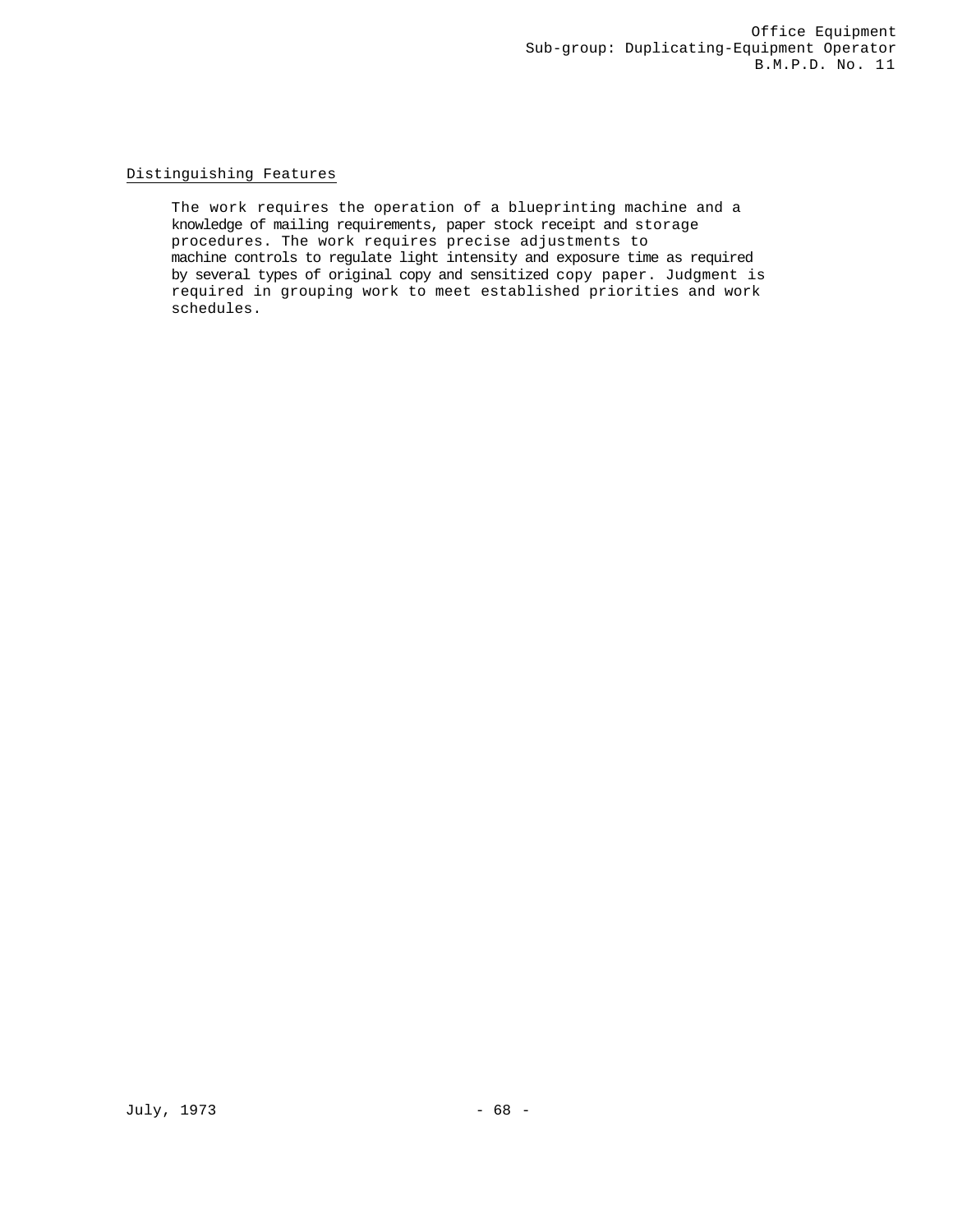# STATEMENT OF QUALIFICATIONS

### FOR

# B.M.P.D. No. 11: BLUEPRINTING MACHINE OPERATOR (DEO-2)

# BASIC REQUIREMENTS

| Education                           | - Completion of grade ten or achievement of<br>a satisfactory score on PSC Examination 1. |
|-------------------------------------|-------------------------------------------------------------------------------------------|
| Language Requirement                | - A knowledge of the English language is<br>essential for this position.                  |
| Achievement, Skills<br>or Aptitudes | - Skill in operating a blueprinting machine.                                              |

ESSENTIAL QUALIFICATIONS

| Knowledge            | - Knowledge of types of sensitized paper.                                                                                          |
|----------------------|------------------------------------------------------------------------------------------------------------------------------------|
|                      | - Knowledge of mailing requirements, and<br>paper stock receipt and storage procedures.                                            |
| Abilities            | - Ability to mix dye solutions.                                                                                                    |
|                      | - Ability to determine degree of translucency of<br>original master tracings and to<br>regulate light intensity and exposure time. |
| Personal Suitability | - Alertness, perseverance and thoroughness.                                                                                        |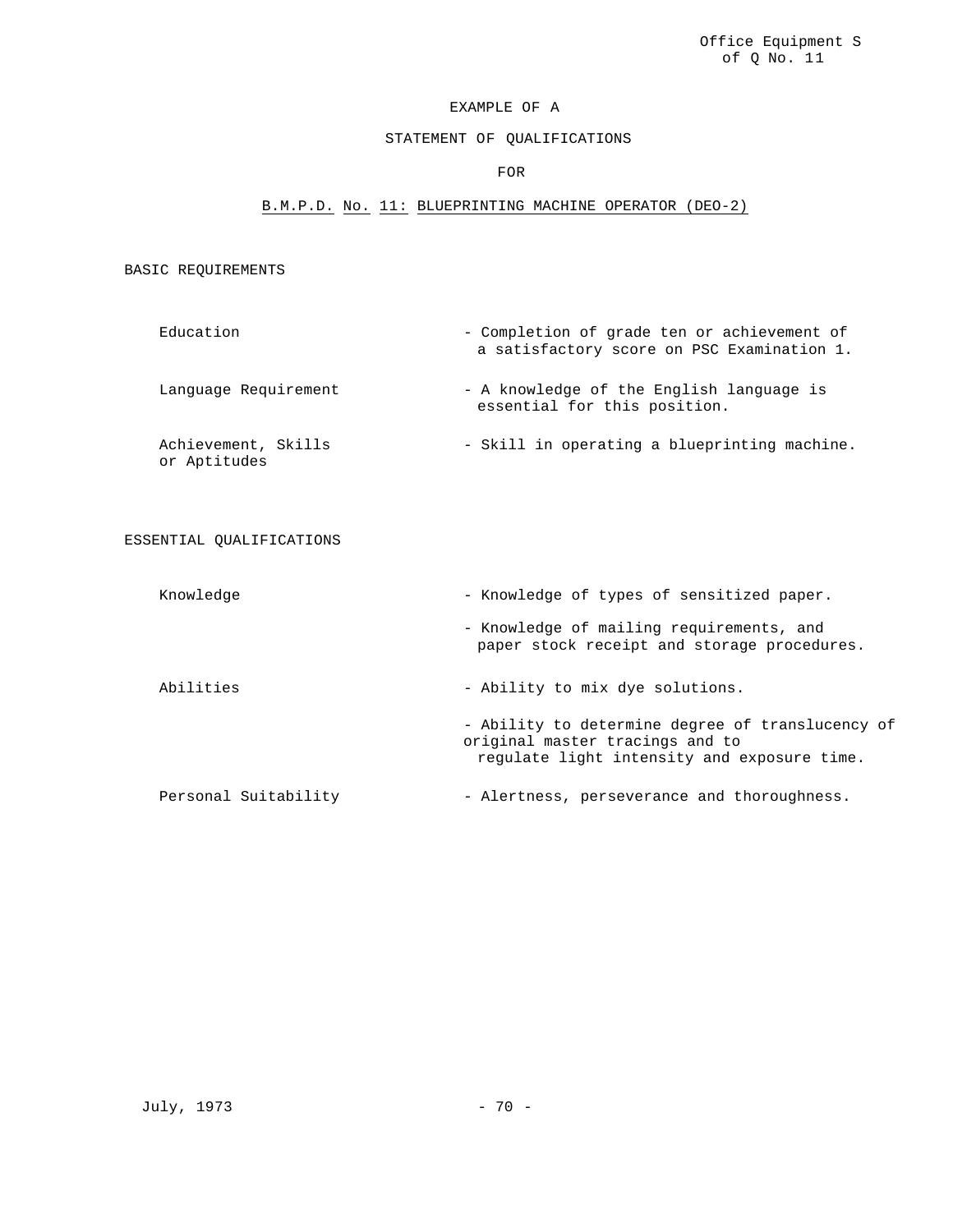| Office Equipment                                                                                                                                                                                                                                                                                                                                                                                                                                                                                                                                                                                                                                                                                                                                                                                                                                 |           |
|--------------------------------------------------------------------------------------------------------------------------------------------------------------------------------------------------------------------------------------------------------------------------------------------------------------------------------------------------------------------------------------------------------------------------------------------------------------------------------------------------------------------------------------------------------------------------------------------------------------------------------------------------------------------------------------------------------------------------------------------------------------------------------------------------------------------------------------------------|-----------|
| Sub-group: Duplicating-Equipment Operator<br>B.M.P.D. No. 12                                                                                                                                                                                                                                                                                                                                                                                                                                                                                                                                                                                                                                                                                                                                                                                     |           |
| BENCH-MARK POSITION DESCRIPTION                                                                                                                                                                                                                                                                                                                                                                                                                                                                                                                                                                                                                                                                                                                                                                                                                  |           |
|                                                                                                                                                                                                                                                                                                                                                                                                                                                                                                                                                                                                                                                                                                                                                                                                                                                  |           |
| Level: $2$<br>Sub-group: DUPLICATING-EQUIPMENT OPERATOR                                                                                                                                                                                                                                                                                                                                                                                                                                                                                                                                                                                                                                                                                                                                                                                          |           |
| Bench-mark Position Number: 12<br>Descriptive Title: WHITEPRINT-MACHINE<br><b>OPERATOR</b>                                                                                                                                                                                                                                                                                                                                                                                                                                                                                                                                                                                                                                                                                                                                                       |           |
| Summary                                                                                                                                                                                                                                                                                                                                                                                                                                                                                                                                                                                                                                                                                                                                                                                                                                          |           |
| Under general supervision operates a whiteprint machine to produce copies of drawings,<br>plans, maps or diagrams as Diazo White, Blue or Black, Diazo Chrome for overlays or<br>overhead projection, sepia mylar and linen prints.                                                                                                                                                                                                                                                                                                                                                                                                                                                                                                                                                                                                              |           |
| Duties                                                                                                                                                                                                                                                                                                                                                                                                                                                                                                                                                                                                                                                                                                                                                                                                                                           | % of Time |
| Operates a Whiteprint machine to make copies<br>- by examining the original master tracing for degree<br>of translucency,<br>- by selecting sensitized material according to<br>requirements,<br>- by controlling the flow of anhydrous ammonia gas<br>entering the machine,<br>- by cleaning and adjusting heaters, rollers and belt<br>tension,<br>- by adjusting controls to regulate light intensity<br>and exposure time according to translucency of the<br>original and the type of sensitized paper,<br>- by inserting the master tracing and sensitized paper<br>into the machine to expose and develop printed copy,<br>- by checking the printed copy for color, intensity<br>and sharpness of line, and<br>- by trimming the printed copy to the required size<br>with shears and paper cutter, and wrapping copies for<br>delivery, | 80        |
| Sorts material to be copied according to priority and<br>requirement for similar treatment.<br>Performs related duties such as wrapping printed copy for<br>mailing; unloading and storing paper stock; assigning backlogs<br>of trimming and sorting to junior employees.<br>Ensures ammonia gas does not permeate the general atmosphere<br>of the working areas<br>- by adjusting and setting main gas valves and feed                                                                                                                                                                                                                                                                                                                                                                                                                        | 10<br>10  |
| valves correctly,<br>- by testing with Diazo paper for gas leaks, and<br>- by closing main gas valves on shut down of the machine.<br>Supervises other employees assisting in machine operation.                                                                                                                                                                                                                                                                                                                                                                                                                                                                                                                                                                                                                                                 |           |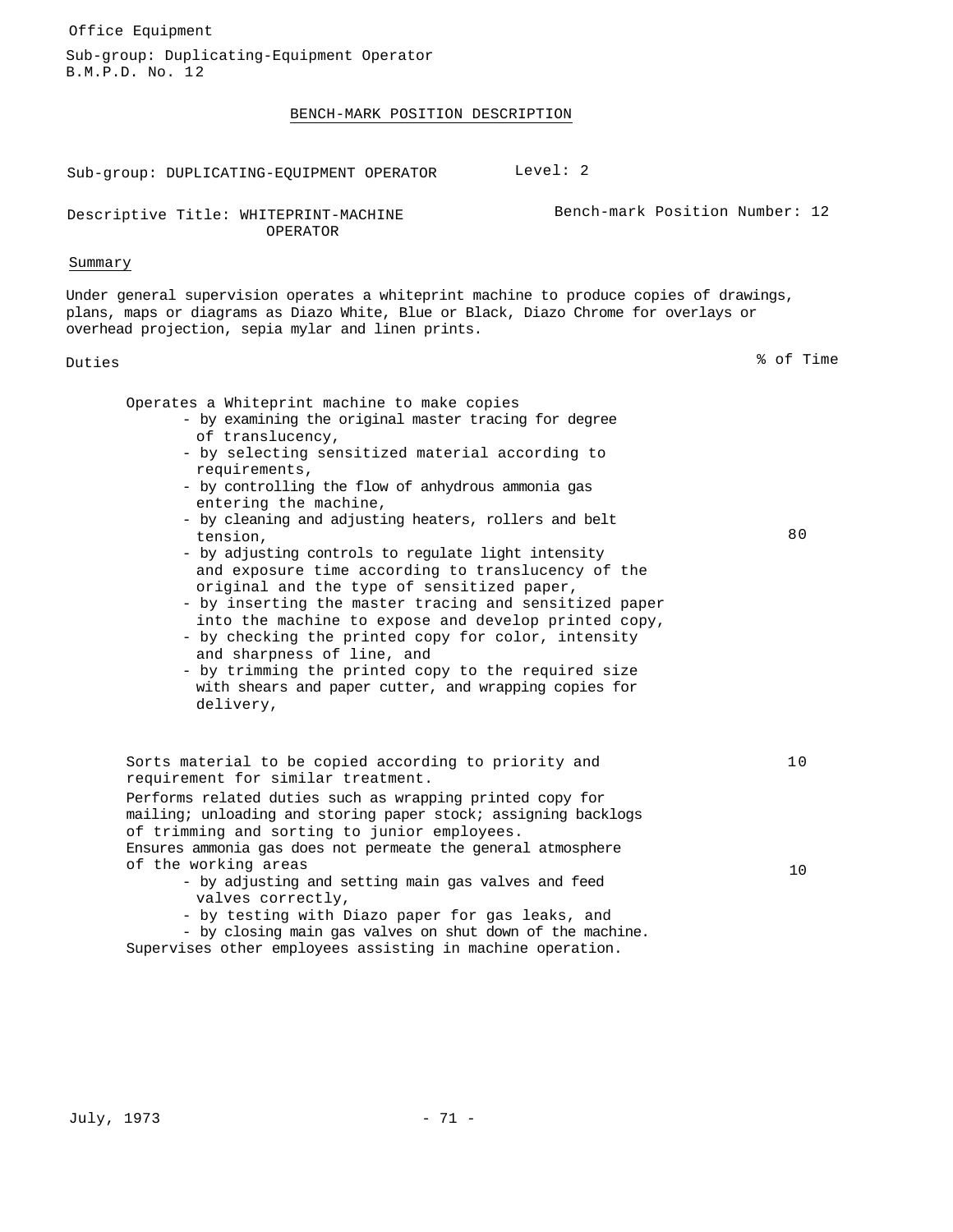# Distinguishing Features

The work requires operation of a white print machine and a knowledge of mailing requirements, paper stock receipt and storage procedures. Care must be exercised in making adjustments to gas controls and shut-off valves and in the regulation of light intensities and exposure times as required for the reproduction of master tracings on a variety of sensitized paper. Judgment is required in organizing and scheduling work in accordance with priorities and to meet deadlines.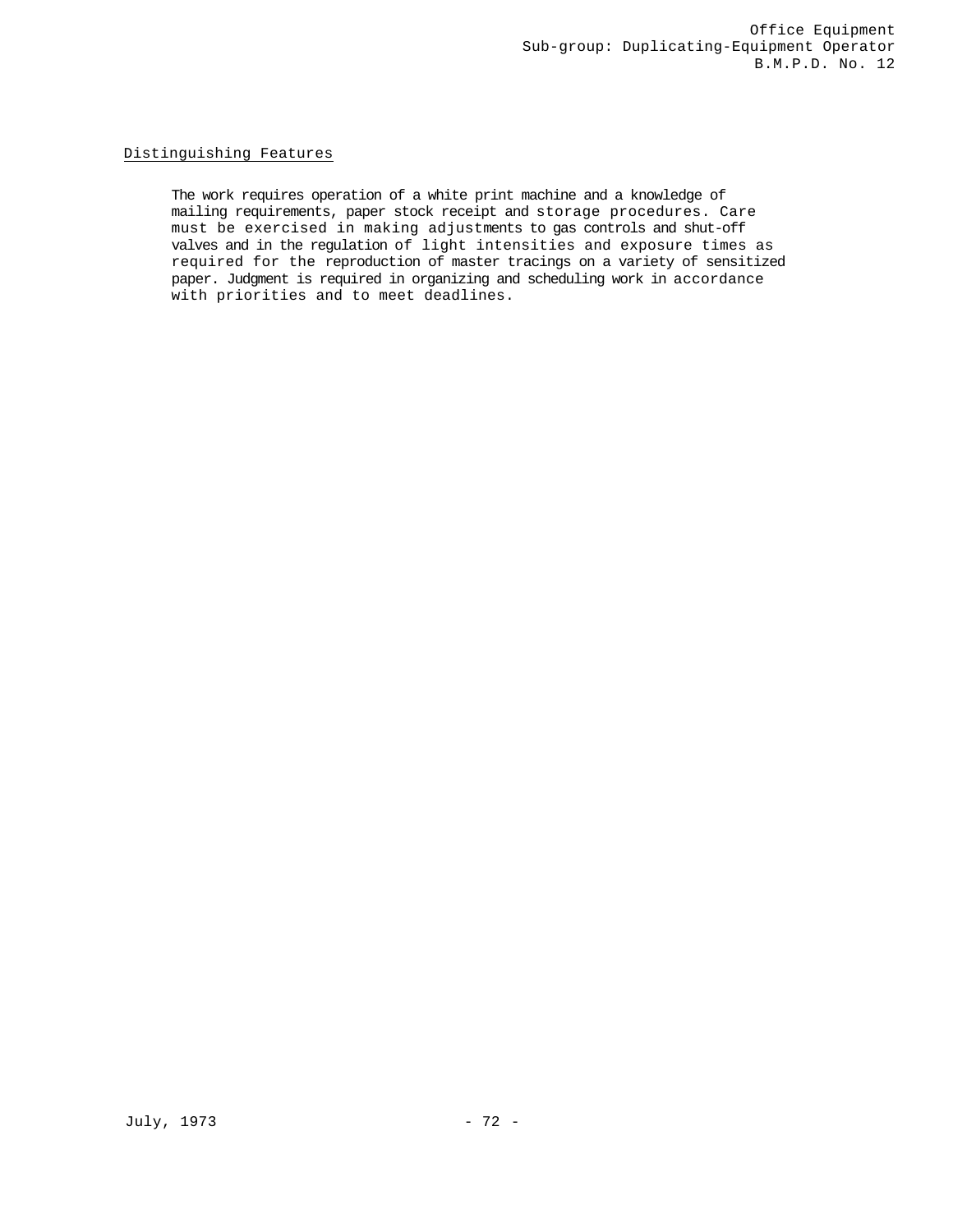#### STATEMENT OF QUALIFICATIONS FOR

# B.M.P.D. No. 12: WHITEPRINT-MACHINE OPERATOR (DEO-2)

#### BASIC REQUIREMENTS

- Education  $\blacksquare$ a satisfactory score on PSC Examination 1.
- Language Requirement A knowledge of both the English language and the French language is essential for this position.

Achievement, Skills or Aptitudes - Skill in operating a whiteprint machine.

#### ESSENTIAL QUALIFICATIONS

Knowledge  $-$  Knowledge of the properties of anhydrous

- ammonia gas and safety precautions.
- Knowledge of types of sensitized copy paper.
- Knowledge of mailing requirements, paper stock receipts and storage procedures.
- Abilities Ability to determine degree of translucency of original master tracing and to regulate light intensity and exposure time.
	- Ability to check printed copy for acceptable qualities, and to trim to required size.

Personal Suitability - Alertness and thoroughness.

- Capable of working under pressure of priorities and deadlines.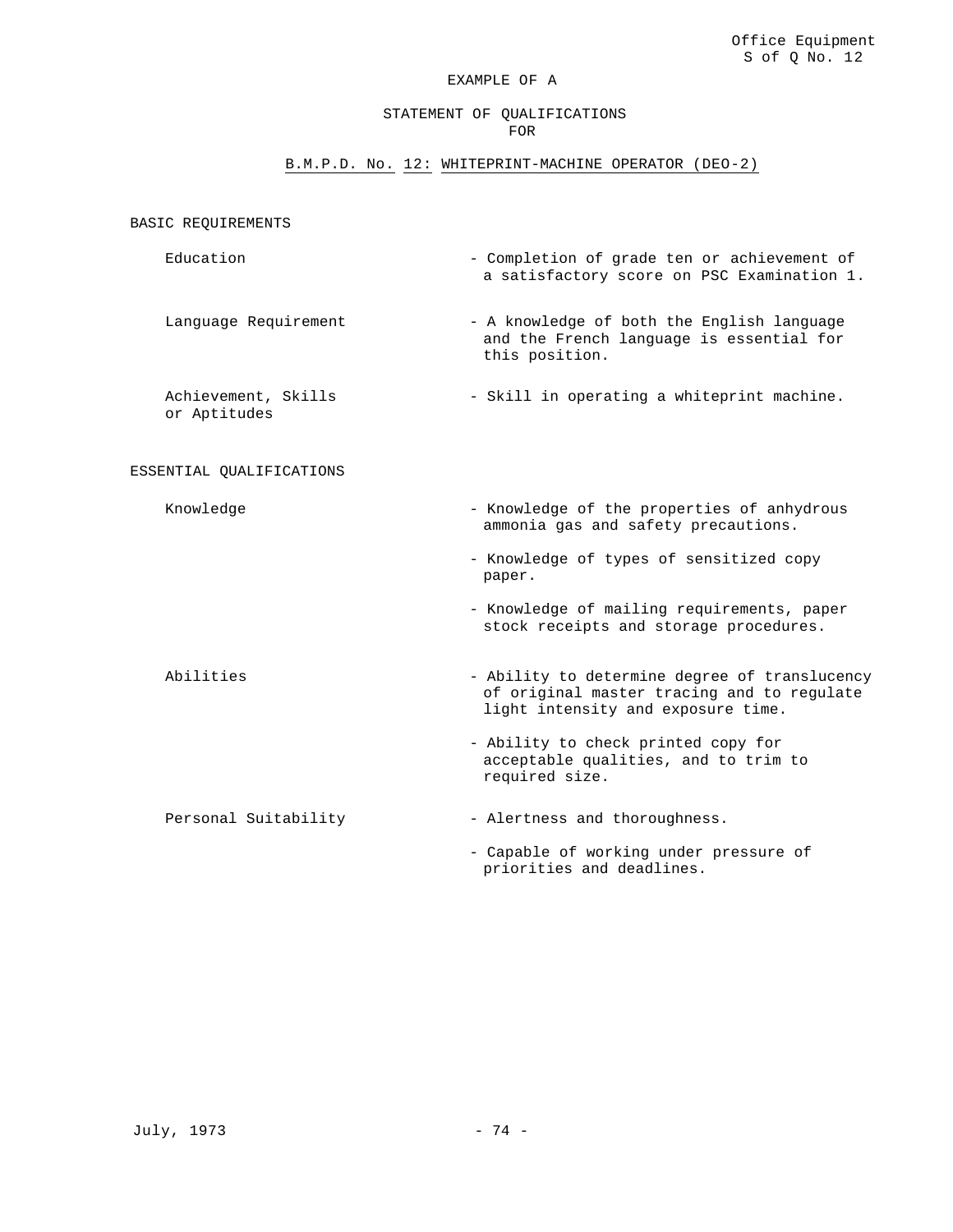Office Equipment Sub-group: Duplicating-Equipment Operator B.M.P.D. No. 13 BENCH-MARK POSITION DESCRIPTION Sub-group: DUPLICATING-EQUIPMENT OPERATOR Level: 3 Descriptive Title: MULTILITH OPERATOR Bench-mark Position Number: 13 Summary Sets-up and operates an offset-duplicating machine to produce multiple copies of charts, drawings and other documents; makes plastic and paper printing plates and performs related duties. Duties % of Time Sets-up and operates an offset-duplicating machine to produce multiple copies of documents - by adjusting feeder and delivery guides according to dimensions of stock, - by setting controls to adjust-speed and feed of machine, to center printed impression and to regulate ink flow, - by mounting and locking printing plate in position around press cylinder, - by starting machine that automatically reproduces copy of plate, and - by examining copies and adjusting machine to correct irregularities. 75 Makes plastic and paper printing plates - by measuring the dimensions of the material to be duplicated and computing the percentage enlargement or reduction necessary, - by mounting copy on the copy board and adjusting the camera and associated controls to meet job specifications, - by operating the camera shutter and light controls to expose copy to a sensitized plate, and - by removing the exposed plate when the automatic conversion to lithographic plate is completed. 20 Performs related duties such as cleaning and lubricating machines, maintaining stocks of paper, inks and other supplies, and making minor repairs to equipment. 5

#### Distinguishing Features

The work requires the operation of a copy camera to make lithographic plates and the operation of an offset-duplicating machine to produce multiple copies. A knowledge of machine adjustments, inks, ink additives and chemical solutions used in multi copying operations is also required.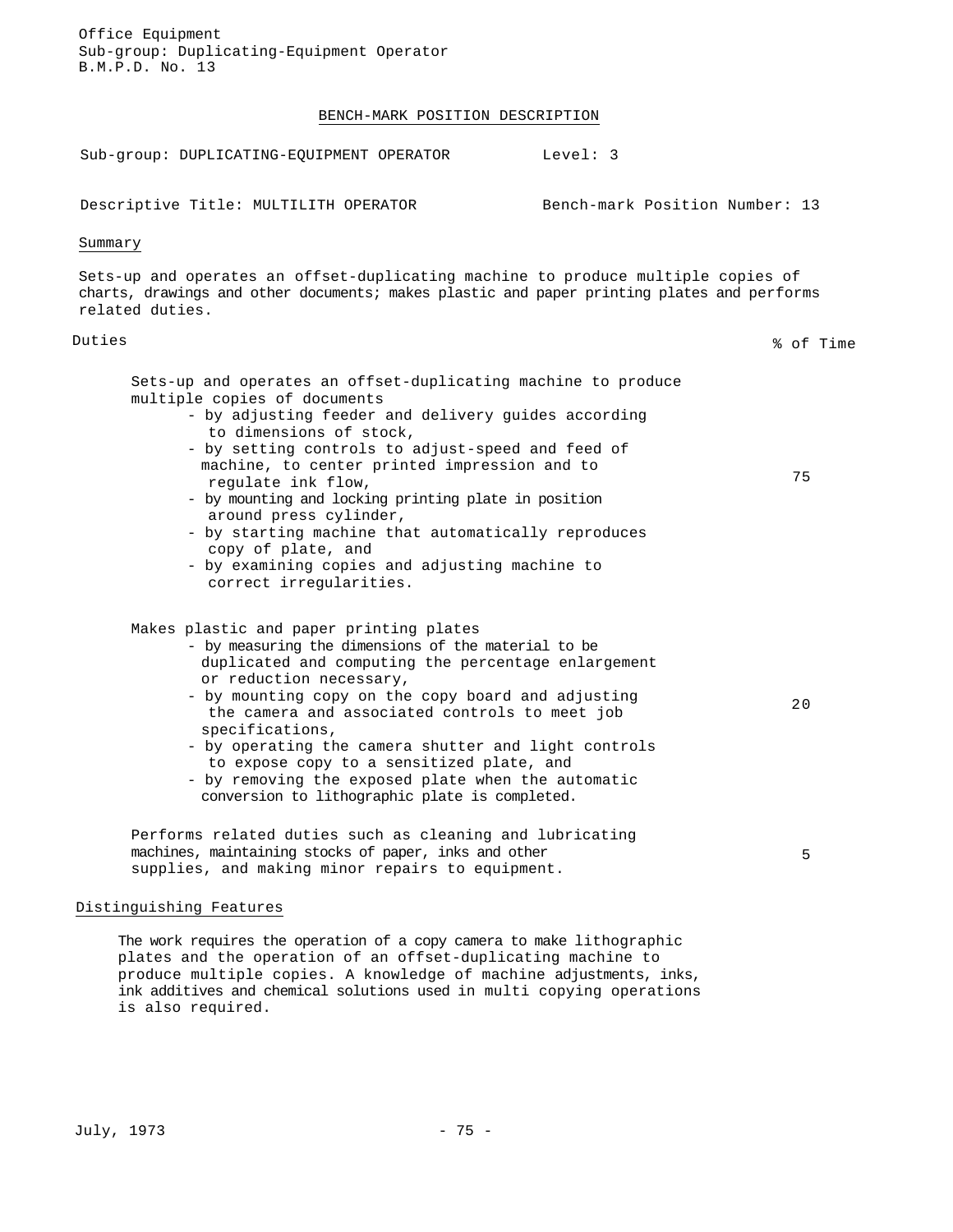#### STATEMENT OF QUALIFICATIONS

#### FOR

#### B.M.P.D. No. 13: MULTILITH OPERATOR (DEO-3)

### BASIC REQUIREMENTS

- Education Completion of grade ten or achievement of a satisfactory score on PSC Examination 1. Language Requirement - A knowledge of either the English language or the French language is essential for this position.
- Achievement, Skills Achievement, SAIIIS<br>or Aptitudes<br> machine and a copy camera.

#### ESSENTIAL QUALIFICATIONS

Knowledge  $-$  Knowledge of the inks, ink additives and chemical solutions used in multi copying. Abilities - Ability to clean, lubricate, adjust and repair a duplicating machine. Personal Suitability - Alertness, perseverance and thoroughness.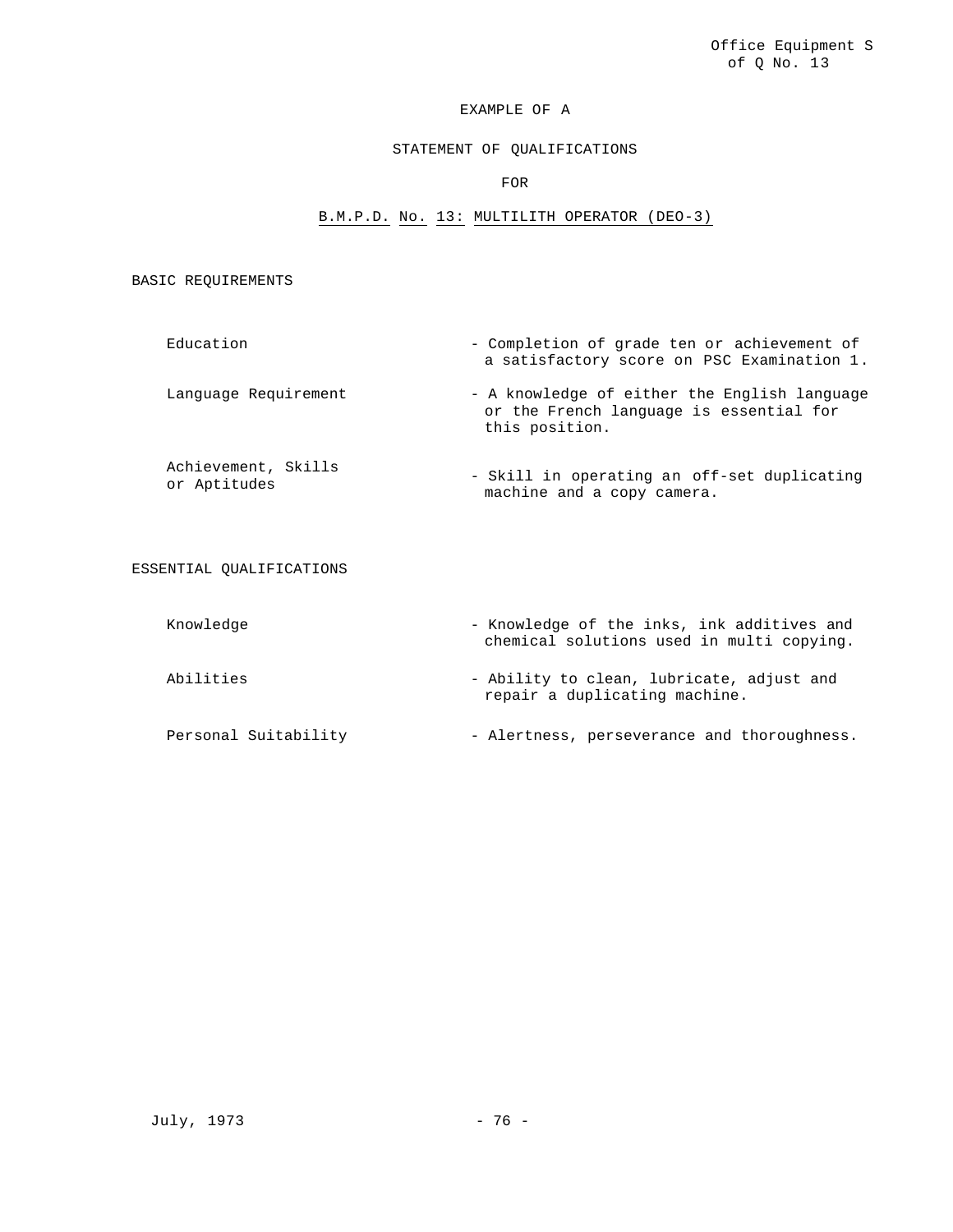Office Equipment Sub-group: Duplicating-Equipment Operator B.M.P.D. No. 14

#### BENCH-MARK POSITION DESCRIPTION

Sub-group: DUPLICATING-EQUIPMENT OPERATOR Level: 3

Descriptive Title: PHOTOSTAT OPERATOR Bench-mark Position Number: 14

#### Summary

Operates a Photostat machine to produce copies of maps, charts, books and other documents, and performs related duties.

Duties % of Time

Operates a Photostat machine to produce copies of maps, charts, books and other documents by positioning the original within the guidelines of the image board, by computing the enlarging or reducing necessary to meet customer requirements or as dictated by the 90 size and condition of the original, by adjusting controls to focus lens, by placing appropriate filter over lens to make color separation when copying color work, and by estimating exposure time and activating the camera shutter and the processor to carry out the expose/process cycle. Performs related duties such as: mixing photo chemicals, trimming and cropping copies using a manual guillotine, 10 carrying out scheduled machine maintenance and making minor repairs.

#### Distinguishing Features

The work requires the setting-up and operation of a Photostat camera to produce copies at various ratios. A knowledge of lens, copy enlarging and reducing, exposure times, and the mixing of photo chemicals is required.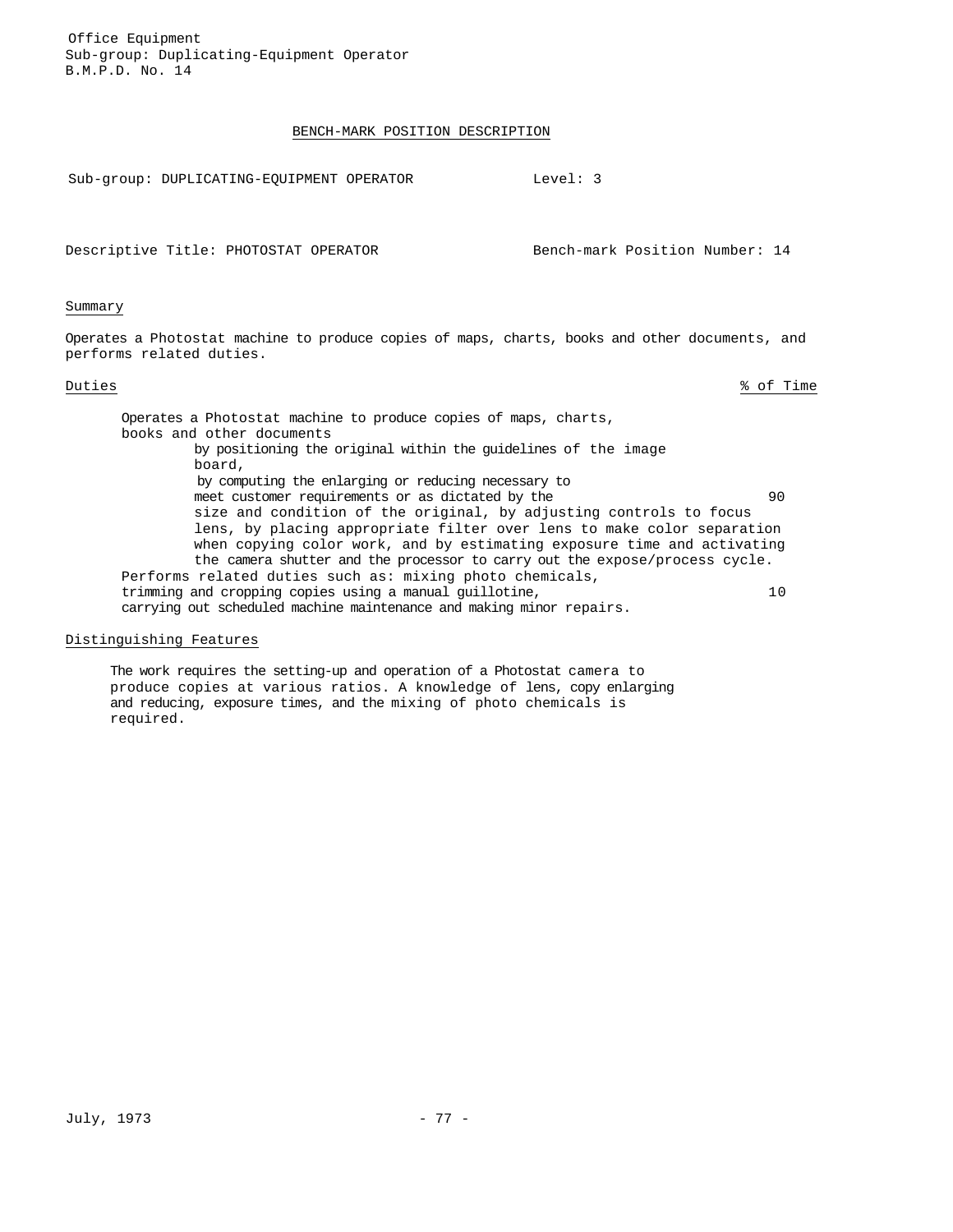#### STATEMENT OF QUALIFICATIONS

#### FOR

# B.M.P.D. No. 14: PHOTOSTAT OPERATOR (DEO-3)

#### BASIC REQUIREMENTS

- Education Completion of grade ten or achievement of a satisfactory score on PSC Examination 1. Language Requirement - A knowledge of either the English language or the French language is essential for this position.
- Achievement, Skills or Aptitudes - Skill in operating a Photostat machine and a Photostat camera.

# ESSENTIAL QUALIFICATIONS

| Knowledge            | - Knowledge of a camera lens system, copy<br>enlarging and reducing, exposure times,<br>and the mixing of photo chemicals. |
|----------------------|----------------------------------------------------------------------------------------------------------------------------|
| Abilities            | - Ability to choose appropriate filters<br>and estimate exposure times.                                                    |
|                      | - Ability to fault-find and repair Photostat<br>equipment.                                                                 |
| Personal Suitability | - Alertness, perseverance and thoroughness.                                                                                |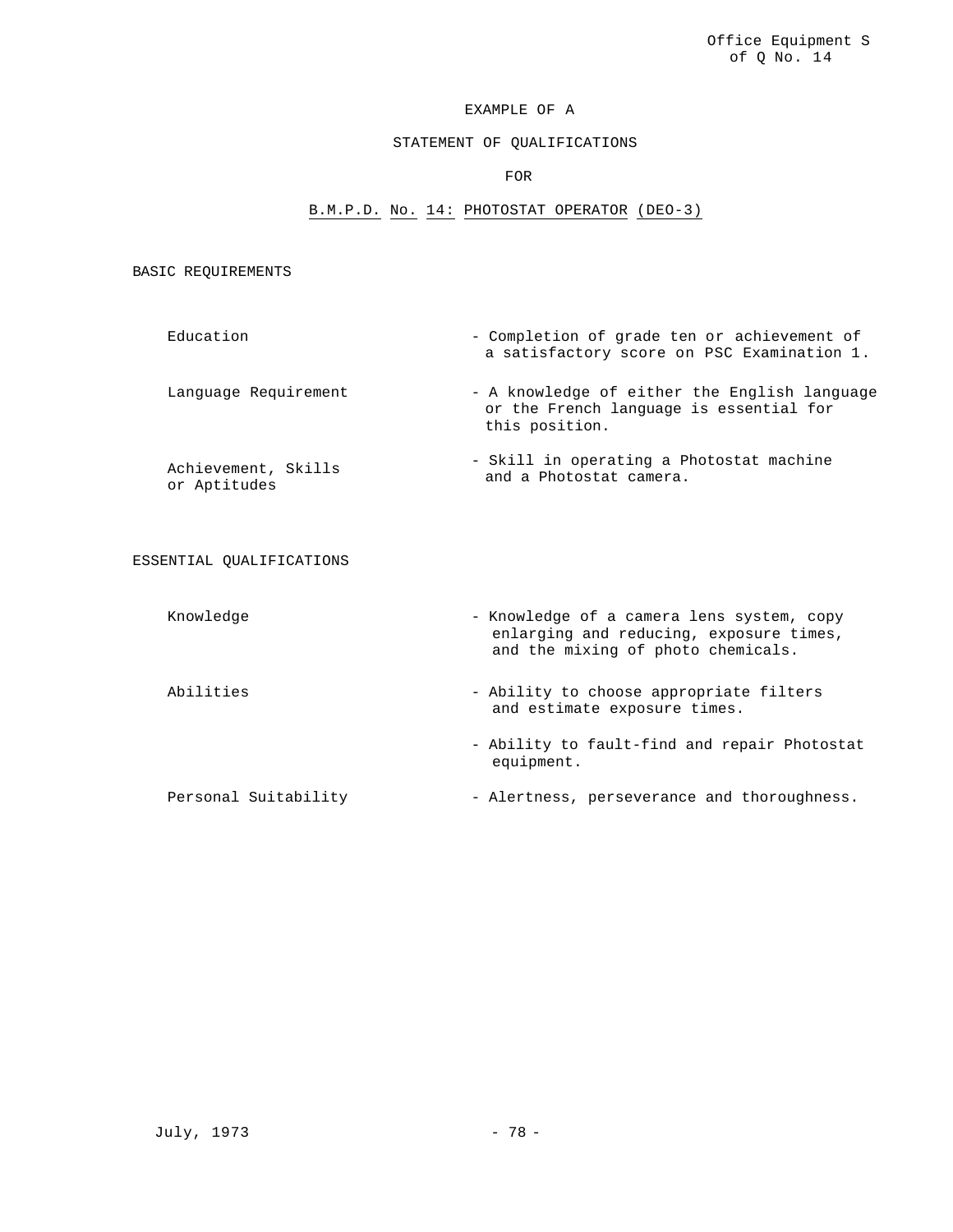# SUB-GROUP: MAILING SERVICE EQUIPMENT OPERATOR

| Bench-mark Position Description                                         | Level          | Page |
|-------------------------------------------------------------------------|----------------|------|
| Continuous Form Preparation Operator                                    | $\mathbf{1}$   | 81   |
| Graphotype and Addressograph Operator                                   | $\mathbf{1}$   | 83   |
| Heat Transfer and Label Process Operator                                | 1              | 87   |
| Material Inserting Machine Tender                                       | $\mathbf{1}$   | 89   |
| Continuous Form Preparation Set-Up Operator                             | 2              | 91   |
| Multi Purpose Heat Transfer, Labeling and<br>Addressing Set-Up Operator | $\mathfrak{D}$ | 95   |
| Material Inserting Machine Set-Up Operator                              | 2              | 97   |
| Plate-Embossing and Addressing-Equipment Operator                       | 2              | 101  |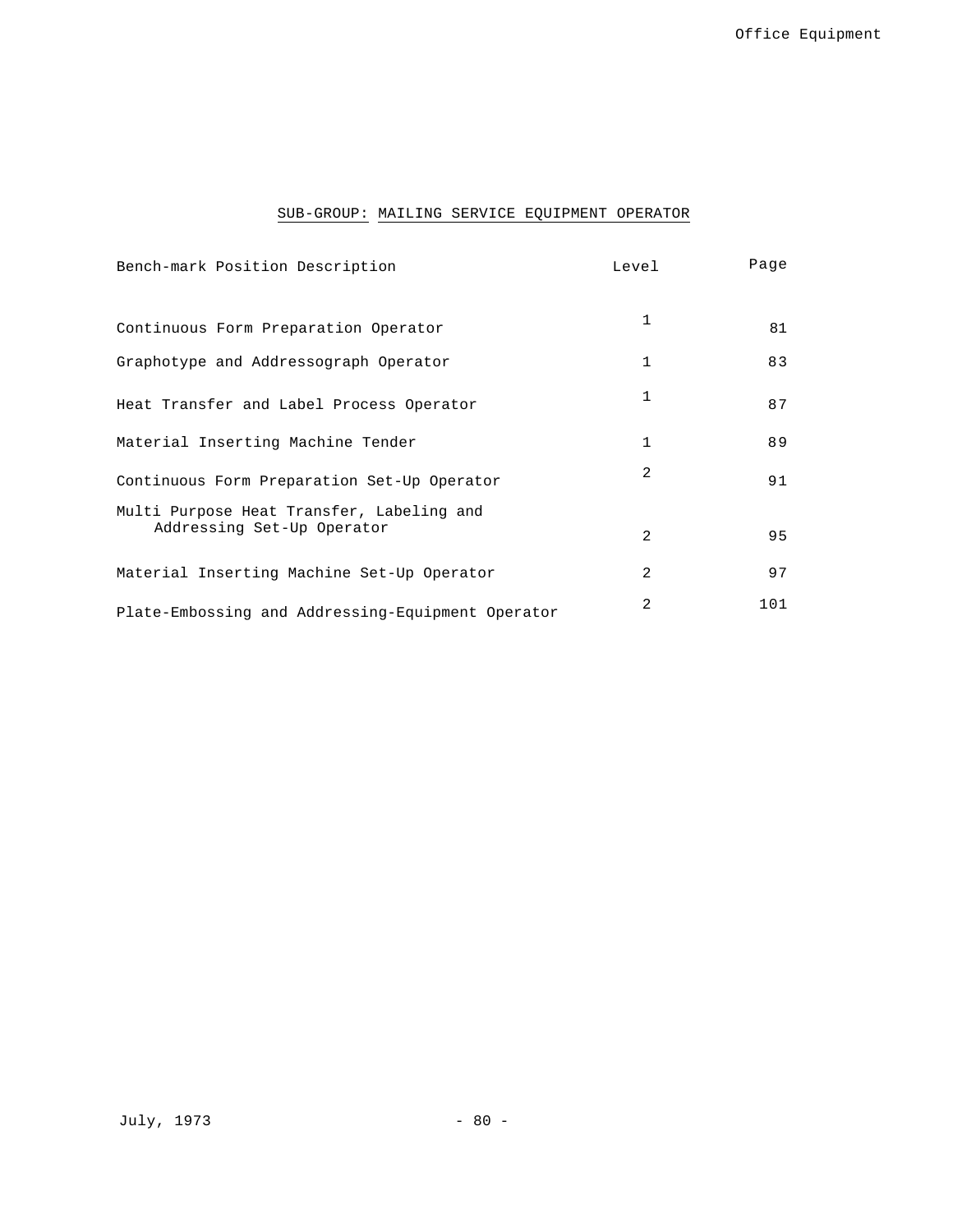Office Equipment Sub-group: Mailing-Service-Equipment Operator B.M.P.D. No. 15

# BENCH-MARK POSITION DESCRIPTION

| Level. 1<br>Sub-group: MAILING SERVICE EQUIPMENT OPERATOR                                                                                                                                                                                                                                                                                                                                                                                                                                     |           |
|-----------------------------------------------------------------------------------------------------------------------------------------------------------------------------------------------------------------------------------------------------------------------------------------------------------------------------------------------------------------------------------------------------------------------------------------------------------------------------------------------|-----------|
| Descriptive Title: CONTINUOUS FORM<br>Bench mark Position Number: 15<br>PREPARATION OPERATOR                                                                                                                                                                                                                                                                                                                                                                                                  |           |
| Summary                                                                                                                                                                                                                                                                                                                                                                                                                                                                                       |           |
| Under supervision operates one or more mailing service machines to imprint<br>signatures, trim, cut, burst, fold or address continuous forms.                                                                                                                                                                                                                                                                                                                                                 |           |
| Duties                                                                                                                                                                                                                                                                                                                                                                                                                                                                                        | % of Time |
| Operates one or more mailing service machines<br>- by loading the machine with the form material to be<br>processed,<br>- by feeding the form into the conveyor system,<br>- by ensuring the cutters,. bursting, trim or folding<br>devices are functioning properly,<br>- by ensuring imprinted signature is correctly located,<br>- by ensuring addresses are correctly aligned, and<br>- by making minor adjustments to the machine and its<br>controls to maintain established standards. |           |
| Performs other related duties.                                                                                                                                                                                                                                                                                                                                                                                                                                                                | 10        |
| Distinguishing Features                                                                                                                                                                                                                                                                                                                                                                                                                                                                       |           |
| The work requires the operation of a number of machines to process<br>continuous forms. Knowledge of equipment operation is required                                                                                                                                                                                                                                                                                                                                                          |           |

to distinguish irregularities and make minor adjustments to equipment.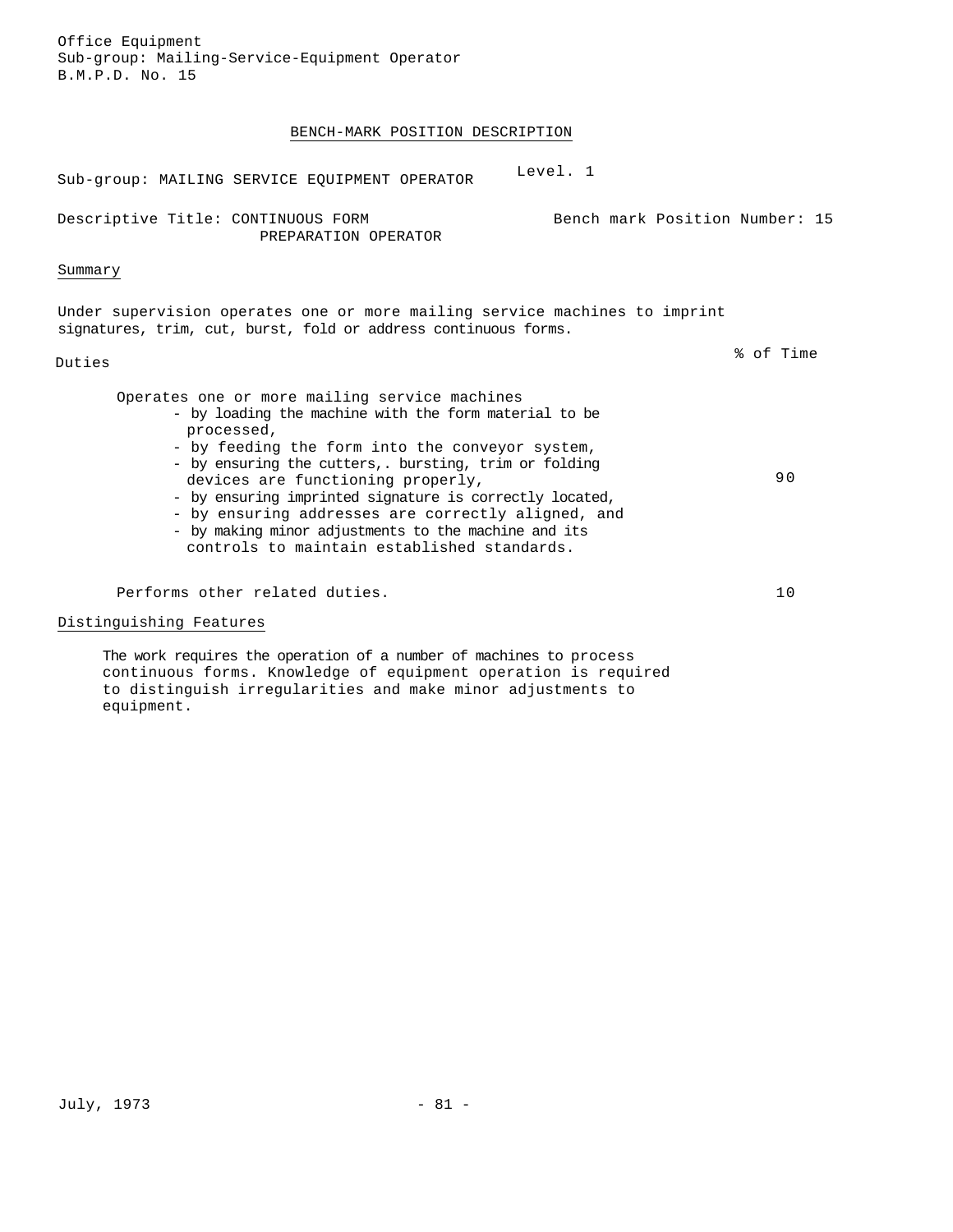# STATEMENT OF QUALIFICATIONS

FOR

# B.M.P.D. No. 15: CONTINUOUS FORM PREPARATION OPERATOR (MSE-1)

#### BASIC REQUIREMENTS

| Education                           | - Completion of grade ten or achievement of<br>a satisfactory score on PSC Examination 1 |
|-------------------------------------|------------------------------------------------------------------------------------------|
| Language Requirement                | - A knowledge of the French language is<br>essential for this position.                  |
| Achievement, Skills<br>or Aptitudes | - Skill in operating mailing service<br>machines.                                        |

ESSENTIAL QUALIFICATIONS

Abilities  $-$  Ability to imprint signatures, trim, cut,. burst, fold or address continuous forms. - Ability to distinguish irregularities and make minor adjustments to equipment.

Personal Suitability - Alertness and thoroughness.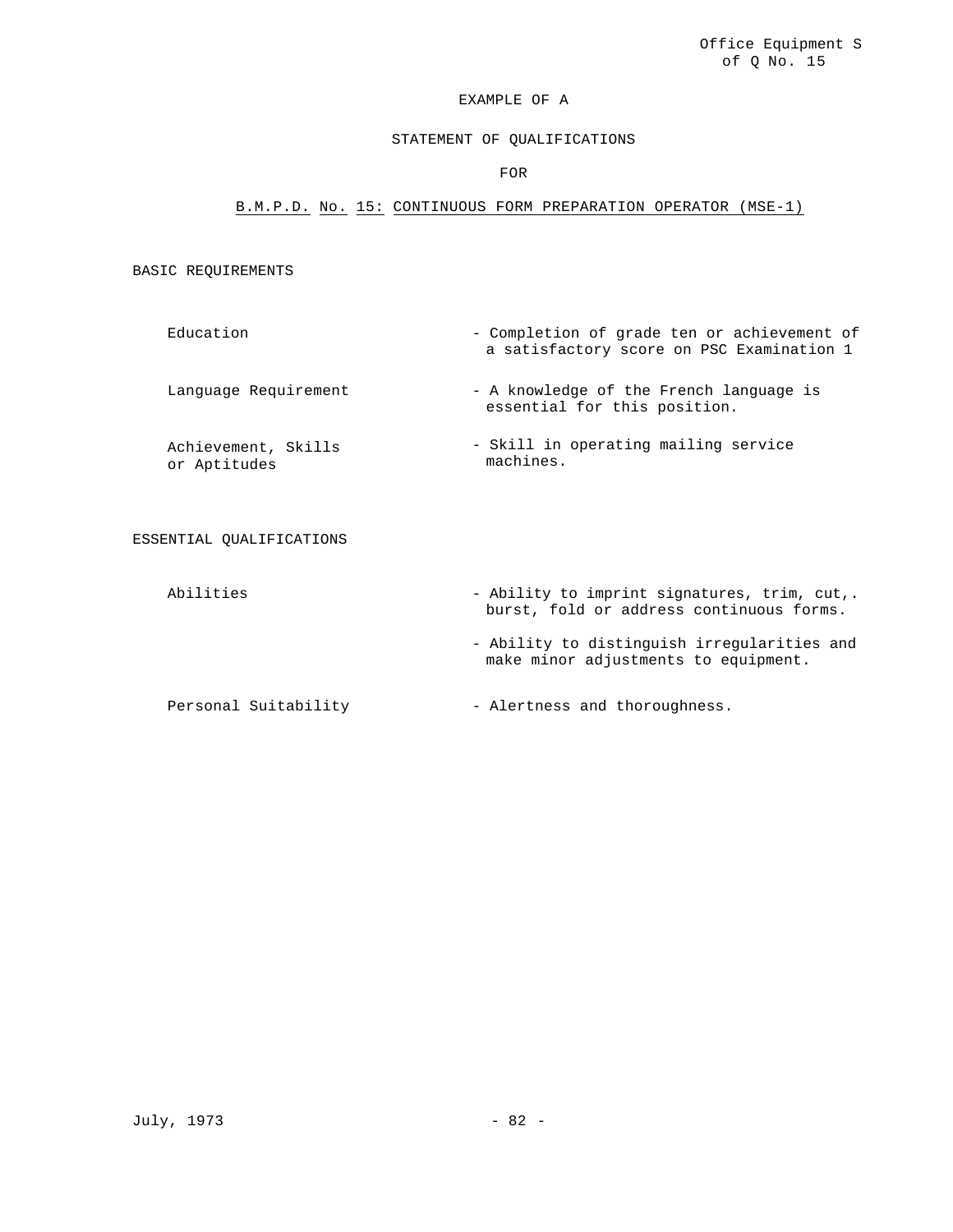Office Equipment Sub-group: Mailing-Service-Equipment Operator B.M.P.D. No. 16

#### BENCH-MARK POSITION DESCRIPTION

| Sub-group: MAILING-SERVICE-EOUIPMENT OPERATOR                                              | Level: 1                       |
|--------------------------------------------------------------------------------------------|--------------------------------|
| Descriptive Title: GRAPHOTYPE AND<br>ADDRESSOGRAPH OPERATOR                                | Bench-mark Position Number: 16 |
| Summary                                                                                    |                                |
| Under supervision, operates a keyboard graphotype and an electric addressograph machine to |                                |

Duties % of Time

80

15

5

Operates a graphotype with typewriter-style keyboard to record data on metal plate sections for later reproduction

- by inserting and positioning the metal plate section in the holder of the machine,

record and reproduce name and address data; and performs related duties.

- by typing from invitations to tender or from prepared lists to imprint name and address information on the plate, and
- by removing the embossed metal section from the machine and inserting it in the frame.

Operates an electric addressograph machine to reproduce addresses for insertion in plates or for a card file

- by positioning cards and embossed plates in the machine, checking platen and ribbon adjustment and moving the lever to start the machine,
- by monitoring automatic operation of the machine to ensure proper feeding and clear impressions, and
- by removing cards, cutting them to the proper size, and inserting them into addressograph plates for easy reference or referring them for filing.

Performs related duties, such as maintaining a file of requests to change address or emboss new plates, cleaning and oiling machines, and changing ribbons.

#### Distinguishing Features

The work requires the operation of embossing and addressing machines. Minor adjustments are made to ensure efficient operation. The work is performed in accordance with detailed instructions and established priorities.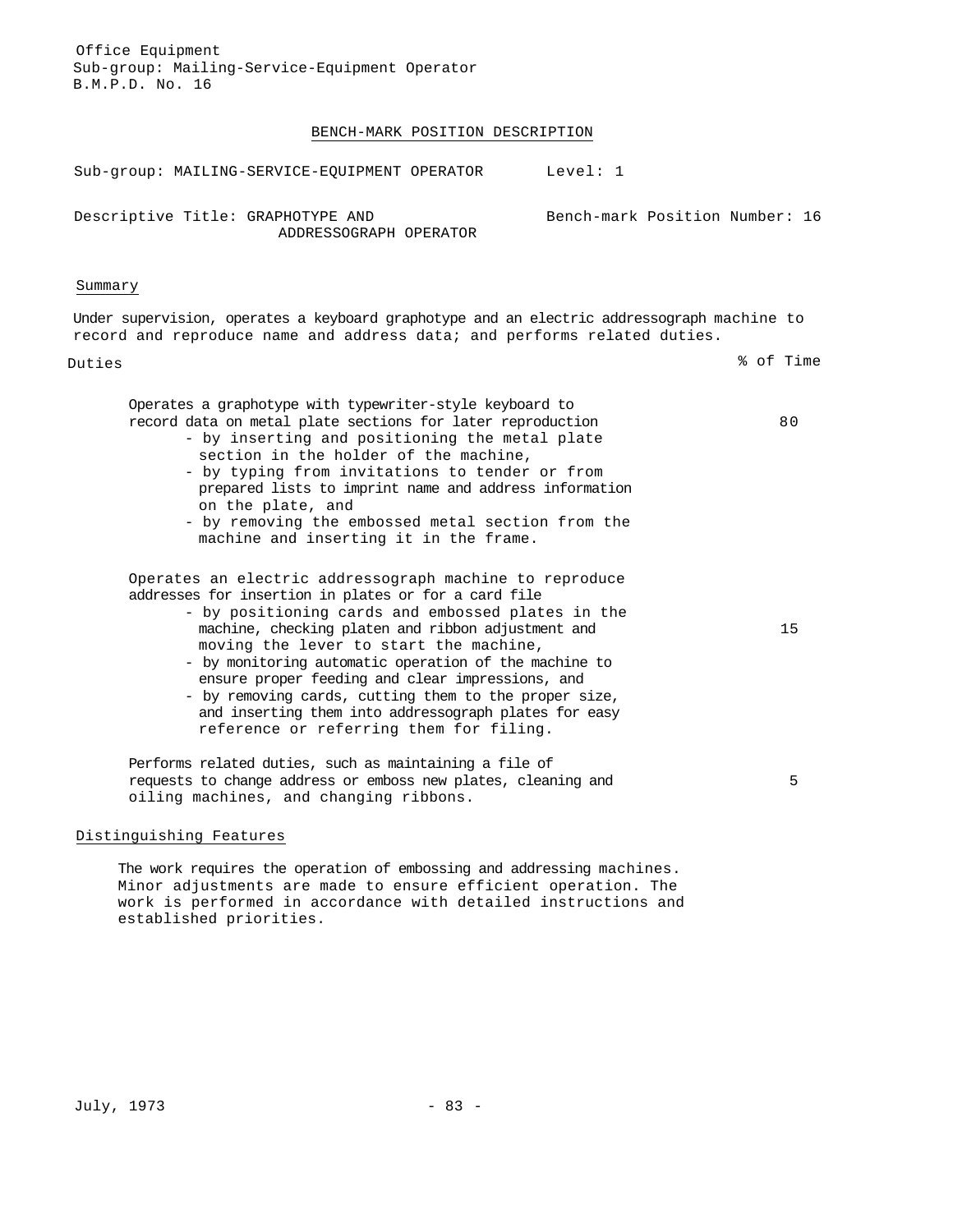### STATEMENT OF QUALIFICATIONS FOR

B.M.P.D. No. 16: GRAPHOTYPE AND ADDRESSOGRAPH OPERATOR (MSE-1)

### BASIC REQUIREMENTS

- Education Completion of grade ten or achievement of a satisfactory score on PSC Examination 1. Language Requirement - A knowledge of both the English language and the French language is essential for this position.
- Achievement, Skills or Aptitudes - Skill in operating a graphotype and an electric addressograph machine.

ESSENTIAL QUALIFICATIONS

- Abilities  **Ability to follow detailed instructions** and established priorities. - Ability to maintain a simple filing system. Personal Suitability - Alertness and thoroughness.
- NOTE: The above example requires a skilled operator; see next page for trainee requirements.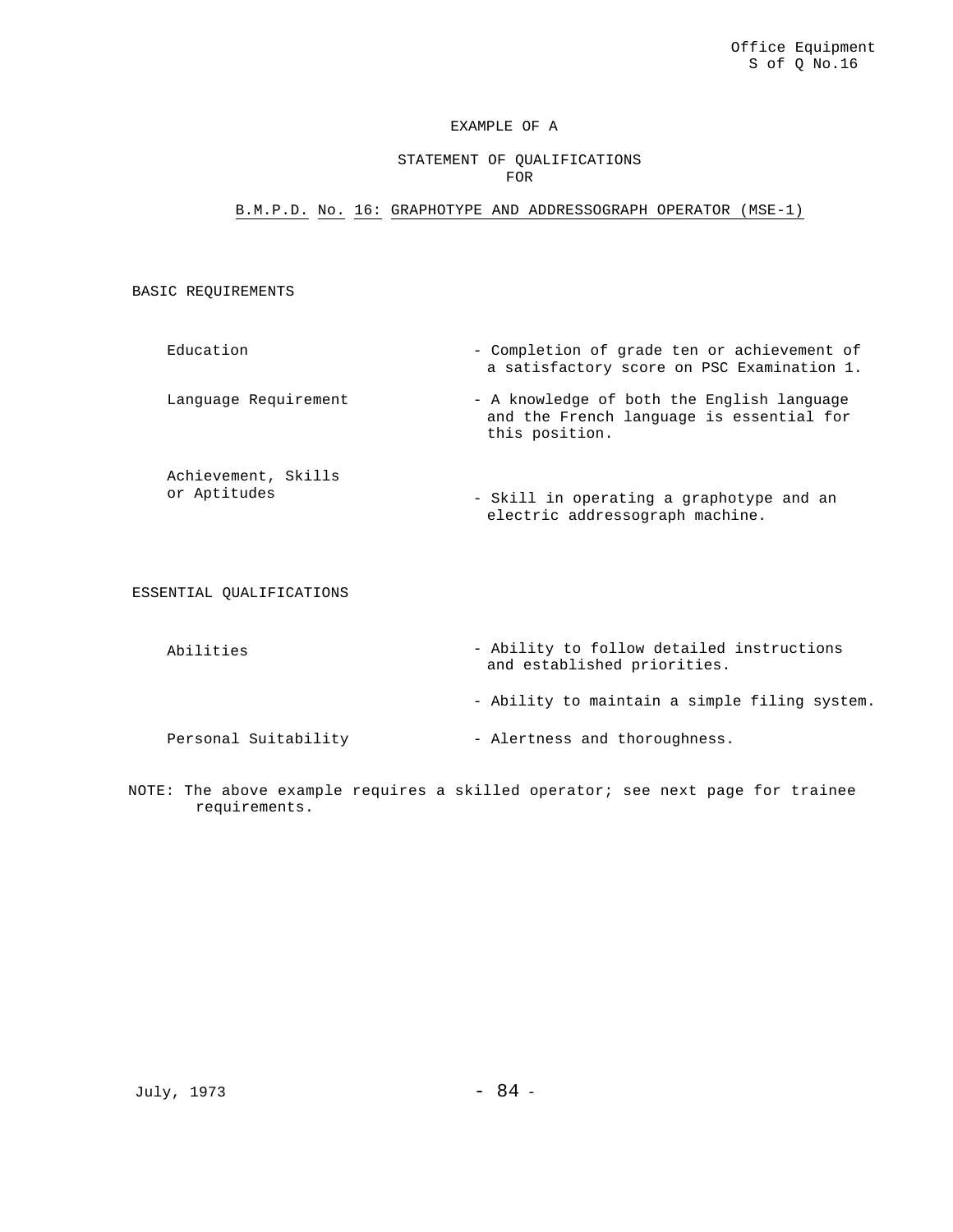# EXAMPLE OF A STATEMENT

### OF QUALIFICATIONS FOR

# B.M.P.D. No. 16: GRAPHOTYPE AND AI!DRESSOGRAPH OPERATOR (MSE-1)

( For Selection of Trainees)

BASIC REQUIREMENTS

- Education Completion of grade ten or achievement of a satisfactory score on PSC Examination 1.
- Language Requirement A knowledge of both the English language and the French language is essential for this position.
- Achievement, Skills<br>or Aptitudes - Capacity to learn to operate a keyboard graphotype and an electric addressograph machine.

ESSENTIAL QUALIFICATIONS

| Abilities            | - Ability to file.                         |
|----------------------|--------------------------------------------|
|                      | - Ability to follow detailed instructions. |
| Personal Suitability | - Alertness and thoroughness.              |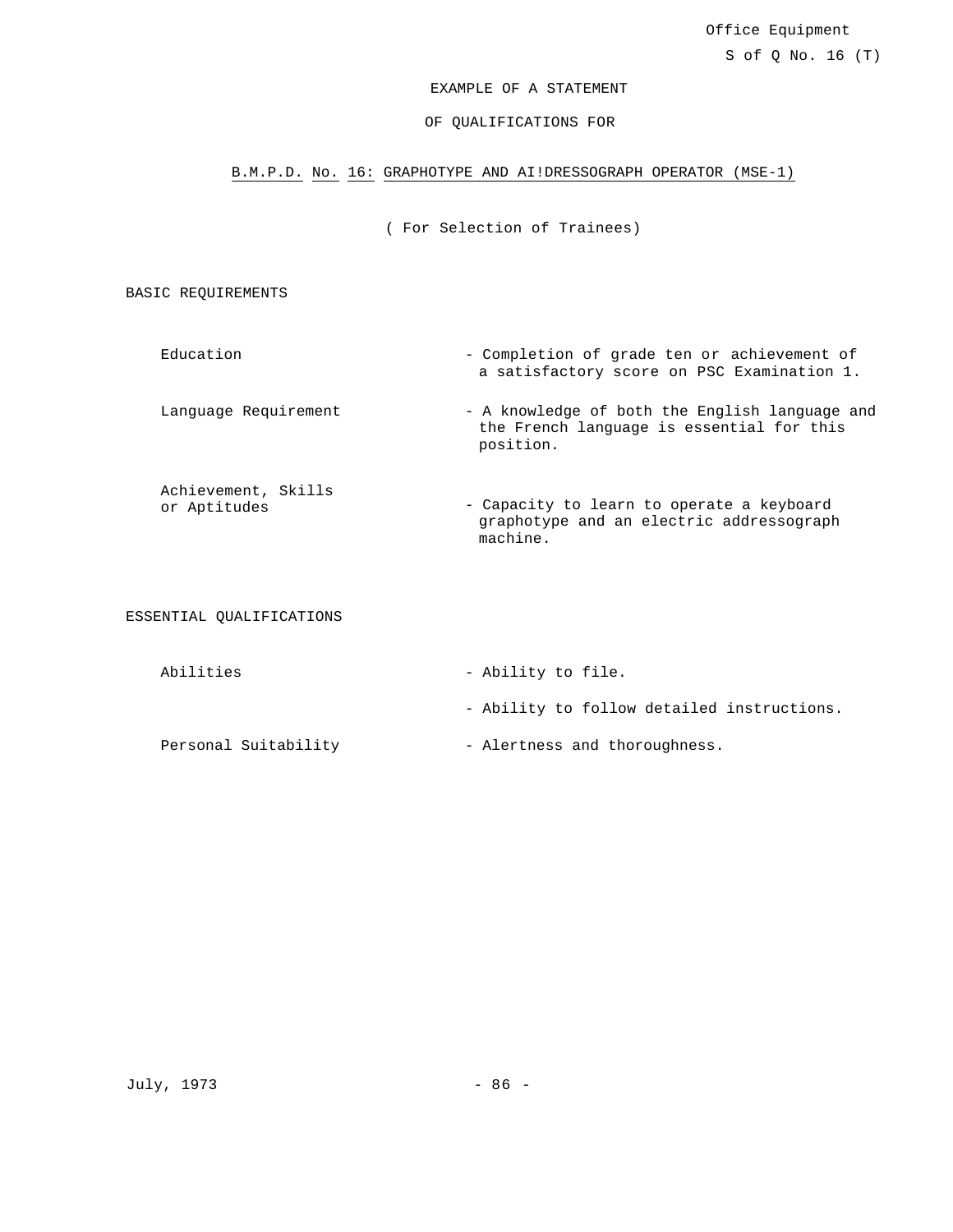Office Equipment Sub-group: Mailing-Service-Equipment Operator B.M.P.D. No. 17

# BENCH-MARK POSITION DESCRIPTION

| Sub-group: MAILING SERVICE EOUIPMENT OPERATOR<br>Level: 1                                                                                                                                                                                                                                                                                                                                                                                                                              |                                |
|----------------------------------------------------------------------------------------------------------------------------------------------------------------------------------------------------------------------------------------------------------------------------------------------------------------------------------------------------------------------------------------------------------------------------------------------------------------------------------------|--------------------------------|
| Descriptive Title: HEAT TRANSFER AND<br>LABEL PROCESS OPERATOR                                                                                                                                                                                                                                                                                                                                                                                                                         | Bench-mark Position Number: 17 |
| Summary                                                                                                                                                                                                                                                                                                                                                                                                                                                                                |                                |
| Under supervision operates and makes minor adjustments to heat transfer or other<br>types of labeling and addressing machines.                                                                                                                                                                                                                                                                                                                                                         |                                |
| Duties                                                                                                                                                                                                                                                                                                                                                                                                                                                                                 | % of Time                      |
| Operates heat transfer or other types of labeling and<br>addressing machines<br>- by loading and maintaining level of material in<br>feed tray,<br>- by loading magazines with envelopes or other<br>mailing packages,<br>- by filling the sealing fluid reservoir,<br>- by starting machine and observing operation to<br>detect equipment malfunctions,<br>- by making minor adjustments to equipment, and<br>- by removing completed envelopes for transfer to<br>other operations. | 90                             |
| Performs other related duties.                                                                                                                                                                                                                                                                                                                                                                                                                                                         | 10                             |
| Distinguishing Features                                                                                                                                                                                                                                                                                                                                                                                                                                                                |                                |

The work requires the operation and minor adjustment of heat transfer, labeling and addressing machines. The work is performed in accordance with detailed instructions and established priorities.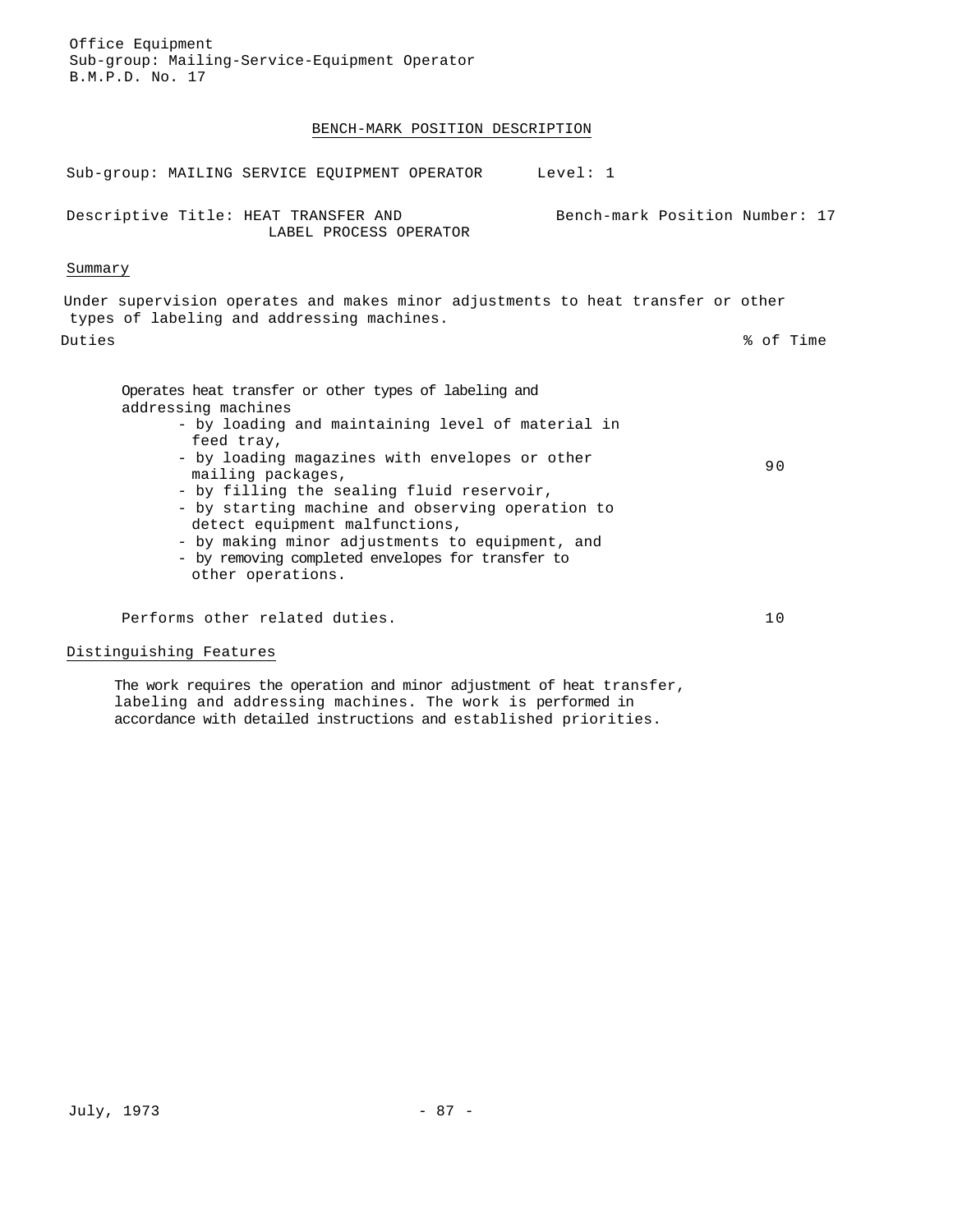# STATEMENT OF QUALIFICATIONS

### FOR

# B.M.P.D. No. 17: HEAT TRANSFER AND LABEL PROCESS OPERATOR (MSE-1)

# BASIC REQUIREMENTS

| Education                           | - Completion of grade ten or achievement of<br>a satisfactory score on PSC Examination 1. |
|-------------------------------------|-------------------------------------------------------------------------------------------|
| Language Requirement                | - A knowledge of the English language is<br>essential for this position.                  |
| Achievement, Skills<br>or Aptitudes | - Skill in operating labeling and addressing<br>machines.                                 |

ESSENTIAL QUALIFICATIONS

| Abilities            | - Ability to follow detailed instructions<br>and established priorities. |
|----------------------|--------------------------------------------------------------------------|
|                      |                                                                          |
| Personal Suitability | - Alertness and thoroughness.                                            |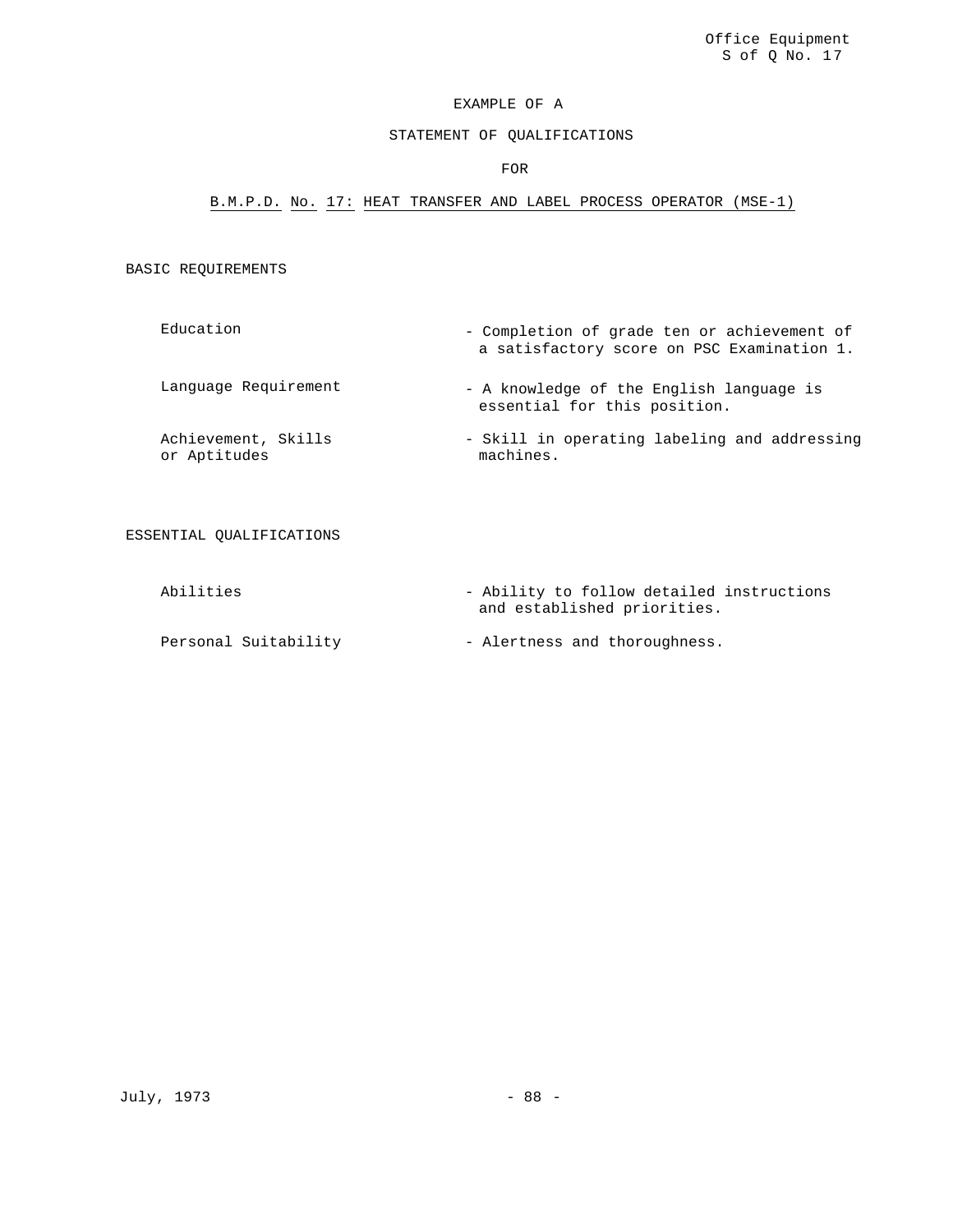Office Equipment Sub-group: Mailing-Service-Equipment Operator B.M.P.D. No. 18 BENCH-MARK POSITION DESCRIPTION Sub-group: MAILING-SERVICE-EQUIPMENT OPERATOR Level: 1 Descriptive Title: MATERIAL INSERTING MACHINE TENDER Bench-mark Position Number: 18 Summary Under supervision assists in the operation of a high-speed, multi-station mailing package inserting-and-sealing machine. Duties % of Time Assists in the operation of a high speed, multi-station mailing package inserting-and-sealing machine - by loading and maintaining a given level of material in the input dividers, - by making adjustments to the dividers to compensate for slight changes in width or length of material, - by loading envelopes or other mailing packages into the machine, - by filling the sealing fluid container, and - by gathering the filled envelopes for transportation to the Post Office. 90 Performs other related duties. 10 Distinguishing Features

Assists in the operation of a multi-station material inserting machine. Familiarity with departmental routine is required.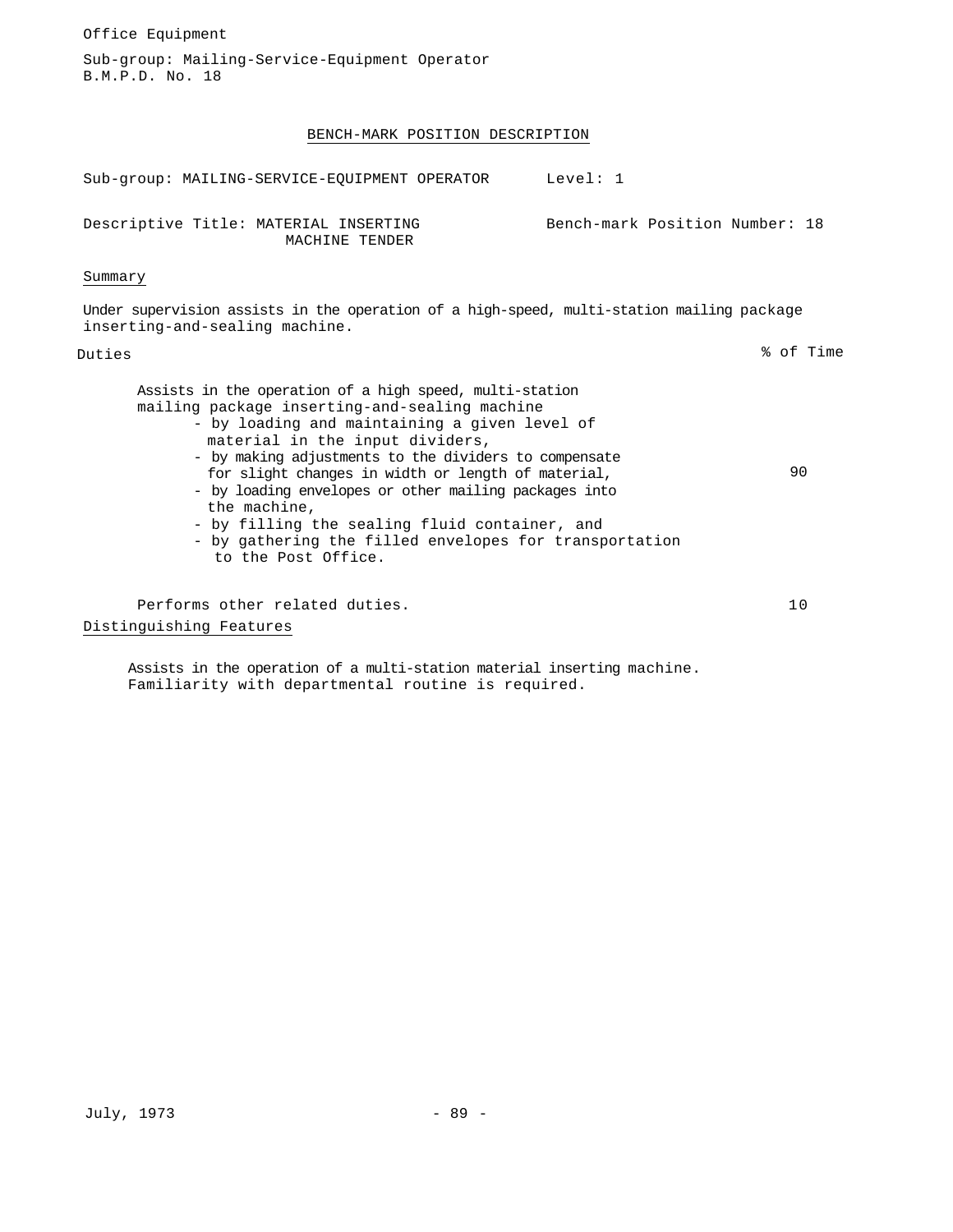# STATEMENT OF QUALIFICATIONS

# FOR

# B.M.P.D. No. 18: MATERIAL INSERTING MACHINE TENDER (MSE-1)

BASIC REQUIREMENTS

| Education                           | - Completion of grade ten or achievement of<br>a satisfactory score on PSC Examination 1.             |
|-------------------------------------|-------------------------------------------------------------------------------------------------------|
| Language Requirement                | - A knowledge of the English language is<br>essential for this position.                              |
| Achievement, Skills<br>or Aptitudes | - Skill in operating a high speed, multi<br>station mailing package inserting and<br>sealing machine. |

ESSENTIAL QUALIFICATIONS

| Abilities            | - Ability to perform filing duties. |
|----------------------|-------------------------------------|
| Personal Suitability | - Alertness and thoroughness.       |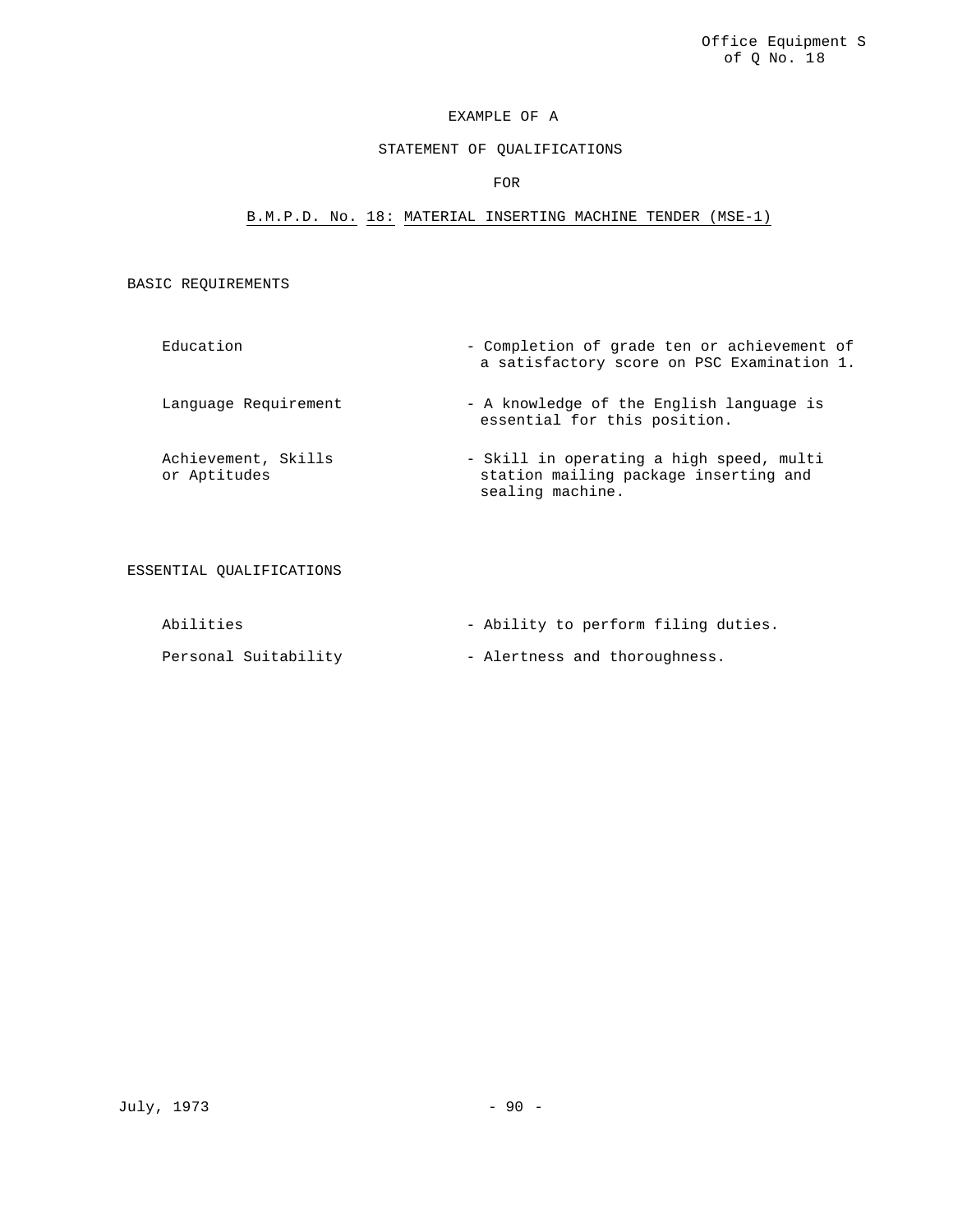Office Equipment Sub-group: Mailing-Service-Equipment Operator B.M.P.D. No. 19

#### BENCH-MARK POSITION DESCRIPTION

Sub-group: MAILING SERVICE EQUIPMENT OPERATOR Level: 2 Descriptive Title: CONTINUOUS FORM Bench-mark Position Number: 19

PREPARATION SET-UP OPERATOR

# Summary

Under general supervision, sets up, adjusts and operates a number of machines used in a mailing operation to imprint signatures, trim, burst, cut, fold and insert continuous form material into envelopes.

25

15

15

### Duties % of Time

Sets-up, adjusts and operates a number of machines in varying combinations

- by interconnecting electric cables and controls between machines to provide a complete operation, and
- by setting a variety of controls, spacing and feed devices, using Allen wrenches, screwdriver or knurled knobs.

Prints signatures on continuous forms and letters by means of a signature imprinting machine

- by peeling off adhesive backing from the rubber stamp signature block,
- by positioning stamp accurately onto the printing roller,
- by feeding the continuous form material into the feed system of the machine, and

- by timing the continuous form material and the printing rollers to coincide so that the imprinted signature is correctly located on the form letters.

Bursts, cuts or slits continuous form material on a bursting machine

- by inserting continuous form material into the machine,
- by setting up and adjusting the feed mechanism,
- by setting the cutters and other mechanisms to separate, trim and cut material to individual letters or forms as instructed, and
- by loading the material and unloading the processed product.

Cuts, trims and separates continuous form material on a cutting machine

> - by setting up and adjusting cutters and slitters to cut material to letter or form size, 15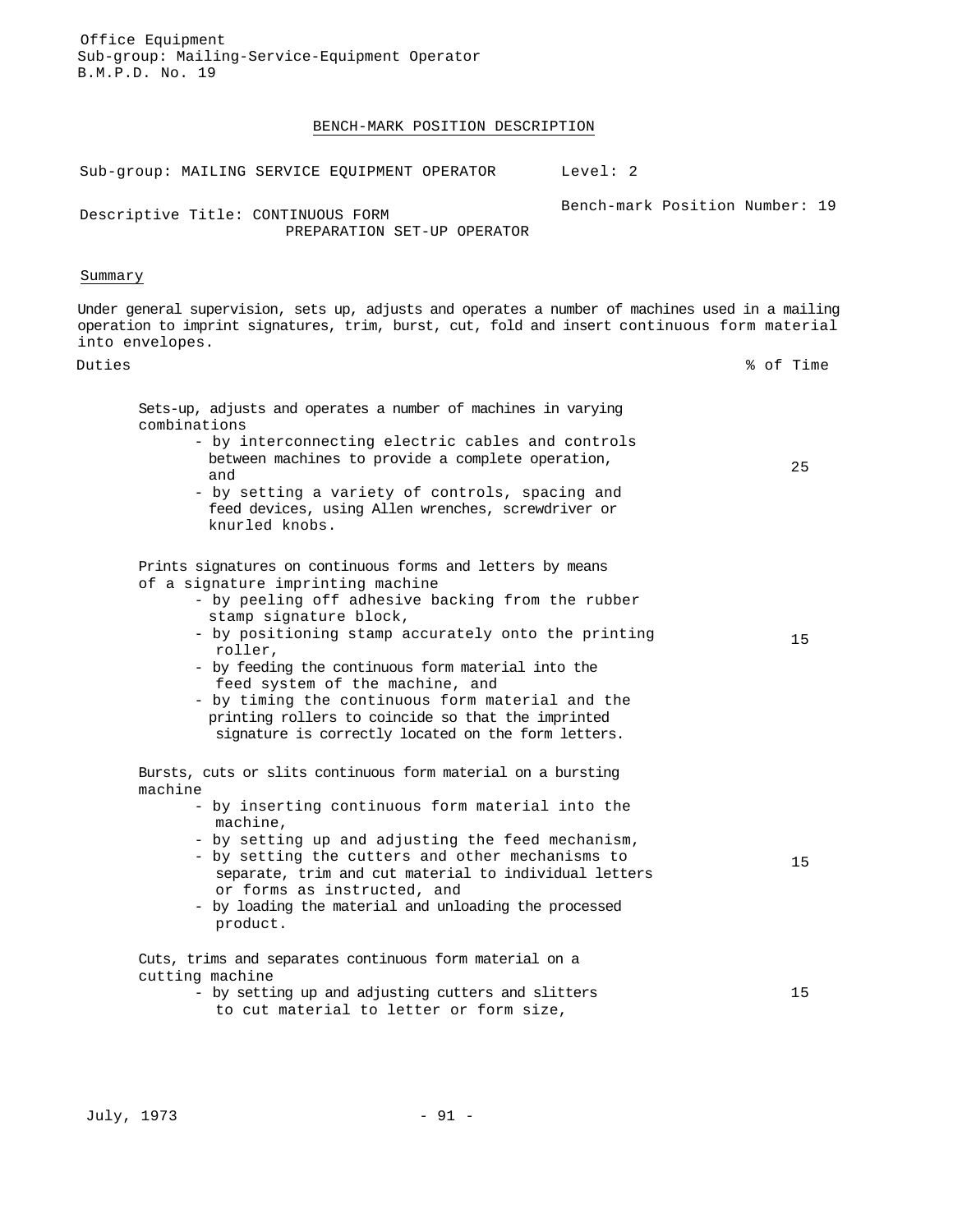% of Time

15

15

- by cutting to remove edge perforations to provide the appearance of individual sheets, and
- by loading the material and unloading the processed product.

Trims, centre slits, and folds personalized letters, forms or documents on a cutting and folding machine

- by setting up and adjusting the cutters to produce the correct size for individual sheets,
- by setting up the feed mechanism,
- by setting up the folding mechanism to the correct sequence and style, and
- by loading the material and unloading the processed product.

Folds and inserts letters in an envelope on a folder insert ing machine

- by loading the letters and the envelopes into the machine,
- by setting up and adjusting the feed mechanism,
- by setting up and adjusting the fold mechanism,
- by setting up and adjusting the envelope insertion mechanism, and
- by filling the water container to ensure correct sealing of the envelopes.

Supervises lower level employees.

#### Distinguishing Features

The work requires setting-up, adjusting and operating a number of machines in an integrated mailing service operation. Close attention during the high speed operation of several different types of machines is essential to maintain an efficient operation. A good knowledge of office methods and procedures is required.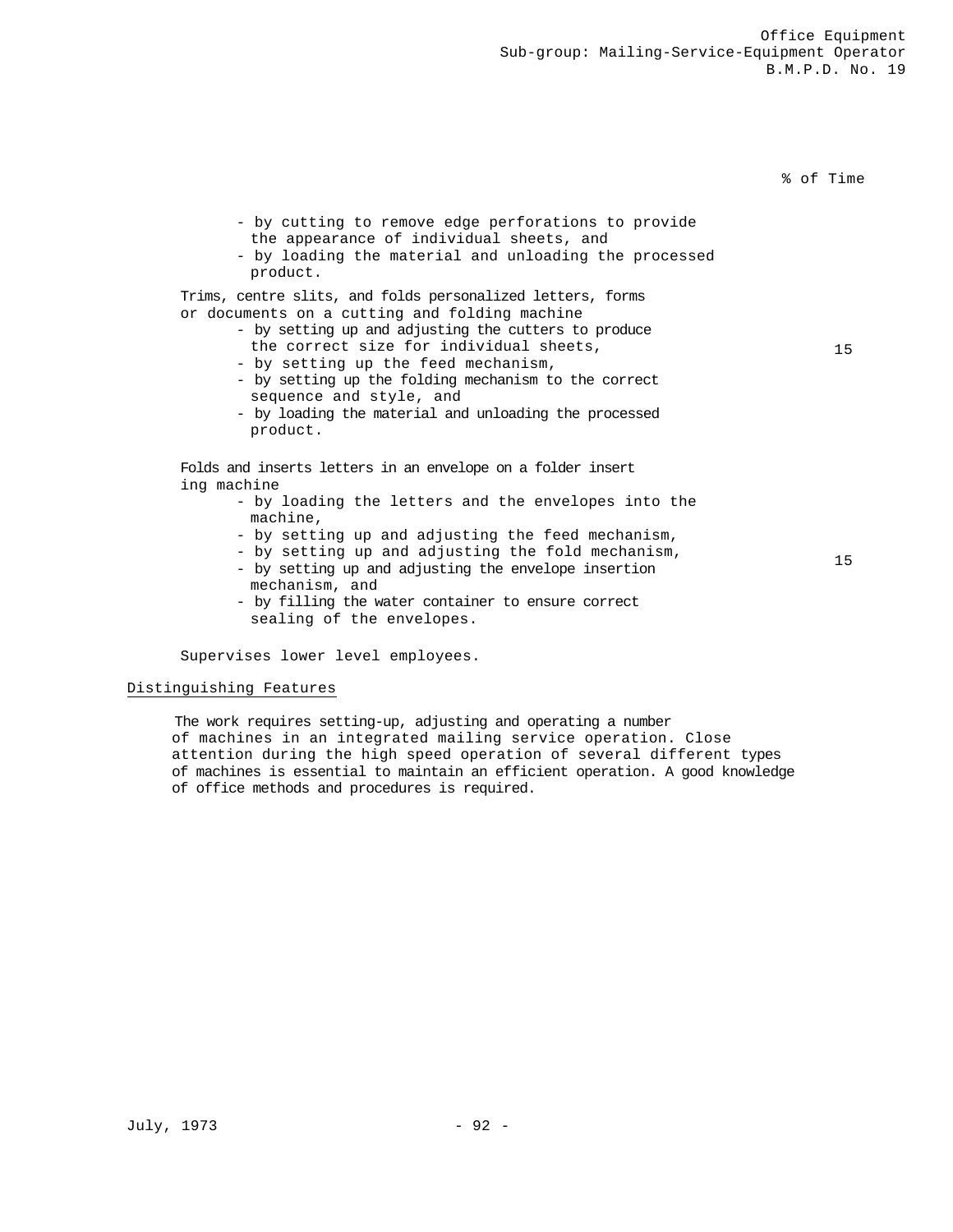# STATEMENT OF QUALIFICATIONS

#### FOR

# B.M.P.D. No.19: CONTINUOUS FORM PREPARATION SET-UP OPERATOR (MSg-2)

BASIC REQUIREMENTS

- Education Completion of grade ten or achievement of a satisfactory score on PSC Examination 1.
- Language Requirement A knowledge of the French language is essential for this position.
- Achievement, Skills or Aptitudes - Skill in operating signature imprint, bursting, cutting, folding and inserting machines.
- Experience Experience in mailing service operations.

ESSENTIAL QUALIFICATIONS

Knowledge - Knowledge of various combinations which can be made with a number of mailing machines to provide a complete operations process. - Knowledge of office methods and procedures. Abilities  $\qquad \qquad -$  Ability to supervise

Personal Suitability - Alertness and thoroughness.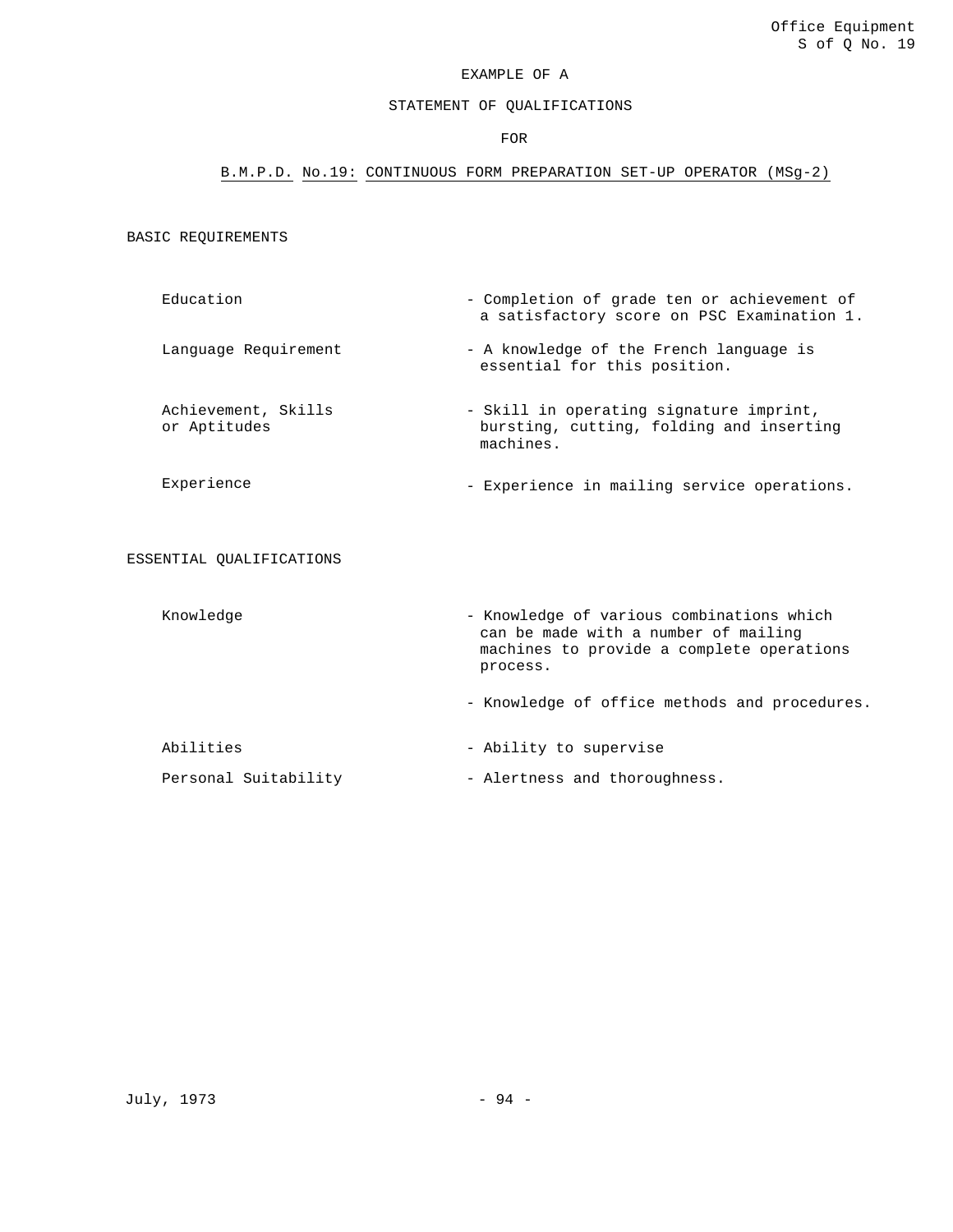| Office Equipment<br>Sub-group: Mailing-Service-Equipment Operator<br>B.M.P.D. No. 20                                                                                                                                                                                                                                                                                                                                                                                                                                                                                                                                                                                                                                                                                                                                     |                |
|--------------------------------------------------------------------------------------------------------------------------------------------------------------------------------------------------------------------------------------------------------------------------------------------------------------------------------------------------------------------------------------------------------------------------------------------------------------------------------------------------------------------------------------------------------------------------------------------------------------------------------------------------------------------------------------------------------------------------------------------------------------------------------------------------------------------------|----------------|
| BENCH-MARK POSITION DESCRIPTION                                                                                                                                                                                                                                                                                                                                                                                                                                                                                                                                                                                                                                                                                                                                                                                          |                |
| Level: 2<br>Sub-group: MAILING-SERVICE-EQUIPMENT OPERATOR                                                                                                                                                                                                                                                                                                                                                                                                                                                                                                                                                                                                                                                                                                                                                                |                |
| Bench-mark Position Number: 20<br>Descriptive Title: MULTI PURPOSE HEAT TRANSFER,<br>LABELING AND ADDRESSING<br>MACHINE SET-UP OPERATOR                                                                                                                                                                                                                                                                                                                                                                                                                                                                                                                                                                                                                                                                                  |                |
| Summary                                                                                                                                                                                                                                                                                                                                                                                                                                                                                                                                                                                                                                                                                                                                                                                                                  |                |
| Under general supervision sets up, adjusts and operates a heat transfer or other<br>type of labeling and addressing machine.                                                                                                                                                                                                                                                                                                                                                                                                                                                                                                                                                                                                                                                                                             |                |
| Duties                                                                                                                                                                                                                                                                                                                                                                                                                                                                                                                                                                                                                                                                                                                                                                                                                   | % of Time      |
| Sets-up, adjusts and operates a heat transfer or other type<br>of labeling or addressing machine<br>- by arranging for correct labeling and packaging<br>material to be made available,<br>- by setting up and adjusting rotary trimming knives,<br>anvils, timing gears, rollers, feed cams, vacuum<br>brake, label pressure and position, heat current<br>and other adjustments necessary to the efficient<br>operation of the equipment and to accommodate the<br>various sizes of mailing packages,<br>- by loading the machine with address or information<br>lists, and the material to be labeled or addressed,<br>- by monitoring the operation to ensure addresses or<br>other transferred data are legible,<br>- by unloading the output in sequence, and<br>- by ensuring Postage cancellations as necessary. | 60<br>10<br>20 |
| Supervises other employees engaged in tending labeling and<br>addressing machines by instructing in machine functions and<br>minor mechanical adjustments, and overseeing operations.                                                                                                                                                                                                                                                                                                                                                                                                                                                                                                                                                                                                                                    | 10             |
| Distinguishing Features                                                                                                                                                                                                                                                                                                                                                                                                                                                                                                                                                                                                                                                                                                                                                                                                  |                |

The work requires setting-up, adjusting and operating a heat transfer or other type of labeling and addressing machine. Precise adjustments are necessary to compensate for stock variances to ensure efficient operation at high speed; and supervising other employees assisting with the operation of the equipment.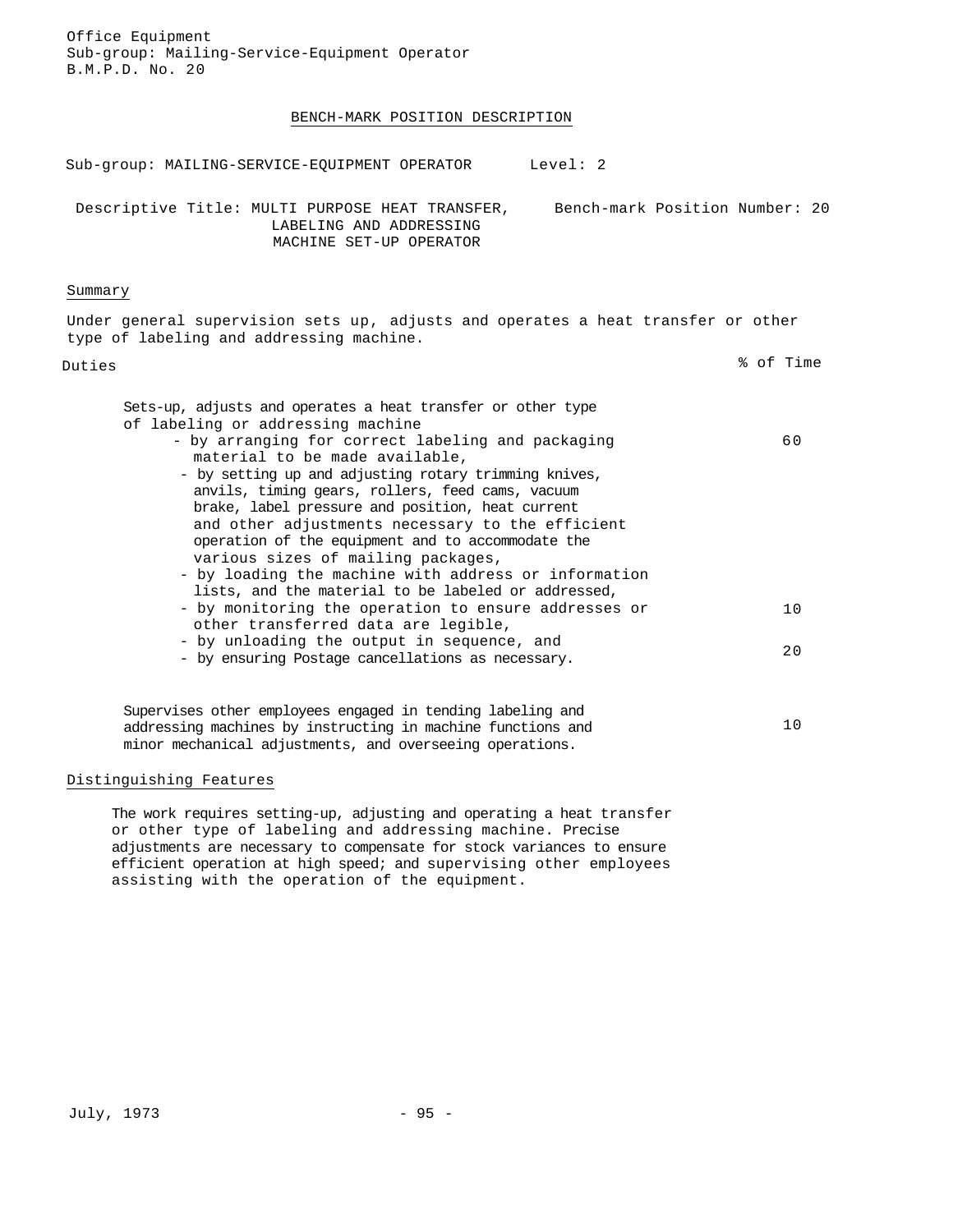# STATEMENT OF QUALIFICATIONS

### FOR

### B.M.P.D. No. 20: HEAT TRANSFER AND LABEL PROCESS SET-UP OPERATOR (MSE-2)

# BASIC REQUIREMENTS

- Education Completion of grade ten or achievement of a satisfactory score on PSC Examination 1.
- Language Requirement A knowledge of the French language is essential for this position.

Achievement, Skills or Aptitudes - Skill in operating labeling and addressing machines.

### ESSENTIAL QUALIFICATIONS

- Abilities Ability to stock correct labeling and packaging material.
	- Ability to instruct employees on machine functions and supervise machine operations.

Personal Suitability - Alertness and thoroughness.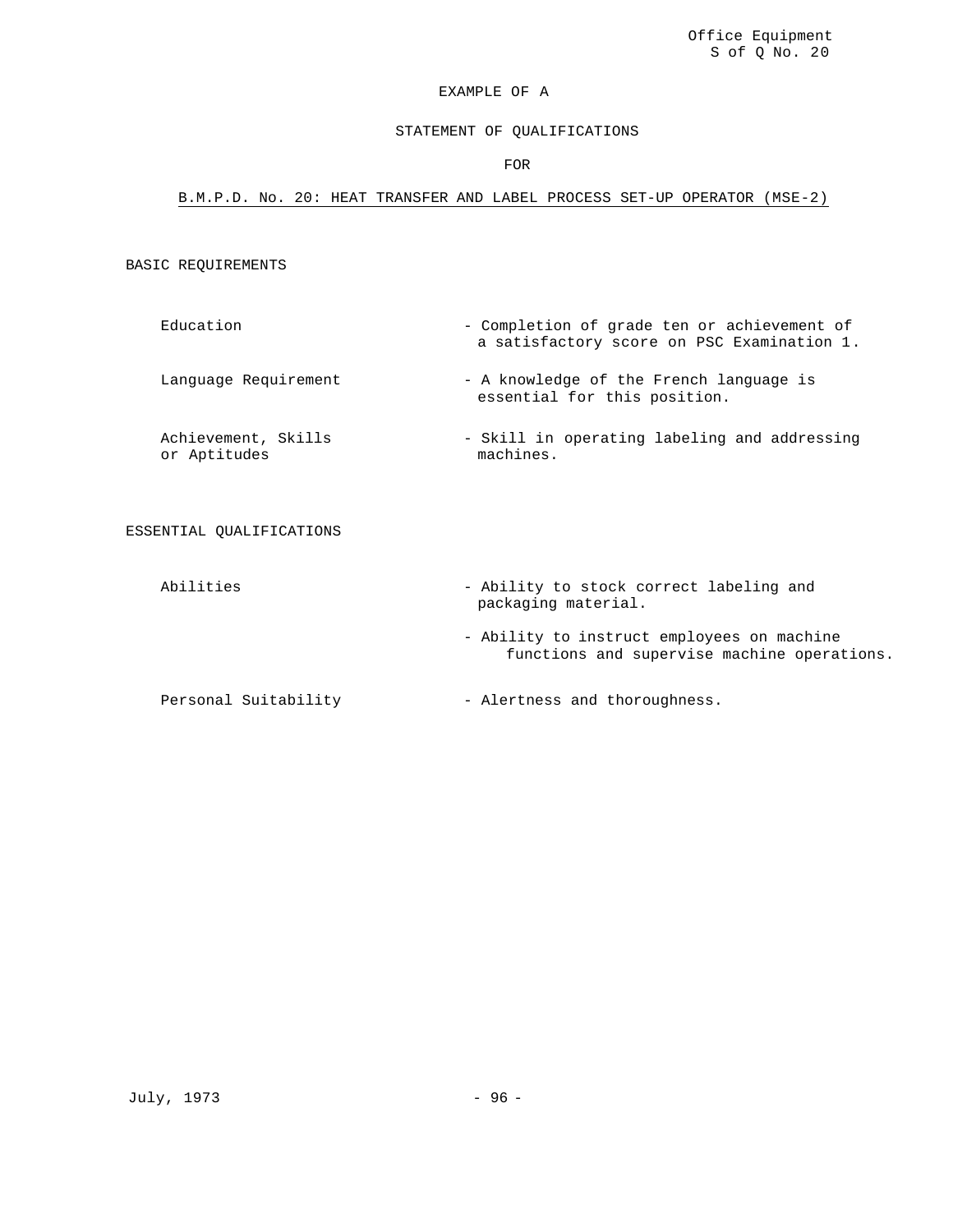### BENCH-MARK POSITION DESCRIPTION

Sub-group: MAILING-SERVICE-EQUIPMENT OPERATOR Level: 2

Descriptive Title: MATERIAL INSERTING MACHINE SET-UP OPERATOR

Summary

Under general supervision sets-up, adjusts and operates a high speed, multi-station, insertingand-sealing machine.

Duties % of Time

90

Bench-mark Position Number: 21

Sets-up and operates a high speed, multi-station inserting and-sealing machine,

- by identifying material, quantity, and addresses indicated in the distribution code,
- by obtaining material from stockroom,
- by setting up and adjusting an automatic, high volume material inserting machine, using Allen wrench, screwdriver and knurled knobs,
- by setting the input supply dividers for width and length of individual items to be packaged,
- by setting the position and angle of the feeder guide plates to accommodate various thickness of material,
- by setting the pick up device to accommodate the individual items,
- by setting the input supply dividers for a pre determined sequence of items,
- by loading the input dividers with the correct material,
- by setting the conveyor controls at each gate to accommodate an increasing number of items in progression,
- by setting the loading dividers to accept the envelope or other mailing package and loading these,
- by setting the sealing controls depending on the type and size of the mailing package,
- by observing the operation and adjusting the machine to correct operating abnormalities, and
- by packing, counting and arranging delivery to the Post Office.

Supervises other employees in tending inserting-and-sealing machines by instructing in machine functions and minor mechanical adjustments, and overseeing operations.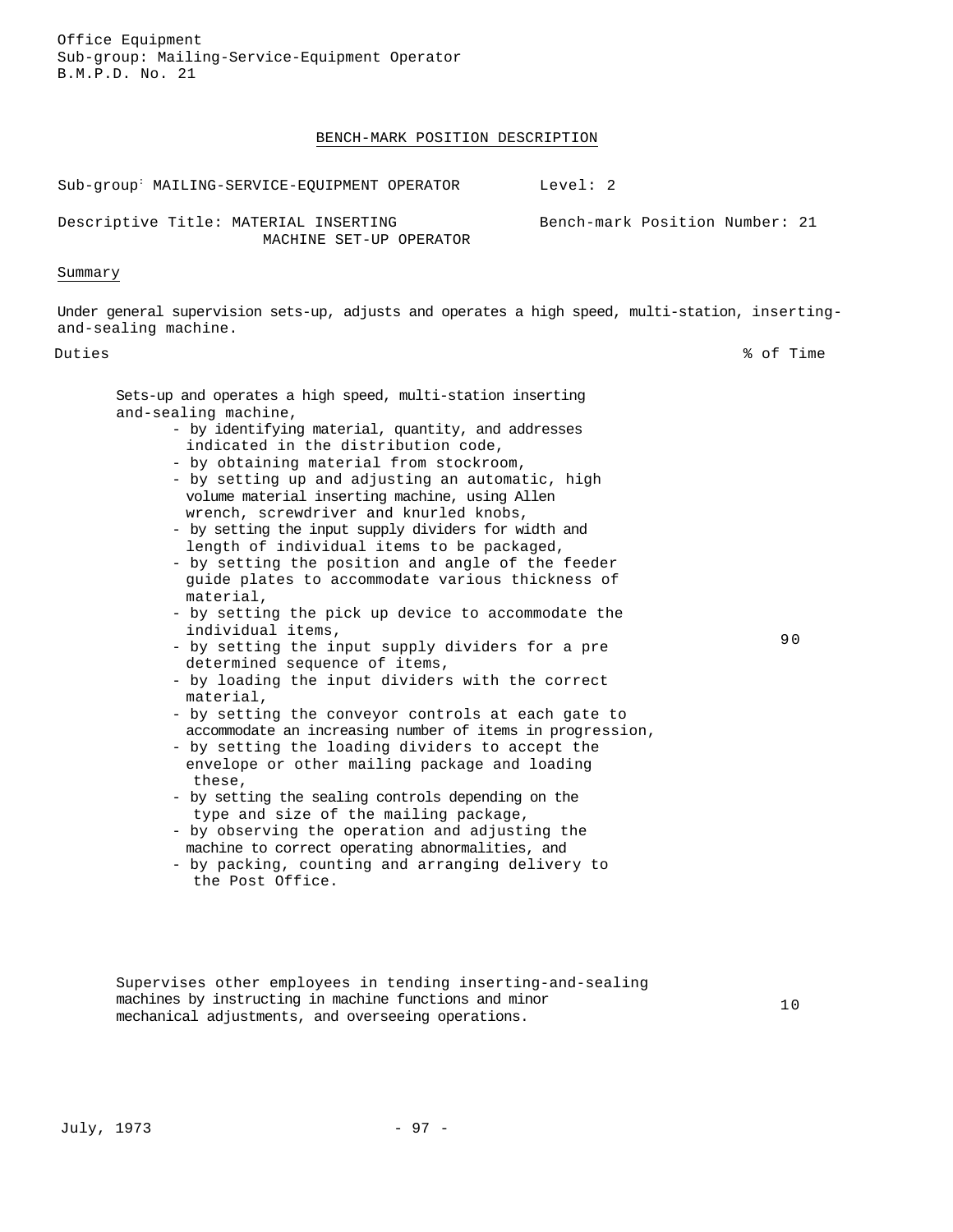Distinguishing Features

The work requires setting-up, adjusting and operating a high volume inserting-and-sealing machine and the supervision of machine tenders. Precise adjustments are necessary to the machine while in operation. The ability to understand the mailing and distribution code used, and a good knowledge of the methods and procedures of the department relative to the packaging of printed material is essential.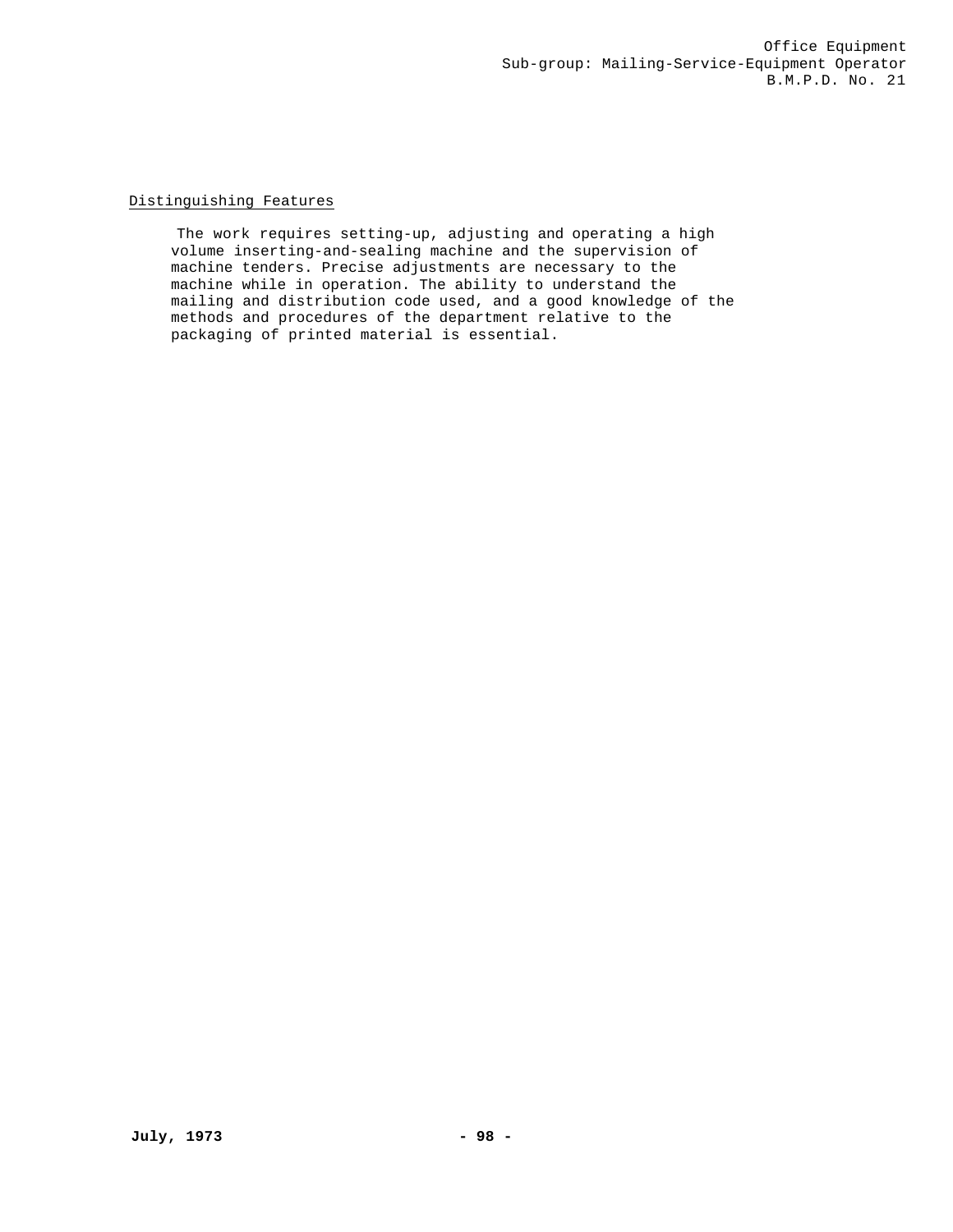### STATEMENT OF QUALIFICATIONS

# FOR

### B.M.P.D. No. 21: MATERIAL INSERTING MACHINE SET-UP OPERATOR (MSE-2)

# BASIC REQUIREMENTS

- Education Completion of grade ten or achievement of a satisfactory score on PSC Examination 1. Language Requirement - Knowledge of the English language is
- Achievement, Skills or Aptitudes - Skill in operating a high speed inserting and-sealing machine.

#### ESSENTIAL QUALIFICATIONS

- Knowledge  **Knowledge of departmental methods and** procedures for the packaging of printed material.
- Abilities Ability to use the mailing distribution code.

essential for this position.

- Ability to instruct employees on machine functions and supervise operations.

Personal Suitability  $-$  Alertness and thoroughness.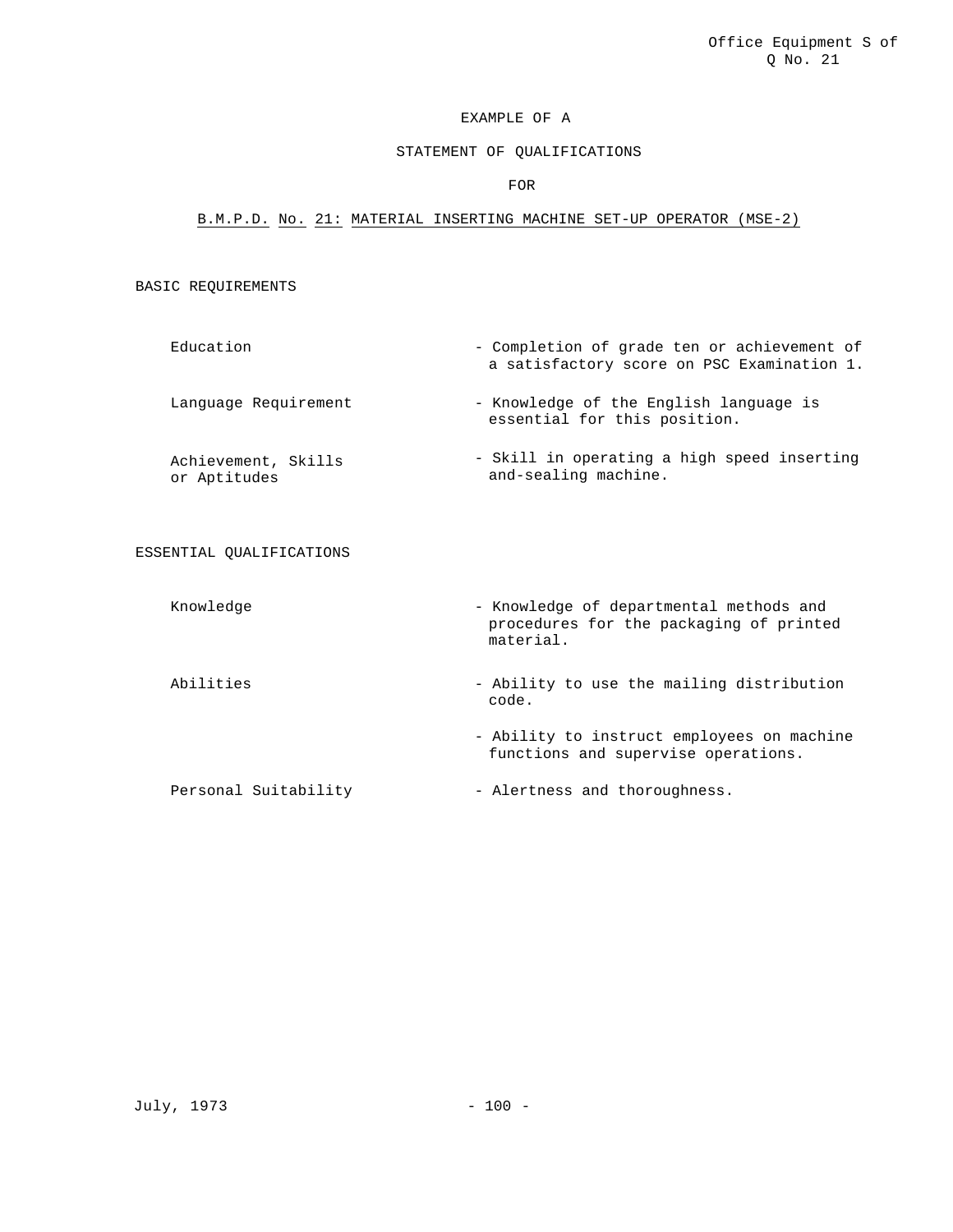Office Equipment

Sub-group: Mailing-Service-Equipment Operator B.M.P.D. No. 22

#### BENCH-MARK POSITION DESCRIPTION

Sub-group: MAILING-SERVICE-EQUIPMENT OPERATOR Level: 2

Descriptive Title: PLATE-EMBOSSING AND ADDRESSING-EQUIPMENT OPERATOR Bench-mark Position Number: 22

### Summary

Under supervision, embosses metal plate sections with name, address and amount data and proofs the work on an addressing machine; operates an addressograph cheque writing machine, maintains balancing and security controls prescribed for the issue of cheques; operates a sealing and inserting machine, maintains number and sequence control of cheques; and performs related duties.

Duties % of Time

35

Embosses and proofs metal plates for the printing of name, address and amount data on cheque forms

- by inserting and positioning the metal section in the graphotype and typing on the keyboard to emboss name, address and amount data selected from various types of hand-written documents,
- by removing the embossed metal section and inserting it in the frame of an addressograph plate,
- by proofing work through the use of a manual or automatic addressograph machine to stamp the impression on accompanying source documents or transcript paper, and
- by using an addressograph machine to print headings for plates, and cutting, taping and inserting headings.

Operates an addressograph cheque-writing machine and maintains prescribed cheque-balancing and security controls

- by positioning blank cheques and mounting transcript paper on the machine, locking in a signature plate, checking the ribbon adjustment, setting date and numbering controls, and inserting trays of plates into the machine in number and rate sequence,
- 35
- by turning on the switch, checking operation of the machine, and making adjustments as necessary to ensure timed feeding of plates, cheques and transcript paper, to correct ribbon and platen pressure when impressions are not legible, and to clear plate jams,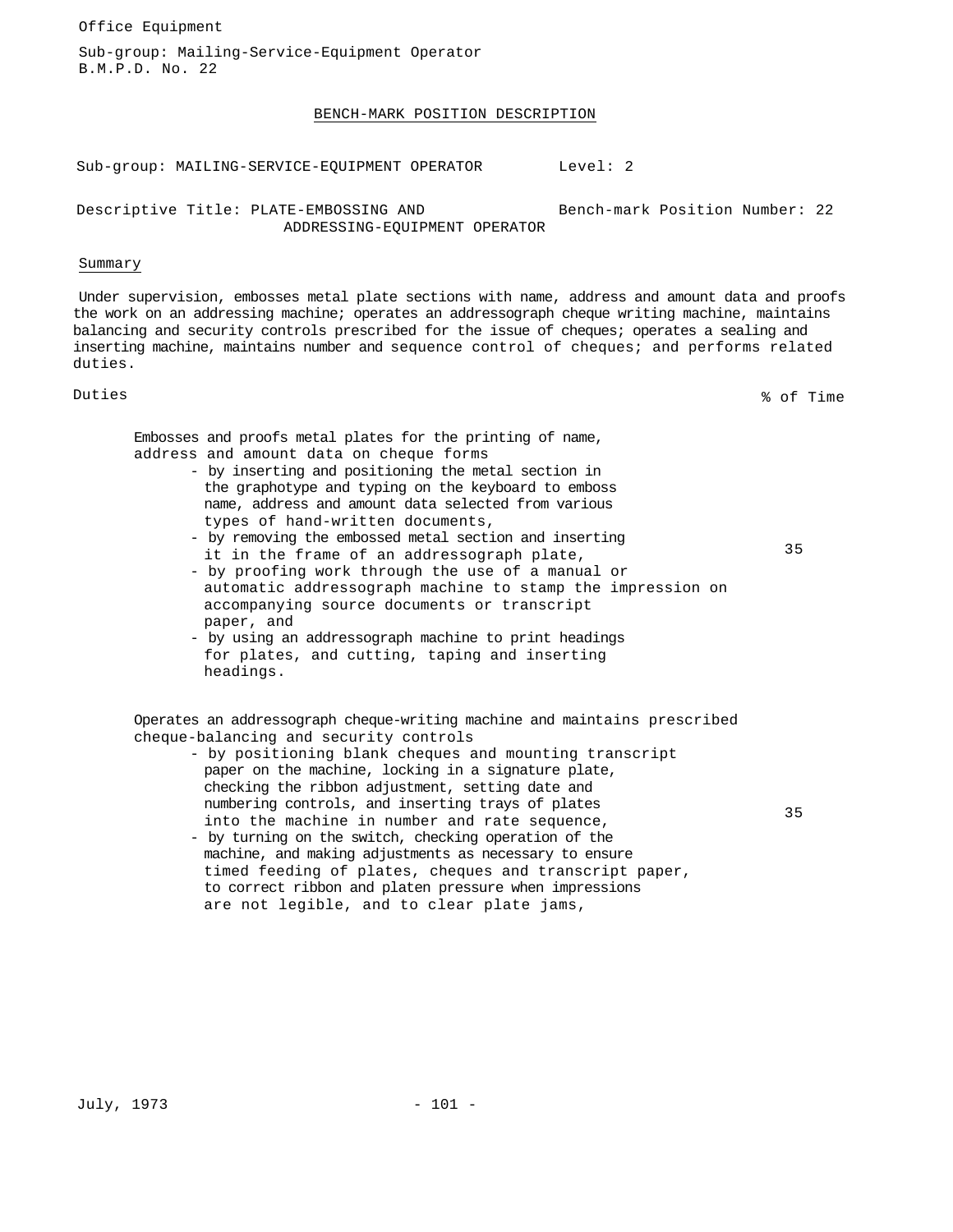### % of Time

- by scanning cheque flow to detect spoiled or mutilated cheques, ensure proper. rate and number sequence, and correspondence of pre-printed and machine-printed cheque numbers, and
- by removing and refilling trays of plates, packing printed cheques in pre-determined lots and referring them for checking or further processing action.

Operates a cheque inserting and sealing machine and maintains cheque control

- by checking the tray label against the first and last cheque and account numbers to ensure sequence,
- by positioning cheques, envelopes and other enclosures in holders on the machine,
- by turning the switch, checking operation of the machine and adjusting controls to correct improper feed or timing, and
- by ensuring that the automatic counter registers the same number of cheques enveloped ass received in the tray, removing and repacking enveloped cheques, signing the count slip or referring the tray to the supervisor for manual count.

Performs related duties such as operating a reproducer to perforate cheques with prescribed data, packing cheques for delivery to the post office according to zone or area, and cleaning and oiling machines. Occasionally instructs other employees on machine operations.

### Distinguishing Features

The work requires the setting-up, adjusting and operating of plate embossing, addressing, cheque writing, and inserting-and sealing machines in a cheque issuing operation. .The maintenance of cheque balance and security control, and the proofing of the results of machine operations are essential. The work also requires a good knowledge of office methods and procedures.

20

10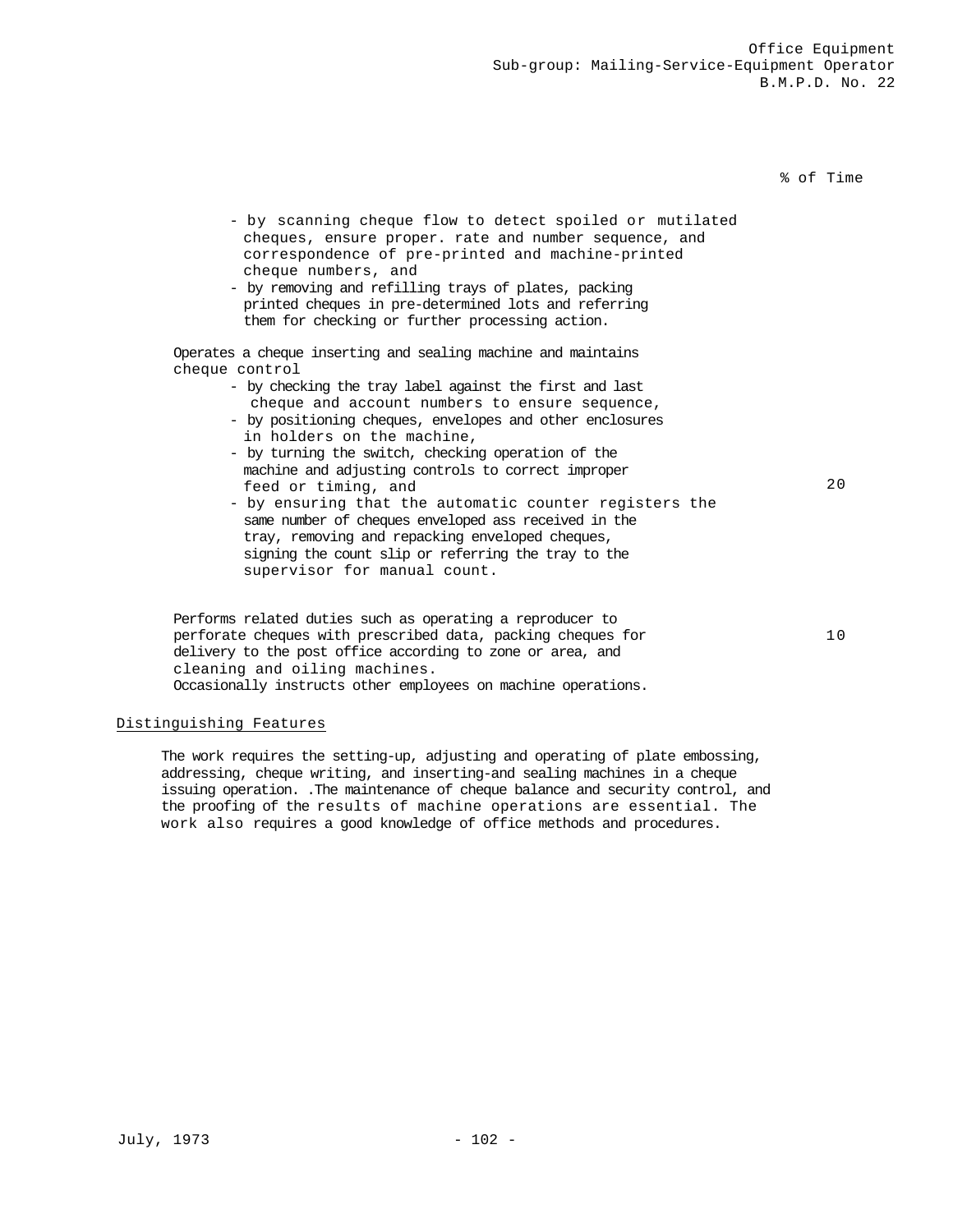# STATEMENT OF QUALIFICATIONS

### FOR

# B.M.P.D. No.22: PLATE EMBOSSING AND ADDRESSING-EQUIPMENT OPERATOR (MSE-2)

### BASIC REQUIREMENTS

- Education Completion of grade ten or achievement of a satisfactory score on PSC Examination 1.
- Language Requirement A knowledge of either the English language or the French language is essential for this position.
- Achievement, Skills or Aptitudes - Skill in operating plate-embossing and addressing-equipment and a sealing-and inserting machine.

### ESSENTIAL QUALIFICATIONS

- 
- Knowledge  $-$  Knowledge of departmental office methods and procedures.
- Abilities  **Ability to maintain cheque-balancing and** security controls.
	- Ability to maintain number and sequence control of cheques and to pack cheques by postal zone or area.
	- Ability to maintain records of machine production.

Personal Suitability - Alertness and thoroughness.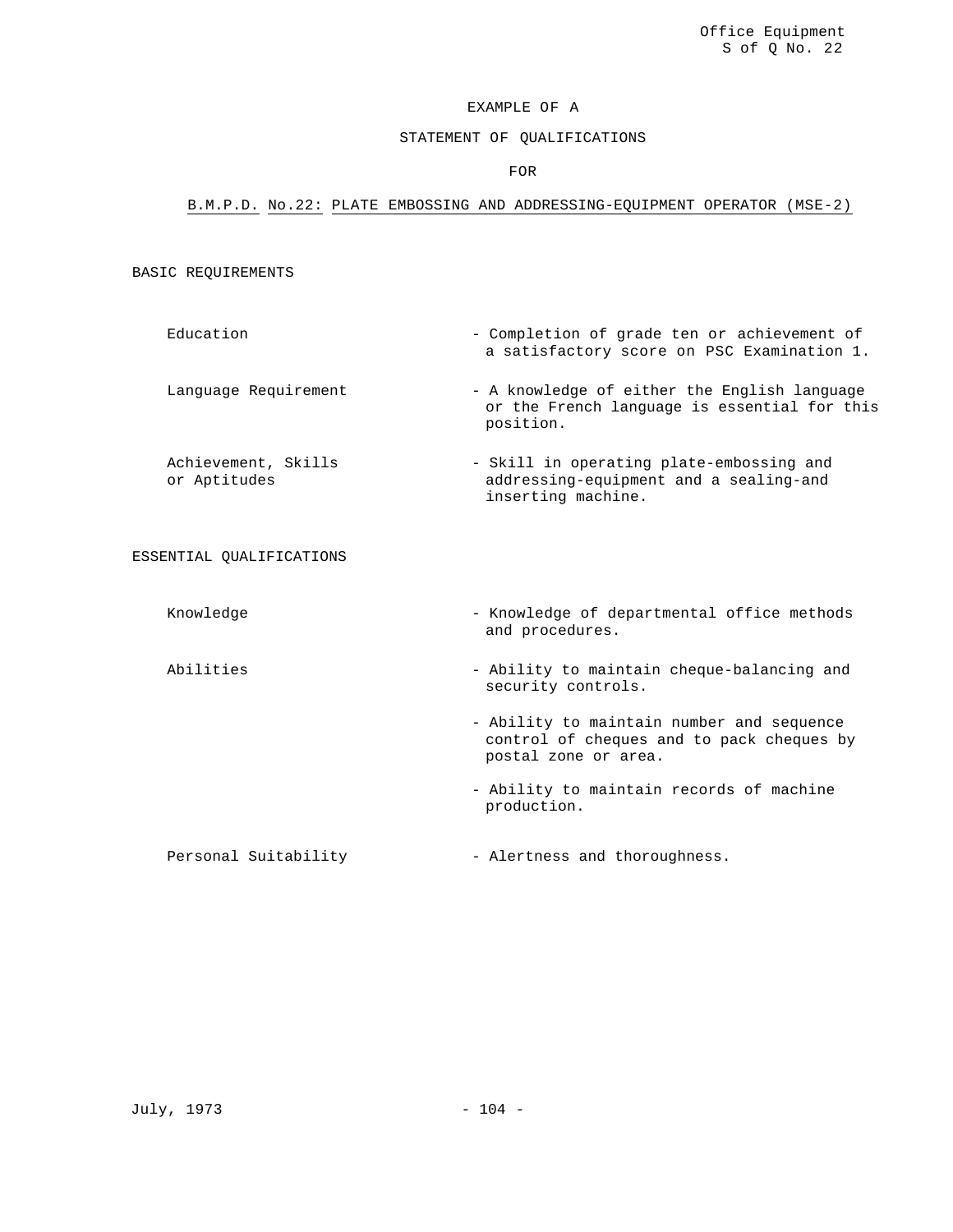#### GLOSSARY OF TERMS

#### Rotary Camera

A microfilm camera that photographs documents from a feeder or hopper while they are being moved by some form of transport mechanism, and has a fixed reduction ratio (changed by separate camera units) and fixed density control.

### Desk Type Flat Bed (Planetary) Camera

A desk type flat bed microfilm camera for small documentation in which the document being photographed and the film remain in a stationary position during the exposure. The document is on a plane surface at the time of filming.

### Flat Bed (Planetary) Camera

A microfilm camera in which the document being photographed and the film remain in a stationary position during the exposure. The document is on a plane surface at the time of filming.

The camera has variable reduction ratio and density selector control for individual exposures.

### Precision Camera

A microfilm camera in which the document being photographed and the film remain in a stationary position during the exposure. The document is on a plane surface with variable sub-surface illumination and capable of accepting drawings up to size D or larger. (See CGSB 72-9P-lA)

The camera has variable reduction ratio and density selector control for individual exposures.

#### Step Test

A series of orderly varied exposures made to determine the optimum exposure of either film or paper and its development.

### Microfilm Unit

Refers to a self-contained section or division of a department where the photographic reduction to microfilm or the enlargements from microfilm of engineering drawings, maps or other documents by precision cameras or precision enlargers, the dark room processing of film to CGSB specifications and the copying of microfilm are the primary functions.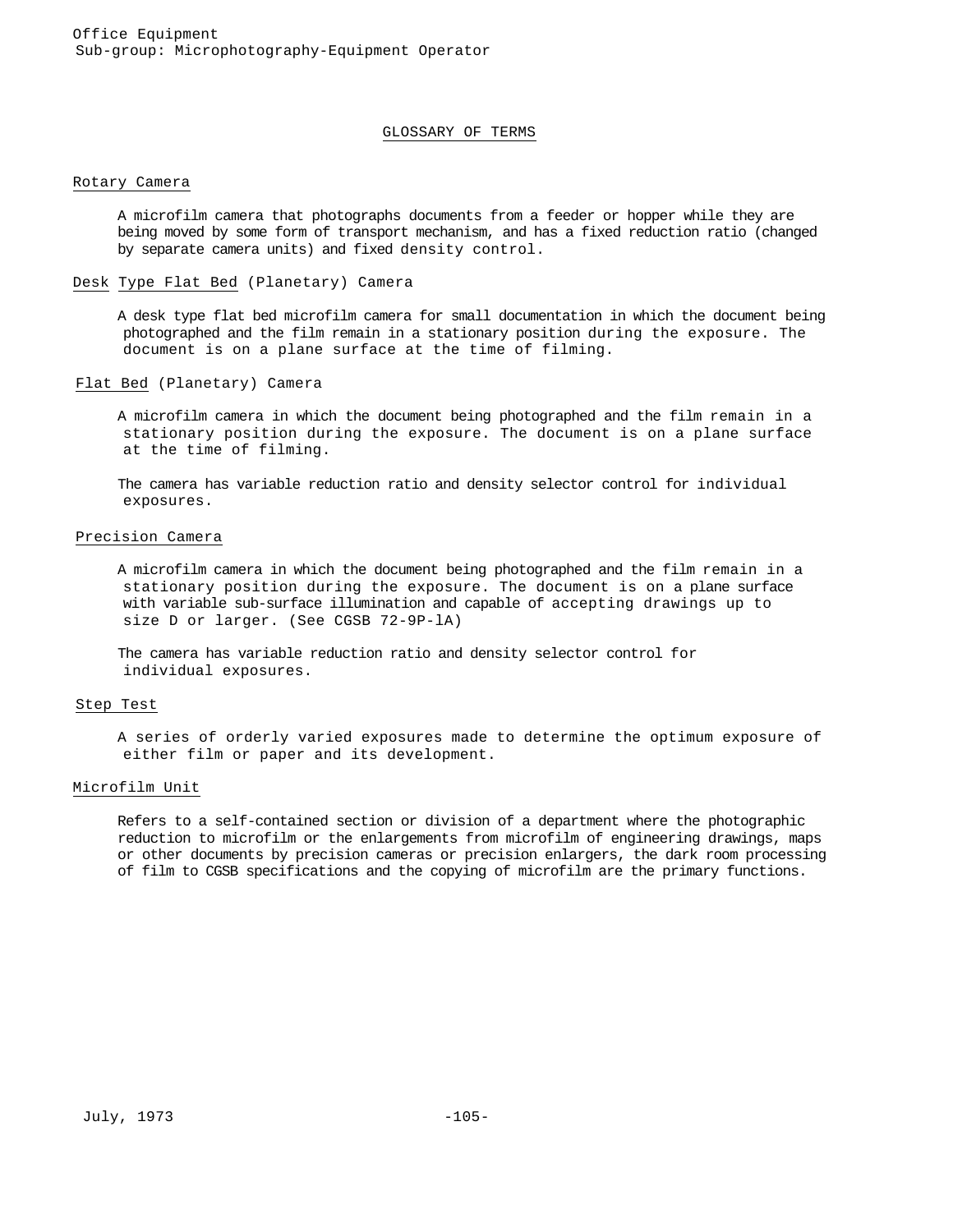# SUB-GROUP: MICROPHOTOGRAPHY EQUIPMENT OPERATOR

|                                              |                | 106 |
|----------------------------------------------|----------------|-----|
| Bench-mark Position Description              |                |     |
| Microfilm Mounter and Rotary Camera Operator | $\mathbf{1}$   | 107 |
| Light Sensitive Dye Microfiche Copy Operator | $\overline{a}$ | 113 |
| Flat Bed Camera Operator                     | $\mathfrak{D}$ | 115 |
| Light Sensitive Dye Microfilm Copy Operator  | 2              | 117 |
| Vesicular Microfilm Copy Operator            | 2              | 119 |
| Precision Microfilm Camera Operator          | 3              | 121 |
| Silver Halide Film Copier                    | 3              | 125 |
| Silver Halide Microfilm Processor            | 3              | 129 |
| Supervisor, Silver Halide Film Processing    | 4              | 133 |
| Microfilm Enlarger Operator                  | 4              | 135 |
| Supervisor Microfilm Unit                    | 5              | 137 |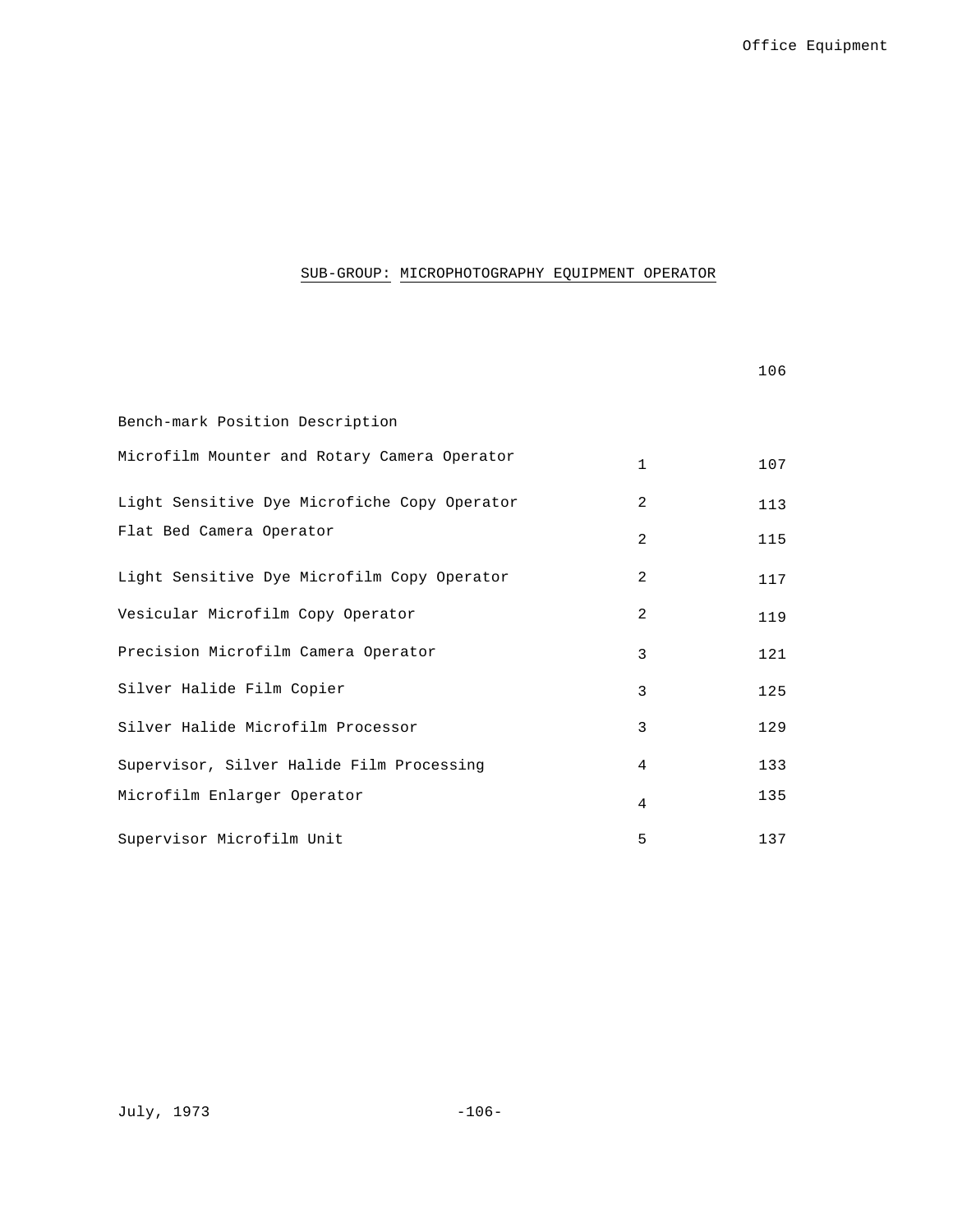#### BENCH-MARK POSITION DESCRIPTION

Sub-group: MICROPHOTOGRAPHY-EOUIPMENT OPERATOR Level: 1 Descriptive Title: MICROFILM MOUNTER AND ROTARY CAMERA OPERATOR Bench-mark Position Number: 23

### Summary

Under supervision prepares microfilm strips or individual exposures; cuts, splices, mounts and inspects microfilm, and operates semi-automatic cameras and copy equipment. Duties %,of Time

65

25

10

#### Mounts microfilm into microform carriers

- by inspecting microfilm rolls. for any irregularities and reporting these to the supervisor,
	- by cutting processed roll film into individual exposure frames and mounting these on aperture cards or slides,
	- by cutting processed roll film into short lengths and inserting in microfiche jackets,
	- by indexing frame exposures or microfiche,
	- by making DIAZO type sheet or card copies,
	- by inserting or removing microfilm from cassettes or reels,
	- by inspecting completed microfiche jacket or aperture card on a viewer for irregularities, and
	- by splicing microfilm.

#### Operates a Rotary type camera

- by following maintenance procedures and loading the camera with roll film,
- by selecting the correct camera unit to provide the required reduction ratio,
- by hand feeding documents to be micro photographed into the feed system,
- by setting the automatic feed system to accommodate various sizes and thickness of documents,
- by taking exposures of each document, and
- by unloading the exposed roll of microfilm, ensuring protection of. the light sensitive film and recording details of exposures on the container.

Makes step tests to determine optimum exposure of film and mechanical fitness, and Performs other relevant duties such as the preparation of original documentation for the microfilm system.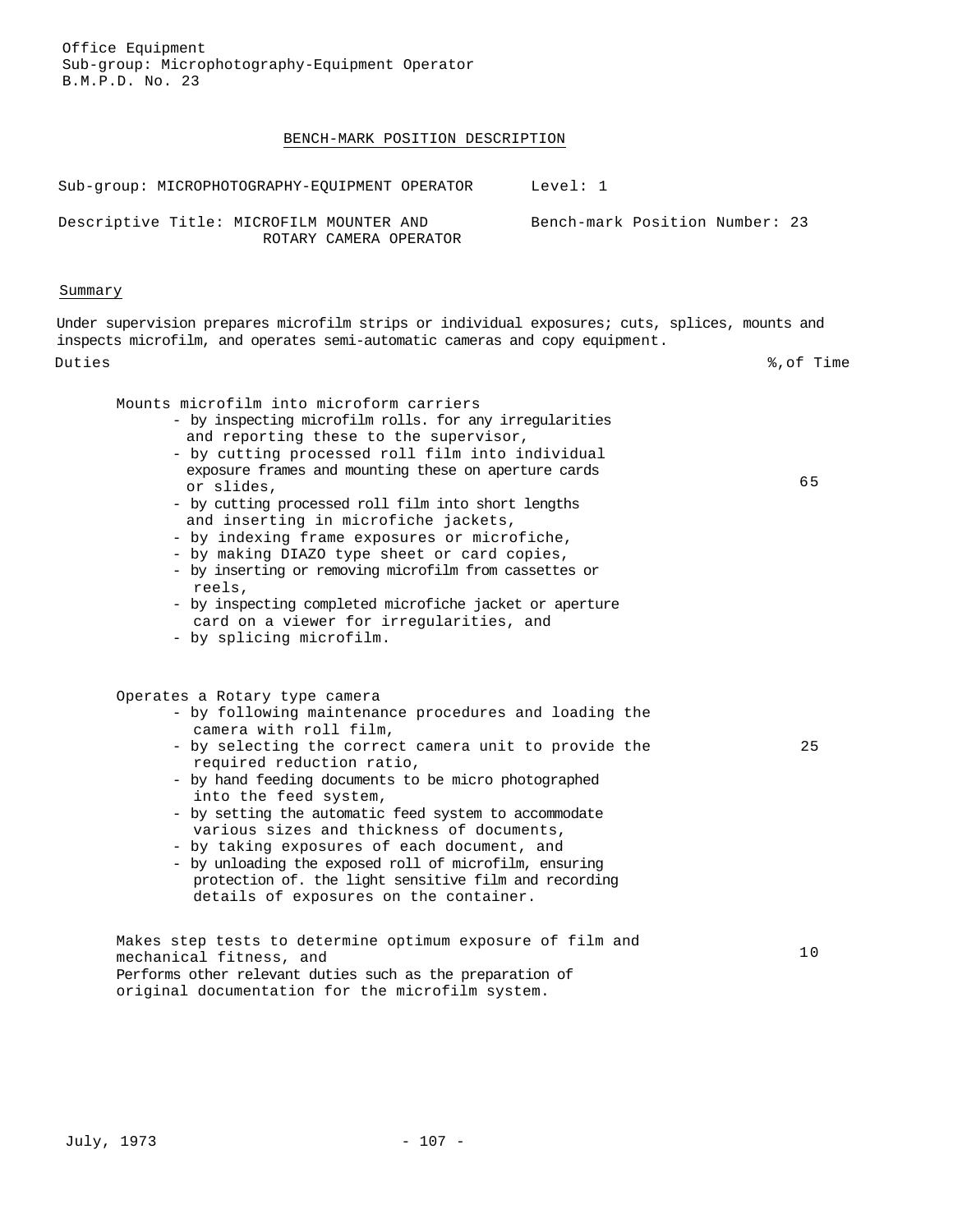# Distinguishing Features

The work requires cutting, splicing and mounting microfilm to Canadian Government Specification Board standards. The operation of a Rotary type camera, inspection instruments, copiers, and reader/printer equipment is also required.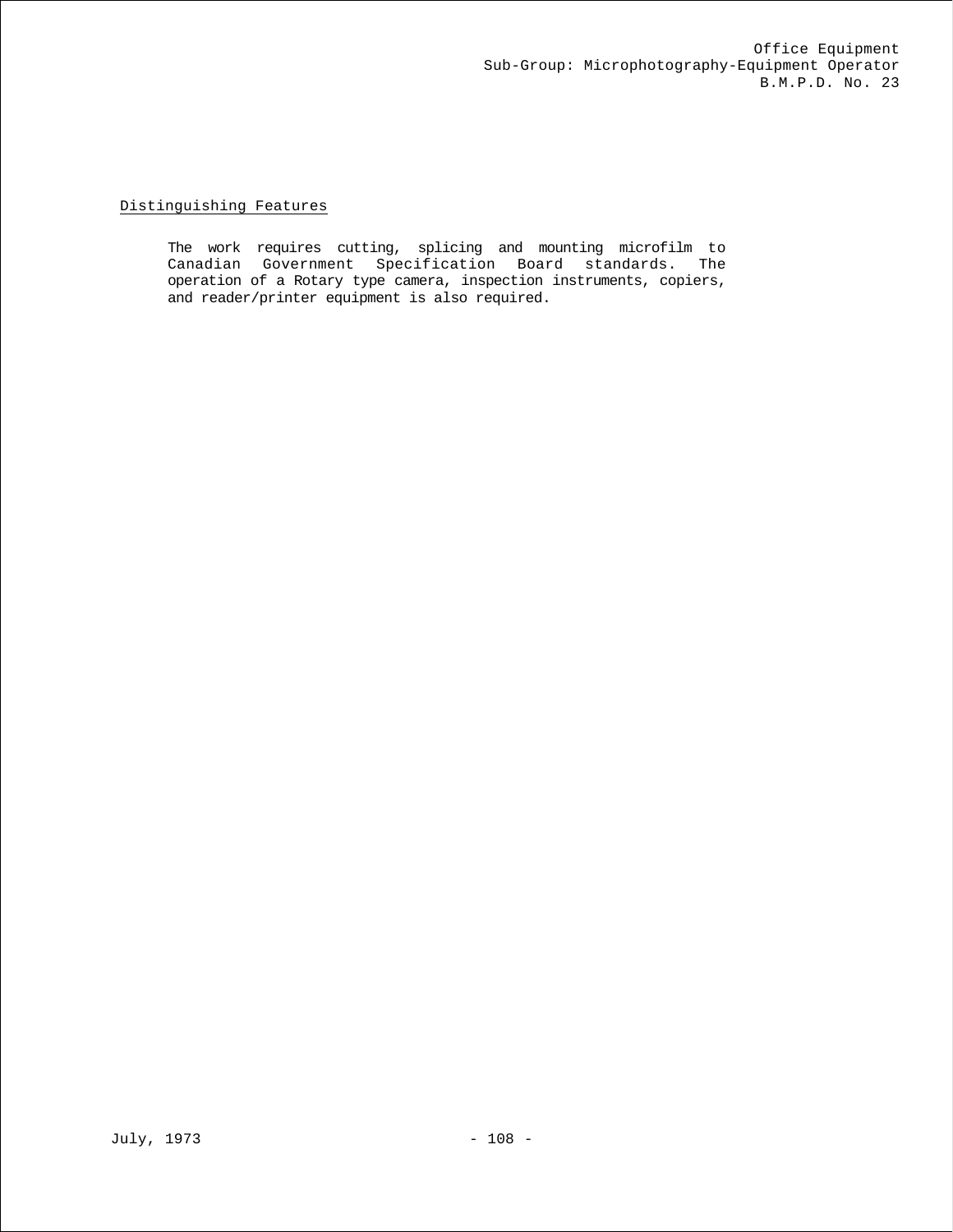# STATEMENT OF QUALIFICATIONS

#### FOR

# B.M.P.D. No. 23: MICROFILM MOUNTER AND ROTARY CAMERA OPERATOR (MEO-1)

#### BASIC REQUIREMENTS

- Education Completion of grade ten or achievement of a satisfactory score on PSC Examination 1. Language Requirement - A knowledge of the English language is essential for this position.
- Achievement, Skills or Aptitudes - Skill in operating semi-automatic cameras, copiers, and reader printer equipment.

### ESSENTIAL QUALIFICATIONS

- Abilities Ability to prepare microfilm strips or individual exposures and to cut, slice, mount or inspect microfilm.
	- Ability to maintain an alpha-numeric index.
	- Ability to complete documentation.
- Personal Suitability Alertness, perseverance and thoroughness.
- NOTE: The above example requires a skilled operator; see next page for trainee requirements.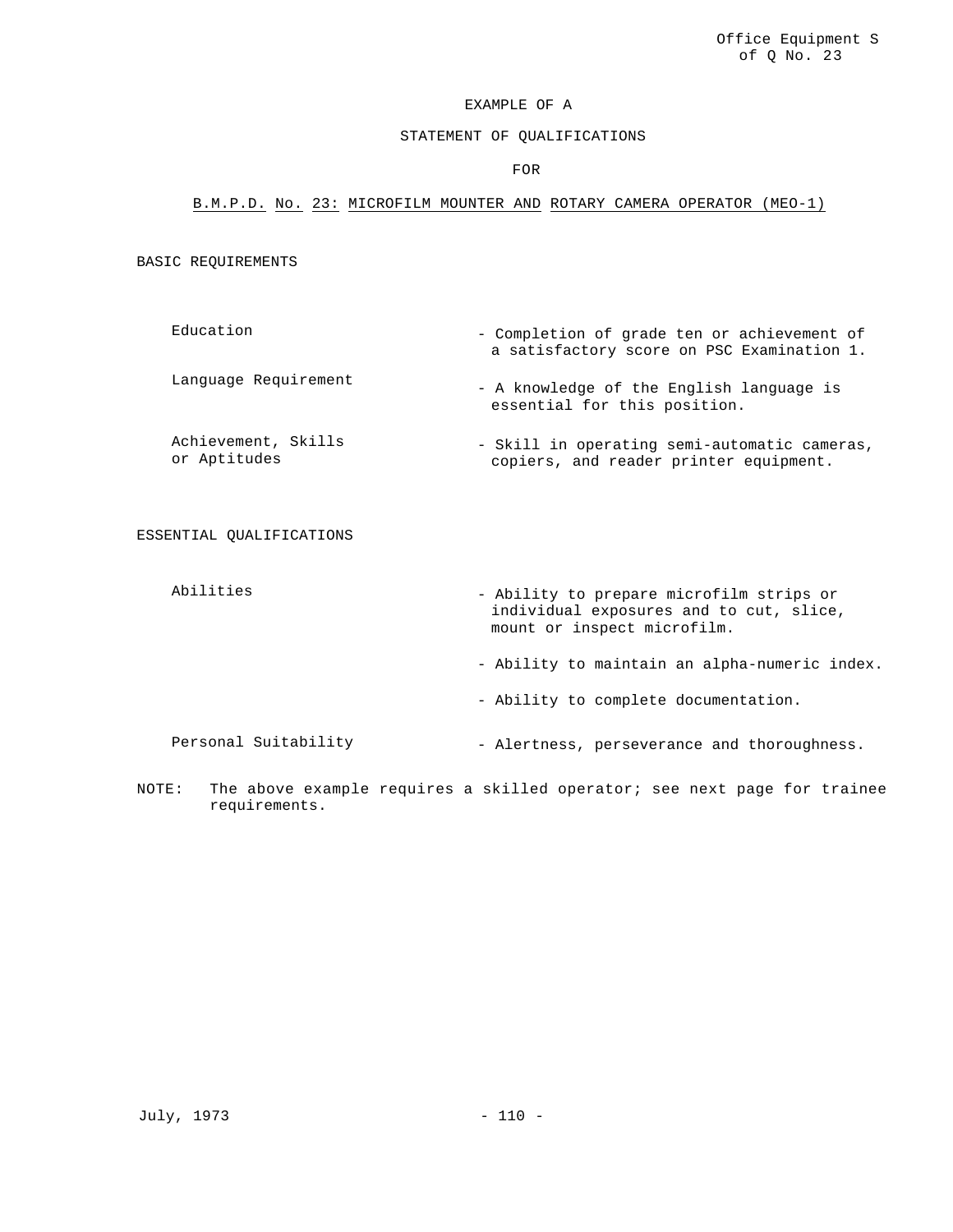### EXAMPLE OF A STATEMENT

# OF QUALIFICATIONS FOR

# .B.M.P.D. No. 23: MICROFILM MOUNTER AND ROTARY CAMERA OPERATOR (MEO-1)

(for Selection of Trainees)

BASIC REQUIREMENTS

Education -Completion of grade ten or achievement of a satisfactory score on PSC Examination 1. Language Requirement - A knowledge of the English language is essential for this position. Achievement, Skills or Aptitudes - Capacity to learn to operate semi automatic cameras, copiers and reader printer equipment.

ESSENTIAL QUALIFICATIONS

Personal Suitability - Alertness, perseverance and thoroughness.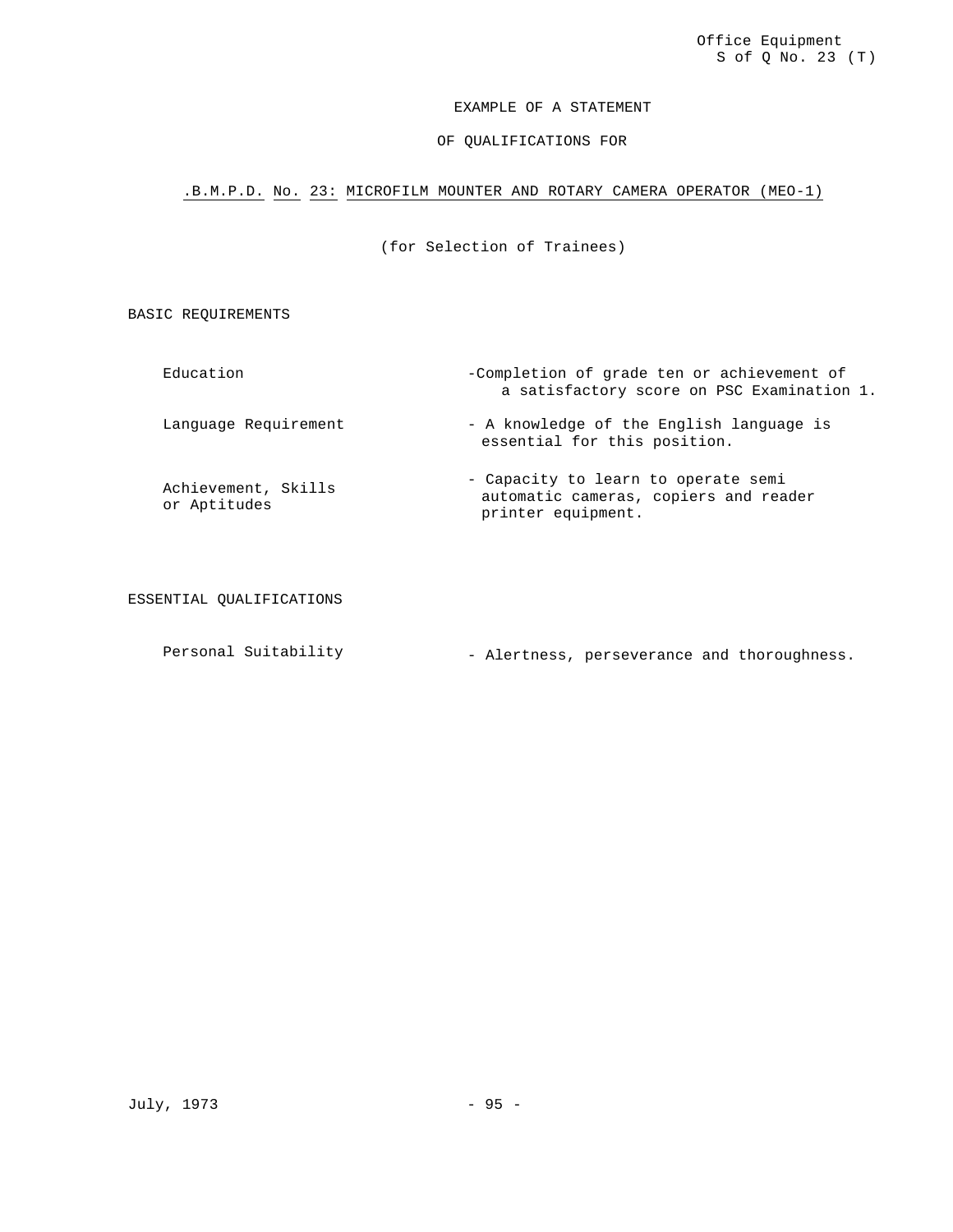### BENCH-MARK POSITION DESCRIPTION

| Sub-group MICROPHOTOGRAPHY EQUIPMENT OPERATOR                      | Level: 2                       |
|--------------------------------------------------------------------|--------------------------------|
| Descriptive Title: LIGHT SENSITIVE DYE<br>MICROFICHE COPY OPERATOR | Bench-mark Position Number: 24 |

### Summary

Under supervision produces DIAZO microfiche copies of existing microfiche film strips. Duties % of Time Produces DIAZO microfiche copies - by inspecting microfiche mounts and film strips for any irregularities, ensuring index information is complete, - by determining density and contrast of film to be copied, - by setting time of DIAZO film developer, 90

- by ensuring gas pressure is at a predetermined level, - by feeding microfiche mount into the developing
- machine together with a DIAZO sheet film,
- by separating the DIAZO sheet film from the microfiche mount and inserting it into the DIAZO processor, and
- by examining the DIAZO sheet for irregularities and making corrective equipment adjustments, and
- by filing DIAZO sheets with microfiche mounts.

Performs other related duties as required. 10 Distinguishing Features

The work requires the operation of a DIAZO microfiche developer/ processor and the inspection of the finished product. There is also a requirement to recognize variations in the resolution and density in the original films and compensate for differences.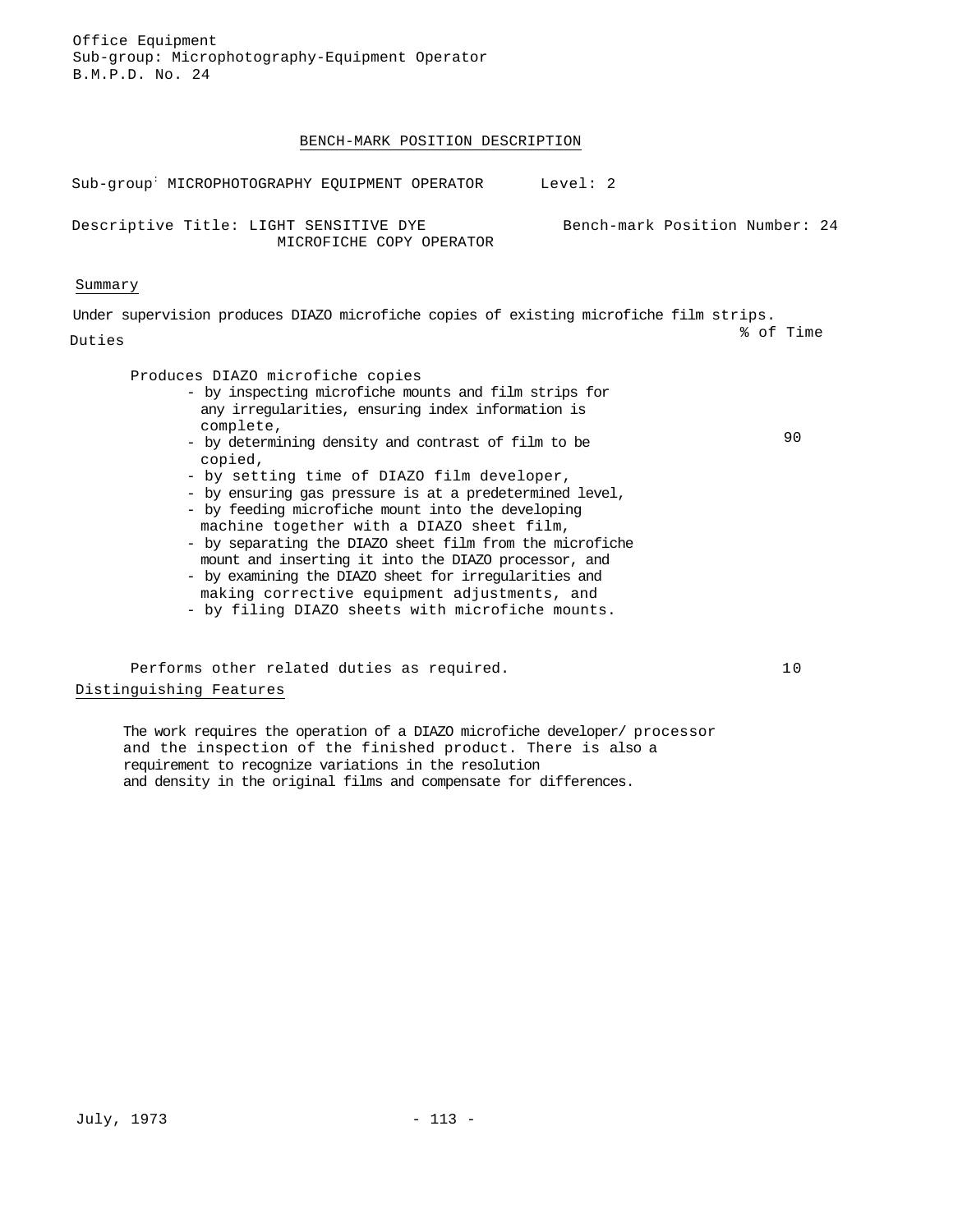# STATEMENT OF QUALIFICATIONS

FOR

# B.M.P.D. No. 24: LIGHT SENSITIVE DYE MICROFICHE COPY OPERATOR (MEO-2)

# BASIC REQUIREMENTS

Education - Completion of grade ten or achievement of a satisfactory score on PSC Examination 1.

Language Requirement - A knowledge of the French language is essential for this position.

Achievement, Skills or Aptitudes - Skill in operating a microfiche duplicator, DIAZO developer/processor and semi automatic type rotary cameras.

### ESSENTIAL QUALIFICATIONS

| Knowledge            | - Knowledge of microfilm duplicators.                                                            |
|----------------------|--------------------------------------------------------------------------------------------------|
| Abilities            | - Ability to recognize differences in the<br>resolution and density in original films.           |
|                      | - Ability to inspect finished product and<br>carry out routine maintenance of copy<br>equipment. |
| Personal Suitability | - Alertness, perseverance and thoroughness.                                                      |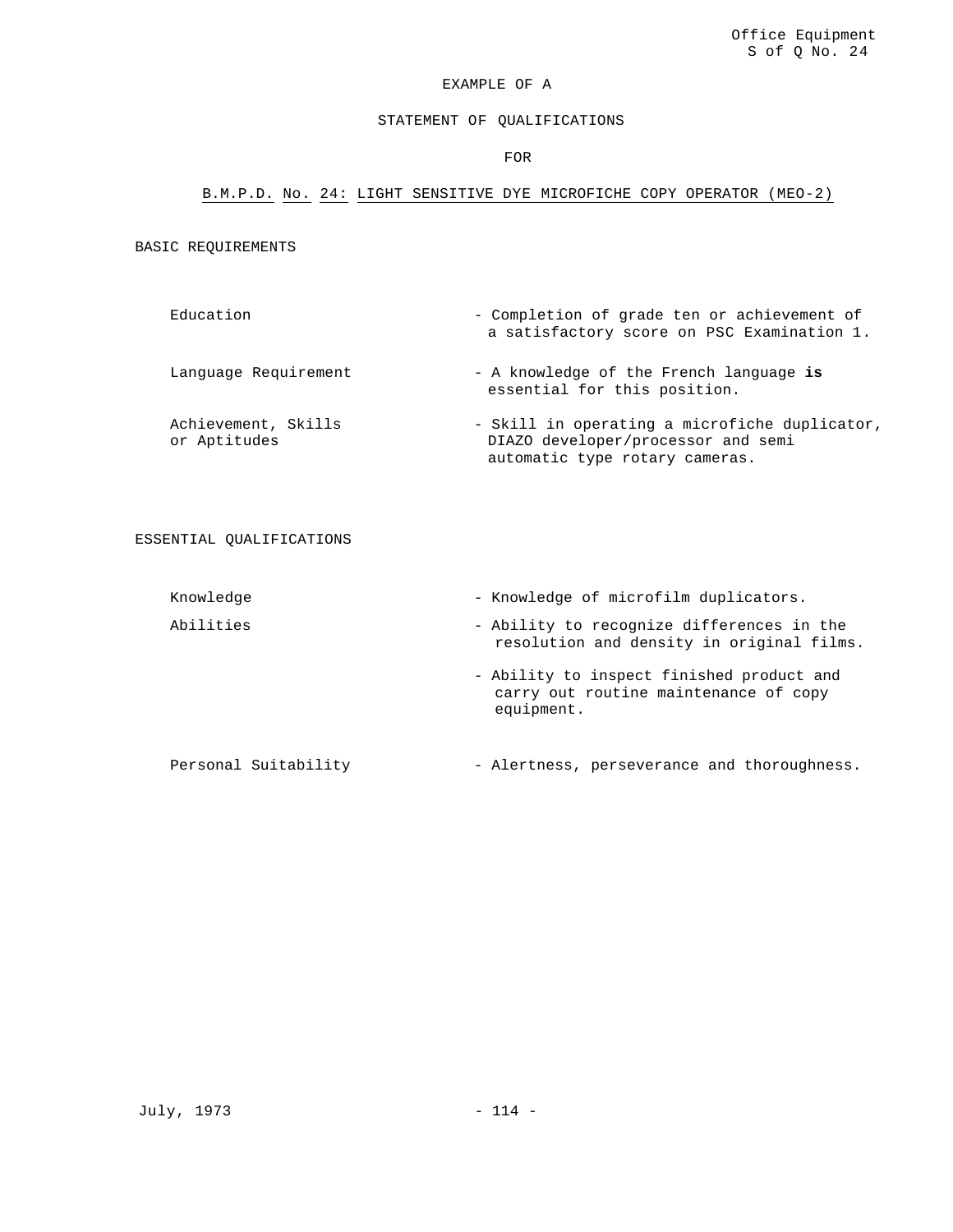### BENCH-MARK POSITION DESCRIPTION

Sub-group: MICROPHOTOGRAPHY EQUIPMENT OPERATOR Level: 2 Descriptive Title: FLAT BED CAMERA OPERATOR Bench-mark Position Number: 25

Summary

Under supervision, operates a Flat Bed type of camera to photograph documents, at predetermined ratios, to produce microfilm to meet the Canadian Government Specification Board standard of quality.

Duties % of Time

Operates a Flat Bed camera

- by loading a film roll into the camera,
- by adjusting the camera to obtain the reduction ratio required,
- by adjusting overhead illumination of the material to be copied to comply with the microfilm requirements, 70
- by reading an exposure meter and making adjustments to controls to produce CGSB standard densities and contrasts of the photographic image,
- by placing documents to be microfilmed into the photographic area,
- by taking a specified number of photographs of each document as instructed,
- by unloading the exposed roll of microfilm, ensuring protection of the light sensitive film,
- by recording details of contents on a box.

Operates a semiautomatic film processor. 20 Performs other related duties such as making step tests to determine optimum exposure of film and mechanical fitness. 10

### Distinguishing Features

The work requires the operation of a Flat Bed type of camera to produce microfilm images at specified reduced ratios. A knowledge of microfilm formats and related indexing methods, and the adjustment of camera and illumination controls to produce density, resolution and contrasts to specifications is required.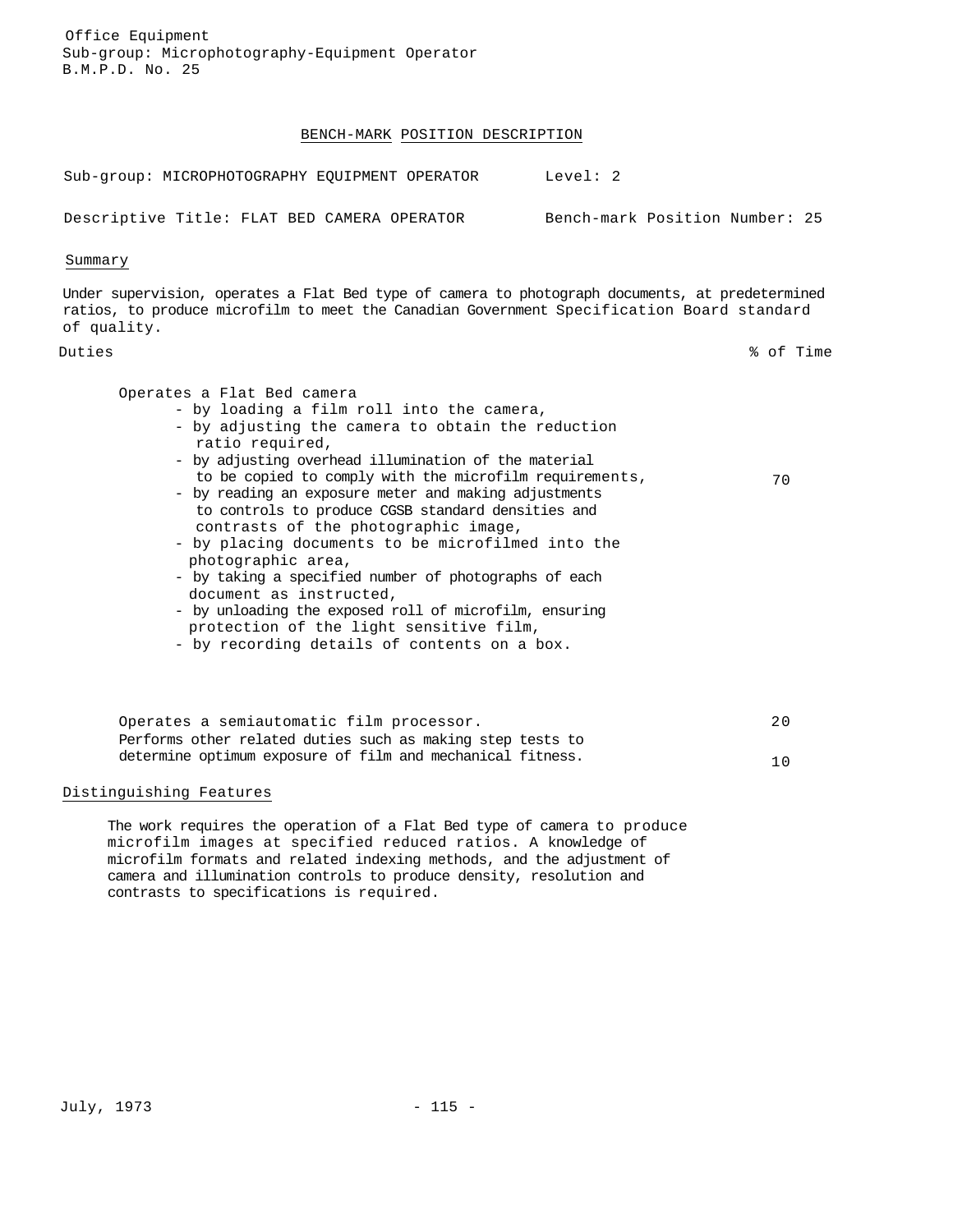Office Equipment

S of Q No. 25

# EXAMPLE OF A

# STATEMENT OF QUALIFICATIONS

# FOR

# B.M.P.D. No. 25: FLAT BED CAMERA OPERATOR (MEO-2)

BASIC REQUIREMENTS

| Education                           | - Completion of grade ten or achievement of<br>a satisfactory score on PSC Examination 1.                                                                                |
|-------------------------------------|--------------------------------------------------------------------------------------------------------------------------------------------------------------------------|
| Language Requirement                | - A knowledge of the English language is<br>essential for this position.                                                                                                 |
| Achievement, Skills<br>or Aptitudes | - Skill in operating a Flat Bed camera and<br>in the adjustment of camera and illumination<br>controls to produce density resolution<br>and contrasts to specifications. |

ESSENTIAL QUALIFICATIONS

| Knowledge            | - Knowledge of microfilm camera techniques.                                         |
|----------------------|-------------------------------------------------------------------------------------|
|                      | - Knowledge of the Canadian Government<br>Specification Board standards of quality. |
| Abilities            | - Ability to index microfilm.                                                       |
| Personal Suitability | - Alertness, perseverance and thoroughness.                                         |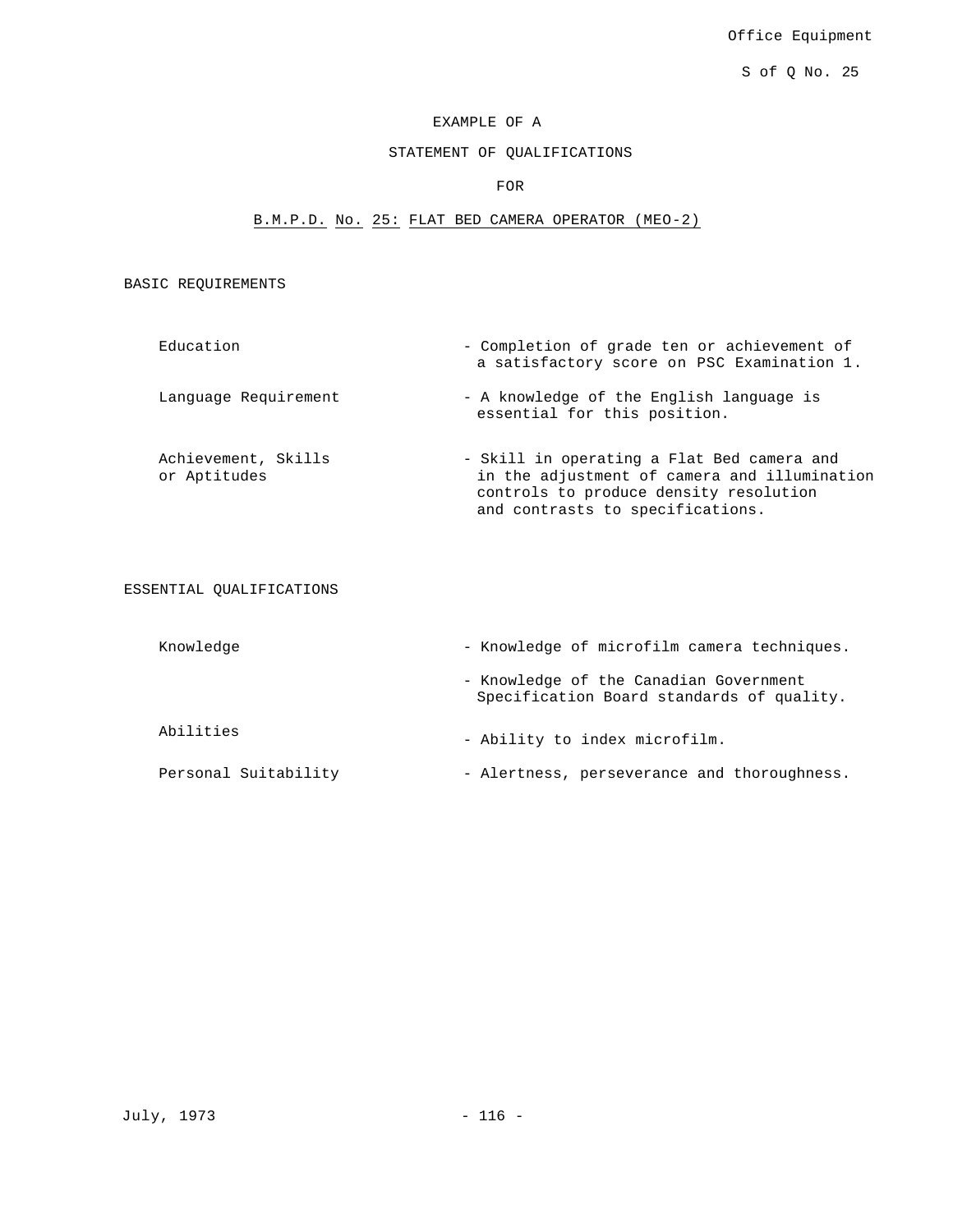### BENCH-MARK POSITION DESCRIPTION

Sub-group: MICROPHOTOGRAPHY-EQUIPMENT OPERATOR Level: 2

Descriptive Title: LIGHT SENSITIVE DYE MICROFILM COPY OPERATOR

### Summary

Under supervision produces light sensitive dye positive to positive or negative to negative copies of microfilm (DIAZO type).

### Duties

Produces DIAZO film copies

- by inspecting rolls of microfilm to be copied for any irregularities and recording varying densities and contrasts through its entire length,
- by splicing microfilm lengths into larger reels to ensure economic use of the equipment,
- by threading the microfilm to be copied and the unexposed DIAZO film into the processing equipment,
- by ensuring gas pressure is at a predetermined level,
- by setting the speed of the machine depending on the density and contrast of the original microfilm,
- by adjusting the speed of the machine to compensate for variances in density and contrast as these changes occur throughout the reel,
- by removing copy and original films and inspecting DIAZO film to ensure density and contrast over entire reel conform to standards, and
- by cutting film to length and winding on to standard reels or cassettes, as instructed.

% of Time

90

Bench-mark Position Number: 26

Performs other related duties.

# Distinguishing Features

The work requires setting-up, adjusting and operating a light sensitive dye (DIAZO type) processor to ensure that standards for density and contrast are maintained throughout the copying cycle. The work also requires knowledge of microfilm indexing methods.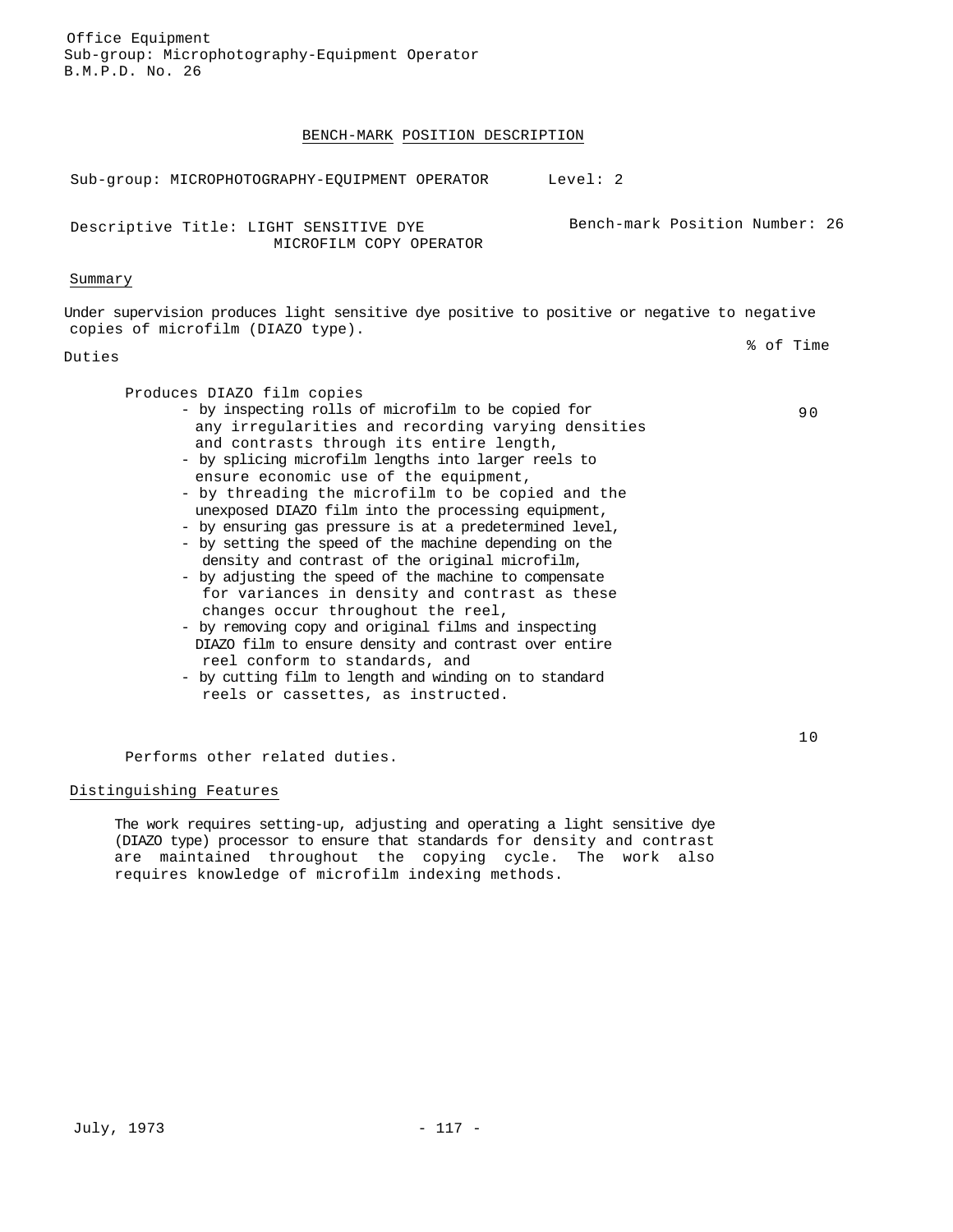### STATEMENT OF QUALIFICATIONS

### FOR

### B.M.P.D. No. 26: LIGHT SENSITIVE DYE MICROFILM COPY OPERATOR (MEO-2)

### BASIC REQUIREMENTS

- Education Completion of grade ten or achievement of a satisfactory score on PSC Examination 1.
- Language Requirement A knowledge of the English language is essential for this position.
- Achievement, Skills or Aptitudes - Skill in operating a light sensitive dye processor, microfilm cameras or duplicating equipment 16, 35, 105 mm.

#### ESSENTIAL QUALIFICATIONS

Knowledge - Knowledge of DIAZO microfilm copy processes and microfilm indexing methods. Abilities - Ability to maintain standards of density and contrast throughout the copying cycle. Personal Suitability - Alertness, perseverance and thoroughness.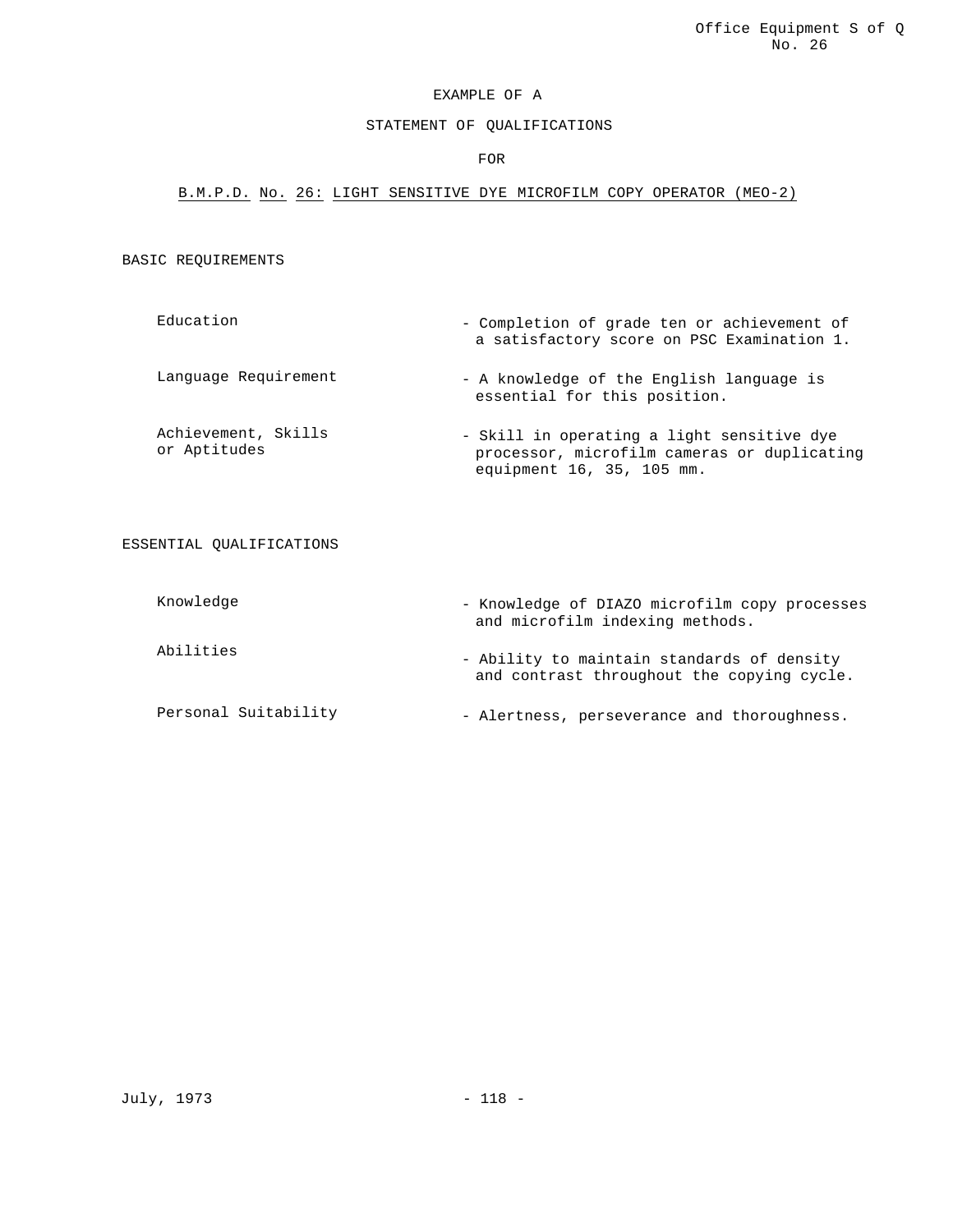### BENCH-MARK POSITION DESCRIPTION

| Sub-group: MICROPHOTOGRAPHY-EOUIPMENT OPERATOR                                                                                 | Level: 2                       |
|--------------------------------------------------------------------------------------------------------------------------------|--------------------------------|
| Descriptive Title: VESICULAR MICROFILM<br>COPY OPERATOR                                                                        | Bench-mark Position Number: 27 |
| Summary                                                                                                                        |                                |
| Under supervision produces positive to negative or negative to positive microfilm copies by<br>vesicular process (XIDEX type). |                                |
| Duties                                                                                                                         | % of Time                      |
| Produces vesicular copies of microfilm                                                                                         |                                |

90

- by inspecting roll of microfilm to be copied for any irregularities,
- by measuring and recording density and contrast over the entire reel
- by splicing microfilm lengths into larger reels to ensure economic use of equipment,
- by threading the microfilm to be copied and the unexposed vesicular film onto the machine,
- by setting the lens aperture, temperature and speed to attain a standard density and contrast,
- by making adjustments to temperature and speed to maintain standard density and contrast while microfilm is being processed,
- by cutting completed copy film to comply with original grouping and loading to standard reels or cassettes,
- by preparing and indexing boxes to package entire reel of microfilm, and
- by ensuring the index information on the box relates to the microfilm being boxed.

Performs other related duties. 10

#### Distinguishing Features

The work requires setting-up, adjusting and operating a vesicular type (XIDEX) copier and vigilance to ensure standards in density and contrast are maintained throughout the copying cycle. A knowledge of microfilm indexing methods is required.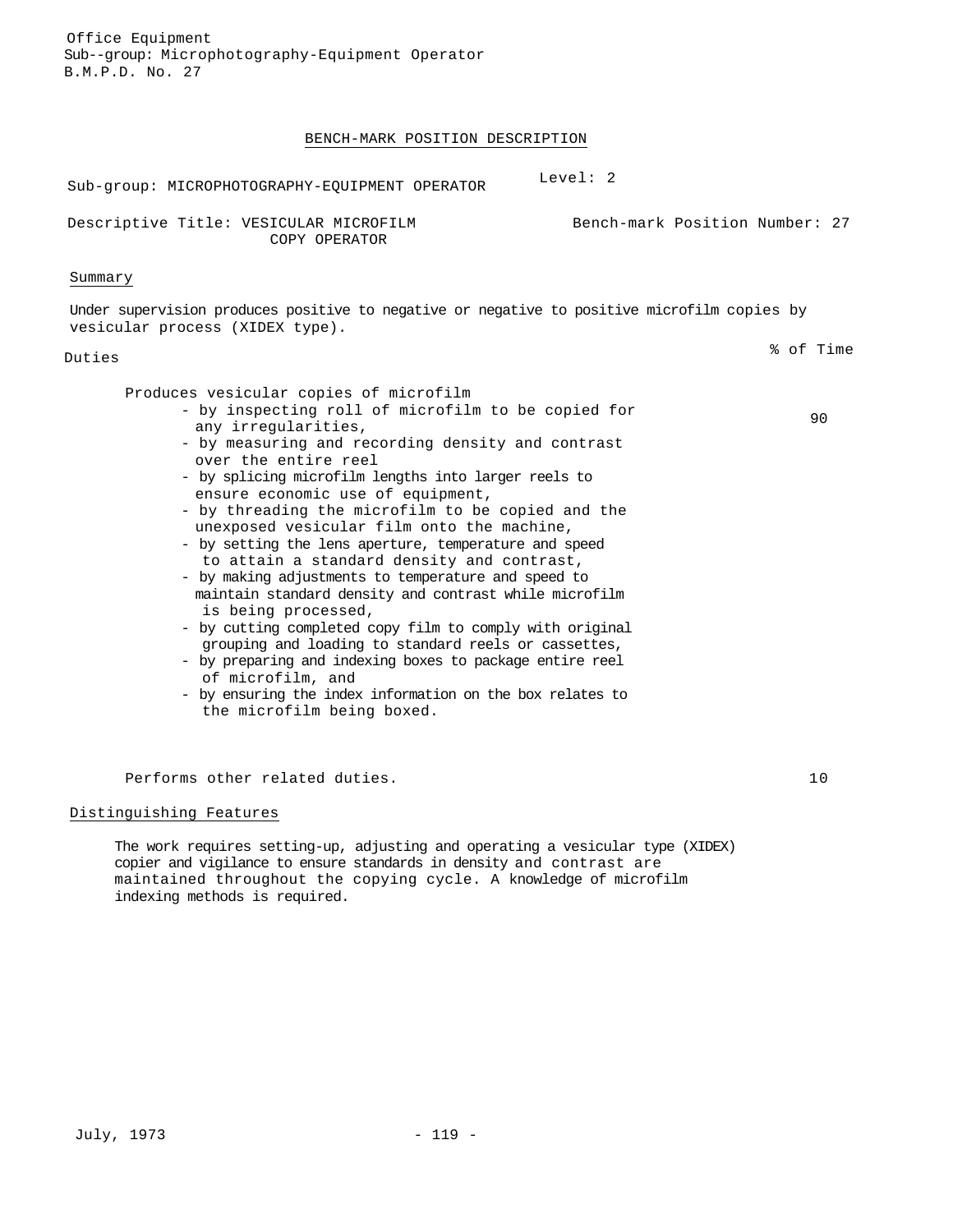# STATEMENT OF QUALIFICATIONS

# FOR

# B.M.P.D. No. 27: VESICULAR MICROFILM COPY OPERATOR (MEO-2)

### BASIC REQUIREMENTS

| Education            | - Completion of grade ten or achievement of<br>a satisfactory score on PSC Examination 1.                |
|----------------------|----------------------------------------------------------------------------------------------------------|
| Language Requirement | - A knowledge of both the English language and<br>the French language is essential for this<br>position. |
|                      |                                                                                                          |

Achievement, Skills<br>or Aptitudes - Skill in operating a vesicular type copier, microfilm cameras or microfilm duplicating equipment.

### ESSENTIAL QUALIFICATIONS

| Knowledge | - Knowledge of vesicular copy processes and<br>microfilm indexing methods.               |
|-----------|------------------------------------------------------------------------------------------|
| Abilities | - Ability to maintain standards of density<br>and contrast throughout the copying cycle. |

Personal Suitability - Alertness, perseverance and thoroughness.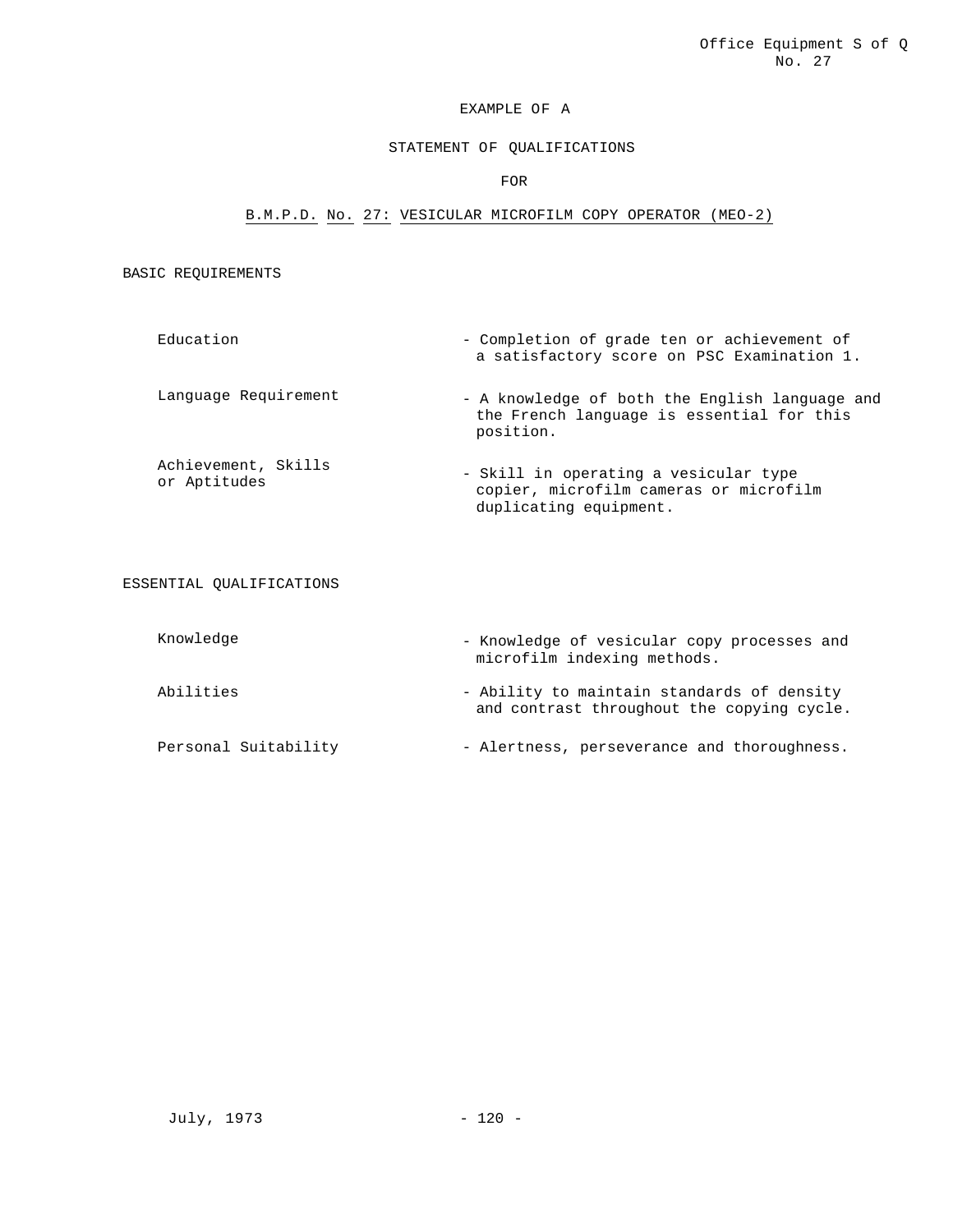### BENCH-MARK POSITION DESCRIPTION

Sub-group: MICROPHOTOGRAPHY-EQUIPMENT OPERATOR Level: 3

Descriptive Title: PRECISION MICROFILM CAMERA Bench-mark Position Number: 28 OPERATOR

#### Summary

Under supervision operates a precision type microfilm camera unit to photograph, at specific reduction ratios, maps, engineering drawings and other documents that require accurate scaling and detail readability according to Canadian Government Specification Board (CGSB) standards.

Duties % of Time

Operates a precision microfilm camera

- by loading film into the camera and preparing the camera to take a series of sequential photographs,
- by adjusting the camera to obtain the reduction ratio specified,
- by setting the overhead and sub-surface illumination,
- by placing a density chart onto the photographic area,
- by taking exposure readings and setting equipment controls to ensure the photographic image will have the density and contrast to acceptable standards,
- by exposing the required number of photographs of each map, engineering drawing or other document as required,
- by exposing a sequence of photographs over the entire map or engineering drawing if required to photograph the entire original document,
- by documenting sequence and other identifying information of the exposed microfilm, and
- by unloading the exposed roll of microfilm, ensuring protection of the light sensitive film and passing it to the processor.

| Operates a semi-automatic processor to develop silver halide | 1 O |
|--------------------------------------------------------------|-----|
| microfilm.                                                   |     |
| Makes step tests to determine the optimum exposure of film   | 1 O |
| and the mechanical fitness of equipment, and                 |     |
| Performs other related duties and occasionally supervises    | 1 O |
| lower level employees.                                       |     |

70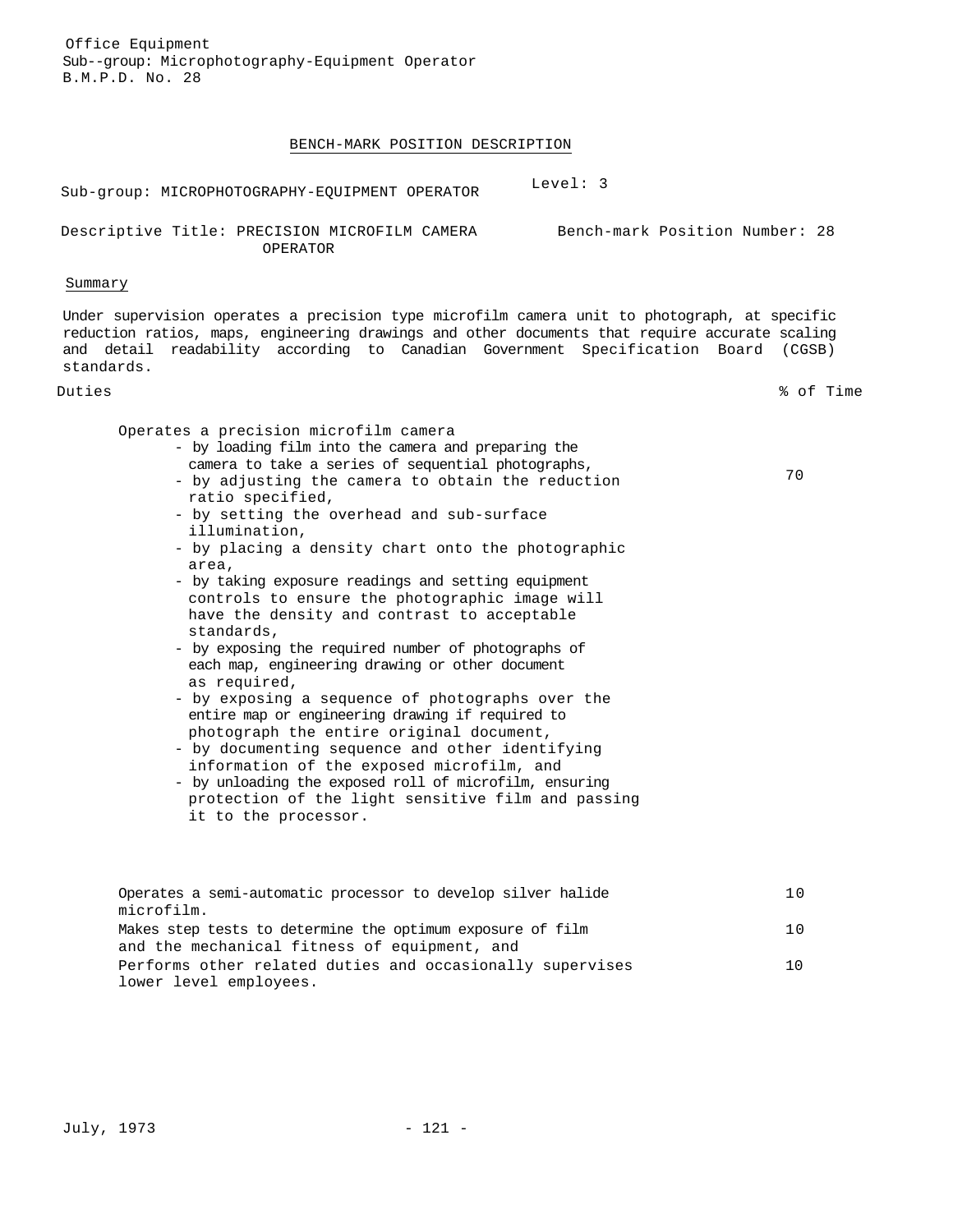### Distinguishing Features

The work requires the operation of a precision microfilm camera to photograph, to precise scale, engineering drawings, maps and other documents that require readability and accurate scaling to CGSB specifications. A knowledge of illumination, reflect ability, color and opaqueness are essential to this operation. The work also requires the operation of a semi-automatic, silver halide film processor and the making of step tests films.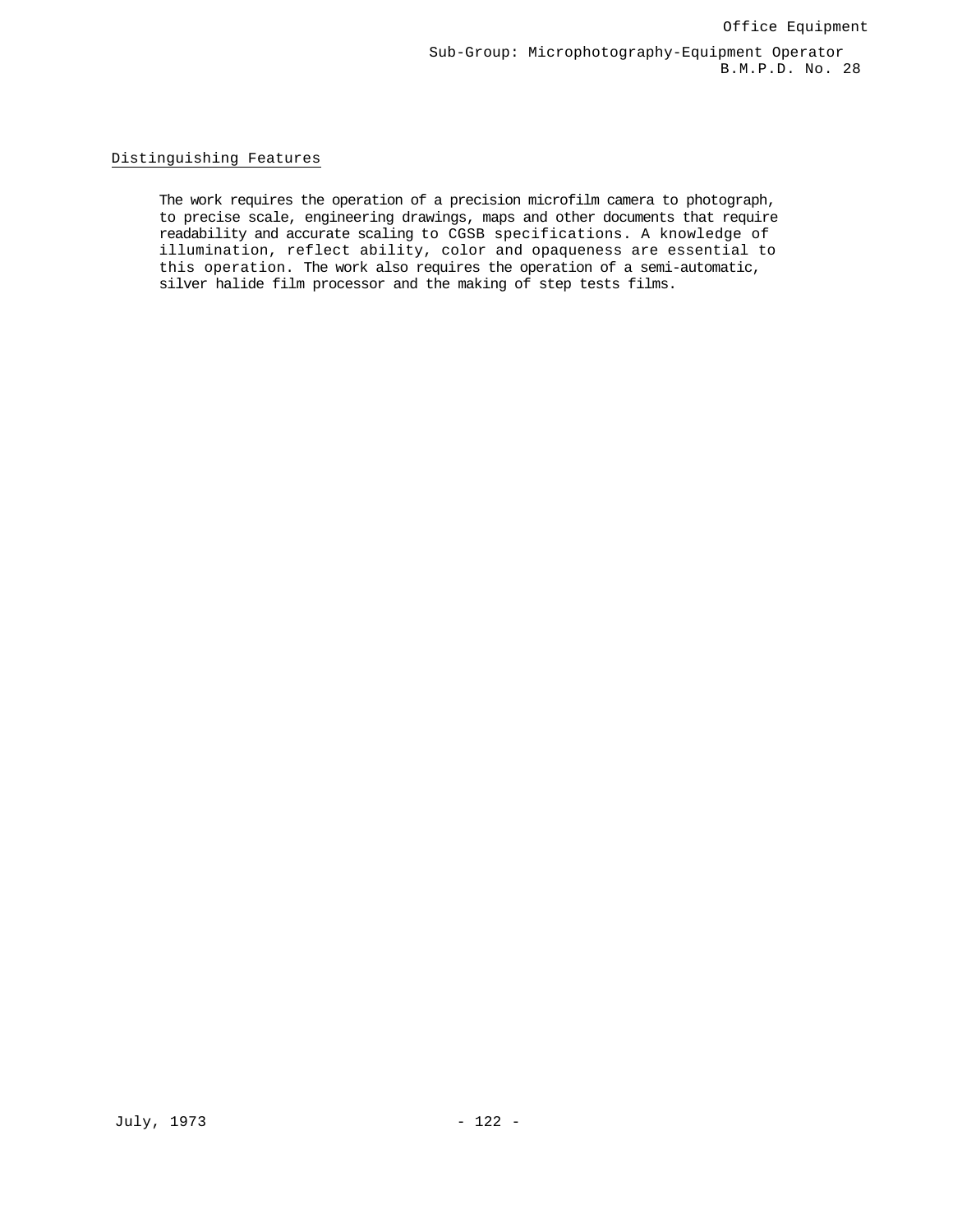### STATEMENT OF QUALIFICATIONS FOR

# B.M.P.D. No. 28: PRECISION MICROFILM CAMERA OPERATOR (MEO-3)

### BASIC REQUIREMENTS

Education - Completion of grade ten or achievement of a satisfactory score on PSC Examination 1. Language Requirement - A knowledge of the English language is essential for this position. Achievement, Skills or Aptitudes - Skill in operating a precision microfilm camera and semi-automatic film processor, rotary and Flat Bed cameras and microfilm

duplicators.

ESSENTIAL QUALIFICATIONS

| Knowledge | - Knowledge of illumination, reflect ability,<br>color and opaqueness.                     |
|-----------|--------------------------------------------------------------------------------------------|
| Abilities | - Ability to photograph a variety of<br>documents according to C.G.S.B.<br>specifications. |

Personal Suitability - Alertness, perseverance and thoroughness.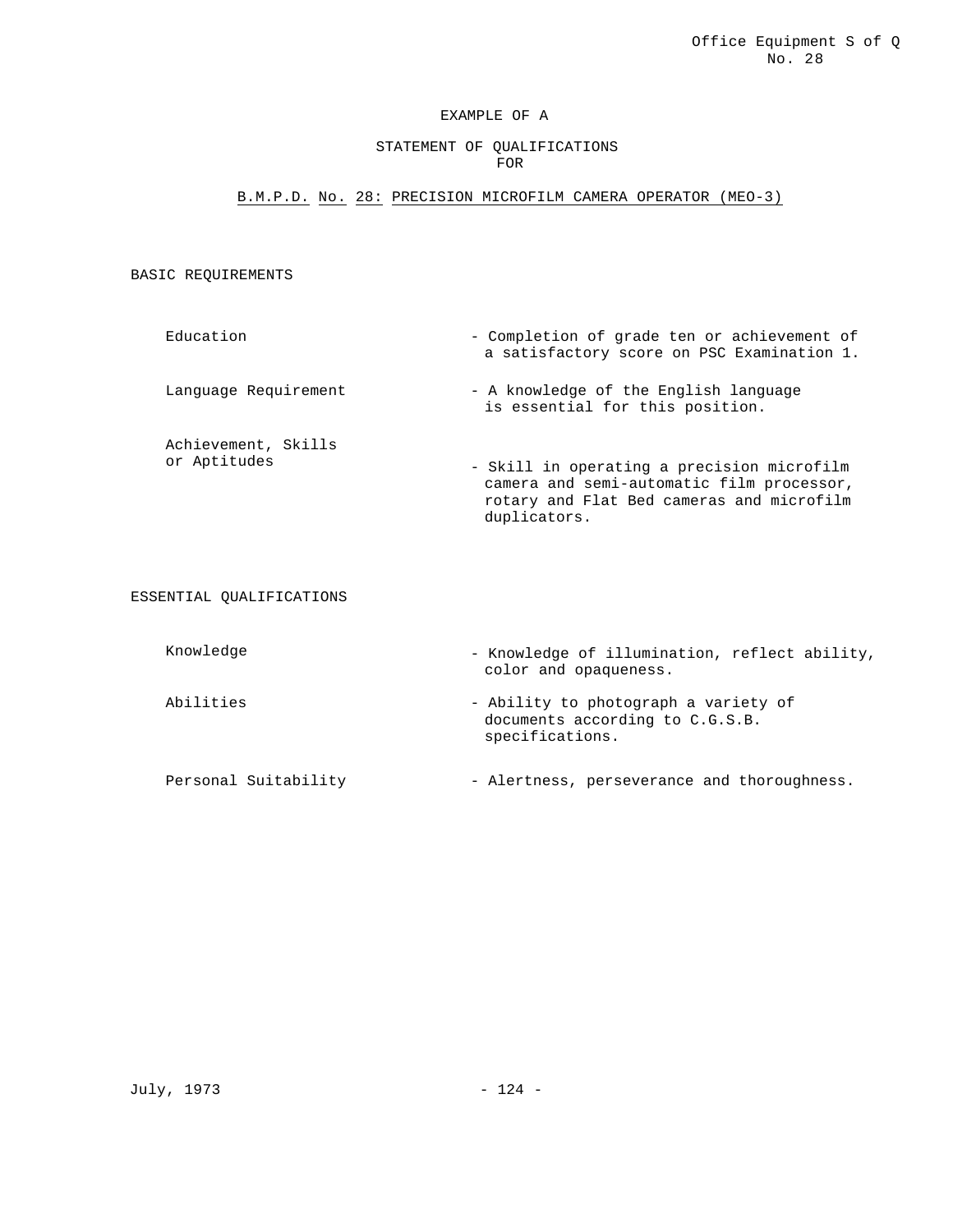Sub-group: Microphotography-Equipment Operator B.M.P.D. No. 29 BENCH-MARK POSITION DESCRIPTION Sub-group: MICROPHOTOGRAPHY-EQUIPMENT OPERATOR Level: 3 Descriptive Title: SILVER HALIDE FILM COPIER Bench-mark Position Number: 29 Summary Under supervision produces microfilm silver halide positive or negative film copies of existing microfilm in a darkroom environment. Duties % of Time Produces silver halide positive or negative microfilm copies of existing microfilms - by examination of the original microfilm for any irregularities, - by measuring and recording density and contrast of film to be copied, - by splicing leader film between film lengths of varying density and contrast, - by threading the original microfilm and an unexposed microfilm into the film copier, - by setting the exposure aperture to produce a standard exposure depending on the density and contrast readings previously obtained, - by setting the voltage of the exposure lamp to produce a standard exposure depending on the density and contrast readings previously obtained, - by setting the speed of the machine to produce a standard density and contrast to CGSB specifications, - by varying the speed of the machine or varying the voltage of the exposure lamp at each leader to pro duce a microfilm copy of standard density and contrast to CGSB specifications, - by unloading exposed film and placing in light-proof container, - by preparing boxes and indexing these to accommodate separate microfilm lengths of processed film, - by passing the film in the light-proof container and the indexed boxes to a film processor, - by cutting leaders off the original film and loading film onto standard reels as instructed, and - by replacing reels into original cartons. 90

Performs other related duties and occasionally supervises lower level employees.

Office Equipment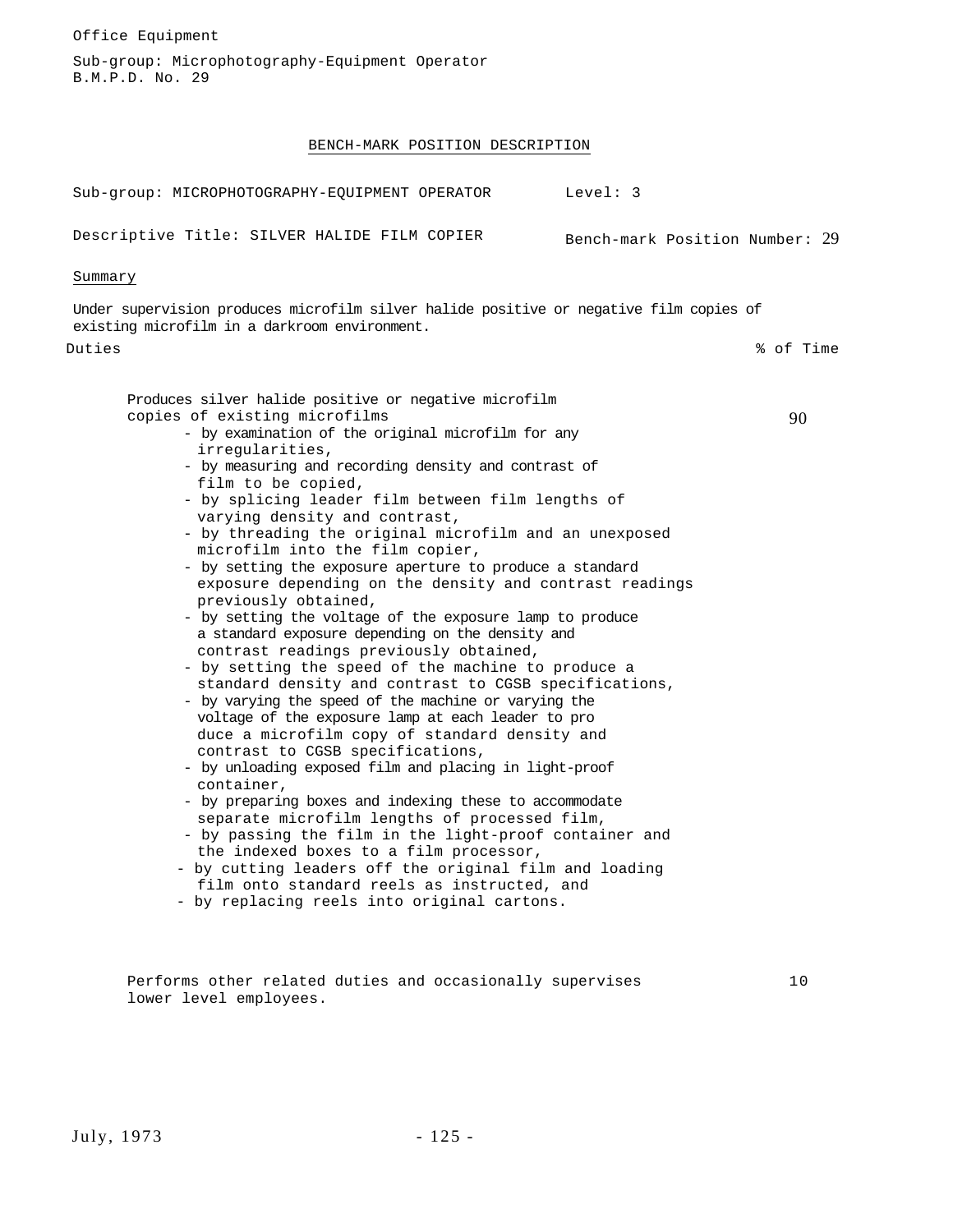# Distinguishing Features

The work requires the operation of one or more silver halide copiers in a dark room environment to reproduce microfilm to CGSB standards. Knowledge of exposure apertures, light intensities and other controls is essential to maintain standard density and contrast over the entire reel of film. The work also requires knowledge of microfilming indexing methods and the occasional supervision of lower level employees.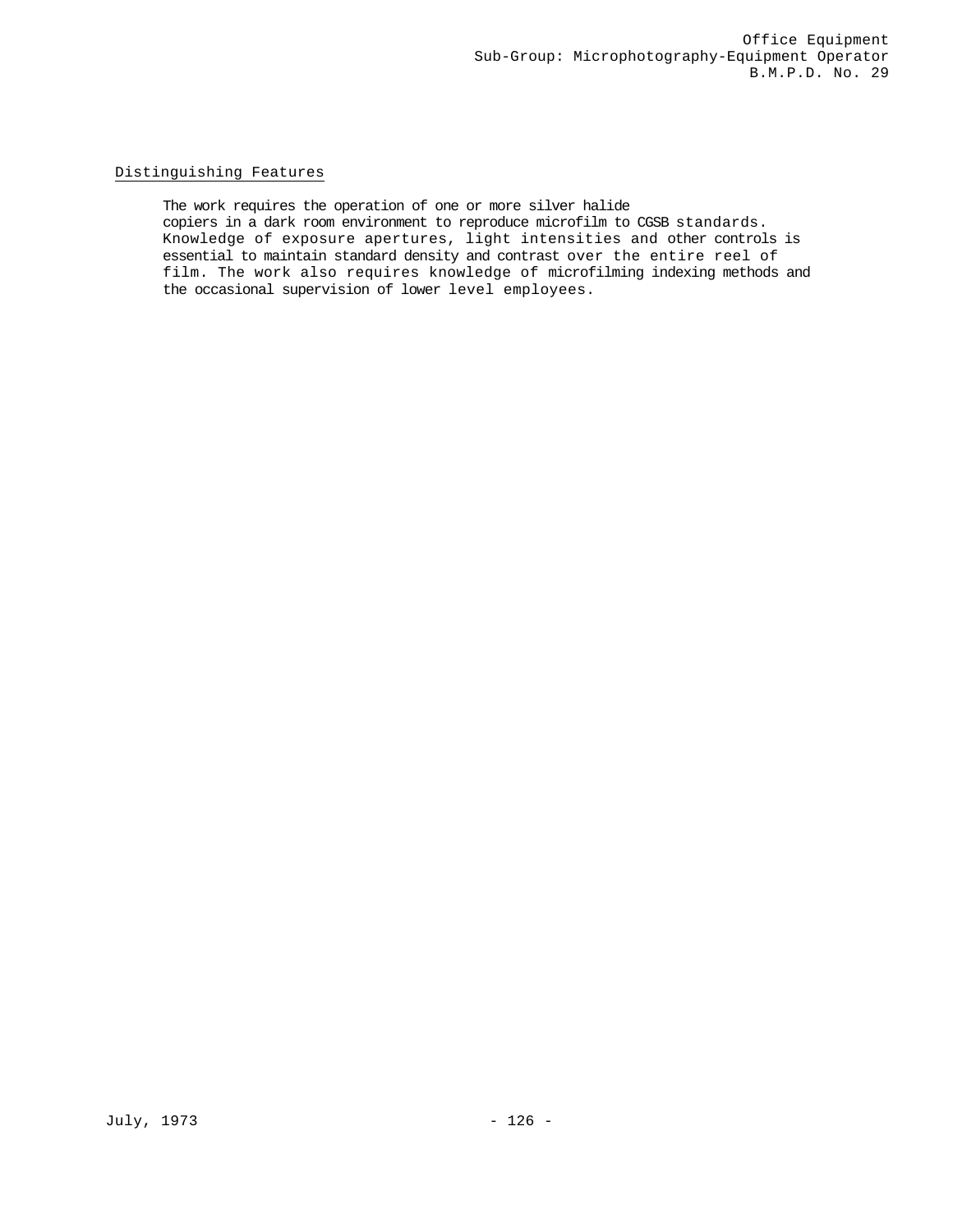#### STATEMENT OF QUALIFICATIONS

FOR

## B.M.P.D. No. 29: SILVER HALIDE FILM COPIER (MEO-3)

BASIC REQUIREMENTS

- Education Completion of grade ten or achievement of a satisfactory score on PSC Examination 1.
- Language Requirement A knowledge of the French language is essential for this position.
- Achievement, Skills or Aptitudes - Skill in operating silver halide film copiers in a dark room environment, microfilm cameras and duplicating equipment including the production of positive or negative film copies of existing microfilm.

ESSENTIAL QUALIFICATIONS

- Knowledge Knowledge Knowledge of exposure apertures, light intensities and other controls for maintaining standard density and contrast over entire reel of film.
	- Knowledge of microfilm indexing methods and C.G.S.B. standards.
- Abilities Ability to reproduce silver halide micro film.
	- Ability to supervise by instructing on work methods and assigning and checking work.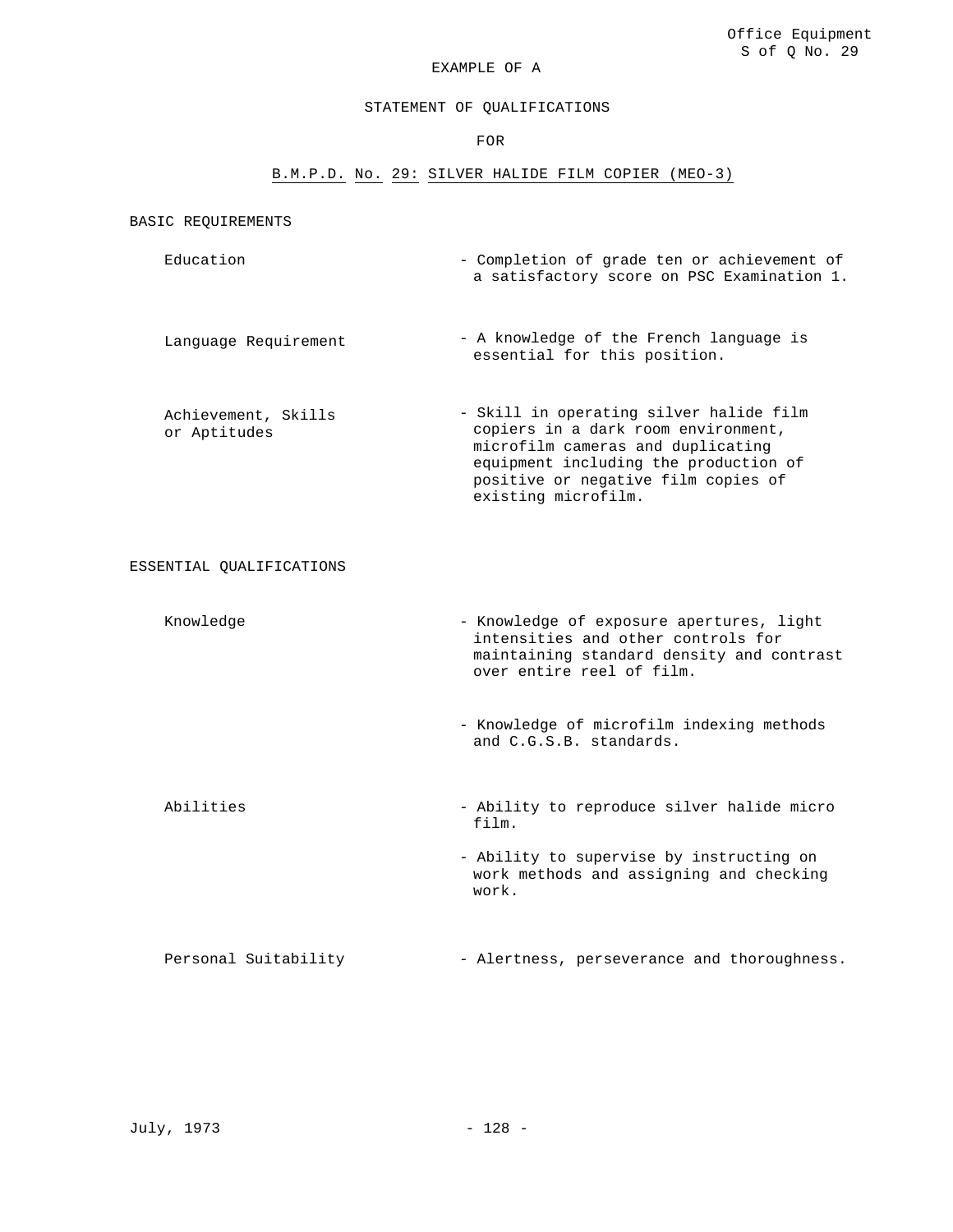## BENCH-MARK POSITION DESCRIPTION

| Sub-group: MICROPHOTOGRAPHY-EQUIPMENT OPERATOR Level: 3                                                                                                                                                                                                                                                                                                                                                                                                                                                                                                                                                                                                                                                                                                                                                                                                                                                                                                                                                                                                                                                                                                                                                                                                                                                                                                                 |  |
|-------------------------------------------------------------------------------------------------------------------------------------------------------------------------------------------------------------------------------------------------------------------------------------------------------------------------------------------------------------------------------------------------------------------------------------------------------------------------------------------------------------------------------------------------------------------------------------------------------------------------------------------------------------------------------------------------------------------------------------------------------------------------------------------------------------------------------------------------------------------------------------------------------------------------------------------------------------------------------------------------------------------------------------------------------------------------------------------------------------------------------------------------------------------------------------------------------------------------------------------------------------------------------------------------------------------------------------------------------------------------|--|
| Bench-mark Position Number: 30<br>Descriptive Title: SILVER HALIDE MICROFILM<br>PROCESSOR                                                                                                                                                                                                                                                                                                                                                                                                                                                                                                                                                                                                                                                                                                                                                                                                                                                                                                                                                                                                                                                                                                                                                                                                                                                                               |  |
| Summary                                                                                                                                                                                                                                                                                                                                                                                                                                                                                                                                                                                                                                                                                                                                                                                                                                                                                                                                                                                                                                                                                                                                                                                                                                                                                                                                                                 |  |
| Under supervision operates a silver halide microfilm processor in a darkroom environment to<br>chemically process microfilm to Canadian Government Specification Board (CGSB)<br>standards.                                                                                                                                                                                                                                                                                                                                                                                                                                                                                                                                                                                                                                                                                                                                                                                                                                                                                                                                                                                                                                                                                                                                                                             |  |
| % of Time<br>Duties                                                                                                                                                                                                                                                                                                                                                                                                                                                                                                                                                                                                                                                                                                                                                                                                                                                                                                                                                                                                                                                                                                                                                                                                                                                                                                                                                     |  |
| Operates a silver halide microfilm processor<br>- by mixing photographic chemicals such as developer,<br>90<br>hypo, hypo eliminator and pre wash agents,<br>- by testing chemicals to ensure CGSB specification<br>standards are met and maintained,<br>- by filling reserve and other tanks to ensure<br>constant flow and circulation of chemicals,<br>- by setting temperature controls for chemical<br>processing,<br>- by developing test strips to determine settings to<br>ensure film is processed to meet specification<br>standards,<br>- by setting speed to predetermined setting to ensure<br>standard densities and contrasts are obtained,<br>- by making hypo residual tests, scratch tests and<br>dip strip PH tests,<br>- by threading exposed film into chemical tanks and<br>dryer units,<br>- by setting temperature controls on dryer sections<br>to ensure adequate drying while preventing curl or<br>other irreqularities,<br>- by removing film from machine and inspecting for<br>scratches or other defects,<br>- by instructing camera and copy operators to correct<br>faults found during inspection of processed film,<br>- by testing and topping up chemicals to maintain a<br>useful life,<br>- by operating a silver recovery machine, and<br>- by cleaning silver recovery machine and preparing<br>salvaged silver for shipment. |  |

supervises lower level employees.

10

Performs other related duties such as carrying out cleaning,

maintenance and minor repairs to processing equipment, and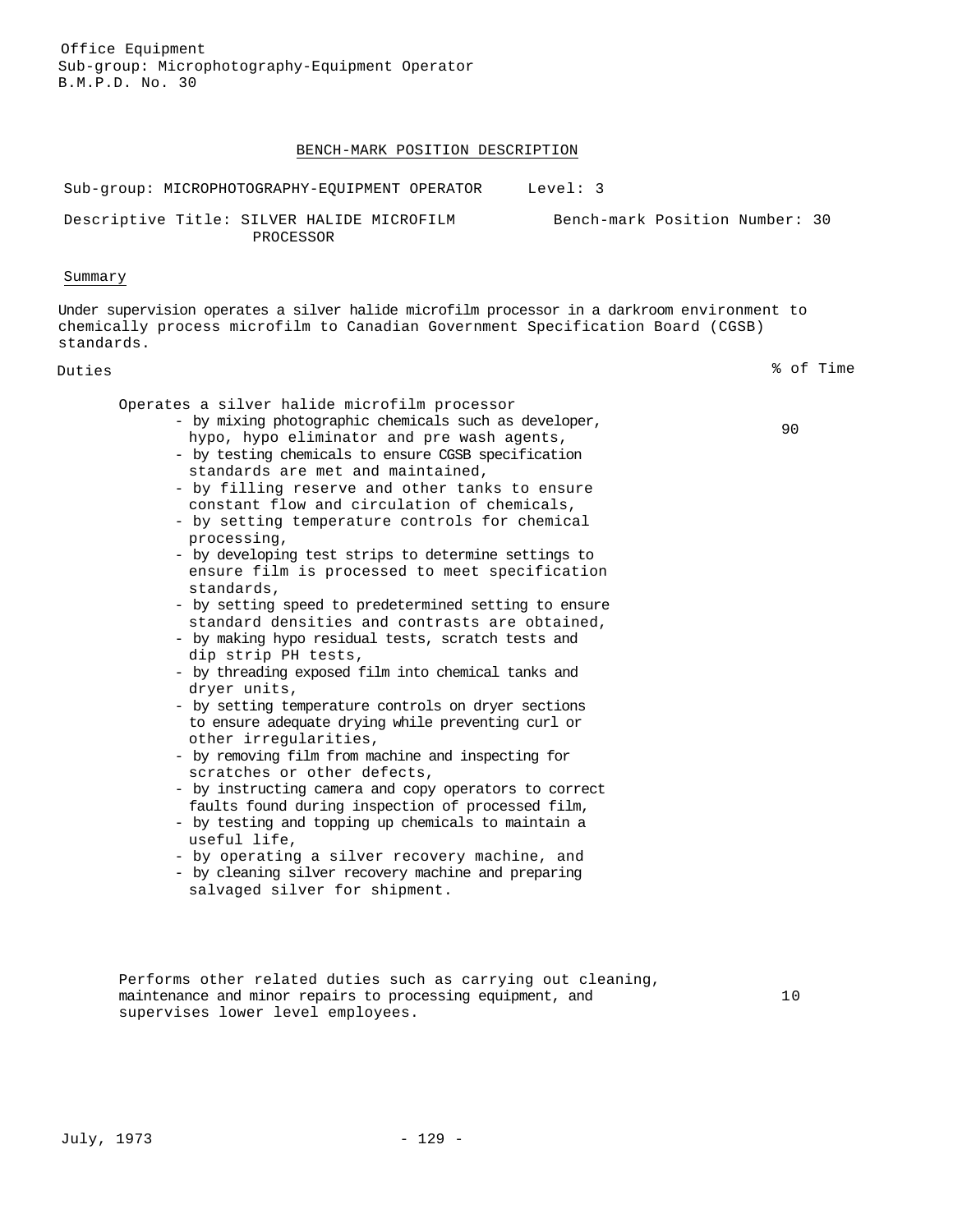## Distinguishing Features

The work requires the operation of a silver halide microfilm processor with a capacity greater than 30 fpm of processed microfilm, and the operation and maintenance of a silver recovery machine. The work also requires knowledge of film densities and contrasts as detailed in CGSB standards.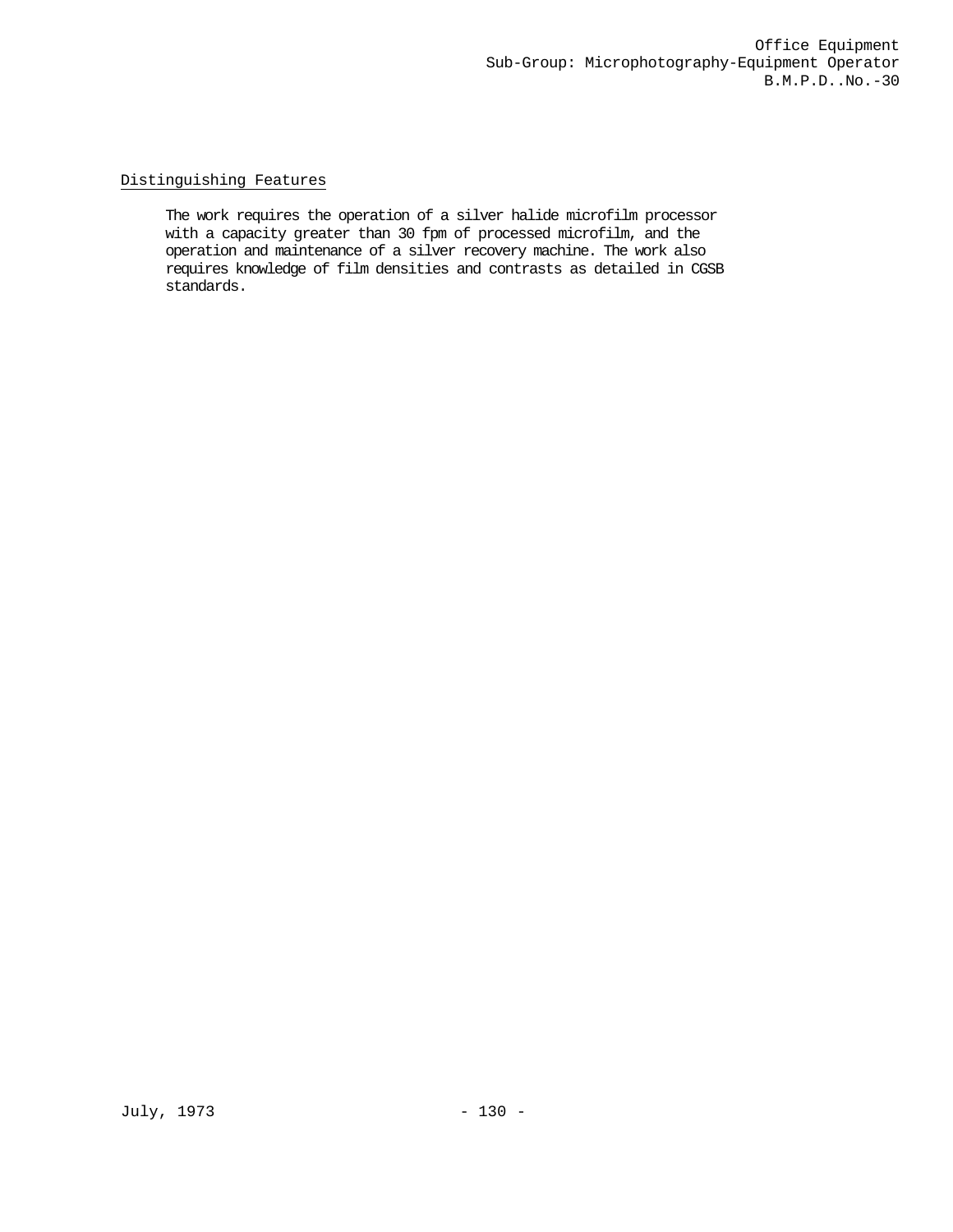#### STATEMENT OF QUALIFICATIONS FOR

## B.M.P.D. No. 30: SILVER HALIDE MICROFILM PROCESSOR (MEO-3)

## BASIC REQUIREMENTS

- Education Completion of grade ten or achievement of a satisfactory score on PSC Examination 1.
- Language Requirement A knowledge of the English language is essential for this position.
- Achievement, Skills or Aptitudes - Skill in operating a silver halide micro film processor.

#### ESSENTIAL QUALIFICATIONS

- 
- Knowledge Knowledge of C.G.S.B. standards for densities and contrasts.
	- Knowledge of microfilm processing chemistry.
- Abilities  $-$  Ability to prepare, test and use chemicals required for silver halide microfilm processing.
	- Ability to supervise. - Ability to clean and maintain the processing equipment.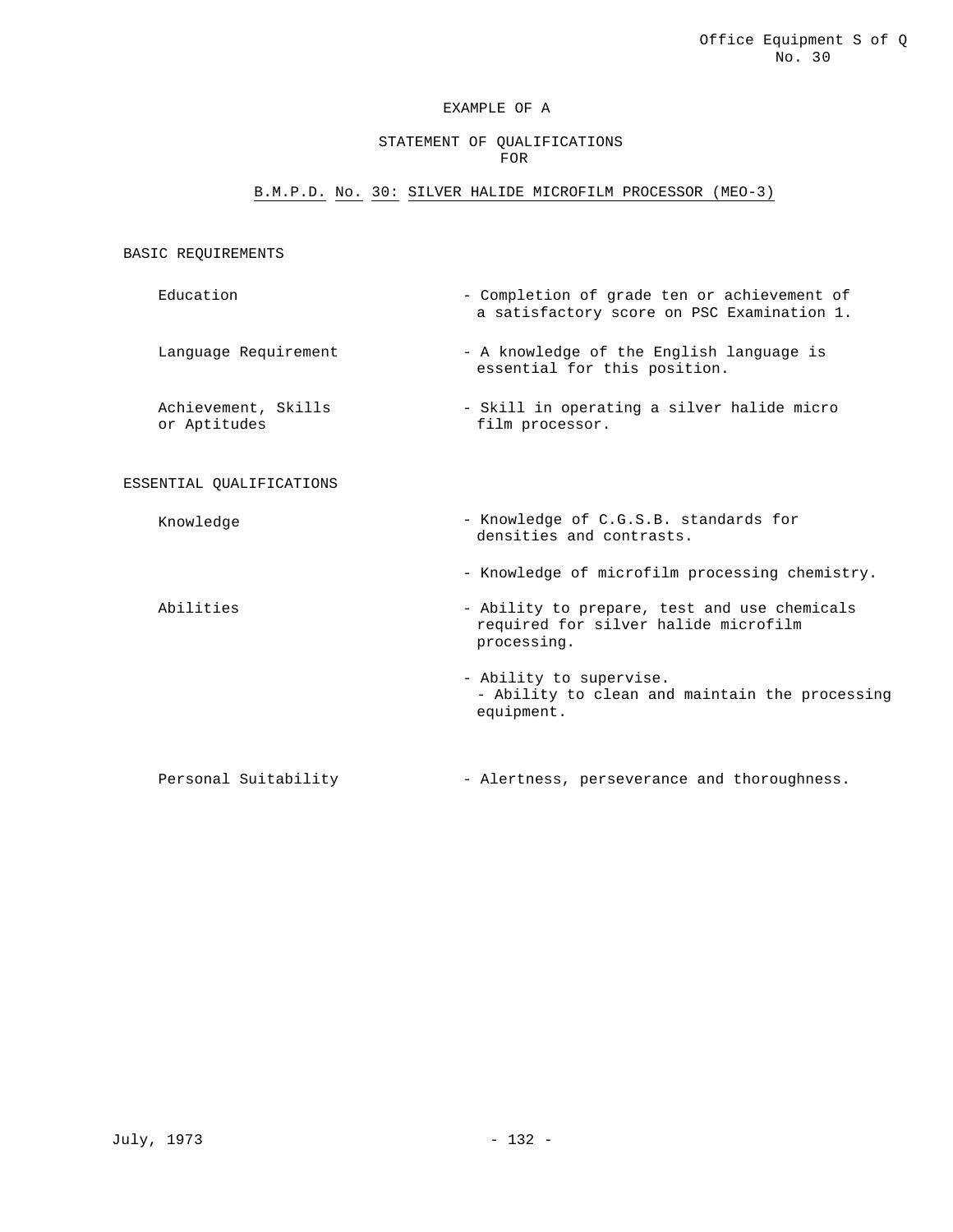#### BENCH-MARK POSITION DESCRIPTION

Sub-group: MICROPHOTOGRAPHY-EQUIPMENT OPERATOR Level: 4

Descriptive Title: SUPERVISOR, SILVER HALIDE FILM PROCESSING

#### Summary

Under general supervision, supervises a number of micro photographers in the operation of. processing machines to develop silver halide microfilm to Canadian Government Specification Board (CGSB) standards, and performs related duties.

Duties % of Time

Bench-mark Position Number: 31

Supervises a number of micro photographers in the operation of processing machines to develop silver halide microfilm to CGSB standards

- by assigning work according to workload and equipment capability,

- by analyzing and resolving work problems related to the processing of film and equipment operations, - by ensuring the correct use of photographic chemicals such as developer, hypo, hypo-eliminator and pre wash agents and testing chemicals to ensure that CGSB standards are met and maintained,
- by checking test strips to ensure film being processed meets standards,
- by making Ross-Crabtree residual hypo tests, and
- by inspecting processed films for scratches and other irregularities and informing camera and copy operators of faults found and corrective action required.

Performs related duties such as: supervises the operation of silver recovery equipment and the preparation of salvaged silver for shipment; receives and issues some 80 items of photographic supplies to own and other government departments and maintains associated records.

15

85

#### Distinguishing Features

The work requires the supervision of several micro photographers engaged in operating machines to develop silver halide microfilm. The work also requires knowledge of CGSB standards for film densities and contrasts, and for photographic chemicals, together with a knowledge of other microfilming processes, required to identify irregularities and advise corrective action. The maintenance of photographic supplies including the issue to other government departments is also required.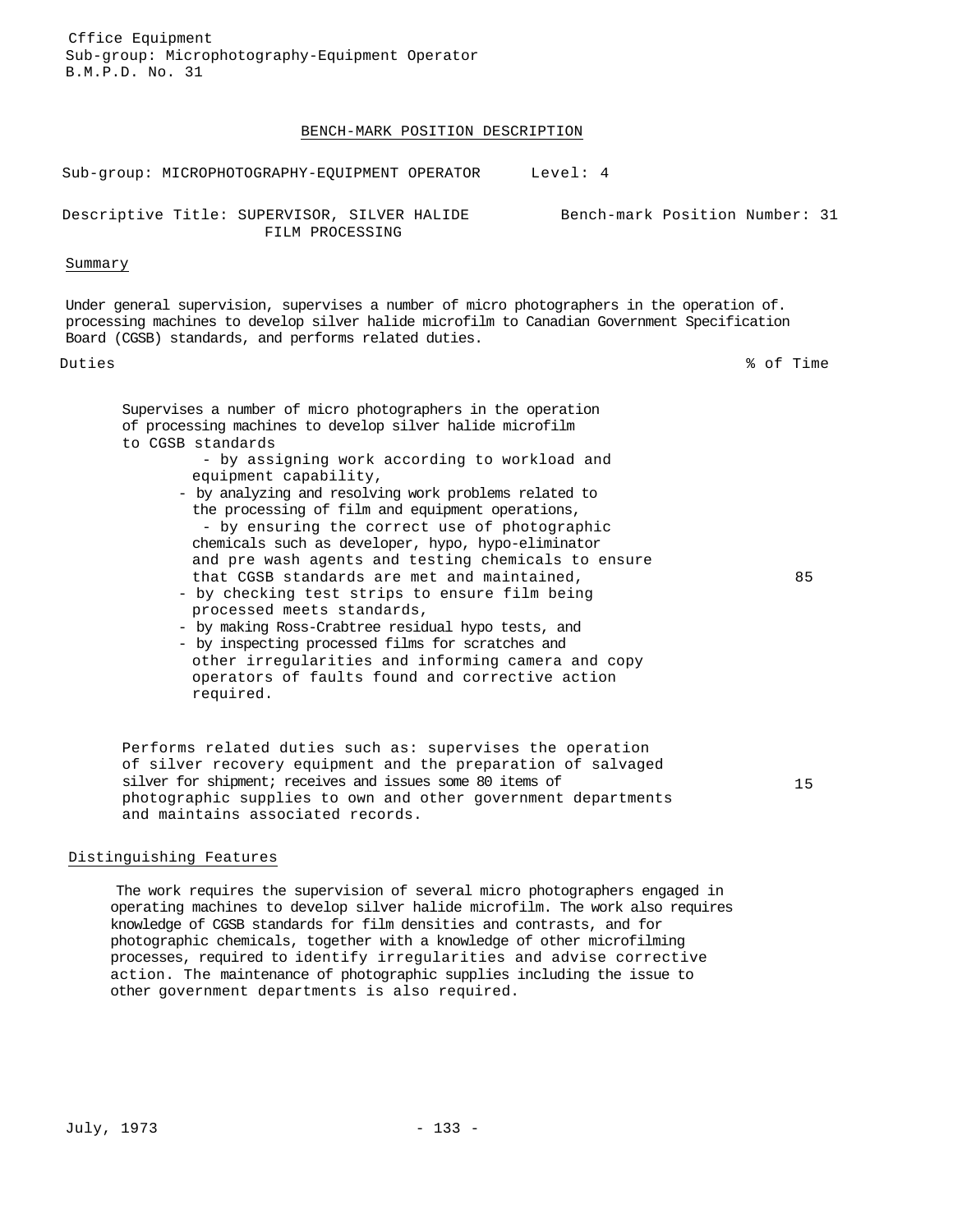## STATEMENT OF QUALIFICATIONS FOR

## B.M.P.D. No. 31: SUPERVISOR, SILVER HALIDE PROCESSING (MEO-4)

## BASIC REQUIREMENTS

- Education Completion of grade ten or achievement of a satisfactory score on PSC Examination 1.
- Language Requirement A knowledge of both the English language and the French language is essential for this position.

Achievement, Skills or Aptitudes - Skill in operating micro photographic equipment such as a silver halide micro film processor with a capacity greater than 30 FPM.

#### ESSENTIAL QUALIFICATIONS

- 
- Knowledge  $-$  Knowledge of C.G.S.B. specifications for microphotography.
	- Knowledge of photographic chemicals and the correct mixing of these chemicals.
	- Knowledge of the procedures for the cleaning, maintenance and repairs to micro-photographic equipment.
- Abilities  **Ability to supervise a microphotography** processing operation.
	- Ability to instruct employees in the operation and maintenance of micro photographic equipment.
	- Ability to indent and control stockroom inventories and issue supplies.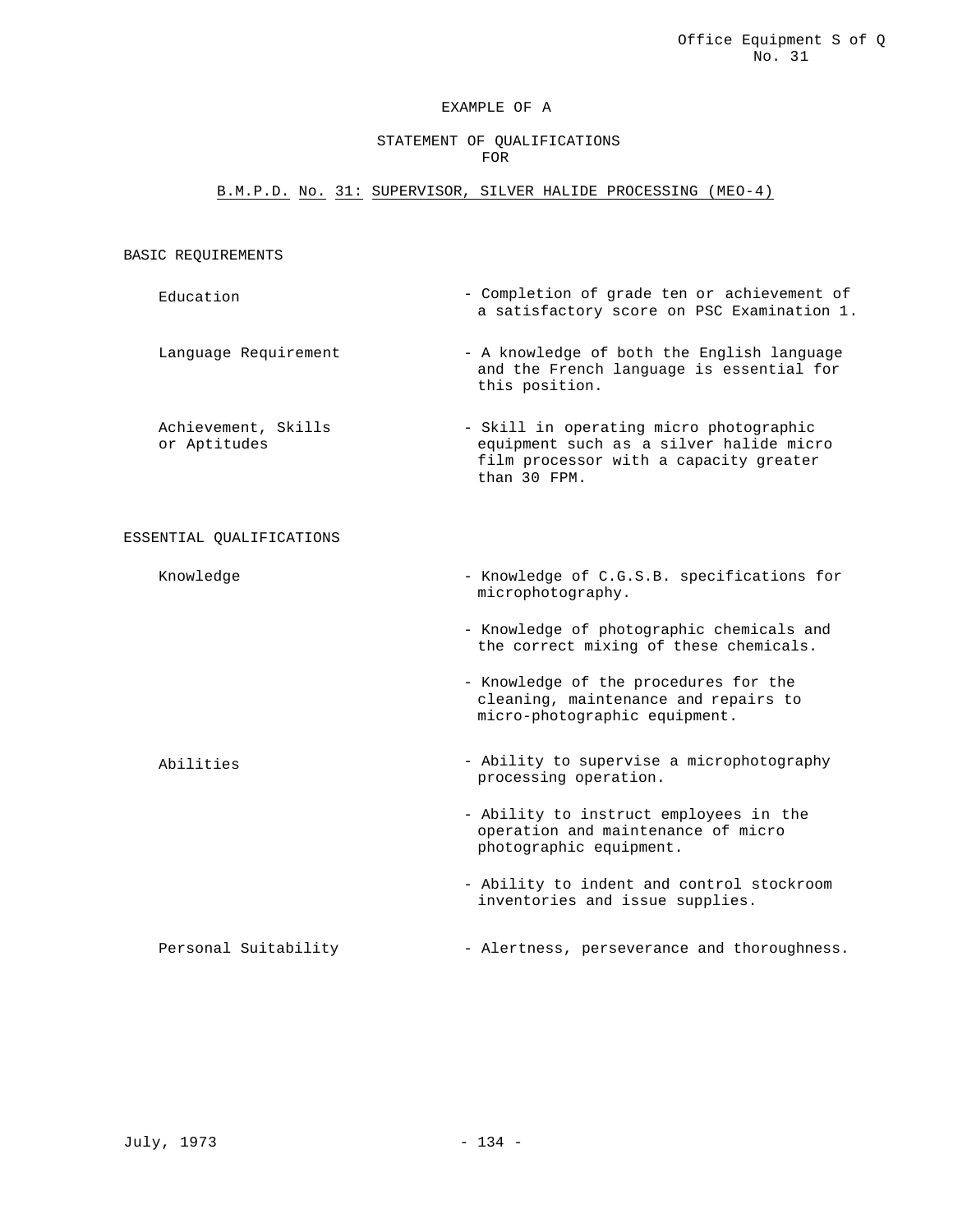#### BENCH-MARK POSITION DESCRIPTION

| Sub-group: MICROPHOTOGRAPHY EQUIPMENT OPERATOR |  | Level: 4 |  |
|------------------------------------------------|--|----------|--|
|                                                |  |          |  |

Descriptive Title: MICROFILM ENLARGER OPERATOR Bench-mark Position Number: 32

Summary

Under general supervision operates a precision microfilm enlarger to make projection type, positive Mylar film enlargements to a precise scale; prepares chemical formulas and develops Mylar film enlargements.

Duties % of Time

## Makes precision Mylar film enlargements - by determining on a precision rule the exact scale of the enlargement required, - by determining the reduction of the microfilm and calculating the magnification required to produce an image of the size specified, - by operating a microfilm enlarger to project architectural or engineering drawings on to an enlarging easel, - by measuring the projected image against a predetermined scale, - by correcting for lateral or horizontal distortion at the enlarging easel, - by determining the correct lens setting and the exposure time, and - by exposing the Mylar film. 60 Develops exposed Mylar film - by preparing the chemical formulas for developing various Mylar projection film, using graduates and other measuring devices, - by immersing film in developer, stop bath and fixer, and - by washing and drying the Mylar film. 30 Performs other related duties, and occasionally supervises lower level employees. 10

#### Distinguishing Features

The work requires the operation of a precision microfilm enlarger to produce precise enlargements from microfilm negatives. A knowledge of lens, exposure illumination, image distortion correction and other darkroom techniques is a requirement. The work also requires the developing of film to CGSB Specifications by chemical processes and the mixing of photo-chemicals.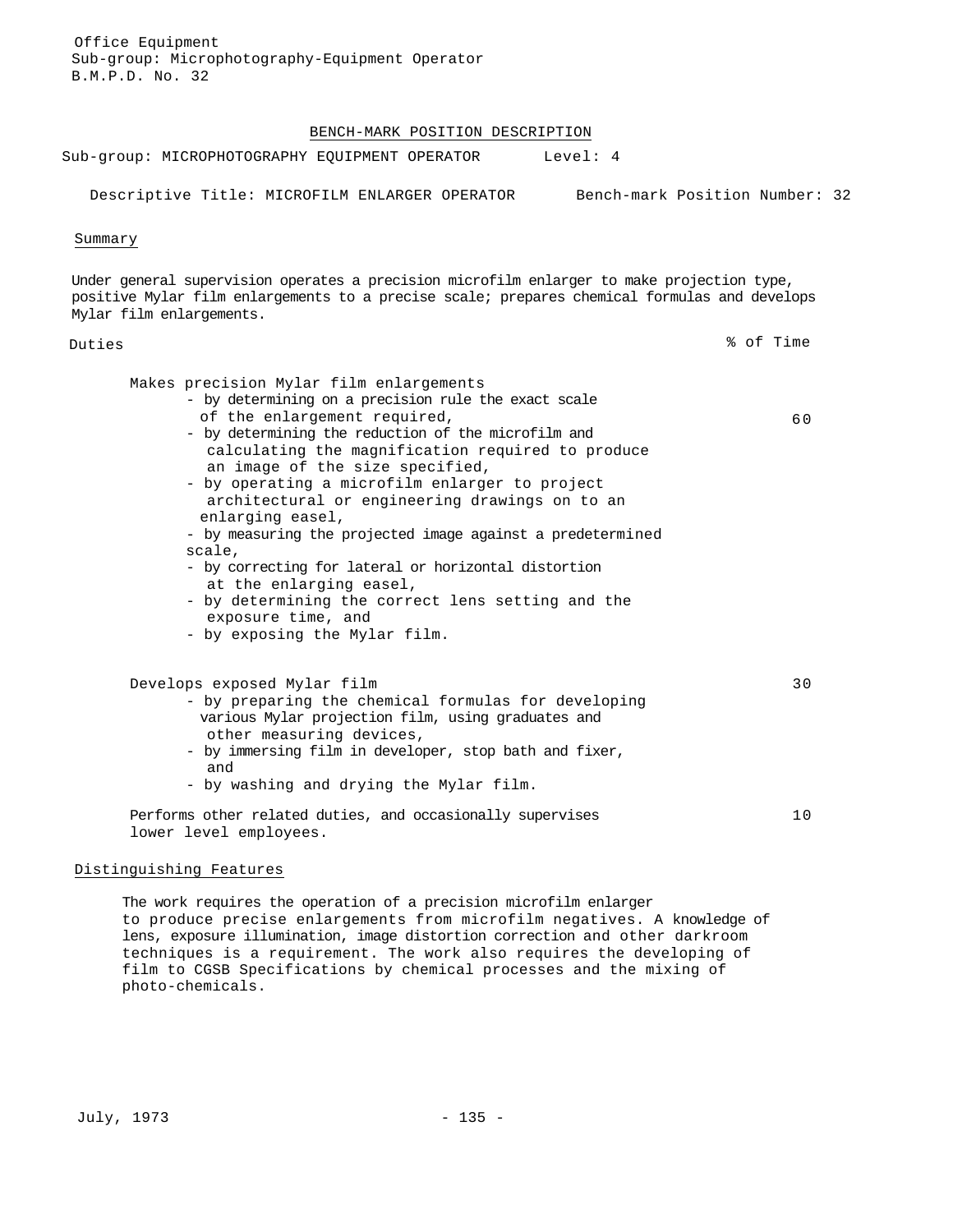#### STATEMENT OF QUALIFICATIONS

FOR

## B.M.P.D. No. 32: MICROFILM ENLARGER OPERATOR (MEO-4)

BASIC REQUIREMENTS

- Education Completion of grade ten or achievement of a satisfactory score on PSC Examination 1.
- Language Requirement A knowledge of the French language is essential for this position.
- Achievement, Skills or Aptitudes - Skill **in** operating a microfilm enlarger and in preparing photo chemical mixtures and developing film.

#### ESSENTIAL QUALIFICATIONS

Knowledge **- Knowledge of lens systems, exposure** 

and other dark room techniques.

illumination, image distorsion corrections

- Knowledge of CGSB specifications.

Abilities - Ability to produce precise enlargements from microfilm negatives. - Ability to develop exposed Mylar film.

- Ability to supervise subordinate operators.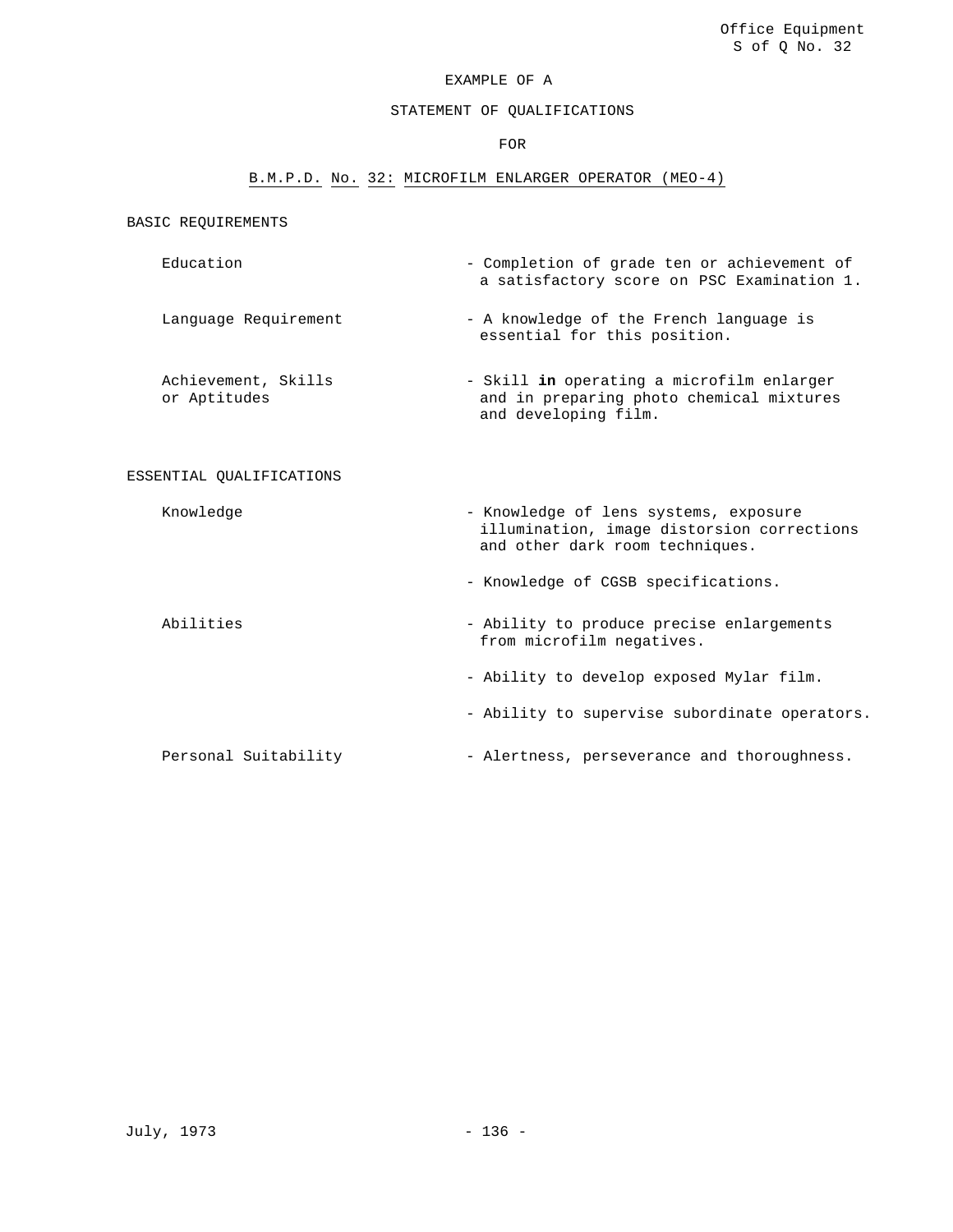| Office Equipment                                                                                                                                                                                                                                                                                                                                                                                                                                                                                                                                                                                                                                                                                                                                                                                                                                                                                                                                                                                                                                                                                                                                                                                              |                                |
|---------------------------------------------------------------------------------------------------------------------------------------------------------------------------------------------------------------------------------------------------------------------------------------------------------------------------------------------------------------------------------------------------------------------------------------------------------------------------------------------------------------------------------------------------------------------------------------------------------------------------------------------------------------------------------------------------------------------------------------------------------------------------------------------------------------------------------------------------------------------------------------------------------------------------------------------------------------------------------------------------------------------------------------------------------------------------------------------------------------------------------------------------------------------------------------------------------------|--------------------------------|
| Sub-group: Microphotography-Equipment Operator<br>B.M.P.D. No. 33                                                                                                                                                                                                                                                                                                                                                                                                                                                                                                                                                                                                                                                                                                                                                                                                                                                                                                                                                                                                                                                                                                                                             |                                |
| BENCH-MARK POSITION DESCRIPTION                                                                                                                                                                                                                                                                                                                                                                                                                                                                                                                                                                                                                                                                                                                                                                                                                                                                                                                                                                                                                                                                                                                                                                               |                                |
| Sub-group: MICROPHOTOGRAPHY-EQUIPMENT OPERATOR                                                                                                                                                                                                                                                                                                                                                                                                                                                                                                                                                                                                                                                                                                                                                                                                                                                                                                                                                                                                                                                                                                                                                                | Level: 5                       |
| Descriptive Title: SUPERVISOR MICROFILM UNIT                                                                                                                                                                                                                                                                                                                                                                                                                                                                                                                                                                                                                                                                                                                                                                                                                                                                                                                                                                                                                                                                                                                                                                  | Bench-mark Position Number: 33 |
| Summary                                                                                                                                                                                                                                                                                                                                                                                                                                                                                                                                                                                                                                                                                                                                                                                                                                                                                                                                                                                                                                                                                                                                                                                                       |                                |
| Supervises through subordinate supervisors the operations of a microfilm unit; provides<br>technical advice relative to processes and procedures to microfilm users of other departments;<br>assists in the preparation and conducting of microfilm seminars and demonstrations; and<br>performs related duties.                                                                                                                                                                                                                                                                                                                                                                                                                                                                                                                                                                                                                                                                                                                                                                                                                                                                                              |                                |
| Duties                                                                                                                                                                                                                                                                                                                                                                                                                                                                                                                                                                                                                                                                                                                                                                                                                                                                                                                                                                                                                                                                                                                                                                                                        | % of Time                      |
| Supervises through subordinate supervisors the operations<br>of a microfilm unit which includes a complete range of<br>microphotography equipment<br>- by scheduling and allocating work and establishing<br>priorities and completion dates,<br>- by instructing and advising staff in microfilm<br>techniques, unit methods and procedures, quality<br>control, specifications and standards,<br>- by maintaining operating logs and time sheets,<br>checking completed job requisitions and forwarding<br>all costing documents to the accounts section,<br>- by resolving technical problems and monitoring<br>completed work to ensure compliance with accepted<br>standards,<br>- by investigating the application of new equipment<br>to work processes and submitting reports relative<br>to initial and operating costs, staff requirements,<br>and equipment evaluation,<br>- by evaluating staff performance and recommending<br>staff changes and reclassification,<br>- by reading trade journals, technical manuals,<br>brochures and other related publications to up date<br>knowledge of microfilming technology, and<br>- by recommending purchase of materials, supplies and<br>equipment. | 70                             |
| Provides technical advice relative to processes and procedures<br>to microfilm units of other departments<br>- by visiting units to study unit operations,<br>- by recommending changes to improve methods and quality<br>of work,<br>- by providing advice concerning equipment and supplies                                                                                                                                                                                                                                                                                                                                                                                                                                                                                                                                                                                                                                                                                                                                                                                                                                                                                                                 | 10                             |

requirements.

required in setting up quality control procedures, and

- by instructing unit staff or recommending training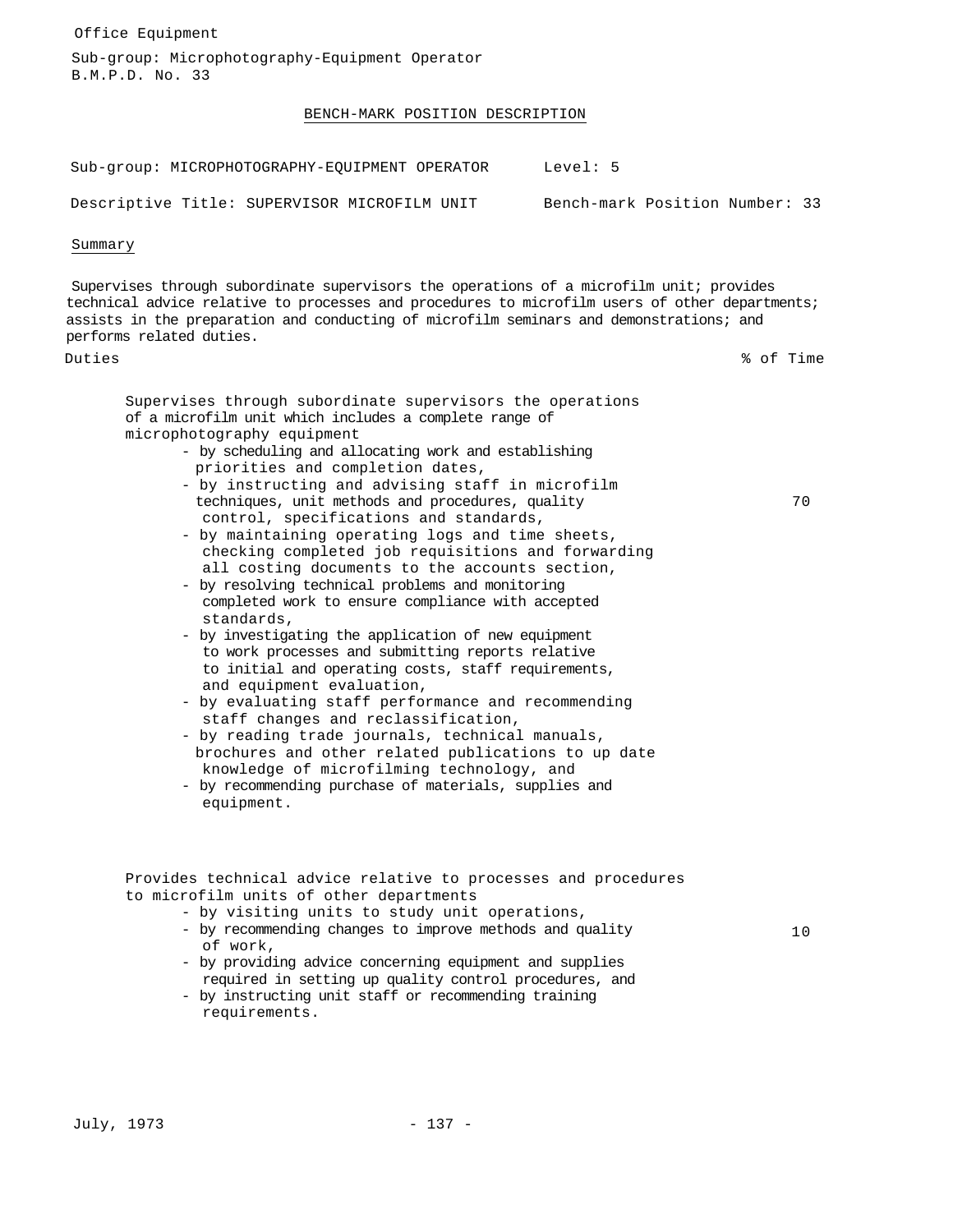of Time

| Assists in the preparation and conducting of microfilm<br>seminars and demonstrations<br>- by organizing and instructing the staff in the<br>performance of duties, and,<br>- by participating directly in discussions,<br>demonstrations and tours of the Central Microfilm<br>Unit. | 1 O            |
|---------------------------------------------------------------------------------------------------------------------------------------------------------------------------------------------------------------------------------------------------------------------------------------|----------------|
| Performs related duties such as, advising customer departments<br>on prices for microfilming services, inspecting records in<br>locations outside the unit, providing advice relative to<br>technical problems and proper handling of microfilms, and                                 | 1 <sub>0</sub> |

# directing monthly inventory checks.

## Distinguishing Features

The work requires the ability to technically and administratively supervise, through subordinate supervisors, a large microfilming unit engaged in operating Rotary, Flat Bed and Precision Cameras; microfilm reproducers; silver halide and other type processors, and precision enlargers. The unit is also engaged in cutting, mounting, splicing and inspecting microfilm, and the issue of photographic supplies to other government departments. The incumbent is required to resolve technical and other problems, modify operations in keeping with technological changes in microfilming, and evaluate new equipment. The provision of technical advice to microfilming units of other departments and customers and assistance in the preparation and conducting of microfilm seminars and demonstrations are also required. The incumbent is also responsible for assigning work, evaluating performance, training workers, maintaining time and production records, and other normally associated functions.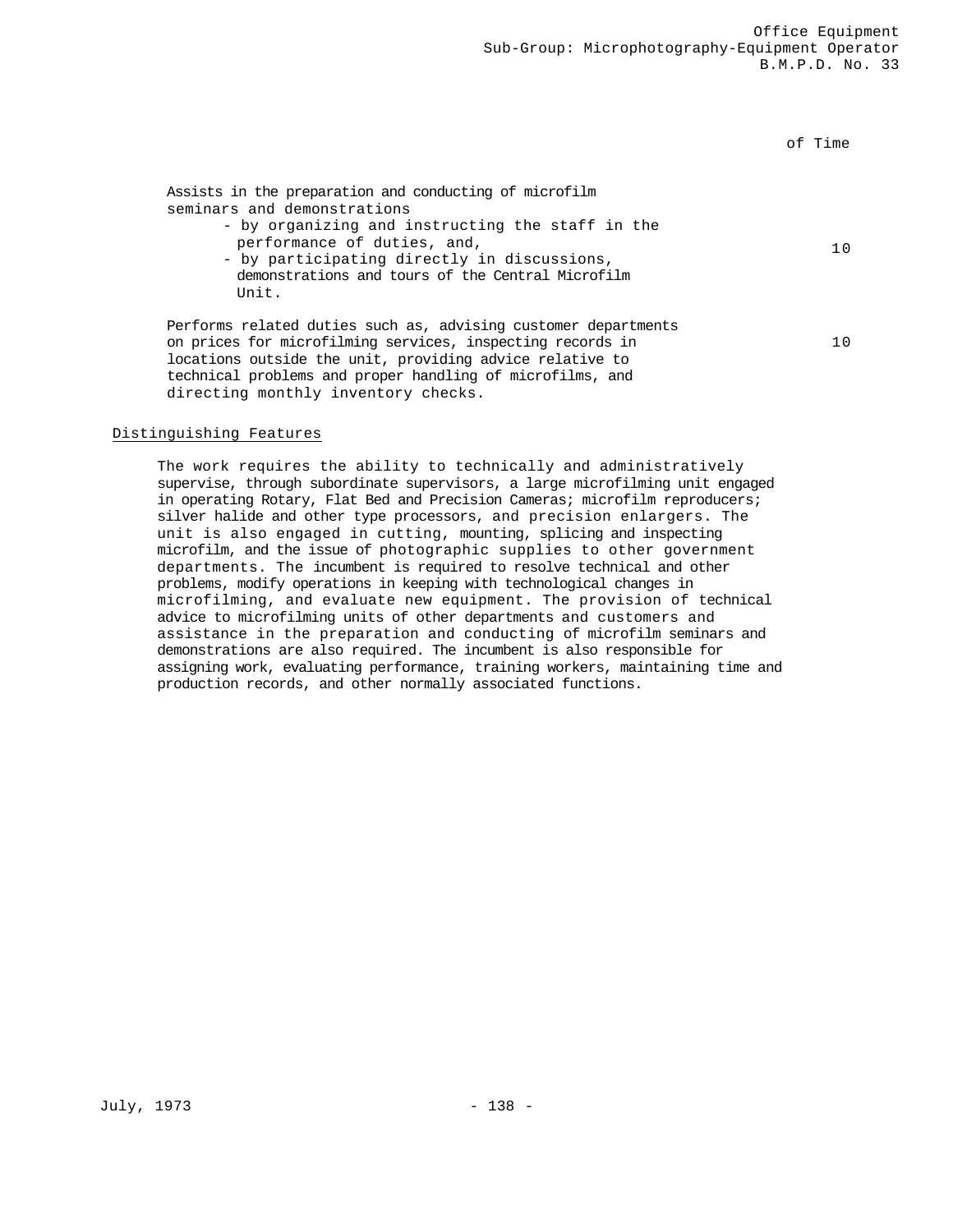## STATEMENT OF QUALIFICATIONS

FOR

## B.M.P.D. No. 33: SUPERVISOR MICROFILM UNIT (MEO-5)

BASIC REQUIREMENTS

- Education Completion of grade ten or achievement of a satisfactory score on PSC Examination 1.
- Language Requirement A knowledge of the English language is essential for this position.

Achievement, Skills or Aptitudes

- Skill in operating a complete range of microfilm equipment including computer output microfilmer, 105 DIAZO duplicating equipment, precision microfilming equipment and step and repeat microfiche camera.
- Experience Experience in the supervision of a micro film unit.

ESSENTIAL QUALIFICATIONS

- Knowledge Knowledge of new technology and techniques related to micrograph.
	- Knowledge of the specifications required by C.G.S.B.
- Abilities Ability to supervise through subordinate supervisors by scheduling and allocating work; establishing priorities and completion dates; evaluating staff performance, and recommending staff changes.
	- Ability to provide technical advice and establish needs for new microphotography equipment and supplies.